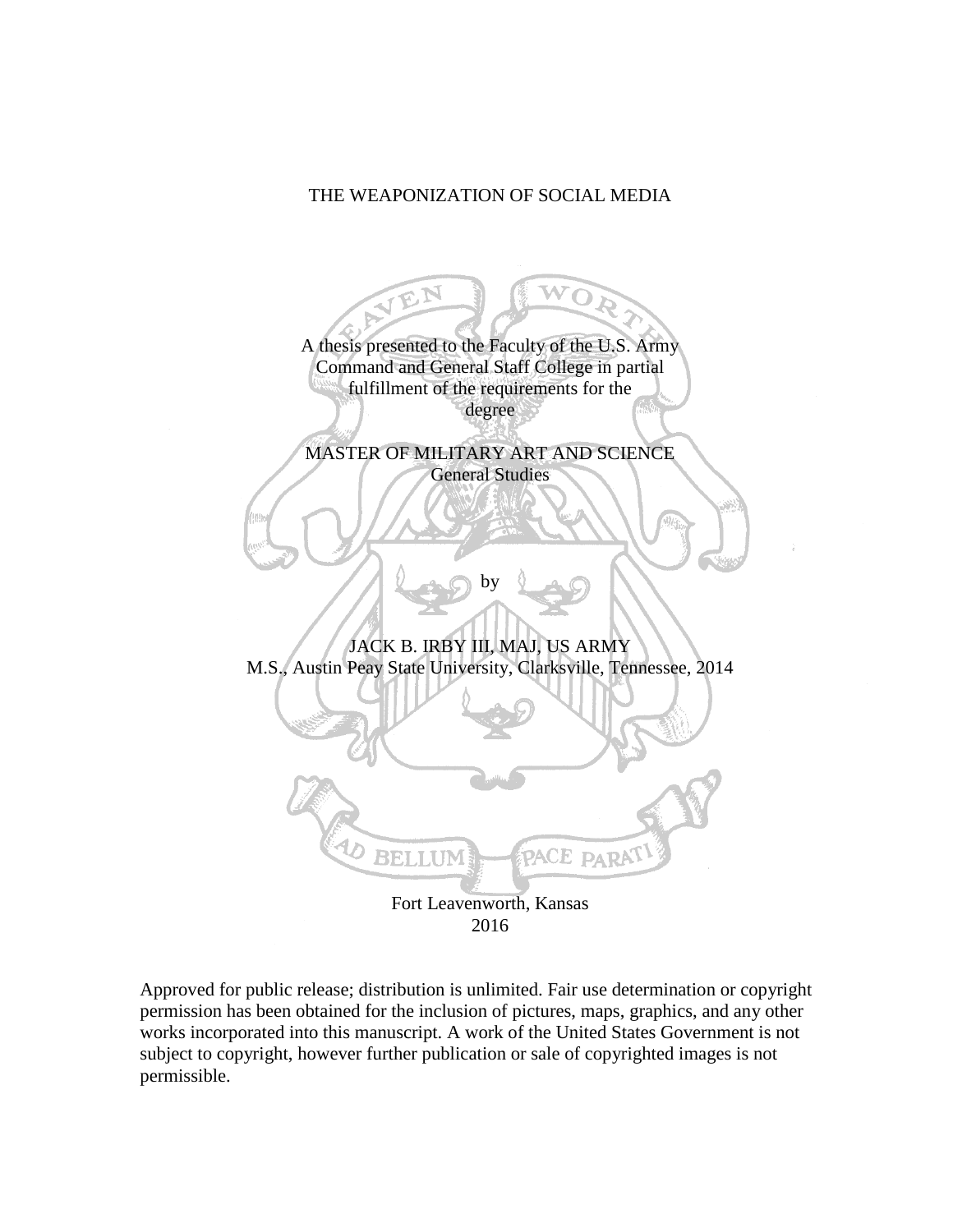|                                                                                                                                                                  |     |              | <b>REPORT DOCUMENTATION PAGE</b>     |                               | Form Approved<br>OMB No. 0704-0188                                                                                                                                                                                                                                                                                                                                                                                                                                                                                                                                                                                                                                                                                                                                                                                                                                                    |
|------------------------------------------------------------------------------------------------------------------------------------------------------------------|-----|--------------|--------------------------------------|-------------------------------|---------------------------------------------------------------------------------------------------------------------------------------------------------------------------------------------------------------------------------------------------------------------------------------------------------------------------------------------------------------------------------------------------------------------------------------------------------------------------------------------------------------------------------------------------------------------------------------------------------------------------------------------------------------------------------------------------------------------------------------------------------------------------------------------------------------------------------------------------------------------------------------|
| OMB control number. PLEASE DO NOT RETURN YOUR FORM TO THE ABOVE ADDRESS.                                                                                         |     |              |                                      |                               | Public reporting burden for this collection of information is estimated to average 1 hour per response, including the time for reviewing instructions, searching existing data<br>sources, gathering and maintaining the data needed, and completing and reviewing this collection of information. Send comments regarding this burden estimate or any<br>other aspect of this collection of information, including suggestions for reducing this burden to Department of Defense, Washington Headquarters Services, Directorate for<br>Information Operations and Reports (0704-0188), 1215 Jefferson Davis Highway, Suite 1204, Arlington, VA 22202-4302. Respondents should be aware that<br>notwithstanding any other provision of law, no person shall be subject to any penalty for failing to comply with a collection of information if it does not display a currently valid |
| 1. REPORT DATE (DD-MM-YYYY)                                                                                                                                      |     |              | <b>2. REPORT TYPE</b>                |                               | 3. DATES COVERED (From - To)                                                                                                                                                                                                                                                                                                                                                                                                                                                                                                                                                                                                                                                                                                                                                                                                                                                          |
| 10-06-2016                                                                                                                                                       |     |              | Master's Thesis                      |                               | AUG 2015 - JUN 2016                                                                                                                                                                                                                                                                                                                                                                                                                                                                                                                                                                                                                                                                                                                                                                                                                                                                   |
| <b>4. TITLE AND SUBTITLE</b>                                                                                                                                     |     |              |                                      |                               | <b>5a. CONTRACT NUMBER</b>                                                                                                                                                                                                                                                                                                                                                                                                                                                                                                                                                                                                                                                                                                                                                                                                                                                            |
| The Weaponization of Social Media                                                                                                                                |     |              |                                      |                               | <b>5b. GRANT NUMBER</b>                                                                                                                                                                                                                                                                                                                                                                                                                                                                                                                                                                                                                                                                                                                                                                                                                                                               |
|                                                                                                                                                                  |     |              |                                      |                               | <b>5c. PROGRAM ELEMENT NUMBER</b>                                                                                                                                                                                                                                                                                                                                                                                                                                                                                                                                                                                                                                                                                                                                                                                                                                                     |
| 6. AUTHOR(S)                                                                                                                                                     |     |              |                                      |                               | <b>5d. PROJECT NUMBER</b>                                                                                                                                                                                                                                                                                                                                                                                                                                                                                                                                                                                                                                                                                                                                                                                                                                                             |
| Jack B. Irby III, MAJ                                                                                                                                            |     |              |                                      |                               | <b>5e. TASK NUMBER</b>                                                                                                                                                                                                                                                                                                                                                                                                                                                                                                                                                                                                                                                                                                                                                                                                                                                                |
|                                                                                                                                                                  |     |              |                                      |                               | <b>5f. WORK UNIT NUMBER</b>                                                                                                                                                                                                                                                                                                                                                                                                                                                                                                                                                                                                                                                                                                                                                                                                                                                           |
| 7. PERFORMING ORGANIZATION NAME(S) AND ADDRESS(ES)<br>U.S. Army Command and General Staff College<br><b>ATTN: ATZL-SWD-GD</b><br>Fort Leavenworth, KS 66027-2301 |     |              |                                      |                               | 8. PERFORMING ORG REPORT<br><b>NUMBER</b>                                                                                                                                                                                                                                                                                                                                                                                                                                                                                                                                                                                                                                                                                                                                                                                                                                             |
| 9. SPONSORING / MONITORING AGENCY NAME(S) AND ADDRESS(ES)                                                                                                        |     |              |                                      |                               | <b>10. SPONSOR/MONITOR'S</b><br><b>ACRONYM(S)</b>                                                                                                                                                                                                                                                                                                                                                                                                                                                                                                                                                                                                                                                                                                                                                                                                                                     |
|                                                                                                                                                                  |     |              |                                      |                               | <b>11. SPONSOR/MONITOR'S REPORT</b><br><b>NUMBER(S)</b>                                                                                                                                                                                                                                                                                                                                                                                                                                                                                                                                                                                                                                                                                                                                                                                                                               |
| <b>12. DISTRIBUTION / AVAILABILITY STATEMENT</b><br>Approved for Public Release; Distribution is Unlimited                                                       |     |              |                                      |                               |                                                                                                                                                                                                                                                                                                                                                                                                                                                                                                                                                                                                                                                                                                                                                                                                                                                                                       |
| <b>13. SUPPLEMENTARY NOTES</b>                                                                                                                                   |     |              |                                      |                               |                                                                                                                                                                                                                                                                                                                                                                                                                                                                                                                                                                                                                                                                                                                                                                                                                                                                                       |
| <b>14. ABSTRACT</b>                                                                                                                                              |     |              |                                      |                               |                                                                                                                                                                                                                                                                                                                                                                                                                                                                                                                                                                                                                                                                                                                                                                                                                                                                                       |
|                                                                                                                                                                  |     |              |                                      |                               | This thesis posits that the Islamic State (also known as ISIS, ISIL, and Daesh) has weaponized                                                                                                                                                                                                                                                                                                                                                                                                                                                                                                                                                                                                                                                                                                                                                                                        |
|                                                                                                                                                                  |     |              |                                      |                               | social media platforms such as Twitter in order to spread its narrative globally, recruit fighters,                                                                                                                                                                                                                                                                                                                                                                                                                                                                                                                                                                                                                                                                                                                                                                                   |
|                                                                                                                                                                  |     |              |                                      |                               |                                                                                                                                                                                                                                                                                                                                                                                                                                                                                                                                                                                                                                                                                                                                                                                                                                                                                       |
|                                                                                                                                                                  |     |              |                                      |                               | and spread terror. This thesis highlights instances in which the Islamic State uses social media                                                                                                                                                                                                                                                                                                                                                                                                                                                                                                                                                                                                                                                                                                                                                                                      |
|                                                                                                                                                                  |     |              |                                      |                               | at the tactical, operational, and strategic levels of war. The Islamic States' social media usage                                                                                                                                                                                                                                                                                                                                                                                                                                                                                                                                                                                                                                                                                                                                                                                     |
|                                                                                                                                                                  |     |              |                                      |                               | indicates a significant level of coordination and integration between those who fight on the                                                                                                                                                                                                                                                                                                                                                                                                                                                                                                                                                                                                                                                                                                                                                                                          |
|                                                                                                                                                                  |     |              |                                      |                               | physical battlefield and those who conduct operations in the social media domain. The United                                                                                                                                                                                                                                                                                                                                                                                                                                                                                                                                                                                                                                                                                                                                                                                          |
|                                                                                                                                                                  |     |              |                                      |                               | States' efforts to counter the Islamic State's social media narrative highlight a need for further                                                                                                                                                                                                                                                                                                                                                                                                                                                                                                                                                                                                                                                                                                                                                                                    |
|                                                                                                                                                                  |     |              |                                      |                               |                                                                                                                                                                                                                                                                                                                                                                                                                                                                                                                                                                                                                                                                                                                                                                                                                                                                                       |
| interagency and joint service coordination.                                                                                                                      |     |              |                                      |                               |                                                                                                                                                                                                                                                                                                                                                                                                                                                                                                                                                                                                                                                                                                                                                                                                                                                                                       |
|                                                                                                                                                                  |     |              |                                      |                               |                                                                                                                                                                                                                                                                                                                                                                                                                                                                                                                                                                                                                                                                                                                                                                                                                                                                                       |
|                                                                                                                                                                  |     |              |                                      |                               |                                                                                                                                                                                                                                                                                                                                                                                                                                                                                                                                                                                                                                                                                                                                                                                                                                                                                       |
|                                                                                                                                                                  |     |              |                                      |                               |                                                                                                                                                                                                                                                                                                                                                                                                                                                                                                                                                                                                                                                                                                                                                                                                                                                                                       |
|                                                                                                                                                                  |     |              |                                      |                               |                                                                                                                                                                                                                                                                                                                                                                                                                                                                                                                                                                                                                                                                                                                                                                                                                                                                                       |
|                                                                                                                                                                  |     |              |                                      |                               |                                                                                                                                                                                                                                                                                                                                                                                                                                                                                                                                                                                                                                                                                                                                                                                                                                                                                       |
| <b>15. SUBJECT TERMS</b>                                                                                                                                         |     |              |                                      |                               | Islamic State, ISIS, ISIL, Daesh, Twitter, Social Media, Information Operations, Iraq, Syria                                                                                                                                                                                                                                                                                                                                                                                                                                                                                                                                                                                                                                                                                                                                                                                          |
| <b>16. SECURITY CLASSIFICATION OF:</b>                                                                                                                           |     |              | <b>17. LIMITATION</b><br>OF ABSTRACT | <b>18. NUMBER</b><br>OF PAGES | 19a. NAME OF RESPONSIBLE PERSON                                                                                                                                                                                                                                                                                                                                                                                                                                                                                                                                                                                                                                                                                                                                                                                                                                                       |
| <b>b. ABSTRACT</b><br>a. REPORT                                                                                                                                  |     | c. THIS PAGE |                                      |                               | 19b. PHONE NUMBER (include area code)                                                                                                                                                                                                                                                                                                                                                                                                                                                                                                                                                                                                                                                                                                                                                                                                                                                 |
| (U)                                                                                                                                                              | (U) | (U)          | (U)                                  | 106                           |                                                                                                                                                                                                                                                                                                                                                                                                                                                                                                                                                                                                                                                                                                                                                                                                                                                                                       |
|                                                                                                                                                                  |     |              |                                      |                               | Standard Form 298 (Rev. 8-98)                                                                                                                                                                                                                                                                                                                                                                                                                                                                                                                                                                                                                                                                                                                                                                                                                                                         |

**Standard Form 298 (Rev. 8-98) Prescribed by ANSI Std. Z39.18**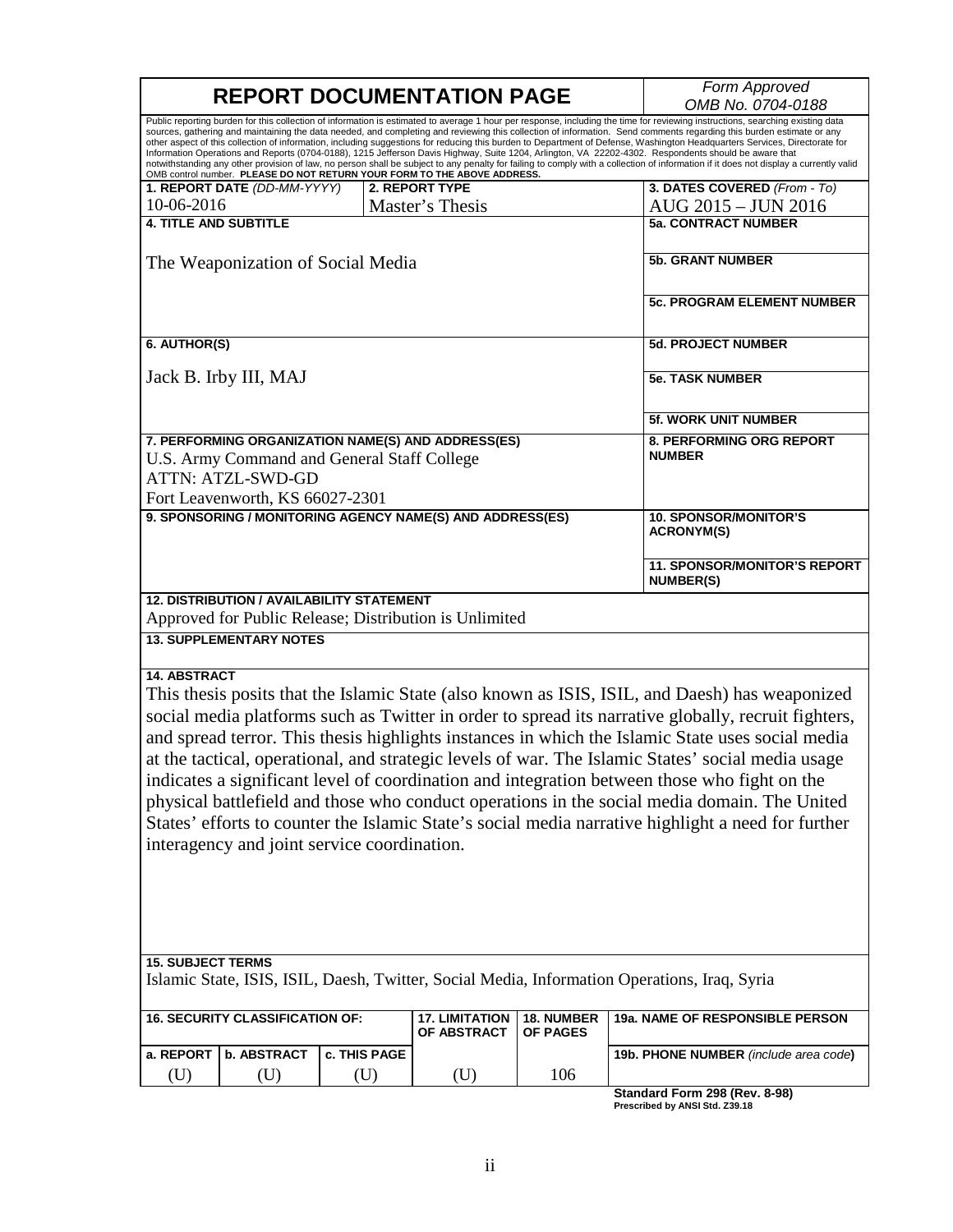## MASTER OF MILITARY ART AND SCIENCE

### THESIS APPROVAL PAGE

Name of Candidate: MAJ Jack B. Irby III

Thesis Title: The Weaponization of Social Media

Approved by:

, Thesis Committee Chair Steven A. Boylan, ABD

, Member Stephen D. Coats, PhD

LTC Byron L. Sarchet, MBA

Accepted this 10th day of June 2016 by:

, Director, Graduate Degree Programs

, Member

Robert F. Baumann, Ph.D.

The opinions and conclusions expressed herein are those of the student author and do not necessarily represent the views of the U.S. Army Command and General Staff College or any other governmental agency. (References to this study should include the foregoing statement.)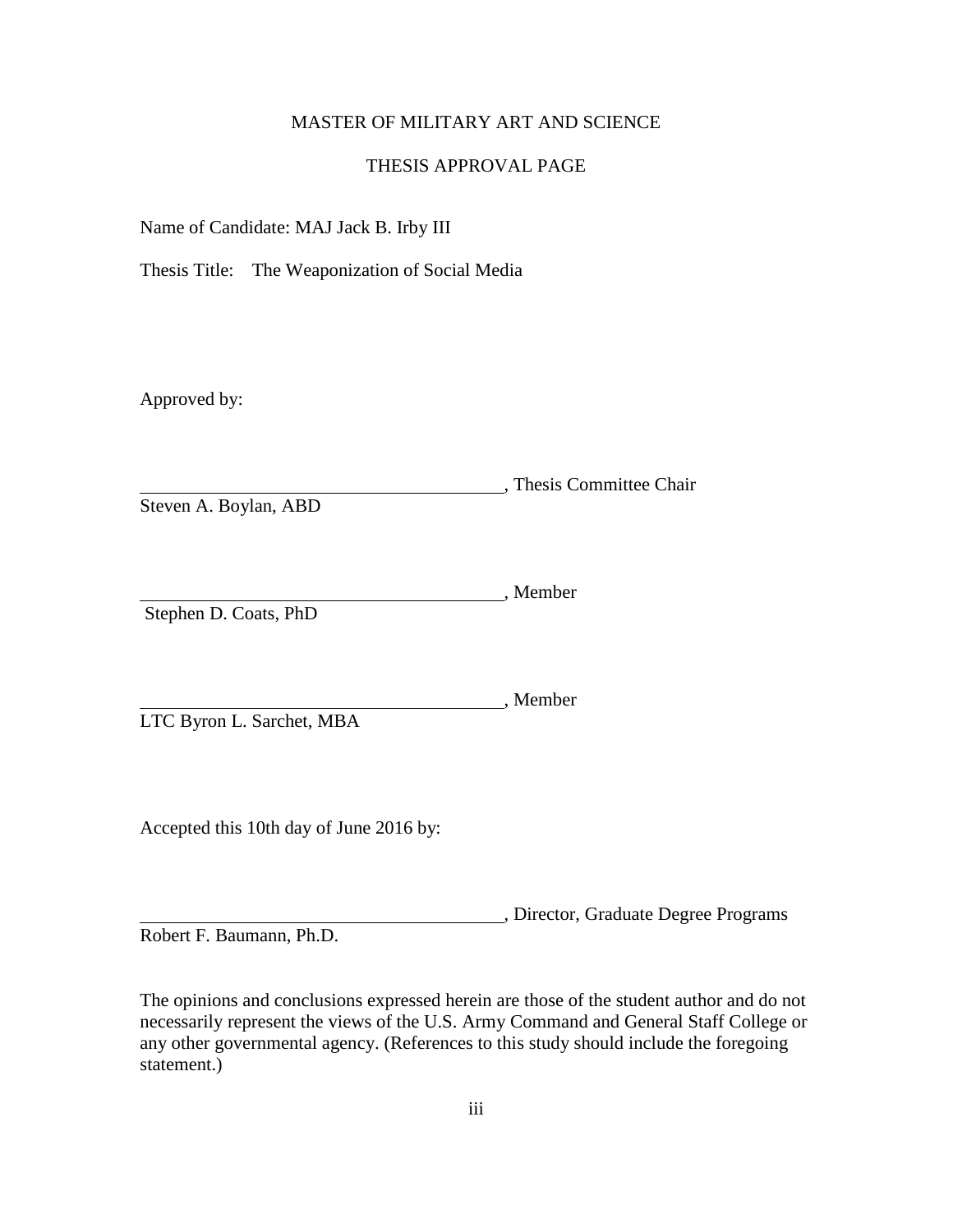## ABSTRACT

## THE WEAPONIZATION OF SOCIAL MEDIA, by MAJ Jack B. Irby III, 106 pages.

This thesis posits that the Islamic State (also known as ISIS, ISIL, and Daesh) has weaponized social media platforms such as Twitter in order to spread its narrative globally, recruit fighters, and spread terror. This thesis highlights instances in which the Islamic State uses social media at the tactical, operational, and strategic levels of war. The Islamic States' social media usage indicates a significant level of coordination and integration between those who fight on the physical battlefield and those who conduct operations in the social media domain. The United States' efforts to counter the Islamic State's social media narrative highlight a need for further interagency and joint service coordination.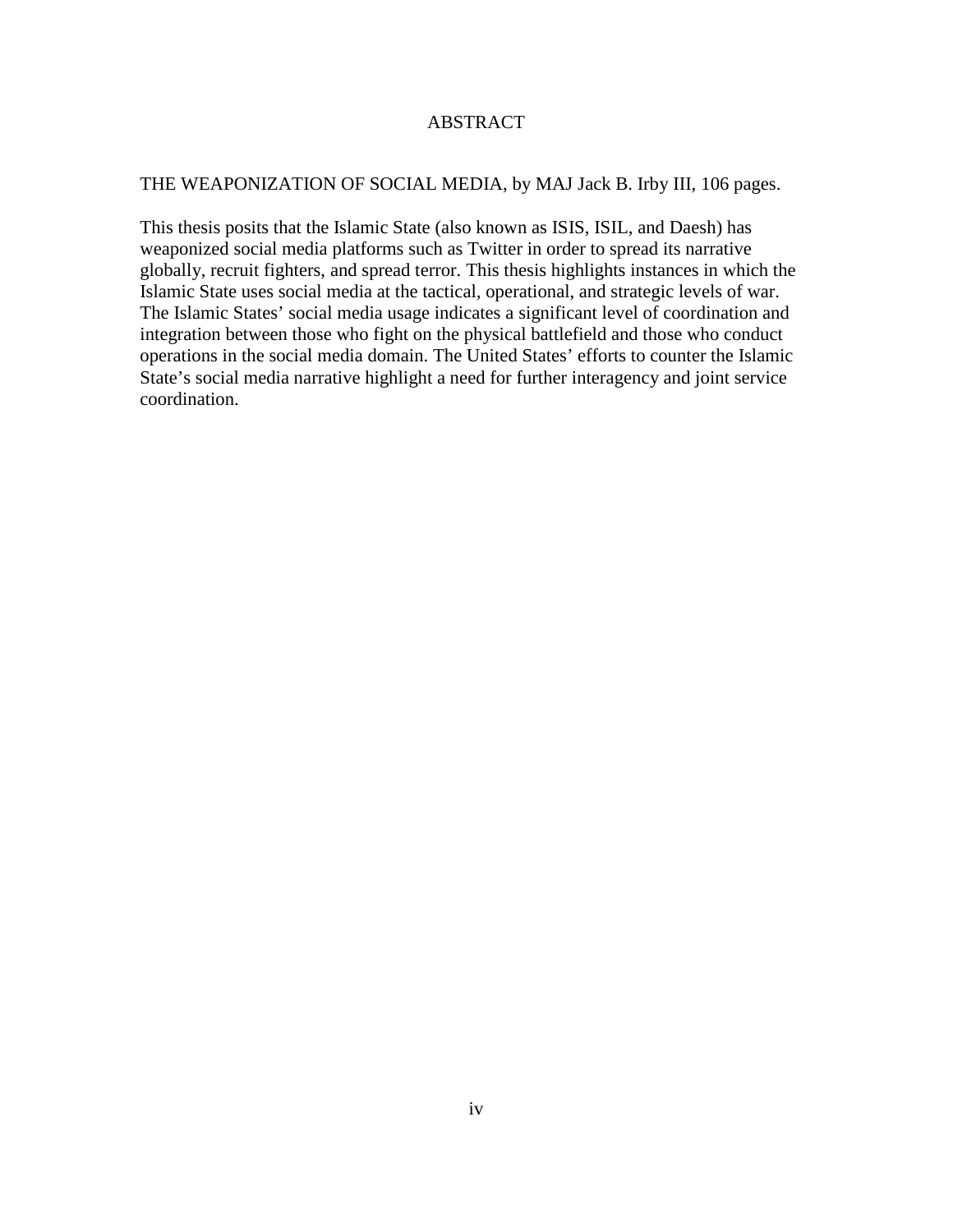### ACKNOWLEDGMENTS

I would like to thank my MMAS thesis committee, Mr. Steven Boylan, Dr. Stephen Coats, and LTC Byron Sarchet. Thank you for your valuable insights and guidance while I wrote this thesis.

Additionally, I would like to thank my editor, Ms. Bonnie Joranko. I would not have been able to complete this project without her assistance.

Finally, I would like to thank my four-year-old daughter, Layla, whom I am not sure knows exactly what a thesis is, but was very excited when I told her that I was writing one. I love you, and you are my inspiration.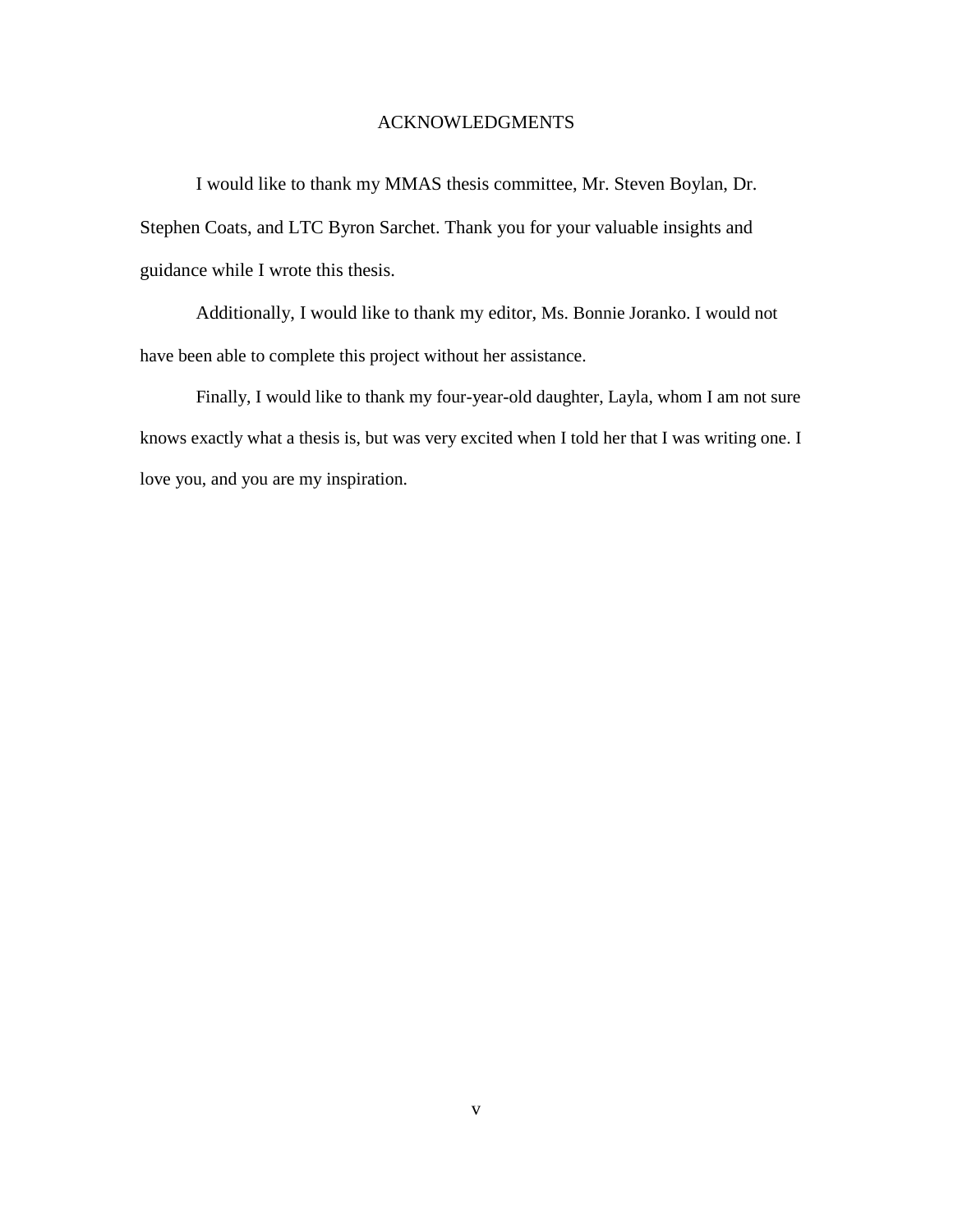# **TABLE OF CONTENTS**

|                                                              | Page |
|--------------------------------------------------------------|------|
| MASTER OF MILITARY ART AND SCIENCE THESIS APPROVAL PAGE  iii |      |
|                                                              |      |
|                                                              |      |
|                                                              |      |
|                                                              |      |
|                                                              |      |
|                                                              |      |
|                                                              |      |
|                                                              |      |
|                                                              |      |
|                                                              |      |
|                                                              |      |
|                                                              |      |
|                                                              |      |
|                                                              |      |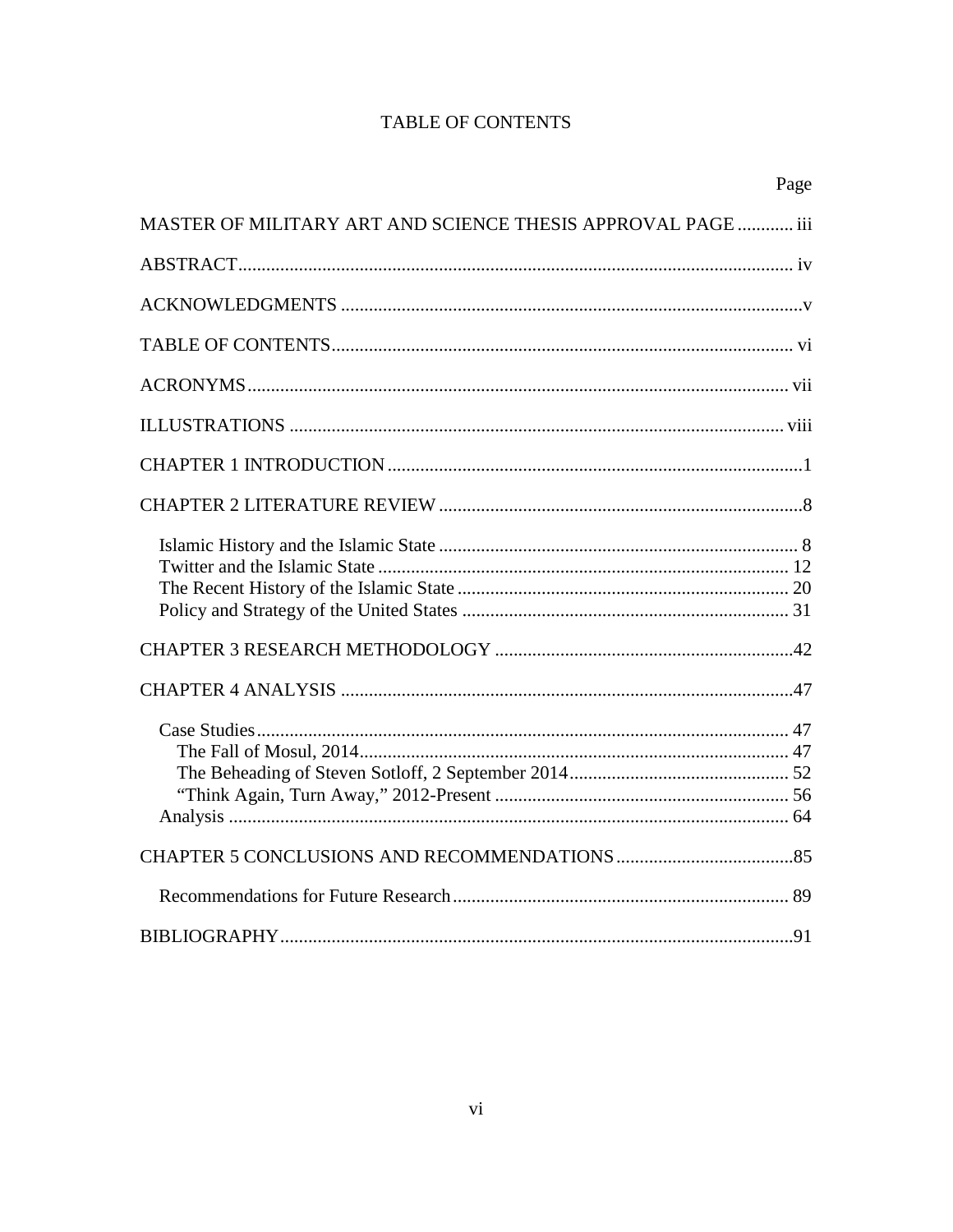## ACRONYMS

| <b>CSCC</b>   | Center for Strategic Counterterrorism Communications |
|---------------|------------------------------------------------------|
| <b>CTCC</b>   | <b>Counterterrorism Communication Center</b>         |
| <b>FBI</b>    | Federal Bureau of Investigation                      |
| <b>ISIL</b>   | Islamic State of Iraq and the Levant                 |
| <b>ISIS</b>   | Islamic State of Iraq and Syria                      |
| <b>POTUS</b>  | President of the United States                       |
| <b>SVBIED</b> | Suicide Vehicle-Borne Improvised Explosive Device    |
| USAF          | U.S. Air Force                                       |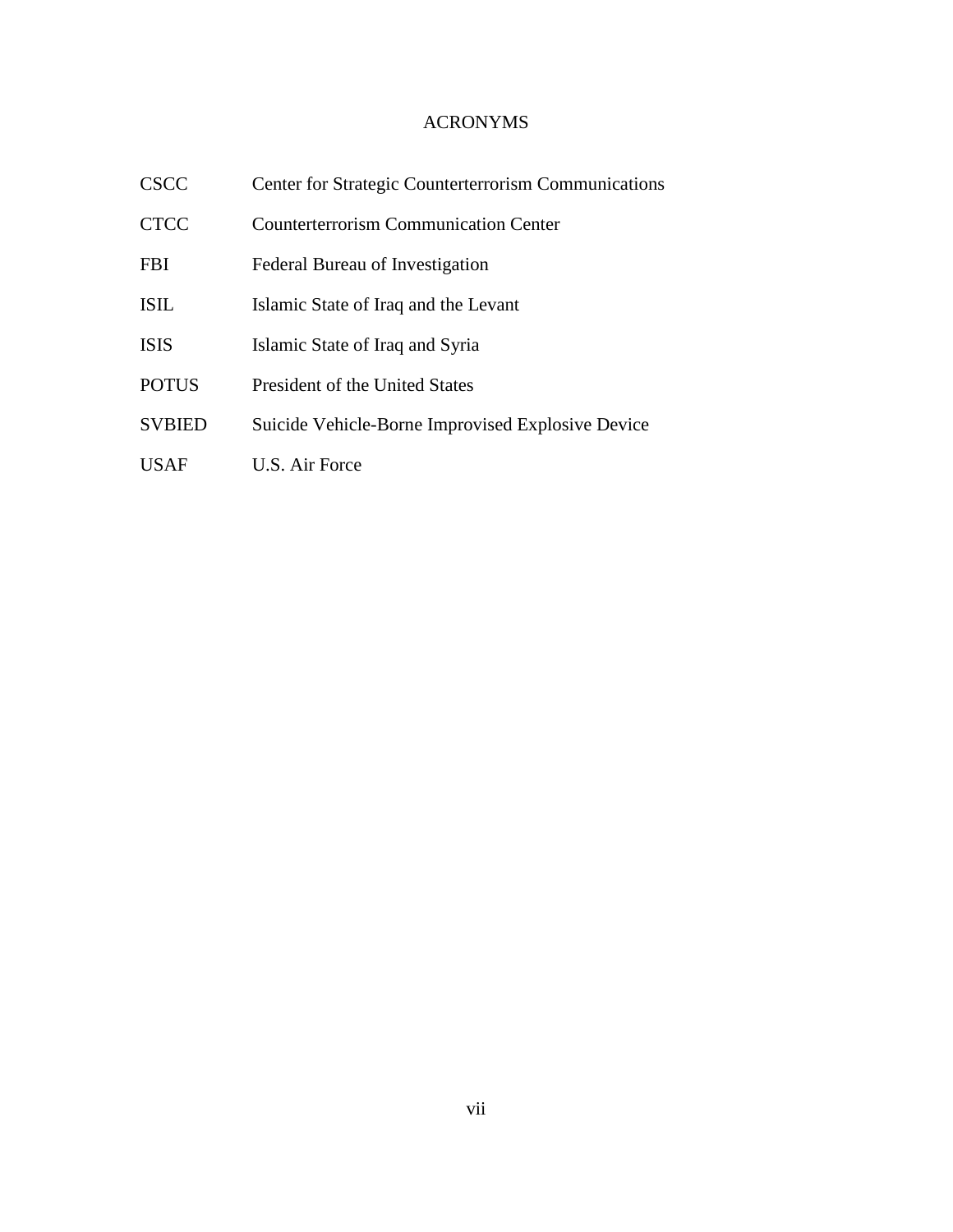# ILLUSTRATIONS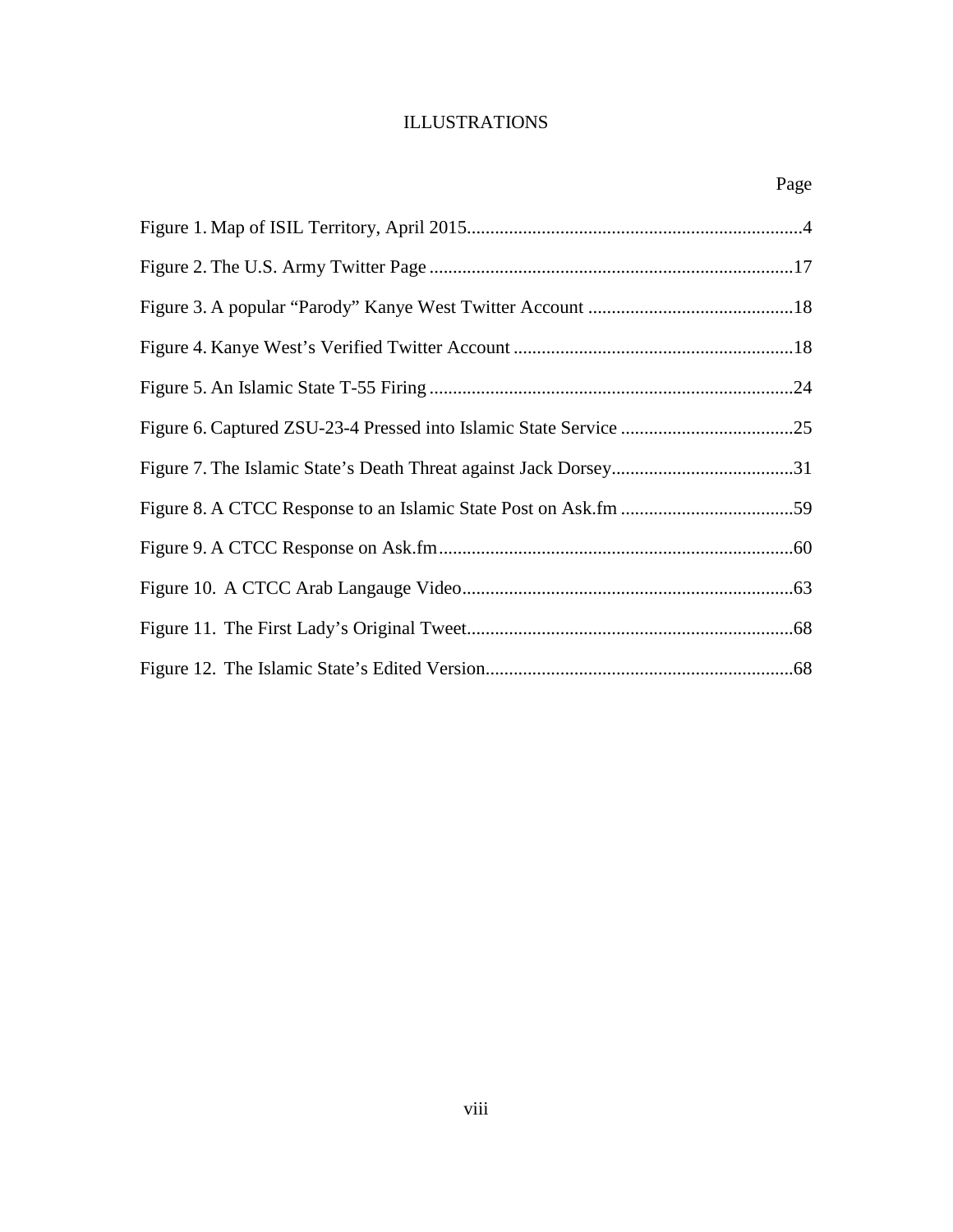### CHAPTER 1

### **INTRODUCTION**

The Islamic State is a hostile, non-state actor that takes a number of forms. In their recent book detailing the motivations of Islamic State, authors Michael Weiss and Hassan Hassan said:

ISIS is a terrorist organization, but it isn't only a terrorist organization. It is also a mafia adept at exploiting decades-old transnational gray markets for oil and arms trafficking. It is a conventional military that mobilizes and deploys foot soldiers with a professional acumen that has impressed members of the US military. It is a sophisticated intelligence-gathering apparatus that infiltrates rival organizations and silently recruits within their ranks before taking them over, routing them in combat, or seizing their land.<sup>[1](#page-13-0)</sup>

As of November 2014, the Islamic State of Iraq and the Levant (ISIL) has affiliate organizations in eleven countries, including Pakistan, Egypt, and the Philippines.<sup>[2](#page-13-1)</sup> The Islamic State's primary geographic area of operation is in the region that straddles the border between Iraq and Syria. Seizing the opportunity to fill a regional power vacuum created by the Syrian Civil War and an ineffectual central government in Baghdad, ISIL has carved out a massive geographic region where it can exert control ranging from fluid combat to low-risk transportation to full governance.<sup>[3](#page-13-2)</sup> The group's stated goals were to create a Sunni-controlled, fundamentalist Islamic caliphate, and expand it until it covered the world.[4](#page-13-3) The group is well known for its violent atrocities, both during and after combat as well as within zones that it has established governance. It is the stated policy of the U.S Government to "degrade, and ultimately destroy" the Islamic State.<sup>[5](#page-13-4)</sup> Given the growing support for The Islamic State of Iraq and Syria (ISIS) and their expanded reach, it is doubtful the United States will achieve its desired end. According to James Clapper, U.S. Director for National Intelligence, ISIL has a force of between twenty and thirty-two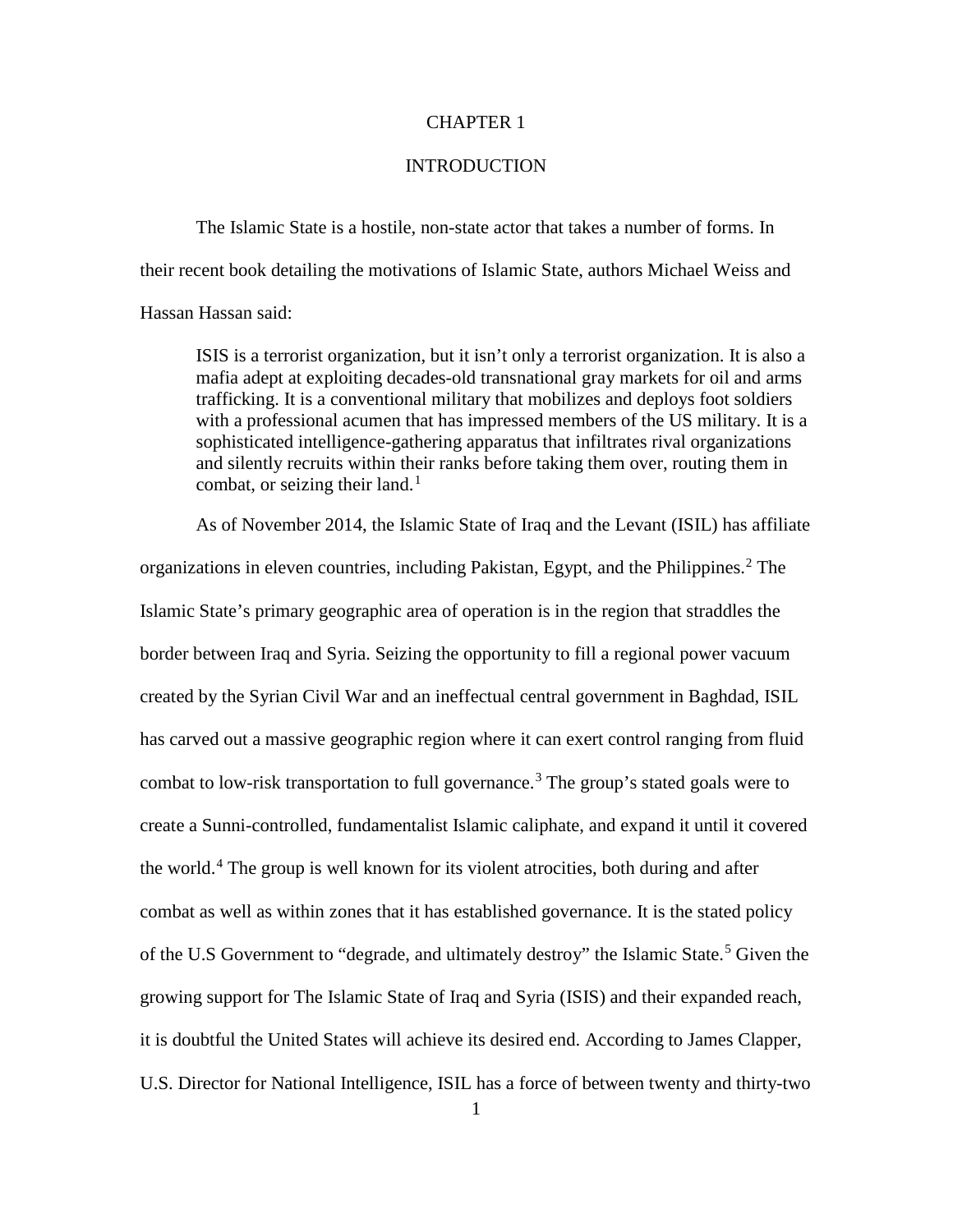thousand fighters with thousands more joining the ranks. The United States began military operations against the group in August  $2014<sup>6</sup>$  $2014<sup>6</sup>$  $2014<sup>6</sup>$ 

Despite its obscene violence, the group enjoys a large cult following in the Islamic world. Thousands of foreign fighters that have flowed into Syria and Iraq are willing to sacrifice their lives in frenzied combat. Islamic State's preferred means to recruit these fighters is social media.[7](#page-14-1)

In addition to recruitment, ISIL uses social media to incite violence around the world. While the American news media and federal government have been quick to point out that ISIL did not orchestrate the terror attack on a Prophet Muhammad cartoondrawing event in Garland, Texas, they also must concede that it was inspired by ISIL social media propaganda.<sup>[8](#page-14-2)</sup> During their investigation of the foiled attack, the Federal Bureau of Investigation (FBI) uncovered private communications via Twitter between one of the attackers and Jenaid Hussein, a notorious ISIL social media operative, who encouraged violence.<sup>[9](#page-14-3)</sup> Only hours before the attack, Hussein tweeted: "the knifes [sic] have been sharpened, soon we will come to your streets with death and slaughter."<sup>[10](#page-14-4)</sup> Moments before opening fire at the event, one of the gunman tweeted and pledged allegiance to ISIL, and "May Allah accept us as mujahideen. #texasattack."<sup>[11](#page-14-5)</sup> This event is an example of one of many ISIL-inspired terror attacks around the world.

Finally, ISIL uses social media as a means to propagate its narrative, their dogmatic, fundamentalist Islamic worldview, and unrelenting desire to consolidate recent territorial gains that is equaled only by their desire to secure more. J. M. Berger and Jonathon Morgan conducted a comprehensive analysis of Islamic State's use of Twitter, producing valuable insights into how ISIL spreads information from a technical

2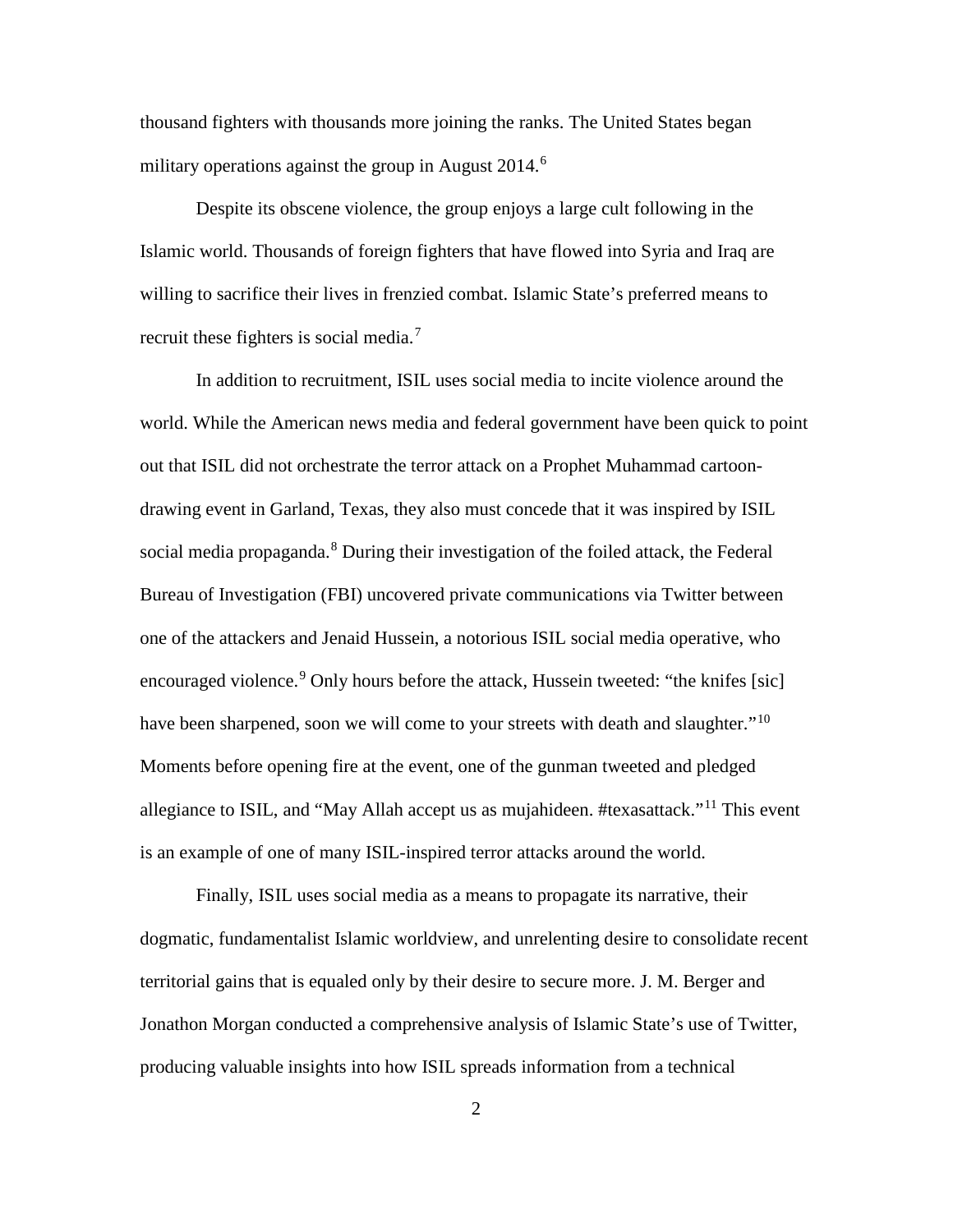standpoint, and the lengths the group goes to manipulate the social media service.<sup>[12](#page-15-0)</sup> This work will be referenced in more detail later in this thesis, but it is interesting to compare the technological sophistication the group uses to disseminate information against the simplicity of the group's narrative themes.<sup>[13](#page-15-1)</sup> The group's narrative themes can be distilled to success, religious duty, political grievance, and sense of adventure.<sup>[14](#page-15-2)</sup>

These basic themes permeate all of the groups messaging across all mediums. The organization attempts to emphasize its successes and convey to the world that all Muslims have an obligation to serve the caliphate. The group also attempts to convey perceived legitimate grievances with their enemies, and that joining ISIL is a grand adventure. ISIL is especially adept in connecting with its key target demographic (young Muslim males) with easily digestible, yet well produced, content that teems with masculine overtones.<sup>[15](#page-15-3)</sup> Religious messaging is kept simplistic, never straying far from a duty to defend the caliphate from evil. ISIL conveys success by flaunting its money, firepower, and the respect their members enjoy within the caliphate.<sup>[16](#page-15-4)</sup>

Much has been written by scholars, experts, and journalists about the Islamic State's social media capabilities, and how they use them to gain new recruits, incite terror, and spread its worldview. Though the United States has been stunned by Islamic State's tech and media savvy, there has not been any real consideration of Islamic State's narrative strategy or tactics in comparison to those of the United States'.

3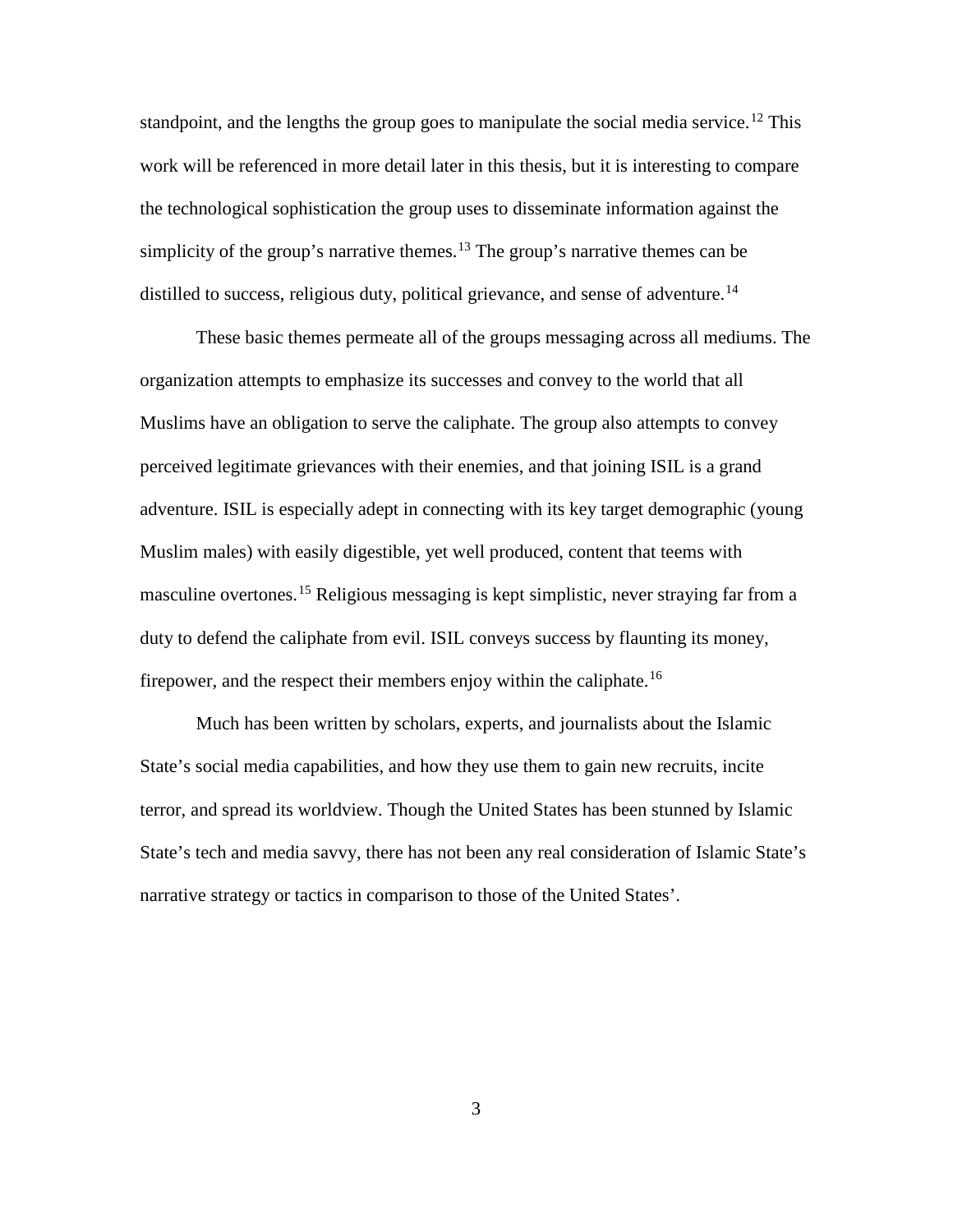

Figure 1. Map of ISIL Territory, April 2015

*Source*: U.S. Department of Defense, Defense Media Activity, "The Islamic State of Iraq and the Levant's Reduced Operating Areas in Iraq and Syria," April 2015, accessed 15 October 2015, http://www.defense.gov/Portals/1/features/2014/0814\_iraq/20150410\_ ISIL\_Map\_Unclass\_Approved.pdf.

The United States and its coalition partners have struggled in their efforts to contain or defeat Islamic State's social media efforts. Even as the U.S. military bears down on them with pinpoint aerial precision bombing and special operations raids, ISIL continues to run circles around its enemy in the information domain. Chief among this difficulty is the ambiguity and complexity of the Western narrative.<sup>[17](#page-15-5)</sup> The U.S.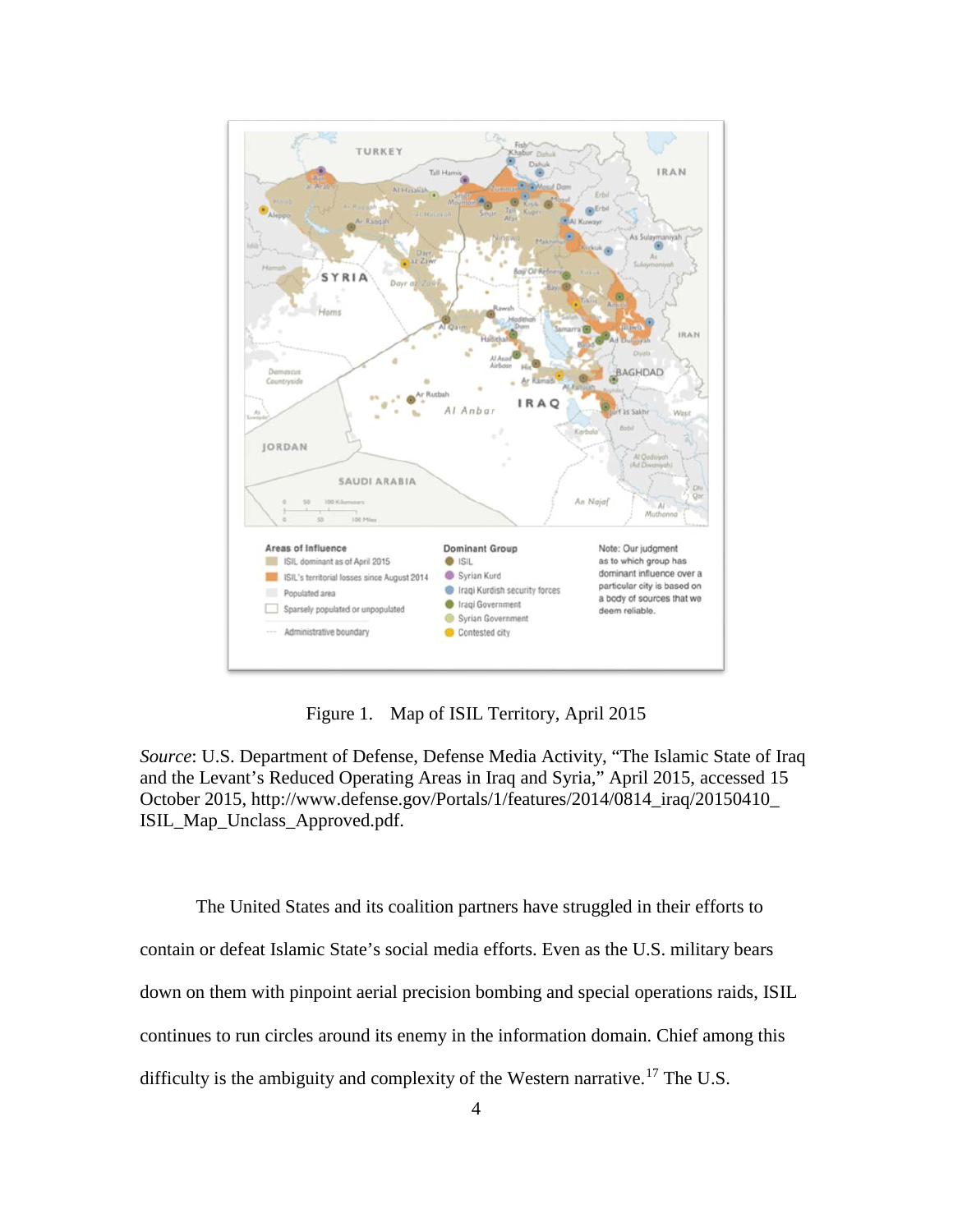government takes a nuanced stance with respect to the ongoing conflict in Syria: it publicly supports some armed groups rebelling against the Assad regime while condemning ISIL fighters that are also fighting Assad's forces.<sup>[18](#page-16-0)</sup> This complexity leads to a lack of unity of the narrative. Furthermore, the Russians are currently conducting military operations in Syria, and do not make the same delineation between armed groups standing in opposition to the Assad regime.<sup>[19](#page-16-1)</sup> This lack of unity of effort and its associated dysfunction in narrative can only benefit the Islamic State's media efforts. While Islamic State conducts simple, streamlined, and effective information operations using social media, the United States' efforts, until recently, have been curtailed by selfimposed laws and bureaucracy that prevent it from responding quickly or effectively to emerging threats using social media. From a legal standpoint, none of the information operations products developed by the U.S. military could be distributed via social media as there was no way to ensure that the product would not end up affecting U.S. civilians, a situation prohibited by federal law.<sup>[20](#page-16-2)</sup> With these restrictions in place, the United States had essentially conceded the critical social media aspect of the cyberspace domain to the Islamic State.

This thesis will examine Islamic State's social media operations and compare them to the U.S. response. The intent is to understand aspects of the Islamic State's social media operations that have made them successful according to most experts as well as reasons the U.S. response has fallen short of the mark. The Islamic State has seen the value of social media and gone to great lengths to fully integrate and streamline its use in conjunction with and in support of kinetic battlefield operations. The Islamic State also sees the value of social media as a stand-alone weapons platform and uses it to achieve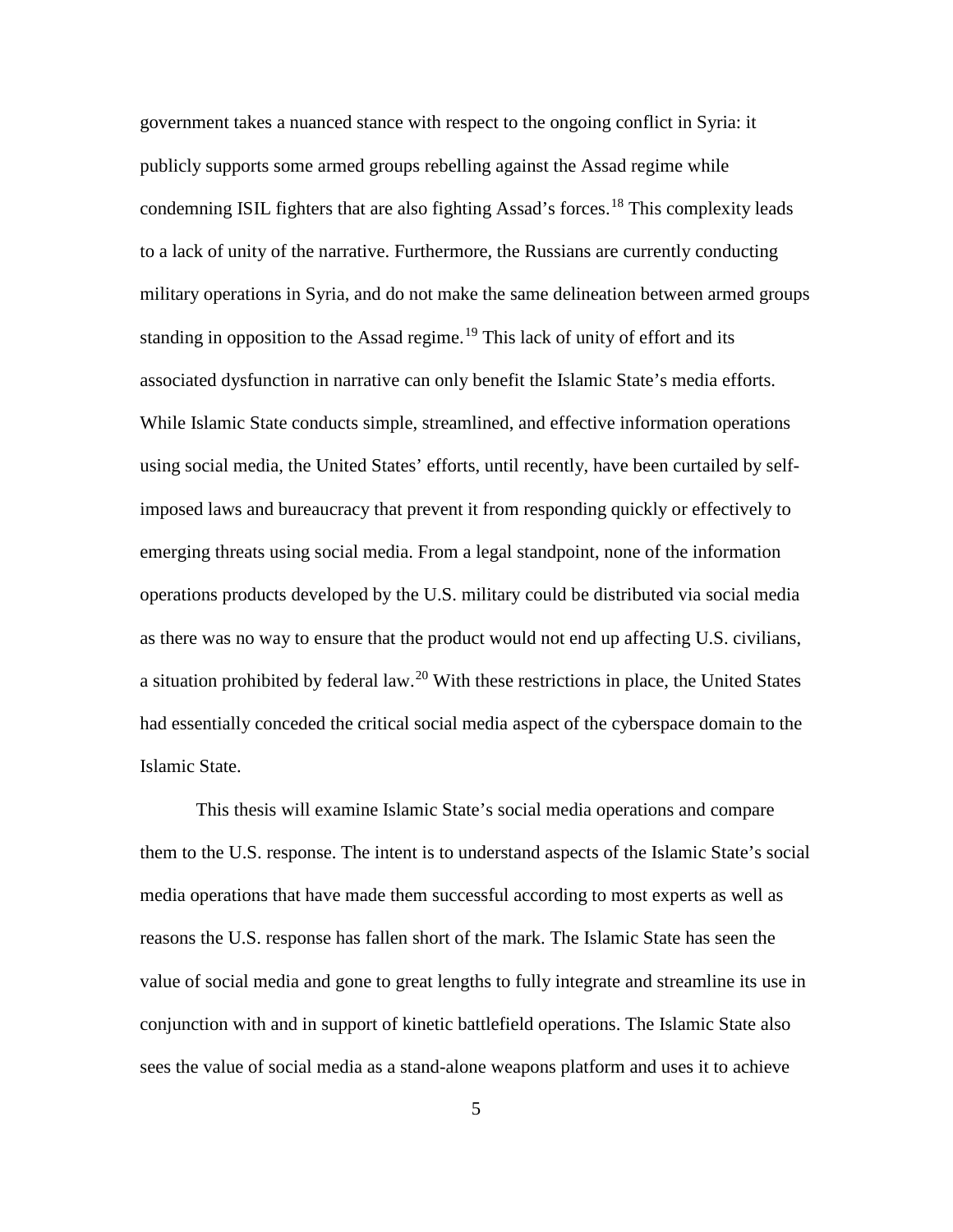effects. The thesis will also highlight that while the U.S. is still the undisputed master of precision kinetic warfare it struggles with integrating social media into operations and is therefore perceived to be at a disadvantage within the social media domain. Proposed updates to tactics and policy required in an era of weaponized social media capabilities will be included in the conclusion.

<span id="page-13-0"></span><sup>1</sup> Michael Weiss and Hassan Hassan, *ISIS: Inside the Army of Terror* (New York, NY: Regan Arts, 2015), iv.

<span id="page-13-1"></span><sup>2</sup> Katie Zavadski, "ISIS Now Has a Network of Military Affiliates in 11 Countries Around the World," *New York Magazine*, 23 November 2014, accessed 16 November 2015, http://nymag.com/daily/intelligencer/2014/11/.

<span id="page-13-2"></span><sup>3</sup> Kathy Gilsinan, "How ISIS Territory Has Changed since the U.S. Bombing Campaign Began," *The Atlantic*, 11 September 2015, accessed 23 October 2015, http://www.theatlantic.com/international/archive/2015/09/ISIS-territory-map-uscampaign/404776/.

<span id="page-13-3"></span><sup>4</sup> House Committee on Foreign Affairs, U.S. Counterterrorism Efforts in Syria: A Winning Strategy? 114th Cong., 1st sess., 2015, H. Rep., serial 114-101, 1-7.

<span id="page-13-4"></span><sup>5</sup> Christopher M. Blanchard et al., *The "Islamic State" Crisis and U.S. Policy* (Washington DC: Congressional Research Service, U.S. Library of Congress, 2015), ii.

 $6$  Ibid., 1.

 $\overline{a}$ 

<sup>7</sup> Weiss and Hassan, iv.

<sup>8</sup> Evan Perez, Pamela Brown, and Jim Sciutto, "Texas Attacker Had Private Conversations with Known Terrorists," *Cable News Network (CNN)*, 7 March 2015, accessed 16 October 2015, http://www.cnn.com/2015/05/07/politics/fbi-warning-eltonsimpson-cartoon-event-attack/.

 $9$  Ibid.

 $10$  Ibid.

<sup>11</sup> Holly Yan, "What We Know about Elton Simpson and Nadir Soofi," *Cable News Network (CNN)*, 5 May 2015, accessed 16 October 2015, http://www.cnn.com/ 2015/05/05/us/texas-shooting-gunmen/.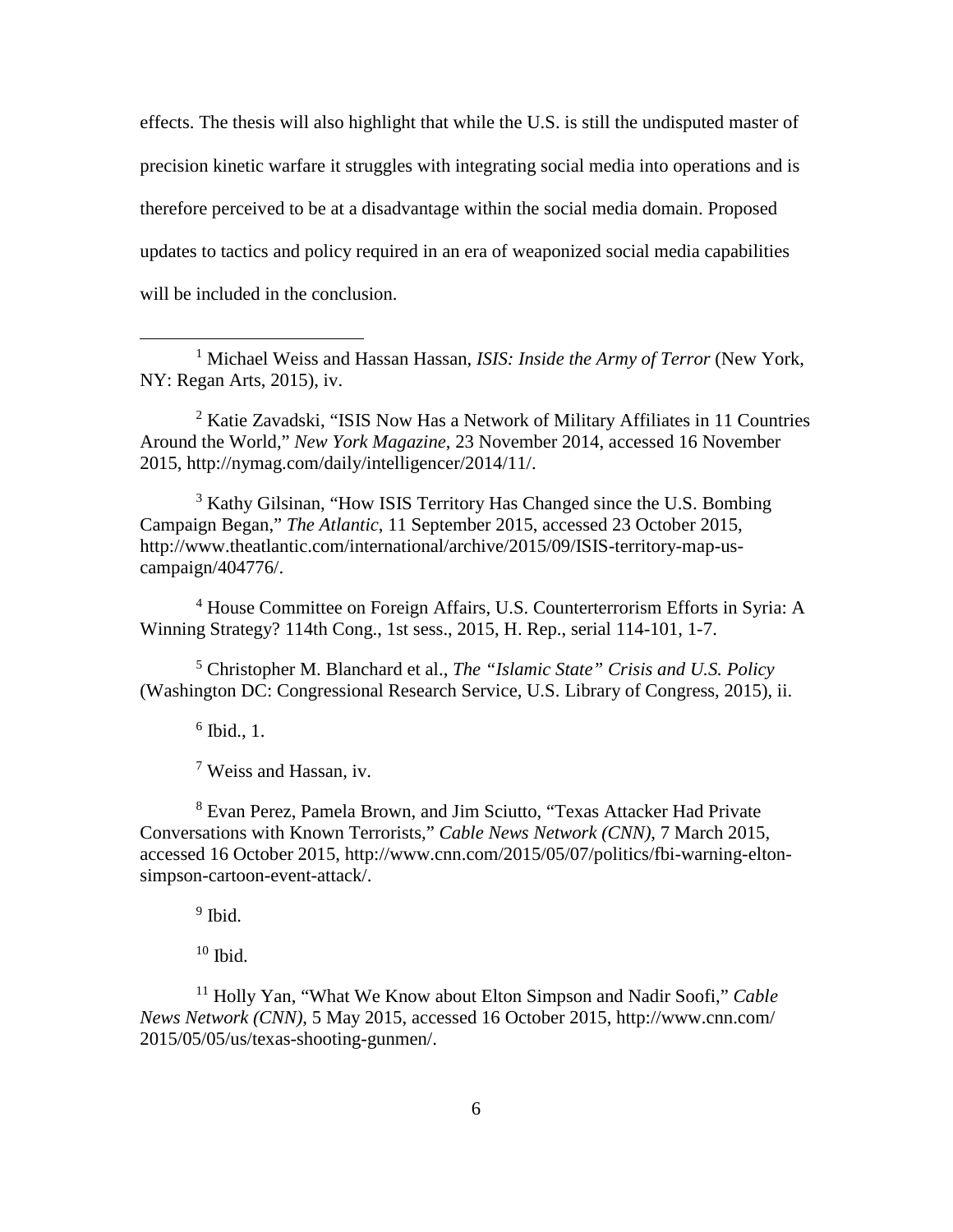<sup>12</sup> J. M. Berger and Jonathon Morgan, *The ISIS Twitter Census: Defining and Describing the Population of ISIS Supporters on Twitter* (Washington, DC: Brookings Institute, 2015), 1-65.

<sup>13</sup> Daveed Gartenstein-Ross and Nathaniel Barr, *The Winner's Messaging Strategy of the Islamic State: Technically Excellent, Vulnerable to Disruption* (Washington, DC: Wikistrat, 2015), 1-9.

 $14$  Ibid., 4.

 $15$  Ibid., 5.

<sup>16</sup> Karen Kaya, "ISIS's Information Operations: Analyzing Their Themes and Messages." *OE Watch* 4, no. 10 (October 2014): 60-63.

<sup>17</sup> Viola Gienger, "Kerry Says Assad Staying as Syrian Leader is a 'Non-Starter,'" United States Institute of Peace, 12 November 2012, accessed 2 December 2015, http://www.usip.org/publications/2015/11/12/kerry-says-assad-staying-syrian-leader-nonstarter.

<sup>18</sup> Michael Gordon, "U.S. Begins Military Talks with Russia on Syria," *The New York Times*, 18 September 2015, accessed 7 December 2015, http://www.nytimes.com/ 2015/09/19/world/europe/us-to-begin-military-talks-with-russia-on-syria.html? r=0.

<sup>19</sup> Julia Ioffe, "Russia's Game Plan in Syria is Simple," Foreign Policy, 25 September 2016, accessed 30 September 2015, [http://foreignpolicy.com/2015/09/25/](http://foreignpolicy.com/2015/09/25/russias-game-plan-in-syria-is-simple-putin-assad/) [russias-game-plan-in-syria-is-simple-putin-assad/.](http://foreignpolicy.com/2015/09/25/russias-game-plan-in-syria-is-simple-putin-assad/)

<span id="page-14-5"></span><span id="page-14-4"></span><span id="page-14-3"></span><span id="page-14-2"></span><span id="page-14-1"></span><span id="page-14-0"></span><sup>20</sup> National Defense Authorization Act for Fiscal Year 2013, H. 4310, 112th Cong., 2d sess. (26 December 2012): H327.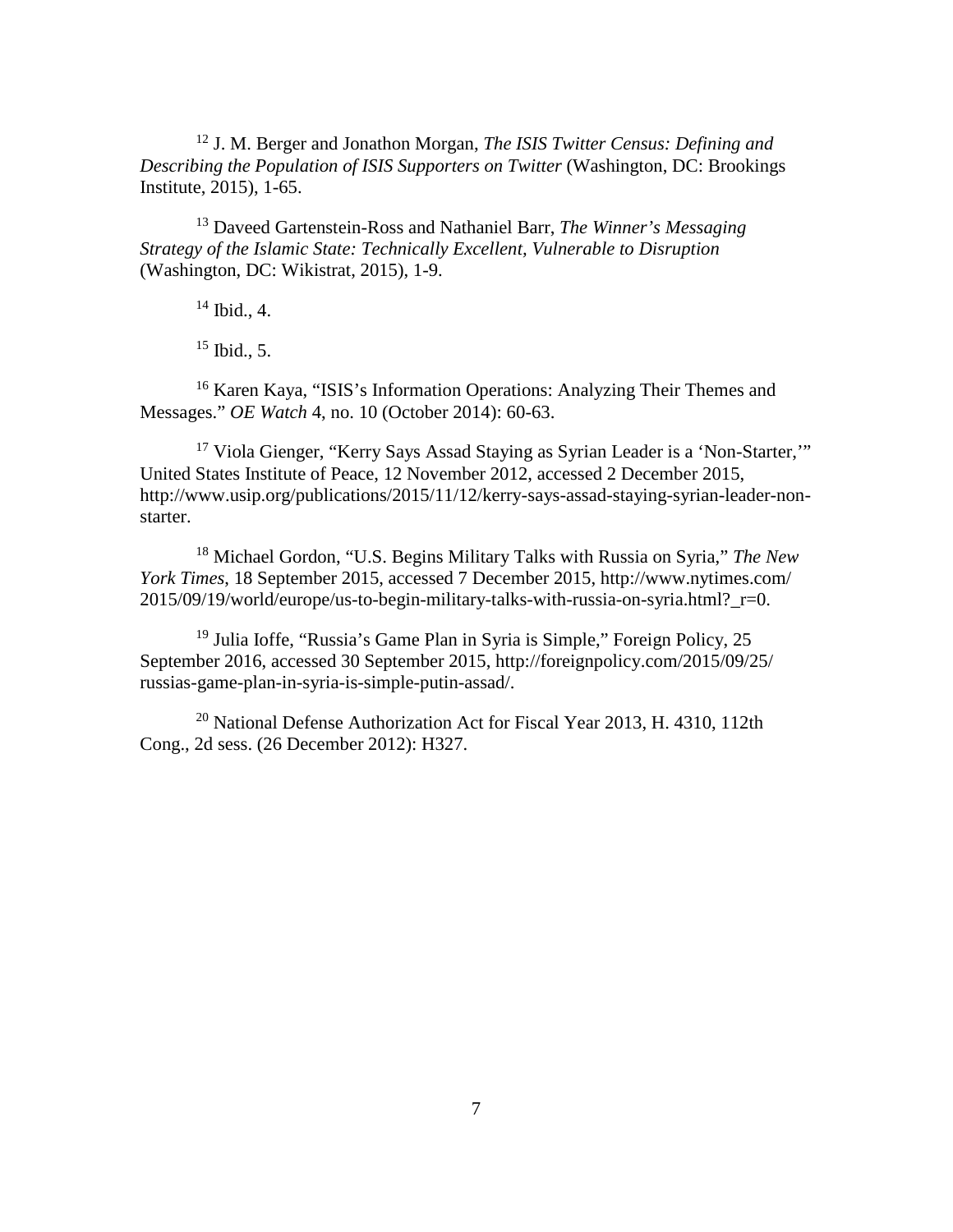### CHAPTER 2

### LITERATURE REVIEW

### Islamic History and the Islamic State

<span id="page-15-4"></span><span id="page-15-3"></span><span id="page-15-2"></span><span id="page-15-1"></span><span id="page-15-0"></span>Since its inception, the organization referred to as the "Islamic State" in this thesis has been known by several names and acronyms. At the time of this writing, the leaders of this organization refer to themselves as the Islamic State. Some of the more popular monikers are the Islamic State of Iraq and the Levant (ISIL) and Islamic State of Iraq and Syria (ISIS). Some nations have taken to using the term "Daesh" to delegitimize the Islamic State.<sup>[1](#page-47-0)</sup> For the purposes of clarity, the term "Islamic State" will be used and is meant to encompass all names used for the organization both past and present.

<span id="page-15-5"></span>In order to properly understand the Islamic State and its goals, it is first important to understand the history of the Islamic religion. This religion and its interpretation is the bedrock of the Islamic State's worldview and motivations. Dr. John L. Esposito's, *The Oxford History of Islam*, stands out as a comprehensive history of the Islamic religion. This edited collection of essays spans from the life and times of the Prophet Muhammad ibn Abd Allah in the sixth century A.D. through the turn of the twenty-first century, and includes many of the great advances the world owes to the Islamic world, particularly in the areas of science, medicine, and technology. This work also includes a description of the schism between the Sunni and Shia sects of the Islamic religion and some of the longterm consequences associated with this divide. Early Christians and Muslims relations is perhaps the most important section covered within this book as it sets the stage for the world in which we live in today there is a seemingly vast void of misunderstanding between the Judo-Christian and Islamic societal traditions. [2](#page-47-1) More recently, Dr. Esposito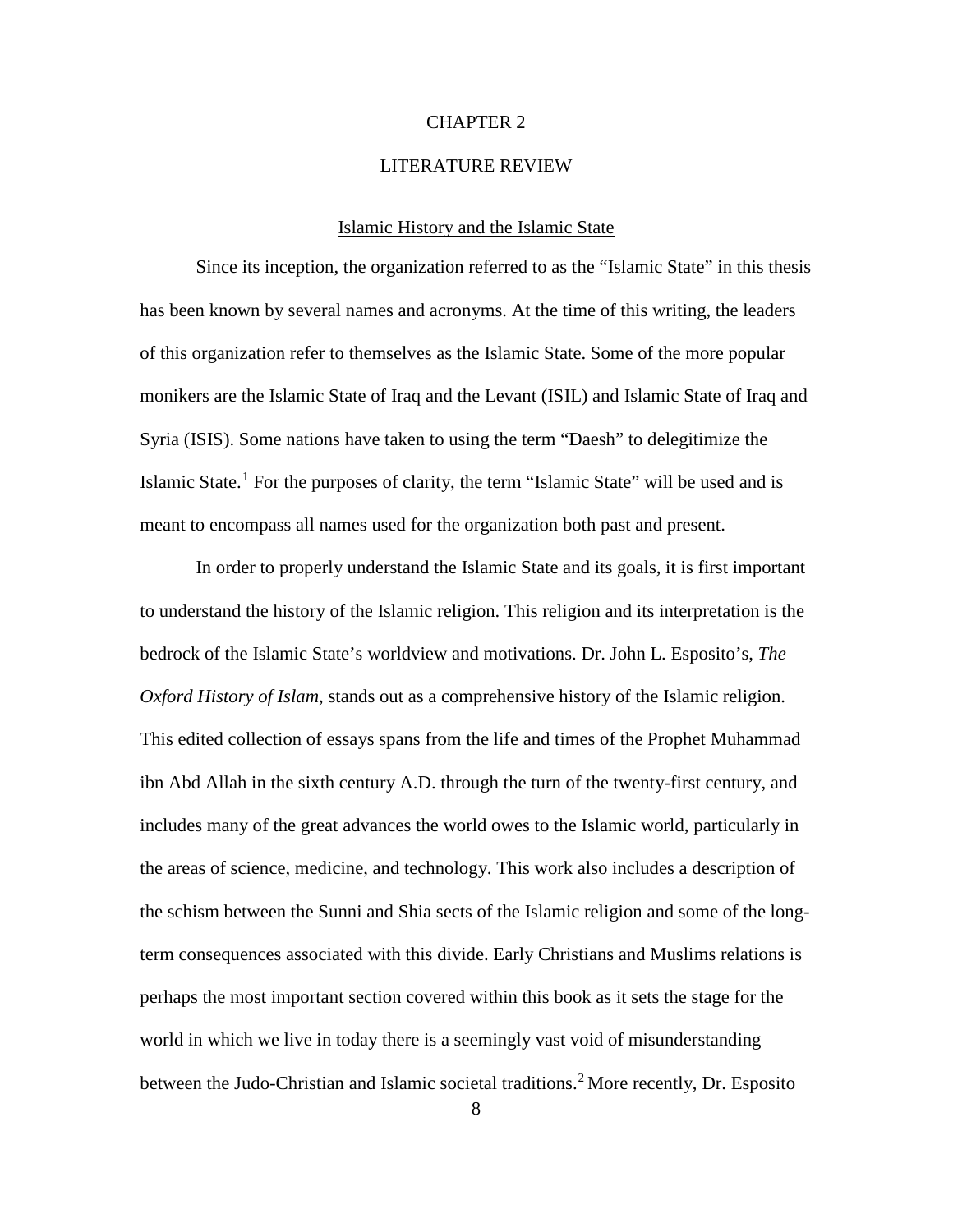wrote *What Everyone Needs to Know about Islam*, which is a more condensed volume of knowledge of the Muslim world tailored for the layman. This book focuses on the ideological differences between the Muslim and Christian worlds, and reinforces that while some elements of the Muslim and Arab world engage in acts of violence and terrorism against the Western world, this is not indicative of the Muslim or Arab world as a whole. This distinction or delineation is important when attempting interpret the problem that is the Islamic State.<sup>[3](#page-48-0)</sup>

<span id="page-16-2"></span><span id="page-16-1"></span><span id="page-16-0"></span>Another key point within Islamic history that requires examination for the purposes of this thesis is the Salafi movement within the Sunni sect of the Islamic faith. According to *The Oxford History of Islam,* Salafism is, "the early twentieth-century Islam reform movement that called for a return to the principles followed by the venerable ancestors."[4](#page-48-1) While the concepts of this movement date to the earliest days of the Islamic faith, it was codified, at least in part, by Egyptian reformers Muhammad Abduh and Rashid Ridda around the turn of the twentieth century.<sup>[5](#page-48-2)</sup> The objective of the movement was to update the Islamic religion in order to ensure that it would remain sustainable for the indefinite future. According to Muhammad Abduh, "Islam calls for the subordination of everything to God and thus rejects the separation of the spiritual and the temporal."[6](#page-48-3) The term "Salafi" is derived from the Arabic word "Salaf," which translates to "ancestors." Salafists believe that it is the earliest practitioners of the Islamic religion that are the personification of what all Muslims should aspire to be.<sup>[7](#page-48-4)</sup> The first generation is considered the first followers of the Prophet Muhammad. Then, each subsequent generation is considered inferior to the one that preceded it. In the broadest sense, Salafists seek to practice Islam as it was in its earliest days and purest form. It is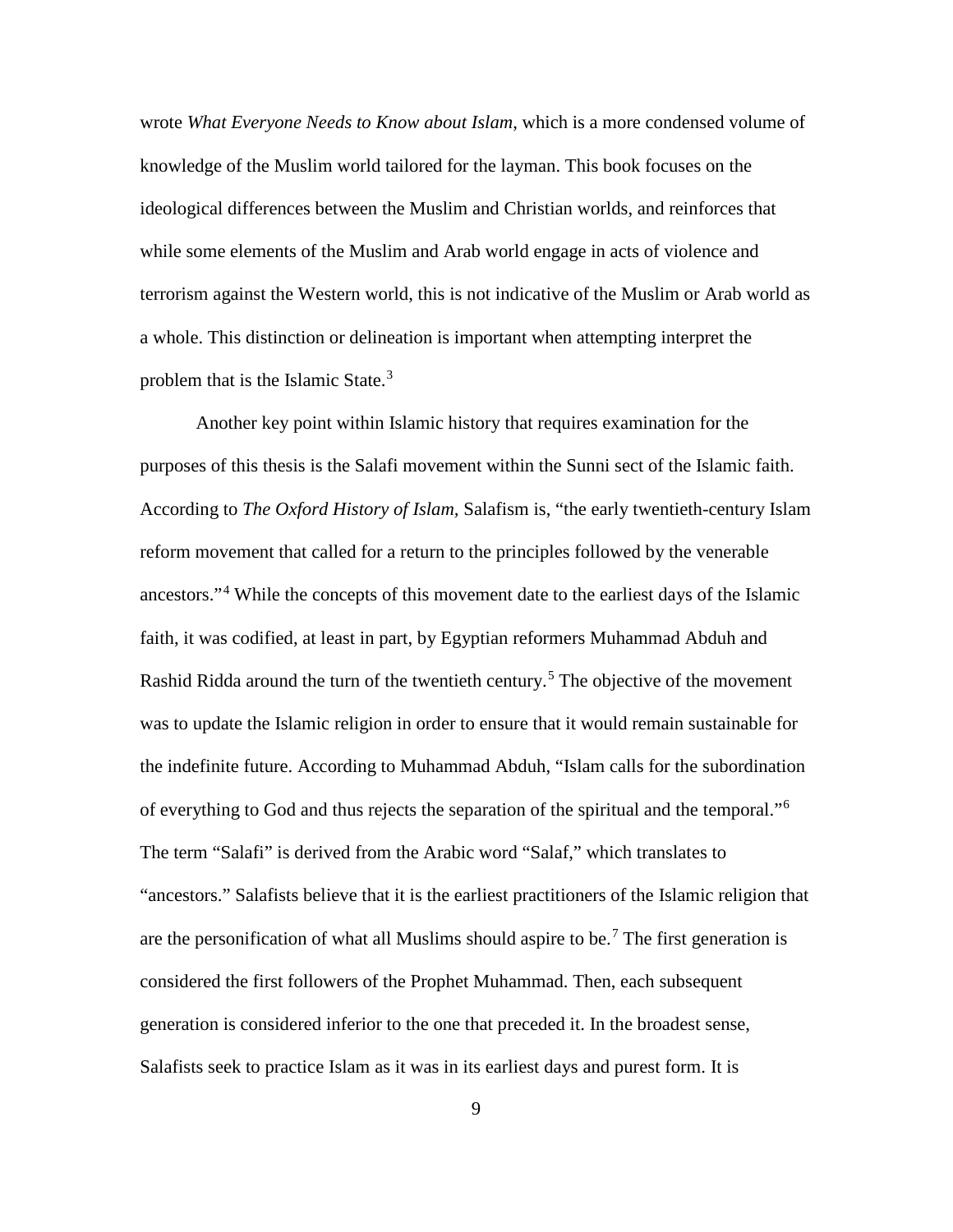considered one of the strictest forms of Sunni Islam.<sup>[8](#page-49-0)</sup> The Islamic State draws much of its rhetoric from Salafist doctrine.<sup>[9](#page-49-1)</sup>

The relationship between Salafism and Wahhabism is a point of contentious debate amongst theologians and scholars. Some believe the two are the same, while others seem to think that Salafism and Wahhabism are two distinct movements.<sup>[10](#page-49-2)</sup> Wahhabism is considered a very conservative form of Sunni Islam, which seeks to practice Islam through a literal interpretation of the Qur'an and the Hadith.<sup>[11](#page-49-3)</sup> The Hadith is a series of "reports" that supposedly directly quote the Prophet Muhammad, used by both Wahhabis and Salafists to ascertain the Prophet's opinion on a variety of issues. Wahhabis trace their history back to Muhammad ibn Abd-al-Wahhab, who, around the year 1740 on the Arabian Peninsula, began promoting a more fundamentalist version of the Islamic religion. This approach included strict prayer practices and the rejection of what he considered the worship of "holy men" or "saints." Ibn Abd-al-Wahhab declared any worship outside of his teachings heresy. This interpretation included seeking protection or salvation from any deity that was not Allah. In the opinion of Muhammad ibn Abd-al-Wahhab, Muslims, who disagreed with his interpretations, were not merely mistaken, they were not Muslims at all. Those ibn Abd-al-Wahhab excommunicated from the faith could be attacked and killed. Additionally, Wahhabi doctrine forbade befriending non-Muslims or non-Wahhabi Muslims.

In 1744, Muhammad ibn Abd-al-Wahhab formed an alliance with Muhammad ibn Saud in which ibn Saud would use his power to spread the Wahhabi doctrine in exchange for ibn Abd-al-Wahhab's blessing.[12](#page-49-4) In basic terms, ibn Abd-al-Wahhab would declare a tribe or group heretics for practicing a different form of Islam or engaging in idolatry,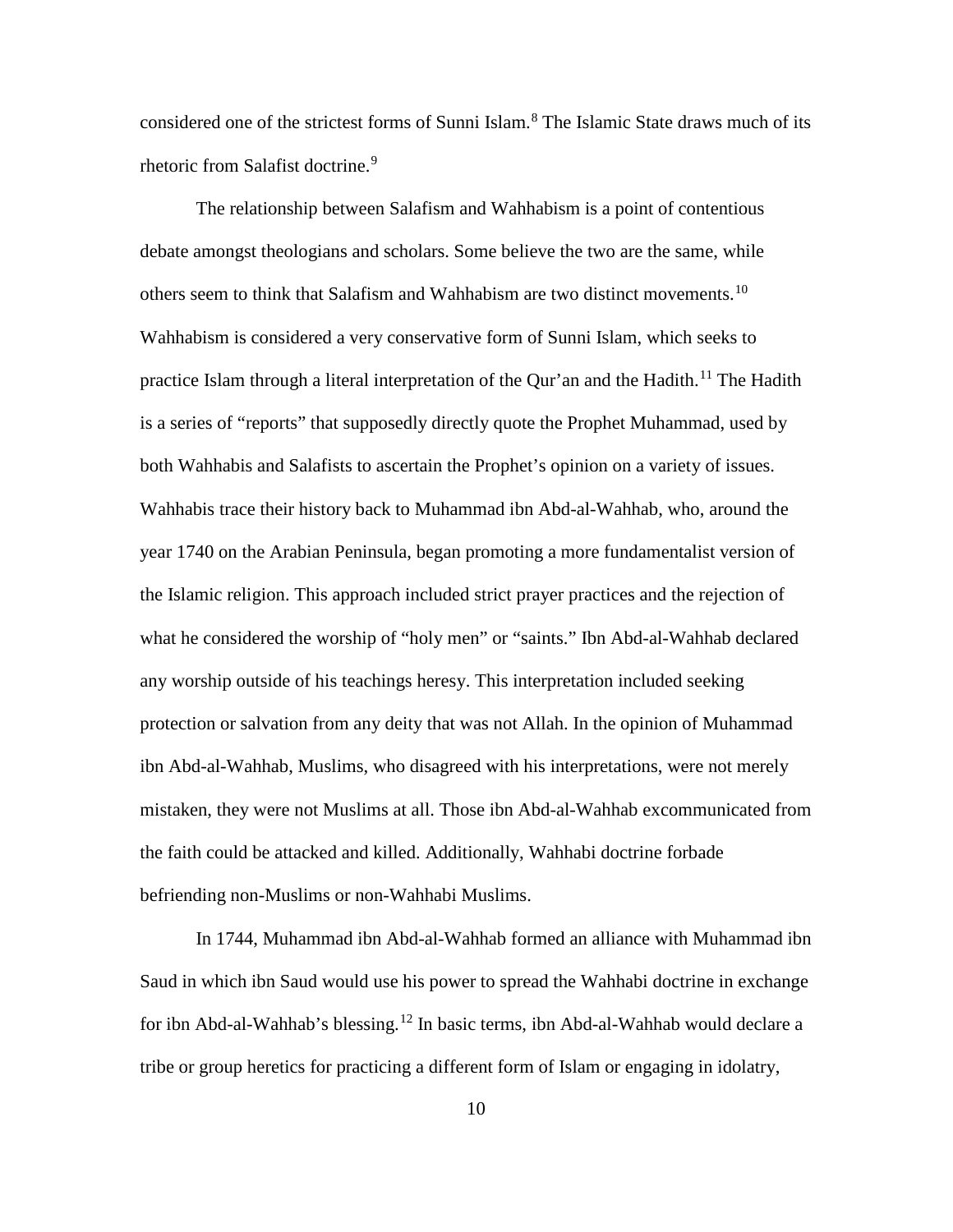which gave ibn Saud moral justification for going to war against them, and taking their lands and resources.<sup>[13](#page-50-0)</sup> By 1818, the House of Saud (and its adopted Wahhabi ideology) had expanded to an empire that was roughly the size of modern day Saudi Arabia. In 1818, the House of Saud came into conflict with the Ottoman Empire and was beaten back significantly, but not destroyed. Following the decline and eventual collapse of the Ottoman Empire, the House of Saud established the current Kingdom of Saudi Arabia with the Wabbahi-Saud alliance having been preserved and strengthened through a series of interfamily marriages in the preceding generations. Even today, the Saudi Minister of Religion is always a descendant of Muhammad ibn Abd-al-Wahhab.<sup>[14](#page-50-1)</sup> In 1938, oil was discovered in Saudi Arabia. The following economic boom made Saudi Arabia a central power in the Middle East region, both culturally and militarily.

Some have said that Wahhabism and Salafism are synonymous, or that one is a subsect of the other.<sup>[15](#page-50-2)</sup> However, a better comparison would suggest "literalism" versus "puritanism." While the two sects share many common features and beliefs and both have served as inspiration for the Islamic State, Salafism seeks "pure" Islam without forsaking the benefits of modern society. For example, there is no way the Prophet Muhammad could have conceptualized the Internet or social media, but the Islamic State has been able to quickly make great use of this technology without any perceived ideological pains or excessive justification. Also, Salafism has developed independently of Wahhabism over a different timeline and different regions globally.<sup>[16](#page-50-3)</sup> Because the concept of Salafism is not connected with a single region or ethnic group, it might be seen as more appealing for groups like the Islamic State that rely on recruits from across the region as well as the West. While some scholars and experts consider "Wahhabi" and "Salafist"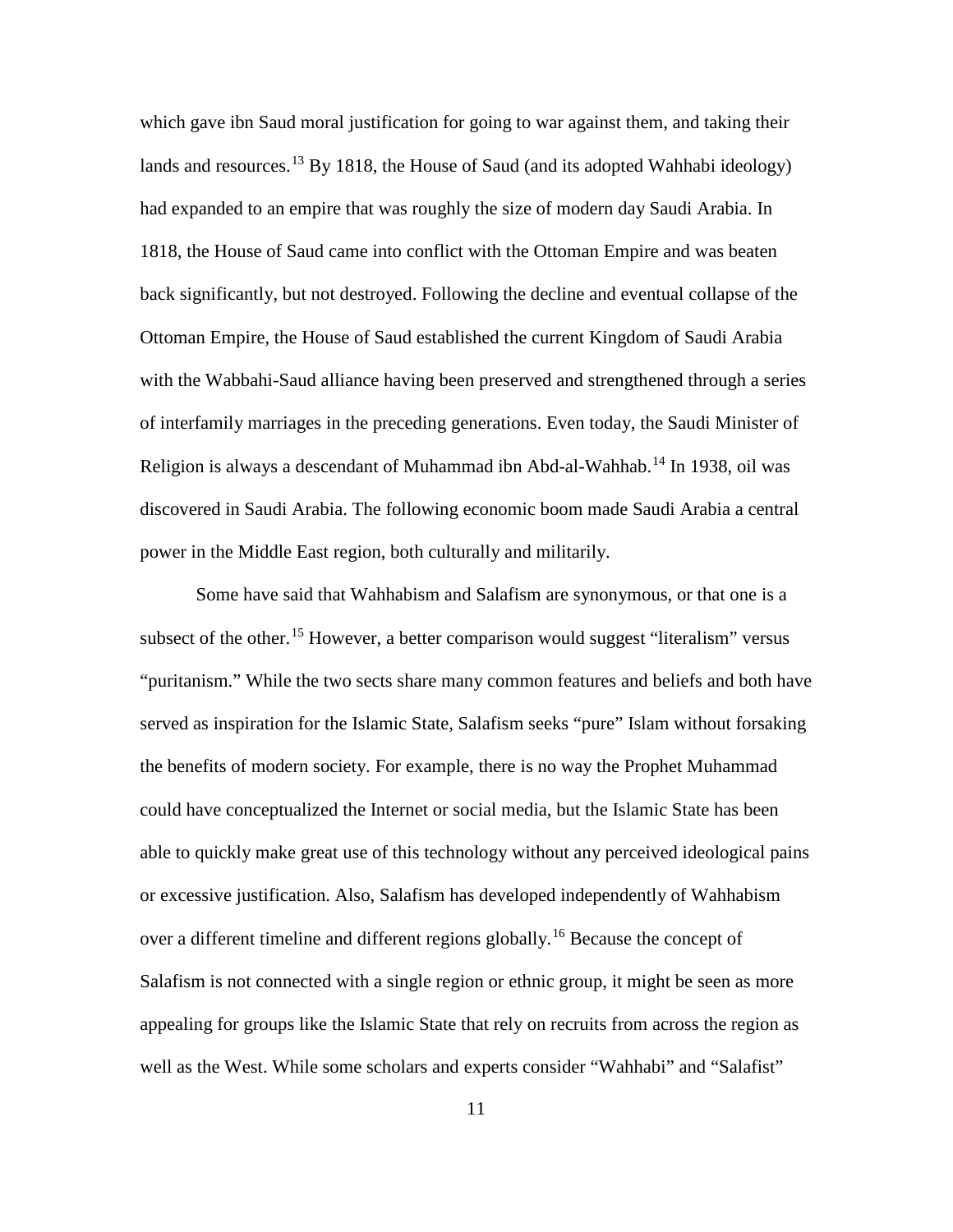interchangeable, Salafists consider the title to be derogatory.<sup>[17](#page-51-0)</sup> From a religious standpoint, the Islamic State is best described as a Sunni Salafist-Jihadist group.<sup>[18](#page-51-1)</sup>

These Salafist religious underpinnings drive the Islamic State to commit atrocities like the destruction of ancient religious sites in Syria. Many of these sites are associated with the Sufi sect of Islam. The Sufi sect, sometimes called "Islamic Mysticism," seeks to attain purity in the Islamic faith through the worship of sacred holy shrines and tombs.<sup>[19](#page-51-2)</sup> The Islamic State considers these holy sites as idolatry and not pure or correct Islam, which is used as justification to destroy them.<sup>[20](#page-51-3)</sup> These acts are seen as an effort to cleanse their land of sacrilege. This history is only one way that religious doctrine has affected the conflict today.

While the historical underpinnings of the Islamic State's war are rooted in history they have been quick to adopt new methods and techniques. This innovation is particularly true with the group's use of social media. Since its inception, the Islamic State has proven to be extremely adept at using social media to its advantage.

### Twitter and the Islamic State

To understand the Islamic State's use of Social media, it is vital to have an understanding of the basic concepts of social media. While many use technology or services that fall under the umbrella of "social media," few understand it. This ambiguity can be attributed to the fact that social media is a relatively new enduring phenomenon. In his book, *Twitter: Social Communication in the Twitter Age*, sociologist Dhiraj Murthy opines:

Social media has been broadly defined to refer to the many relatively inexpensive and widely accessible electronic tools that enable anyone to publish and access information, collaborate on a common effort, or build relationships.<sup>[21](#page-51-4)</sup>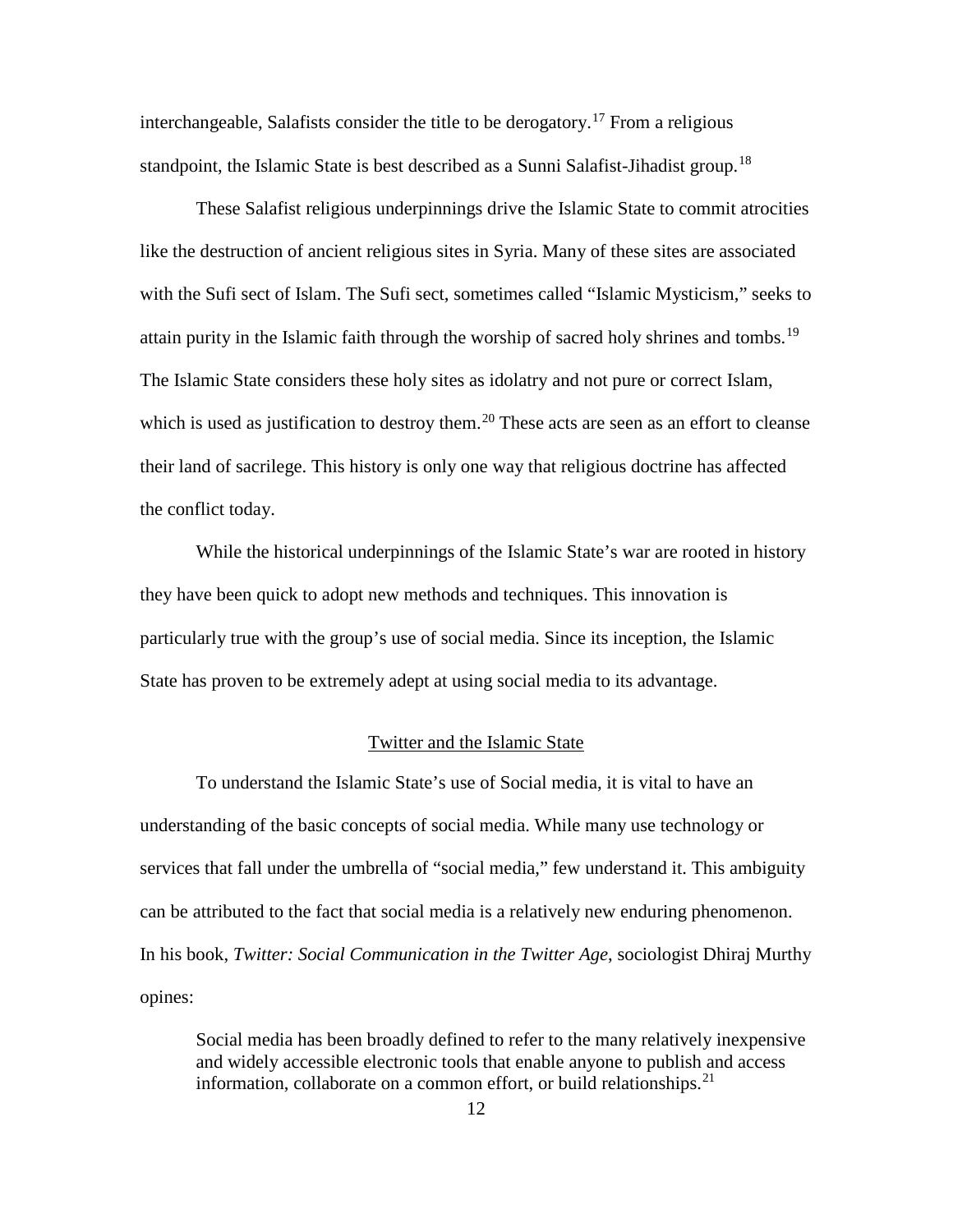This work lays the groundwork for the theory behind social media as a whole as well as Twitter. According to Mr. Murthy, "Twitter is a conduit for a global stream of consciousness."[22](#page-52-0) The implication of this global consciousness is explored in relation to its effects on journalism, disaster scenarios, and activism. With respects to activism, Mr. Murthy expounds on the instrumental role Twitter played in the "Arab Spring" of 2011. The leadership of several Middle Eastern countries was ousted from power by mass protests organized using Twitter. Perhaps more importantly, Twitter was used to garner support for protestors on a global scale. It is important to note that Murthy wrote in 2013, and makes no mention of the Syrian Civil War, which was a product of the Arab Spring. It also does not mention Islamic fundamentalism and how these religious zealots use social media for their own aims. Despite this, *Twitter: Social Communication in the Twitter Age* provides excellent insight on how people use social media to communicate, collaborate, and organize.

The social media platform, Twitter, was officially launched on 15 July 2006. It is similar in many respects to other social media services as it centers on users posting information and viewing information posted by other users. What distinguishes Twitter from competitors like Facebook is that any Twitter user can view the posts of any other user unless the poster makes their content "private" or restricts a specific user from using them (known as "blocking" on most social media sites). Twitter users do not have to "friend" another user to view their posts, but they can "follow" users, and those posts will be presented in their "feed" every time they check the service. Posts on Twitter are known as "Tweets." The Merriam-Webster dictionary defines the word Tweet as "to talk in a quick and informal way about unimportant things."<sup>[23](#page-52-1)</sup> Tweets are limited to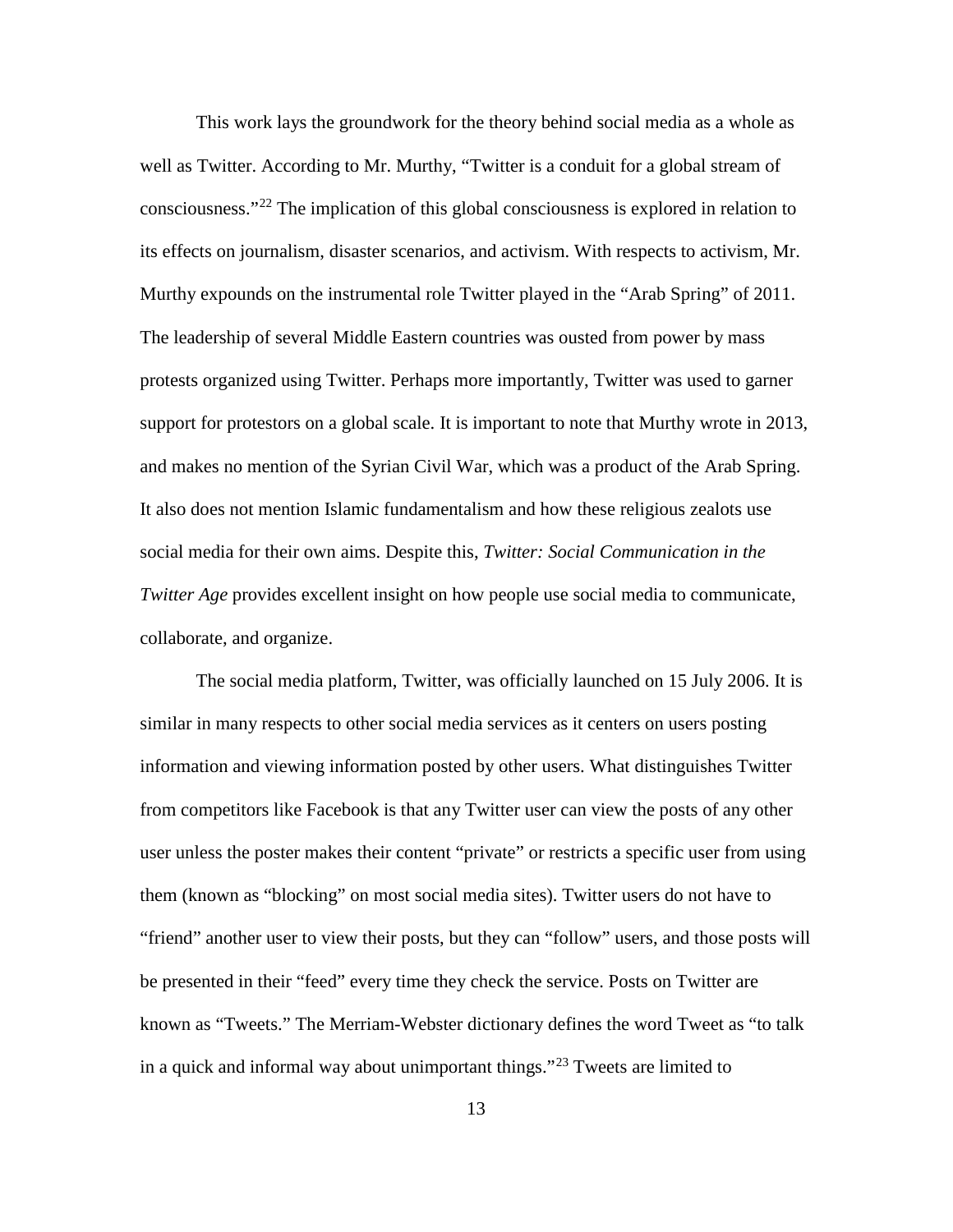140-characters in length, requiring a poster to be judicious in order to convey ideas to their followers; though in recent years, Twitter has enabled users to post photos and even embed short video clips within their Tweets. Twitter was originally coined as a "microblogging" service, intended for users to post quickly-consumed content as a lightweight alternative to bulkier rivals like Facebook and MySpace. Followers can repost or "retweet" the posts of other users, forwarding those posts to even more users. Tweets can be searched in mass through key word searches or through their "hashtag" if one has been created for a topic.

Hashtags can be created by any Twitter user simply by adding a "#" symbol in front of a word or phrase with no spaces between words. For example, on 17 December 2015, the United States Army posted on its Twitter account using the hashtag "#OperationToyDrop" to promote the holiday charity event, Operation Toy Drop, at Fort Bragg, North Carolina.<sup>[24](#page-53-0)</sup> The hashtag allows Twitter users to easily Tweet about and support an event or cause without wasting precious characters or posting confusing unclear Tweets. The concept of hashtags have transcended Twitter and become ubiquitous within pop culture, having been adopted by numerous other social media services. This ubiquity means that causes and concepts linked to popular hashtags can be easily spread across social media platforms and reach even more people.

Another interesting feature of Twitter is how users interact with one another. Unless specifically blocked from doing so, any user can send a publicly visible message to another by simply composing a Tweet with a "@" symbol in front of the recipient's name, regardless who the user is. For example, anyone with a Twitter account can message the Vice President of the United States by composing a tweet containing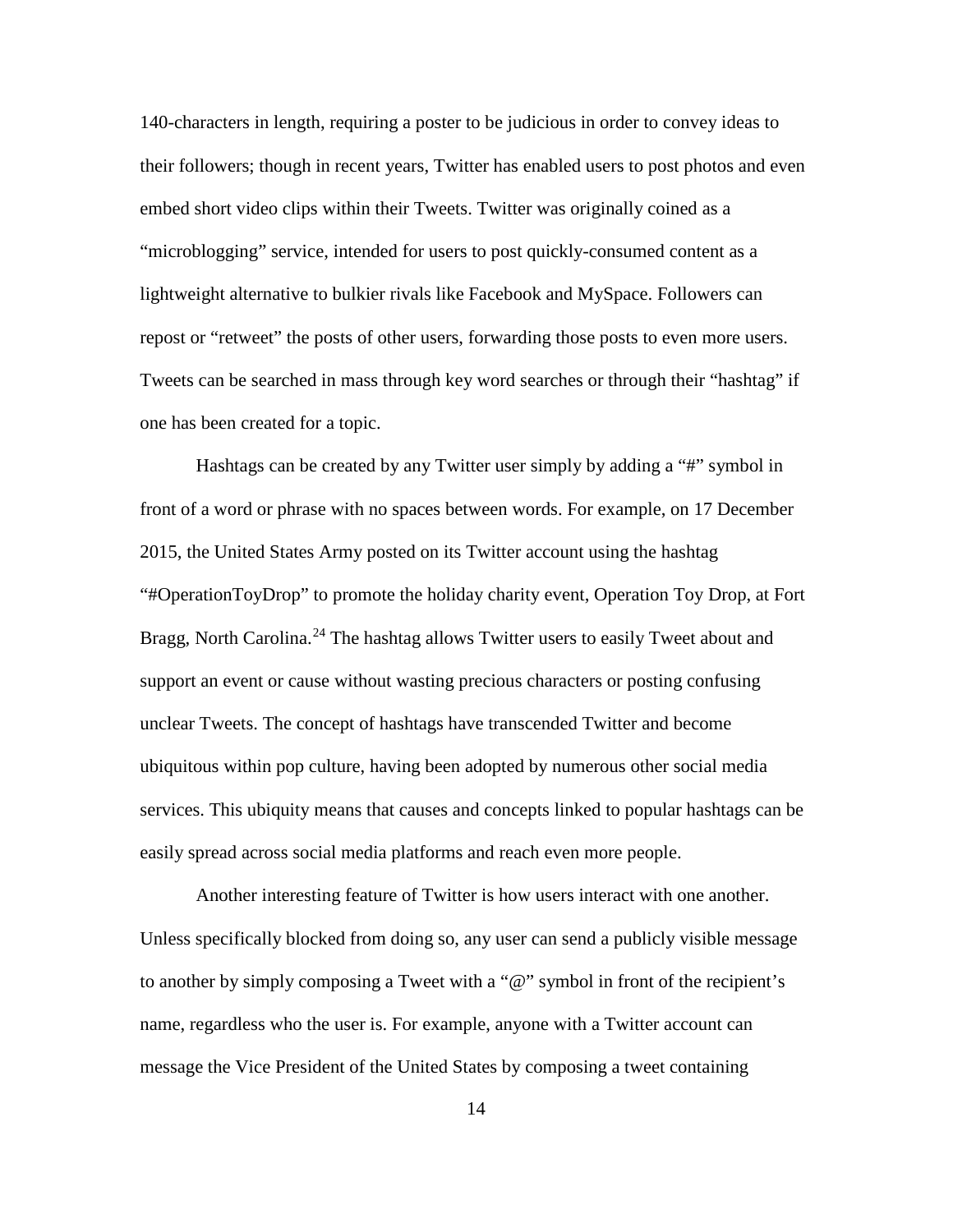"@JoeBiden." This Tweet would appear in the Vice President's "notifications tab" on their Twitter feed. In common language, to send a public Tweet to someone is referred to as "Tweeting at them." These kinds of interactions can be in response to Tweets not originally designed to be "at" anyone. Public Tweets between users can be viewed by all users. Disagreements played out on Twitter between celebrities or popular users are sometimes referred to as "Twitter feuds." Twitter also allows users to send private or "direct" messages between users; however, both the recipient and the sender must follow each other to enable direct messaging. Twitter can be accessed using a traditional desktop or laptop computer as well on a variety of mobile devices using Twitter's proprietary application or through third party software suites with additional features such as enhanced analytics or being able to schedule tweets to be posted in advance. These additional features have been useful for persons or organizations that use Twitter as an advertisement platform. Some electronics companies have integrated the Twitter application (as well as other social media services) into their "smart" or internet connected television sets.

Twitter initially became popular with journalists who use the service to break news or update stories and beat out their competition.[25](#page-53-1) The simple, streamlined format makes it ideal for mobile computing and smartphone users. Celebrities and politicians use Twitter in order to engage directly with fans or supporters by providing updates on their events and causes. Businesses use Twitter to promote their products and services and receive feedback from customers.<sup>[26](#page-53-2)</sup> However, the majority of users use Twitter to receive those posts from people whom they are interested in as well as Tweet to their friends and engage with other users. The restrictive nature of Twitter's 140-character format has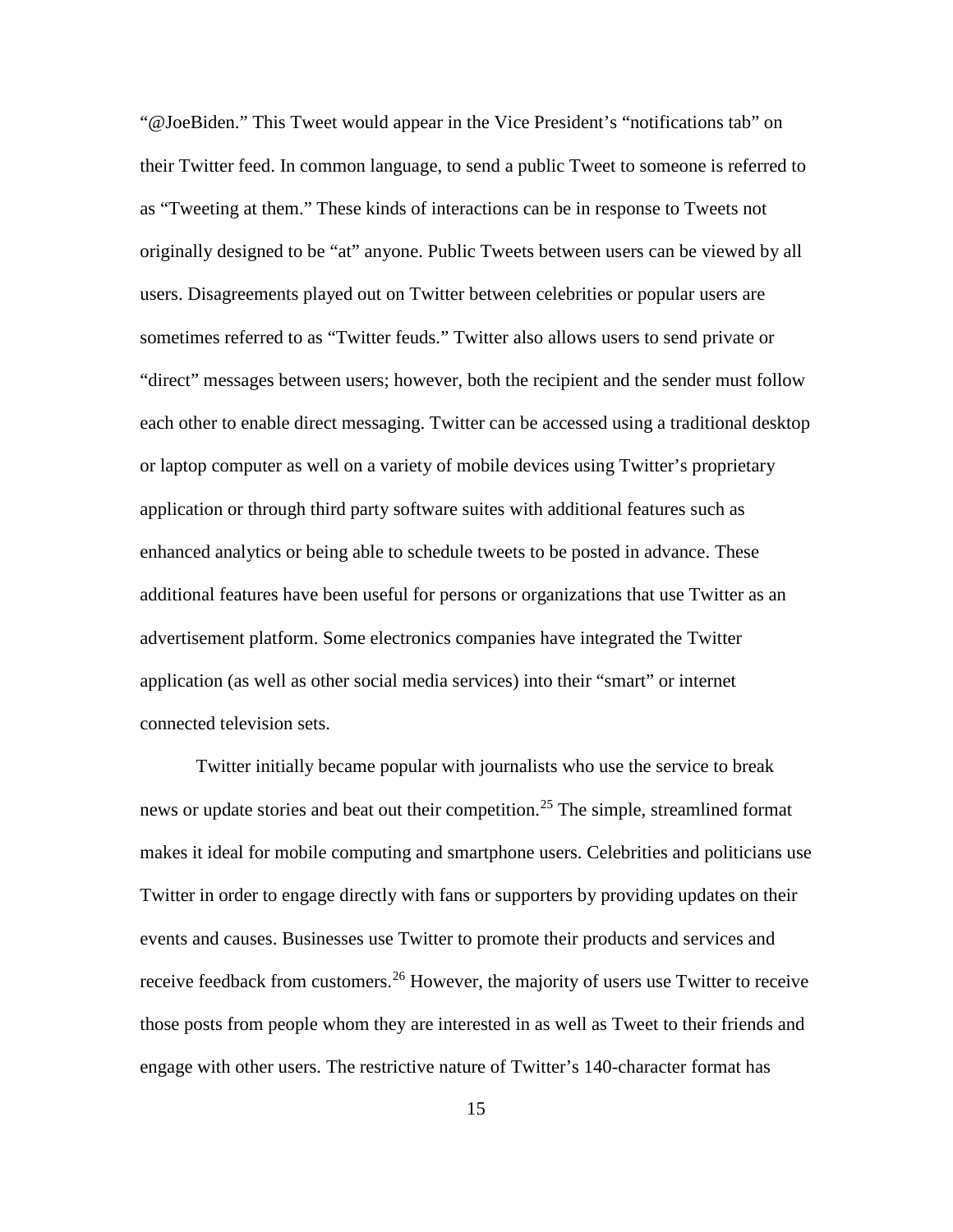served to hone and focus user's content and creativity with comedians, celebrities, politicians, and ordinary people creating memorable and meaningful content within the diminutive confines of a single Tweet. As the service and its use evolves, more users are informing and entertaining each other by Tweeting what is happening around them. Because of this constant evolution, there are endless possibilities for the application of Twitter and social media as a whole. Unfortunately, the leaders of the Islamic State came to the same realization. The Islamic State has used many of the features of Twitter that make the service unique and leveraged them to recruit fighters and spread its narrative.

Twitter has begun to "verify" the identity of select users. These users are so sought after or relevant as to warrant having their identities authenticated. While there is no criterion for which accounts are verified these accounts are routinely associated with individuals, brands, and organizations in the fields of music, acting, fashion, government, politics, religion, journalism, media, sports, and business.<sup>[27](#page-54-0)</sup> A verified account has a blue check mark next the name. For example, the U.S. Army has a verified Twitter account (see figure 2).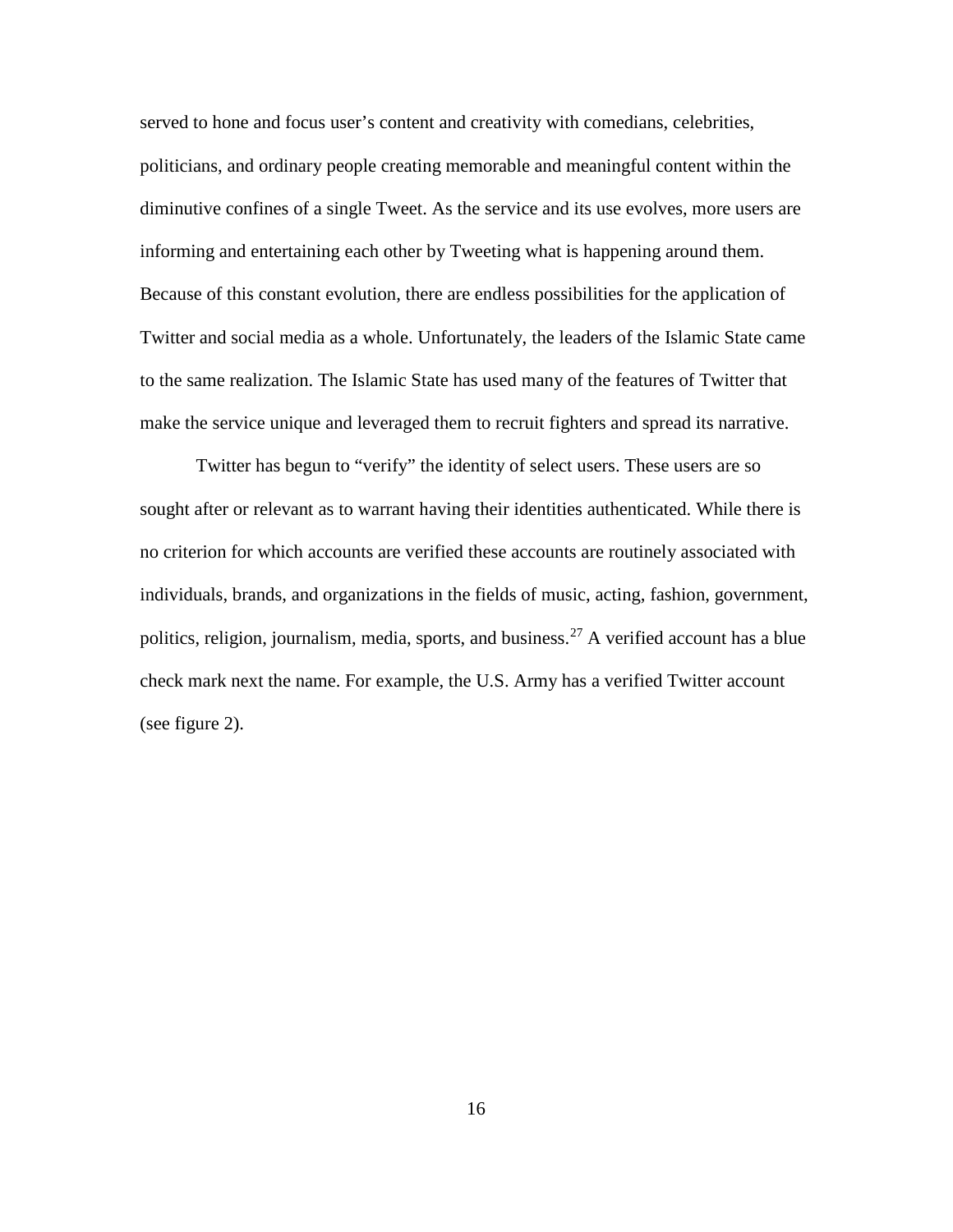

Figure 2. The U.S. Army Twitter Page

*Source*: U.S. Army, "Official Twitter Page of the United States Army," accessed 28 February 2016, https://www.twitter.com/USArmy.

When a Twitter account is verified, users seeking that account can be assured they have found what they are looking for and not a fake or "parody" account. For example, musician Kanye West has a verified Twitter account, which separates it from the myriad of imposters (figures 3 and 4). While the Islamic State has never had a verified Twitter account, it has been able to take advantage of the verification system. In January 2015, the Islamic State gained access to the U.S. Central Command's verified Twitter account and for several hours used as a platform for propaganda and insults before the account was finally suspended and appropriate access restored to the U.S. Central Command staff.<sup>[28](#page-54-1)</sup>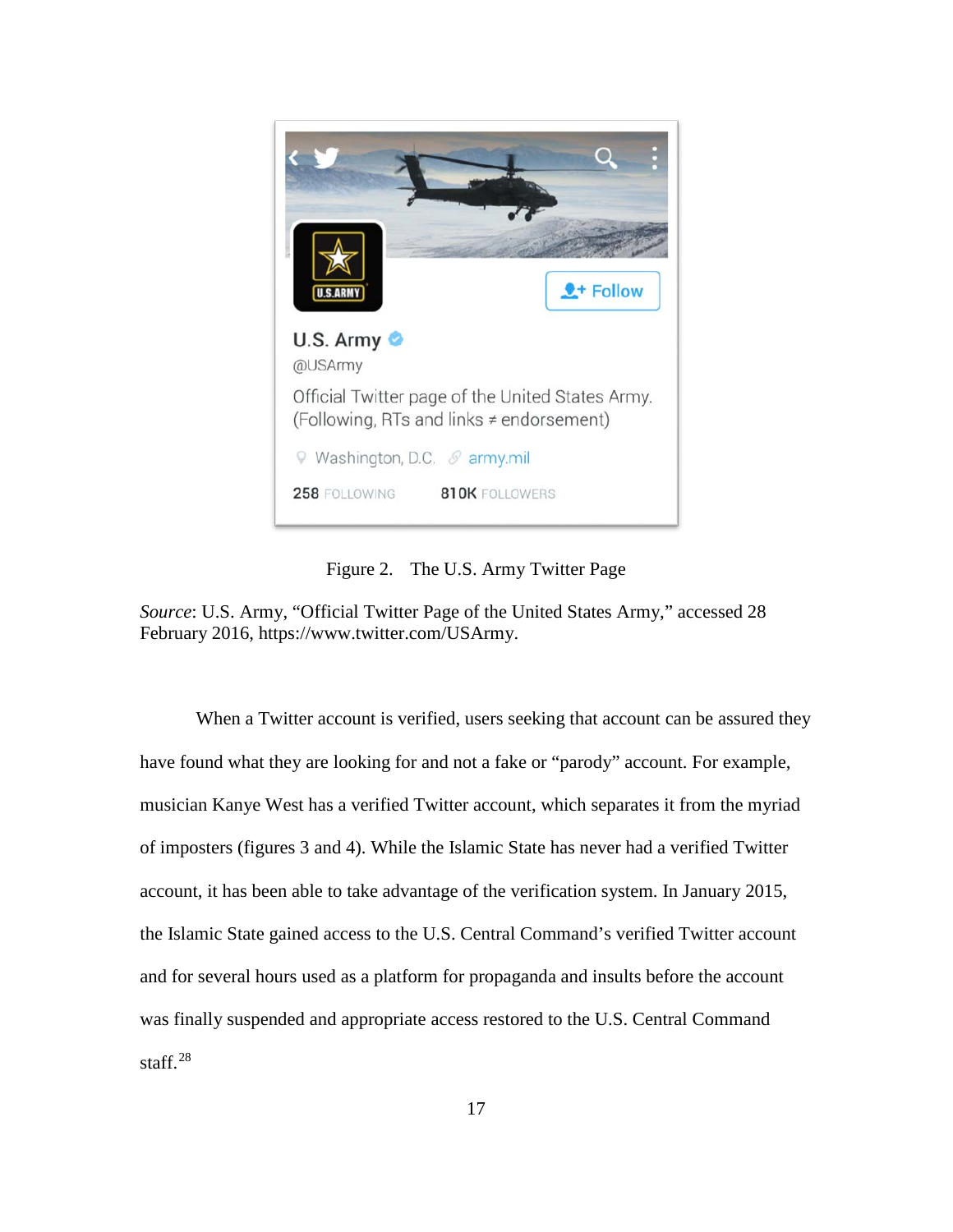

Figure 3. A popular "Parody" Kanye West Twitter Account

*Source*: Twitter.com, "Kanye West," accessed 12 March 2016, https://twitter.com/ kanyewset/status/702240617125040128.

|                           | <b>KANYE WEST®</b><br>@kanyewest |                   |  | $2 +$ Follow                                      |
|---------------------------|----------------------------------|-------------------|--|---------------------------------------------------|
| her                       |                                  |                   |  | I did not diss Taylor Swift and I've never dissed |
|                           |                                  |                   |  |                                                   |
| <b>RETWEETS</b><br>30,516 | LIKES<br>48,940                  | <b>RECYCLES</b> A |  |                                                   |
|                           | 6:05 AM - 12 Feb 2016            |                   |  |                                                   |

Figure 4. Kanye West's Verified Twitter Account

*Source*: Twitter.com, "Kanye West," accessed 12 March 2016, https://twitter.com/ kanyewest/status/698145869720371200.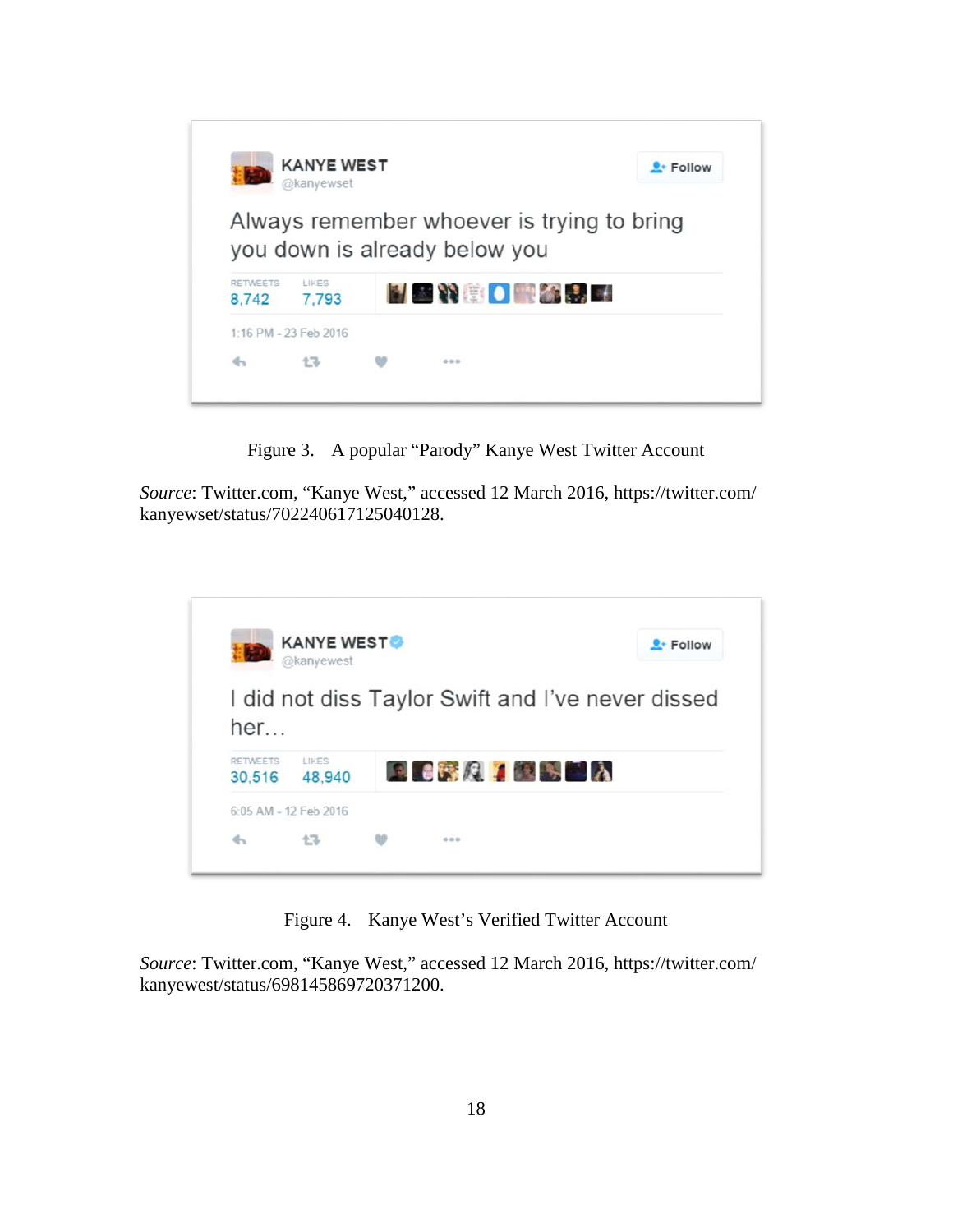According to the Nielsen Company, research activity on the social media service Twitter "is strongly correlated with the combination of emotion, memory, and attention."[29](#page-55-0) While this study was conducted with the aim of connecting the use of Twitter and viewing habits, the results also show that people use Twitter to talk about issues and post content that has grabbed their attention or they are connected with emotionally. Nielson observed a surge in Twitter activity during a TV program's commercial breaks, but the activity lulls during the show. This conclusion may appear to be common sense to most, and it is backed by empirical data. It provides another important insight on how people use Twitter. Television networks and advertisers have attempted to capitalize on these insights, and have begun to integrate social media hashtags into their content. For example, on the NBC show *The Voice*, the hashtag, #TheVoice, is displayed prominently in the lower right hand quadrant of the frame throughout the duration of the show.

This branding serves several interwoven purposes. First, it subtly prompts the user to use the hashtag in their Twitter posts about the show in hopes that the hashtag will trend and garner attention to the show that it would have otherwise received. Second, this gives TV networks the opportunity to quickly assess the feedback provided by viewers, and make adjustments to content, if necessary. These adjustments can even be done in near real time as the show airs. In some cases, a single TV episode will display multiple hashtags throughout its duration. These hashtags can appear and be replaced by others in correspondence to plot developments during the episode. These sequenced hashtags provide TV networks with even more specificity in feedback, allowing them to know which elements of an episode were the most impactful with viewers or which they simply

19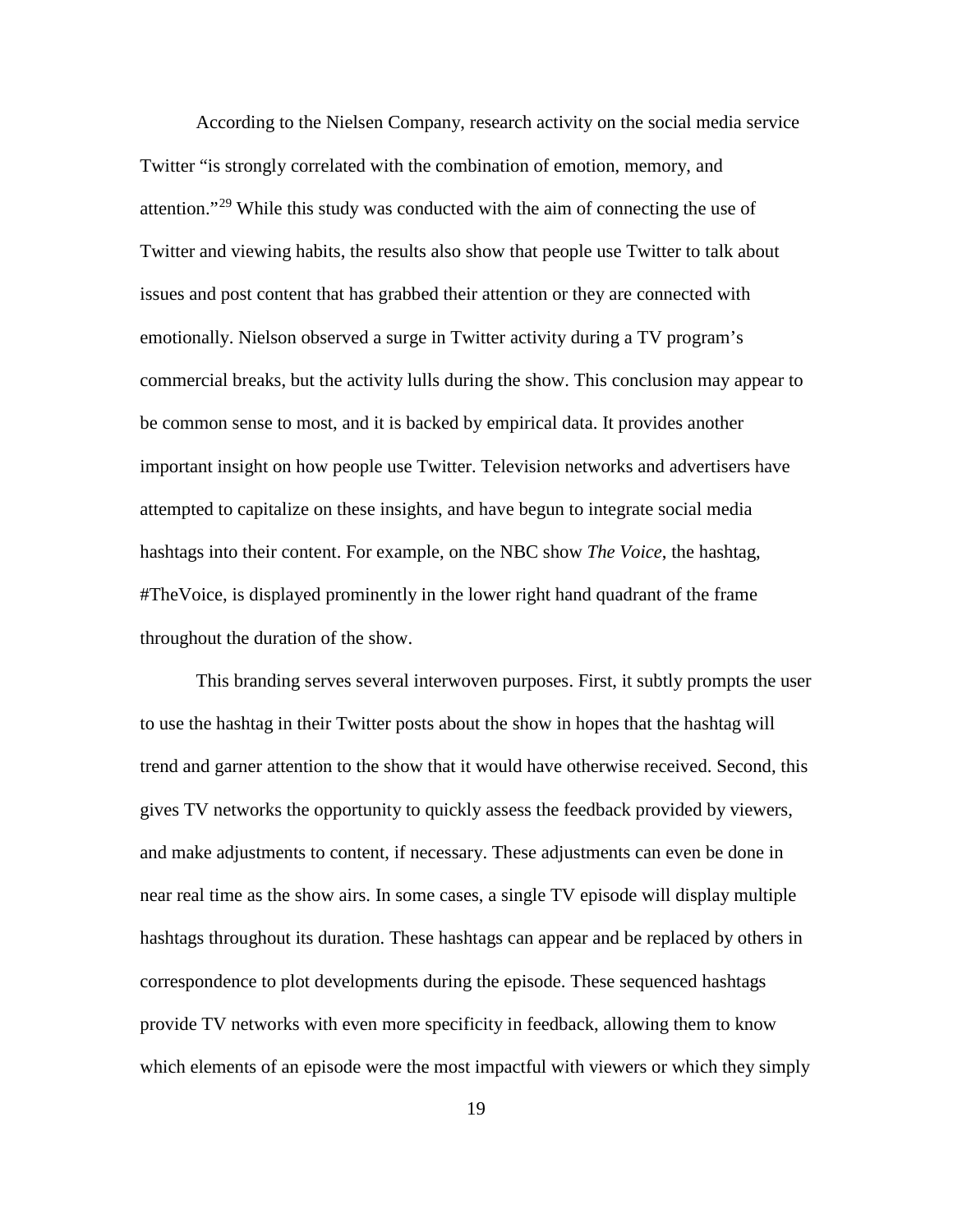enjoyed the most. Again, while these facts are associated with Western television audiences and the entertainment industry, it will be demonstrated later in this thesis that the Islamic State has adopted several of these methods and used them to great effect in their operations.

### The Recent History of the Islamic State

The Islamic State's use of social media is the primary subject of this thesis, but the Islamic State is a more than a group of accomplished Twitter users. The group carries out operations within the physical domain and many of those operations related to their activities in the social media domain. If only for this reason, it is important to understand the group holistically.

In their book, *ISIS: Inside the Army of Terror,* journalist Michael Weiss and regional expert Hassan provide a detailed history of the Islamic State, and a breakdown of the groups goals as well as their tactics and strategy. In order to understand the group's narrative and use of social media, it is imperative to understand the group as a whole. It is interesting to compare the Islamic State's dogmatic worldview to their technical and media savvy. This book provides an understanding of how the Islamic State came to be from its ideological patriarch, Abu Musab Al-Zarqawi, and his activities in the decades prior to its standing today as of January 2015. With a greater appreciation of the Islamic religion, it is possible to have a better understanding that Al-Zarqawi's adopted ultraconservative orthodox Salafist Muslim doctrine and his violent street criminal pedigree made for a dangerous combination. While Al-Zarqawi was killed in Iraq by U.S. forces in 2006, the group that he created as well as his ultra-violent strategy and tactics served as the skeleton frame on which the Islamic State would be built. Following the withdrawal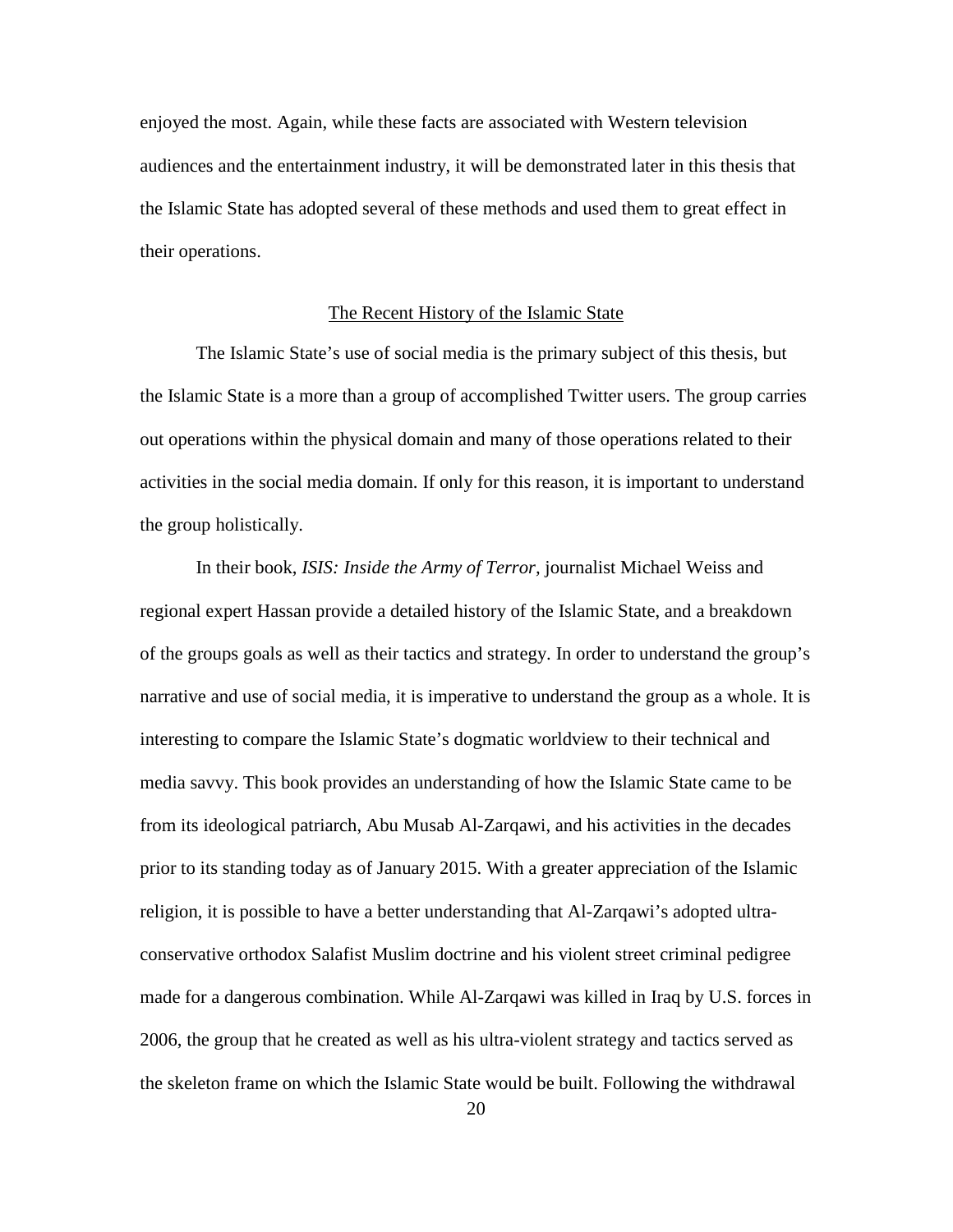of U.S. military forces from Iraq in 2011, the Islamic State was able to operate in the largely ignored and ungoverned Al-Anbar provinces of the country. When Syria plunged into civil war, the group seized the opportunity presented by the power vacuum in that country and quickly amassed new recruits and arms, fighting both the Syrian regime and other opposition groups that they deemed to be a threat. Weiss and Hassan note that while Al-Zarqawi was a natural "showman" with a keen media sense, the Islamic State's media prowess dwarfs those efforts.<sup>[30](#page-55-1)</sup>

While Al-Zarqawi kept only three tech savvy followers to handle the creation of his propaganda videos and other content, the Islamic State has hundreds of people with the express task of creating content, in addition to those who are charged with engaging in social media operations. The Islamic State produces top-quality digital content, using the most up-to-date equipment and means available, placing that content into circulation to devastating effects.<sup>[31](#page-55-2)</sup> These effects will be expounded on later in this paper.

According to interviews with captured fighters and defectors, the Islamic State puts its media specialists' through task-specific training prior to employing them on the battlefield. Following two months of training on basic combat skills, they are put through a month-long training course on video production and computer skills. Members of the media cells are divided into different groups based on their specialty. Some are tasked to serve as "combat cameramen" and provided with cameras, smartphones, weapons, and vehicles. "Regular" Islamic State fighters are not permitted to have cameras. Others are tasked to serve in video editing and are provided with state of the art computer editing equipment and internet access. There are also others tasked with logistical support for media operations such as securing and installing backup generators to ensure that media

21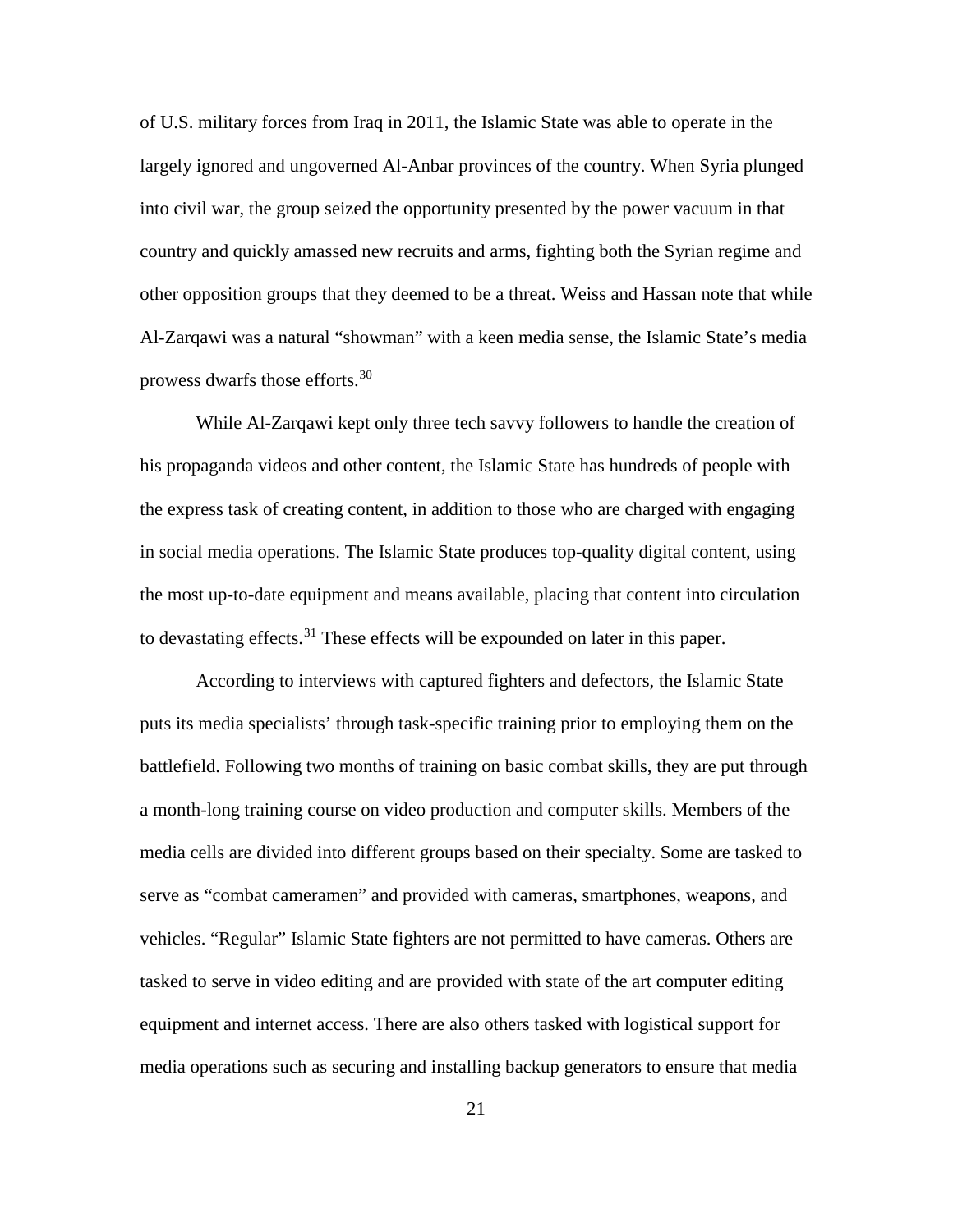operations can continue in the event of a power outage. Prisoners and defectors have also indicated that members of the media cells are selected based on their abilities with some having experienced gained by working at television station and technology companies. Equipment is brought in through Turkey, and internet service is procured through Turkish internet service providers. Cameramen and the video editors rarely meet face to face. Couriers are used to task cameramen with daily assignments. Once the cameramen complete their daily tasks, they submit their footage and pictures on a thumb drive through the use of a "dead drop" or another courier. This operational security is necessary to protect those who edit and upload the finished content. All members of media cells are considered high value assets in comparison with other Islamic State fighters, and are much better compensated. This compensation comes in the form of better living conditions, higher pay, and better equipment. These levels of compensation and preferential treatment are indicators of the importance the Islamic State places on media operations. More significantly, media cell leaders in the Islamic State are granted the title, "Emir." This word literally translates to the word "prince," but is synonymous with the English word, "commander," in this context. Media cell leaders are equal in rank to the Islamic State military commanders in the geographic areas in which they operate.<sup>[32](#page-55-3)</sup>

Some Western media outlets have also highlighted reports from defectors and captured Islamic State fighters that many of the events depicted with their videos and other content are staged with some video makers employing the use of "cue cards" for dialogue and requiring multiple iterations or "takes" to get the material they need.<sup>[33](#page-55-4)</sup> This practice can be construed that the Islamic State is being disingenuous in its messaging or that these revelations are a mark against the organization's integrity. However, the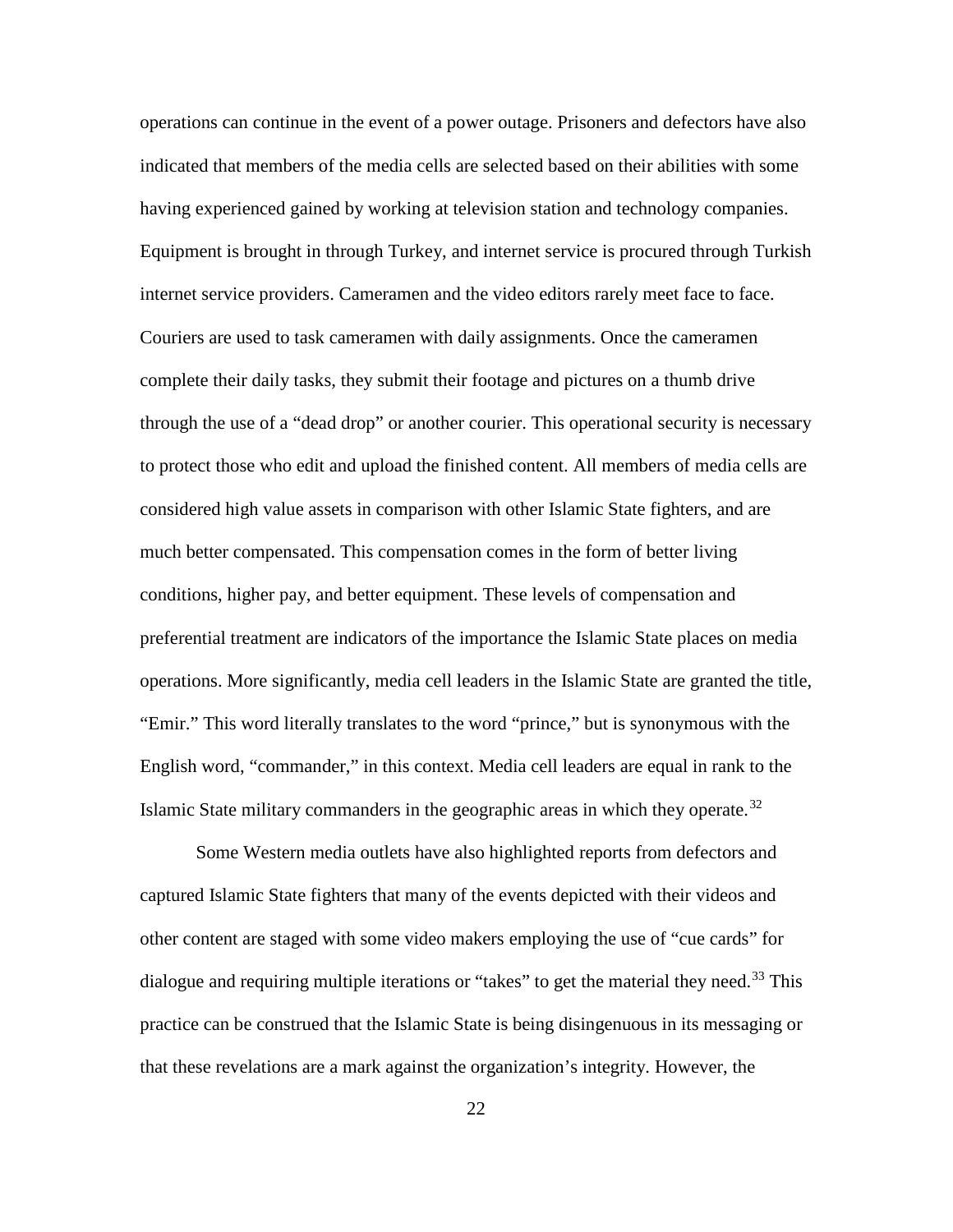Islamic State is not the first organization that has engaged in these sort of practices in their media operations. Even the U.S. Army has staged seemingly candid events for the purposes of publicity. An example of this is the newsreel footage of General Douglas MacArthur's return to the Philippines in October 1944.<sup>[34](#page-56-0)</sup> The footage was clearly shot from a tripod indicating prior setup and the camera operator deliberately frames General McArthur and pans with him as he moves ashore. This effort was almost certainly coordinated and staged to ensure that the visual would be effective in engendering the support of the American public back home. The leadership of the Islamic State understands the importance of compelling visuals and good storytelling, and applies the resources and personnel to that end. While Abu Musab Al-Zarqawi understood the power of fear and shock value, the Islamic State has transcended simple gore and embraced style. They created their own patented brand of ultra-violence and turned it into an entertainment art form.

The Islamic State is comprised of multiple types of individuals with varying and sometimes overlapping goals. Some are motivated by religious ideology seeking to do what they perceive to be their part for their religion. Others are motivated to join because of political grievances that in many cases also fall along ethnic lines. Some join for financial gain and others for the opportunity or justification to commit acts of violence. The Islamic State has also conscripted child soldiers into their service using coercion and fear of reprisal against the recruits' family or group as motivators. There have been reports from Islamic State prisoners that they were forced to use psychotropic drugs prior to combat in order to make them more willing and capable combatants.<sup>[35](#page-56-1)</sup>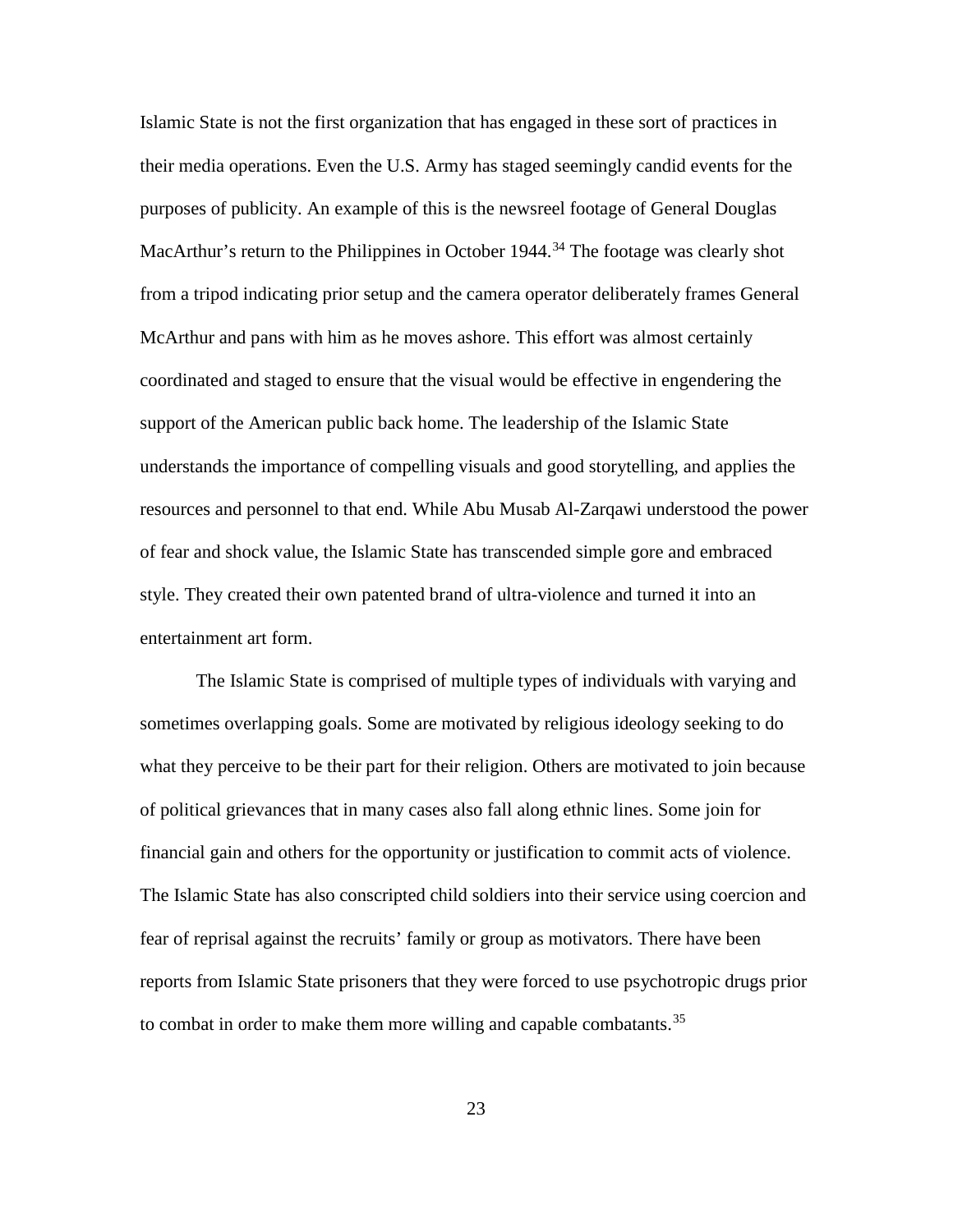Organizationally from a tactical and operational perspective, the Islamic State nearly epitomizes the term "hybrid threat" as defined in ADRP 3-0, *Unified Land Operations*. They are a "diverse and dynamic combination of regular forces, irregular forces, terrorist forces, and/or criminal elements unified to achieve mutually benefitting effects."<sup>[36](#page-57-0)</sup> The Islamic State has proven capable of fielding forces equipped and tasked to fight conventionally in strengths of platoon and bordering on company-level strength. Additionally the Islamic State has fielded armored vehicles (see figures 5 and 6), and has engaged in limited instances of combined arms maneuver.<sup>[37](#page-57-1)</sup>



Figure 5. An Islamic State T-55 Firing

*Source*: Islamic State T-55, Syria, accessed 28 February 2016, https://12.postimg.org/ a2gemf1nh/B3n\_D9wd\_CEAAc\_W0\_K\_jpg\_large.jpg.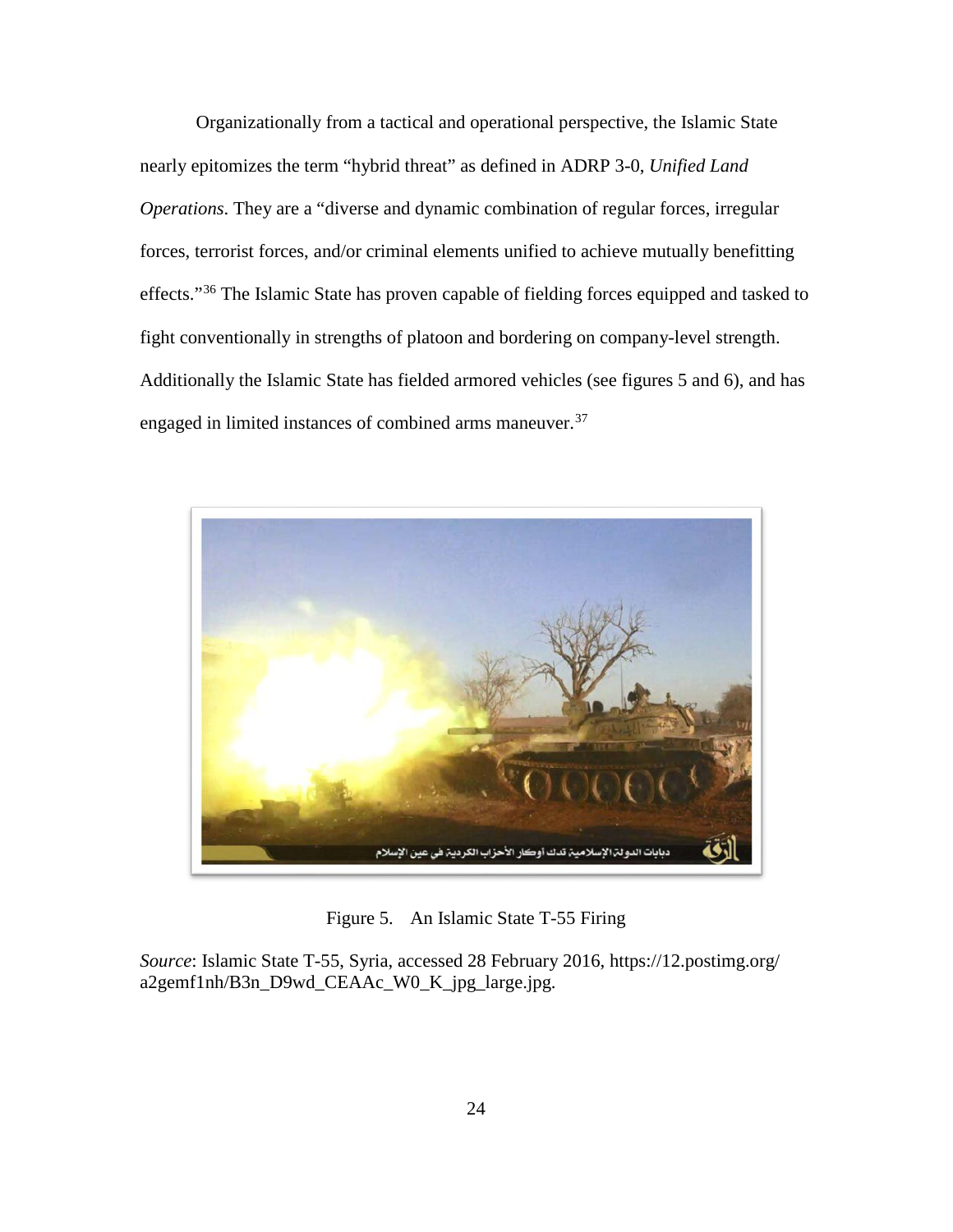

Figure 6. Captured ZSU-23-4 Pressed into Islamic State Service

*Source*: Islamic State Zsu-23-4, Syria, accessed 28 February 2016, http://postimg.org/image/9ovx3wzxl/.

The Islamic State captured most of its tanks and heavy vehicles from Iraqi and Syrian military units that abandoned them on the battlefield or in their depots. The Islamic States' weapons appear to be a mixture of Soviet-era, European, American, and Chinese manufactures and have been acquired through a variety of means. Despite the Western media's focus on the Islamic States' limited heavy armor resources, the backbone of their vehicle fleet appears to be civilian pickup trucks and U.S. made HUMVEE vehicles, with thousands of the latter being captured following the fall of Mosul in June 2014.<sup>[38](#page-57-2)</sup> HUMVEEs have been utilized as both as a combat vehicle and as a delivery platform for suicide vehicle borne improvised explosive devices (SVIEDs). The HUMVEE has proven to be an effective SVIED platform as its frame can support larger explosive payloads and in its up-armored configuration the vehicle provides the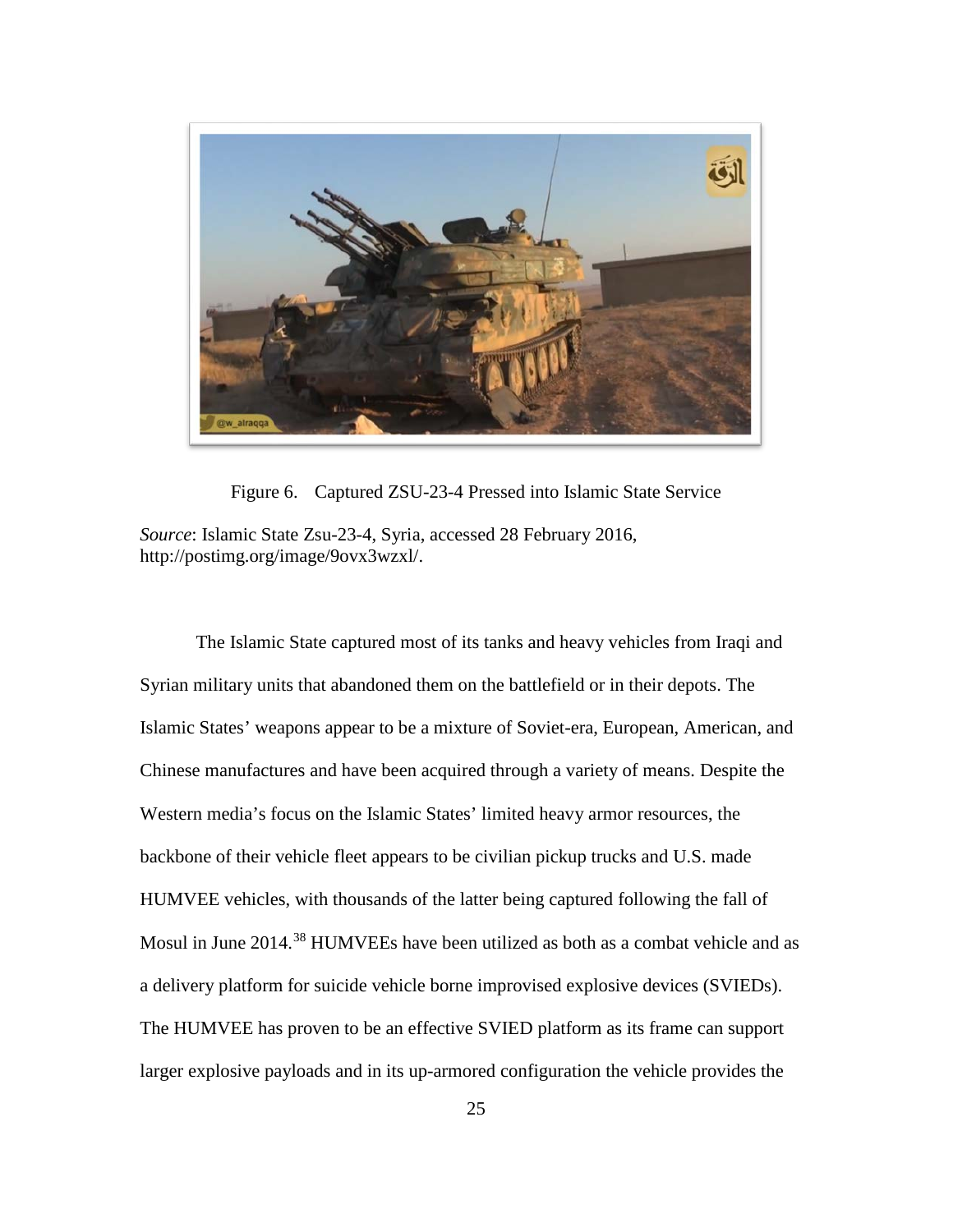driver enhanced protection from small arms fire increasing the likelihood of making it to the intended target.<sup>[39](#page-58-0)</sup> Additionally, and perhaps more importantly, the iconic image of the HUMVEE is synonymous with the American military and therefore its employment as a weapon by the Islamic State is seen as a moral victory but also an assault on the United States' image in the region. Multiple generations of Iraqis have seen American Soldiers riding around their countries in the distinctive wide-bodied trucks and now they are seeing those same trucks being turned against them, if only indirectly.

When engaging in conventional style warfare, command and control of multiple combat elements appears to be rudimentary and yet moderately effective. Large-scale attacks are supported with preparatory indirect fires and large suicide vehicle-borne improvised explosive devices (SVBIED). The Islamic State has employed several simultaneous SVBIED attacks with attack vehicles as large as tractor-trailer trucks. When successful, the Islamic State has been able to use the chaos and confusion immediately following the SVBIED strikes to overwhelm numerically superior foes.<sup>[40](#page-58-1)</sup> Much of this has been noted by authors Michael Knights and Alexandre Mello in their paper written for the *CTC Sentinel*. Knights and Mello also note that the Islamic State appears to be uncomfortable in defensive operations and is prone to attempting counterattack and other offensive operations even when conditions do not favor them. This eagerness to attack can be attributed to a variety of factors, but Knights and Mello single out that for the Islamic State to maintain its image as victorious warriors it must be seen as constantly attacking its enemies and defeating them.[41](#page-58-2) These attacks sometimes resulted in them squandering fighters and resources in hopeless assaults. The Islamic State realizes that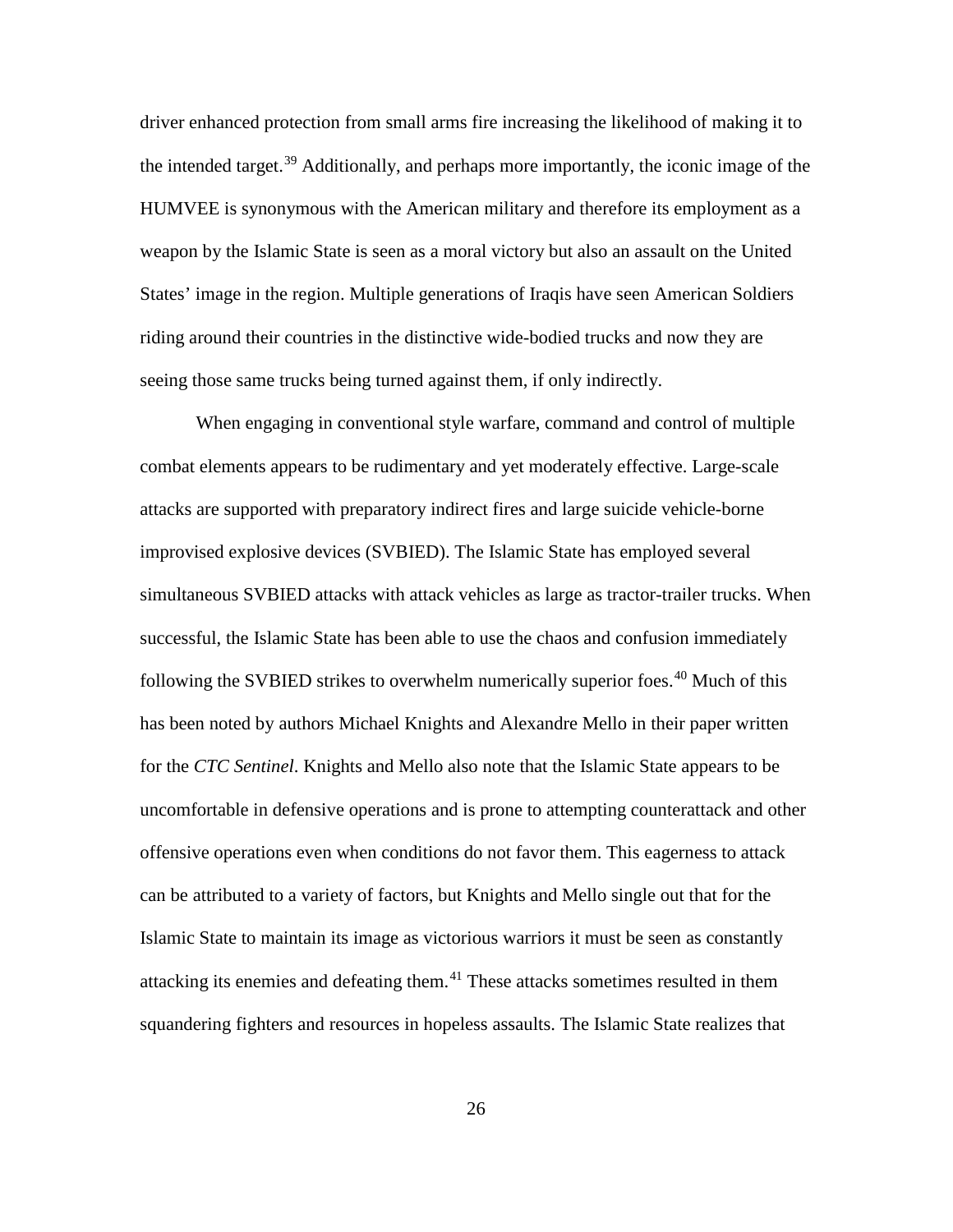the world is watching them and has let this affect their operations down to the tactical level.

The style and type of combat that the Islamic State engages in can vary greatly based on threat, force composition, and geography. For instance while in some cases the Islamic State has fought as a standing army (the Battle of Mosul 2014 is an example of this practice) and in other instances has utilized other lower intensity warfare techniques more associated with insurgencies such as assassinations and kidnappings. In short, the Islamic State is doctrinally flexible.<sup>[42](#page-59-0)</sup>

Once the United States began its bombing campaign, the Islamic State appeared willing to abandon its vehicle and large formation tactics, transitioning to insurgency style operations. They have positioned critical resources and fighters in urban population centers using civilians as shields against American air power. There are reports that the Islamic State tightly controls the movements of civilians, fearing the loss of the perceived protection from coalition airpower that they provide.<sup>[43](#page-59-1)</sup> There have also been reports that the Islamic State has attempted forms of basic governance in cities like Mosul such as enforcing laws on the street and settling legal disputes. The Islamic State has released videos and posted content intended to highlight these attempts at governance, depicting scenes of good order and tranquility without images of violence or combat.<sup>[44](#page-59-2)</sup>

The Islamic State also deals in black market criminal activities in addition to its terror operations. This illicit commerce is done to maintain a stream of revenue to finance their operations. The Islamic State has captured several oil refineries intact and used them to export millions of dollars in refined oil products.<sup>[45](#page-59-3)</sup> Oil sales are by far its most profitable enterprise followed by asset seizure. The Islamic State also engages in human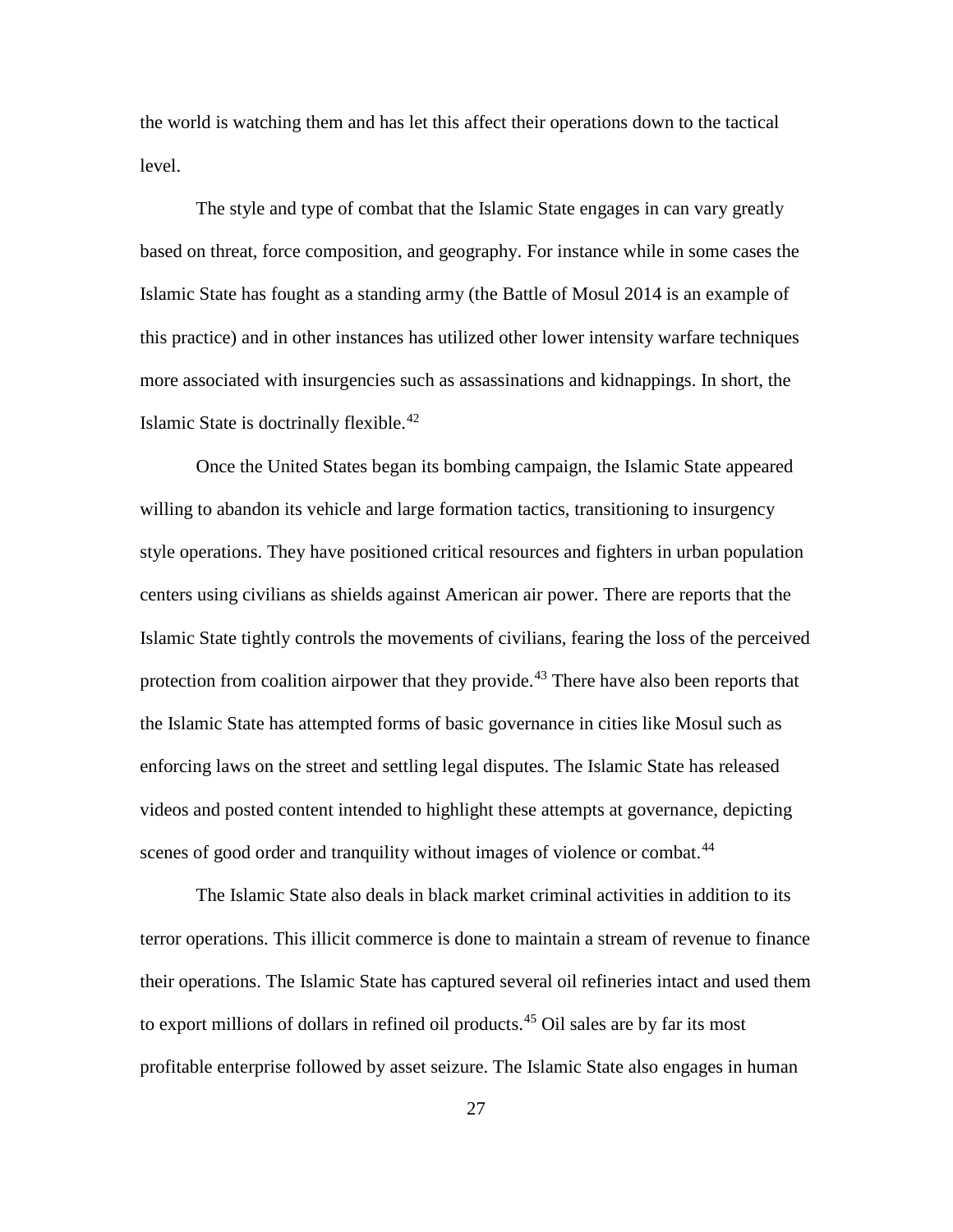trafficking, arms sales, and the sale of stolen antiquities on the internet. There is little indication of any illicit activities that the Islamic State will not engage in to generate revenue for its cause. As airstrikes have hampered their ability to export oil, the Islamic State has been forced to rely more and more on its less profitable ventures to generate funds. As a major component of the Islamic State's narrative, they need money in order to pay its fighters, procure resources, and keep up the appearance of success and wealth for attracting potential recruits.[46](#page-60-0)

The Islamic State has claimed sovereignty within the territory under its control. They refer to this territory as a caliphate. A caliphate is a state run through Islamic principles or an "Islamic State." This state is led by a "caliph." The word "caliph" is derived from the Arabic word for "successor," denoting that the caliph is a successor of the Prophet Mohammed. Several declared caliphates have emerged over time with varying degrees of power or success. $47$  However, for the purposes of this thesis, the focus will remain on the caliphate calling itself the Islamic State.

The caliphate is led by Abu Bakr al-Baghdadi. The Islamic State's territory has been broken up into twenty-four regions called "Wilayats" (this is Arabic for province). Each Wilayat has an appointed governor. These territories have been strategically placed so as to, in many cases, overlap the internationally recognized Syria and Iraq border in hopes of establishing a unified state. Al-Baghdadi has a cohort of trusted advisors who come together with the Wilayat governors to form a Shura council for deciding on significant religious and military issues. The government of the Islamic State also uses various councils for issues similar to legitimate states. For example, the Islamic State has a Leadership Council for creating policy, a Security Council for enforcing the law within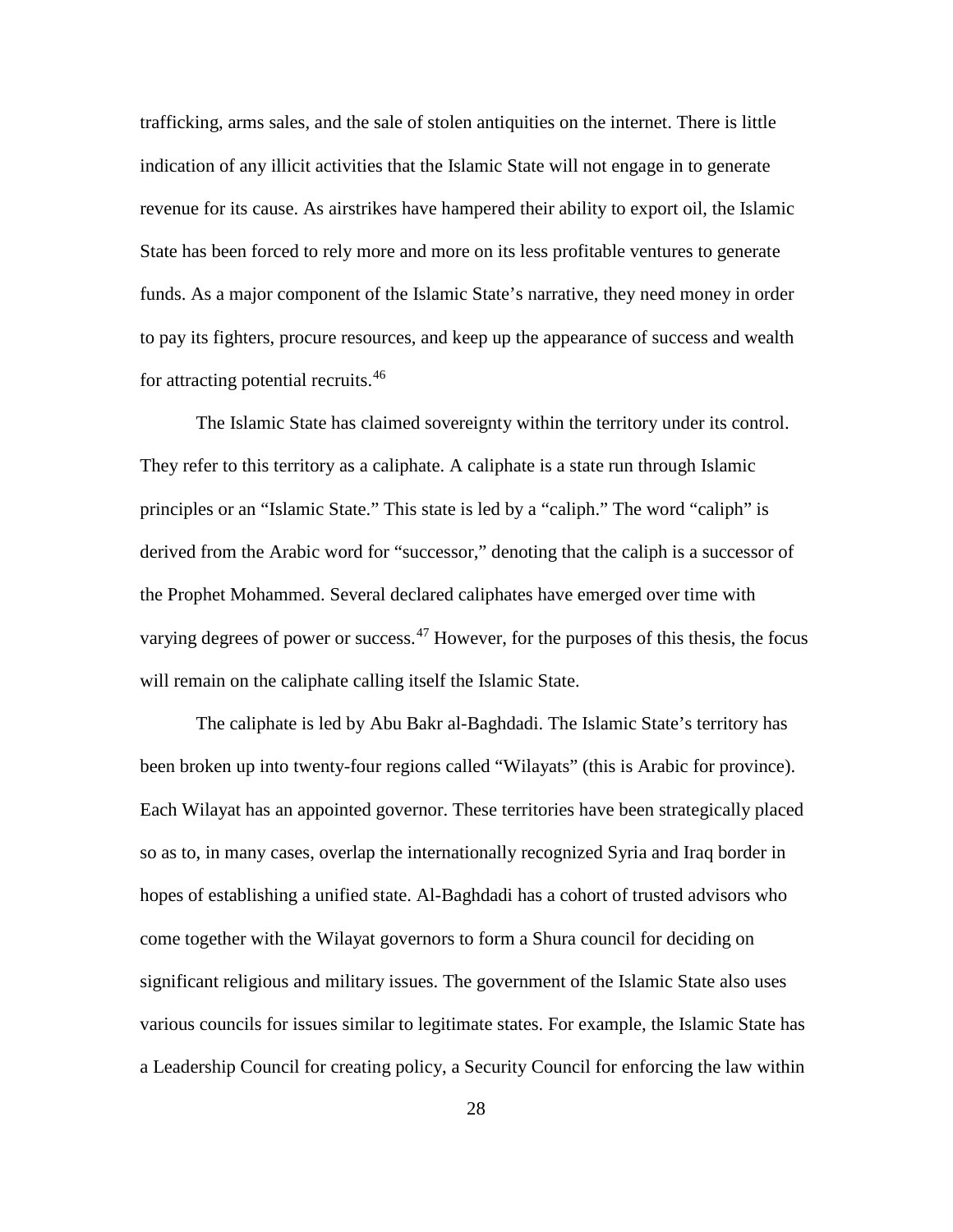its territory, and a Military Council that deals with combat operations against external threats. Separate from the Security Council is a court system for the prosecution of criminals. These courts reportedly handle high crimes such as theft and murder as well as more mundane offenses such as traffic violations or civil cases like landlord-renter lawsuits. The Islamic State boasts that it has several operational hospitals staffed by qualified doctors within its borders, and have even instituted a polio vaccine inoculation program. Children born within the Islamic State are now issued official Islamic State birth certificates. The Islamic State also has several schools where children can attend to learn basic reading and math as well as receive a state-approved Islamic education. Perhaps surprisingly, both boys and girls are allowed to attend school, although they are separated by gender. The education of women may seem out of step with Western perceptions of fundamentalist Islam, and specifically the Islamic State, but Muhammad Abduh, one of the founders of the Salafist Islamic movement advocated for the education of women. The University of Mosul is now operating under Islamic State control.<sup>[48](#page-60-0)</sup>

Underscoring the importance the Islamic State places on the war of narratives, the Media Council is considered equally as important as its other councils, including Leadership and Military Affairs. [49](#page-60-1) The leaders making plans for the physical battlefields in Iraq and Syria are equal to those who are documenting those actions and sharing them with the world. The Islamic State uses social media as a means to support the physical battlefield and an independent combat arm in the cyberspace domain.

The question of the Islamic State's media organizational structure remains in flux. There appears to be some kind of dual-reporting or command relationship structure between regional governors and media operatives within those regions. This connection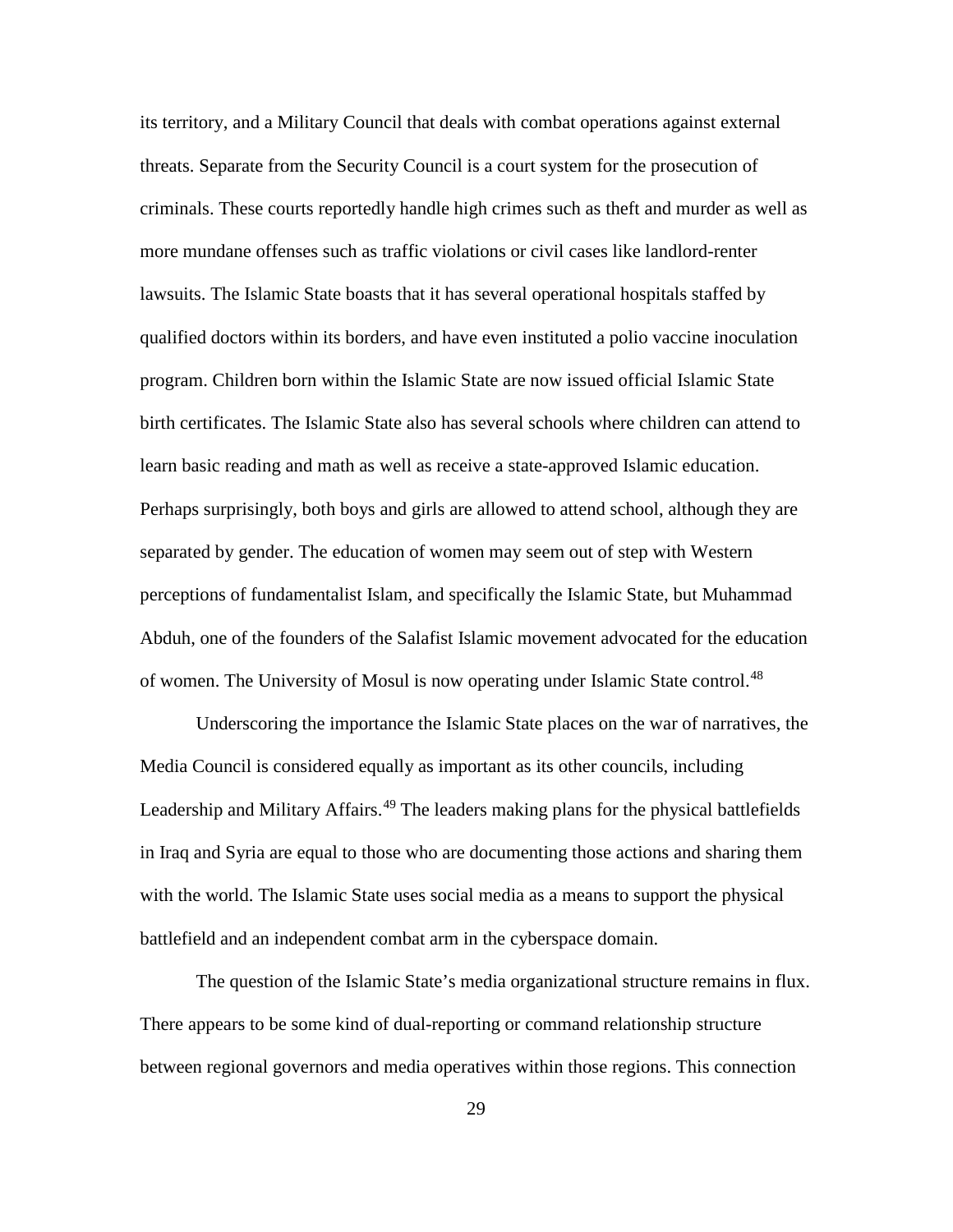could be that some media teams are tasked to regional level tasks within the Islamic State, handling internal messaging or public affairs and another caste or echelon that handles their external messaging. The delineation between the two remains in question. Are regional operatives tasked with producing or assisting in the production of external messaging when the situation requires it, or is there simply another team of individuals that handles this entirely? While numerous Islamic State defectors and captives have provided insights on the Islamic State media operation, there are still a lot of unknowns about their day-to-day operations.

J. M. Berger and Jonathon Morgan did a comprehensive statistical study of Twitter use specifically associated to users who were connected with the Islamic State. This work focuses on the technical aspects of the group's Twitter use, and highlights the lengths the group has gone to game the social media network as well as the sophisticated nature of its "applications" that users can download onto cell phones to allow Islamic State to "amplify" 'its messages through social media. J. M. Berger, a nonresident fellow at the Brookings Institution, specializing in the Middle East, has gone on to expound on many of these conclusions in a series of articles published in *The Atlantic.* Jonathan Morgan is a noted technology expert and data scientist. After the conclusion of this study, Twitter conducted an audit of its user base, and suspended or deactivated several thousand of the Islamic State's Twitter accounts.<sup>[50](#page-60-2)</sup> The group has responded by threatening Twitter's founder, Jack Dorsey, claiming that he has started a "war" against the group (see figure 7). Perhaps more disturbing is the group's ability to adapt to Twitter's increased scrutiny and continued use of the platform.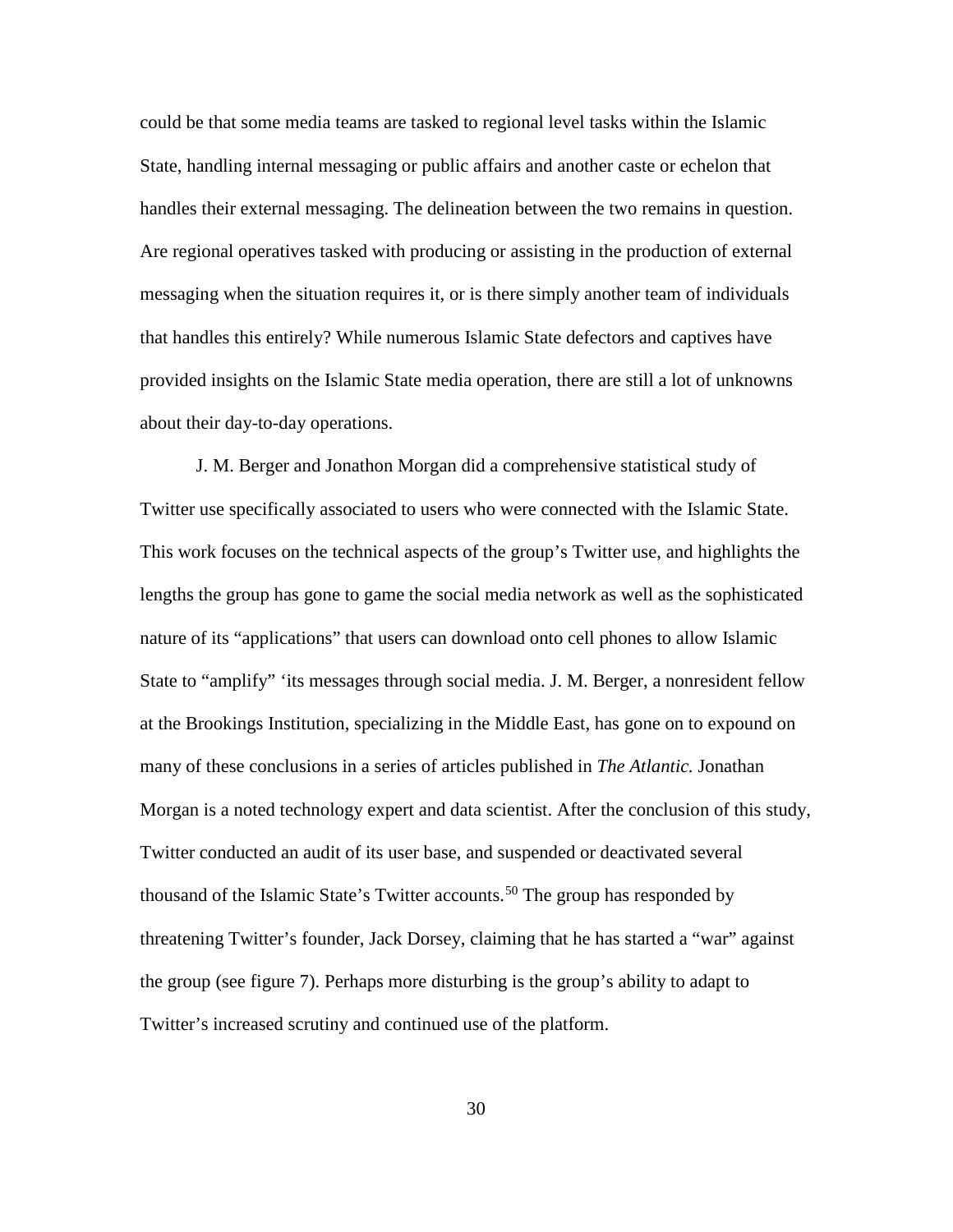

Figure 7. The Islamic State's Death Threat against Jack Dorsey

*Source*: David Goldman, "ISIS Supporters Threaten Twitter Founder Jack Dorsey," *Cable News Network Money*, 2 March 2015, accessed 22 November 2015, http://money.cnn.com/2015/03/02/technology/ISIS-jack-dorsey-Twitter/.

### Policy and Strategy of the United States

The Congressional Research Service has produced a number of papers on the Islamic State, its motives, as well as the United States' policy for the Islamic State and the Middle East as a whole. These sources provide excellent background on the Islamic State, but more importantly, provide insight into how the United States views the group and its methods. There is a wealth of Congressional testimony from public policy makers, military, and academic experts concerning the Islamic State. Some of this testimony relates directly to countering the narrative of the Islamic State, and specifically the group's use of Social Media.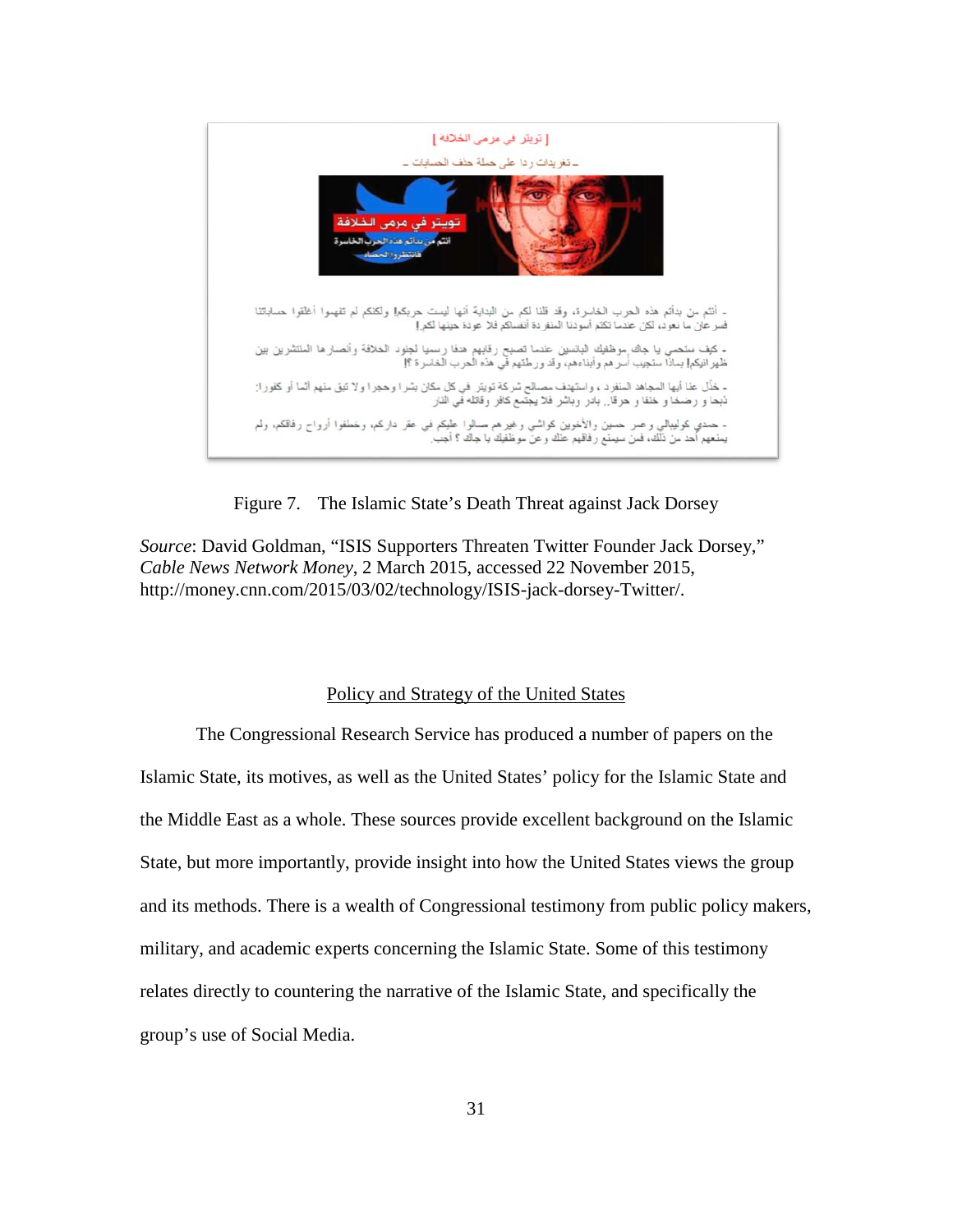Service and joint publication manuals serve as a source to explain how the U.S. military views "Information Operations" and "Public Affairs" as well as outlining the legal differentiation between the two domains. These publications also include stipulations placed on military leaders, attempting to counter the media narrative of the Islamic State at the regional level. It is important to note that Information Operations covers activities such as military deception and psychological operations.<sup>[51](#page-61-0)</sup> Public Affairs is a much more straightforward field with the mission of informing and educating both the civilian populace and members of military.<sup>[52](#page-61-1)</sup> The strict delineation between Information Operations and Public Affairs stands in stark contrast with the Islamic State's lack of codification, let alone restriction of these realms.

Public statements from the President of the United States (POTUS) provide interesting insight into the official public policy of the United States in relation to the Islamic State. On 10 September 2014, President Obama stated that the objective of the United States is to "degrade, and ultimately destroy, ISIL through a comprehensive and sustained counter-terrorism strategy."<sup>[53](#page-61-2)</sup> This strategy is organized into four efforts:

- 1. A systematic campaign of airstrikes against the Islamic State.
- 2. Increased support to forces fighting the Islamic State on the ground.
- 3. Counterterrorism operations to prevent Islamic State attacks.
- 4. Providing humanitarian assistance to innocent civilians displaced by the Islamic State.[54](#page-61-3)

The official narrative concerning the Islamic State has shifted several times since it "debuted" in the summer of 2014. Once referred to as a "J. V. Team" incapable of sustained success, the Islamic State eventually became recognized as an organized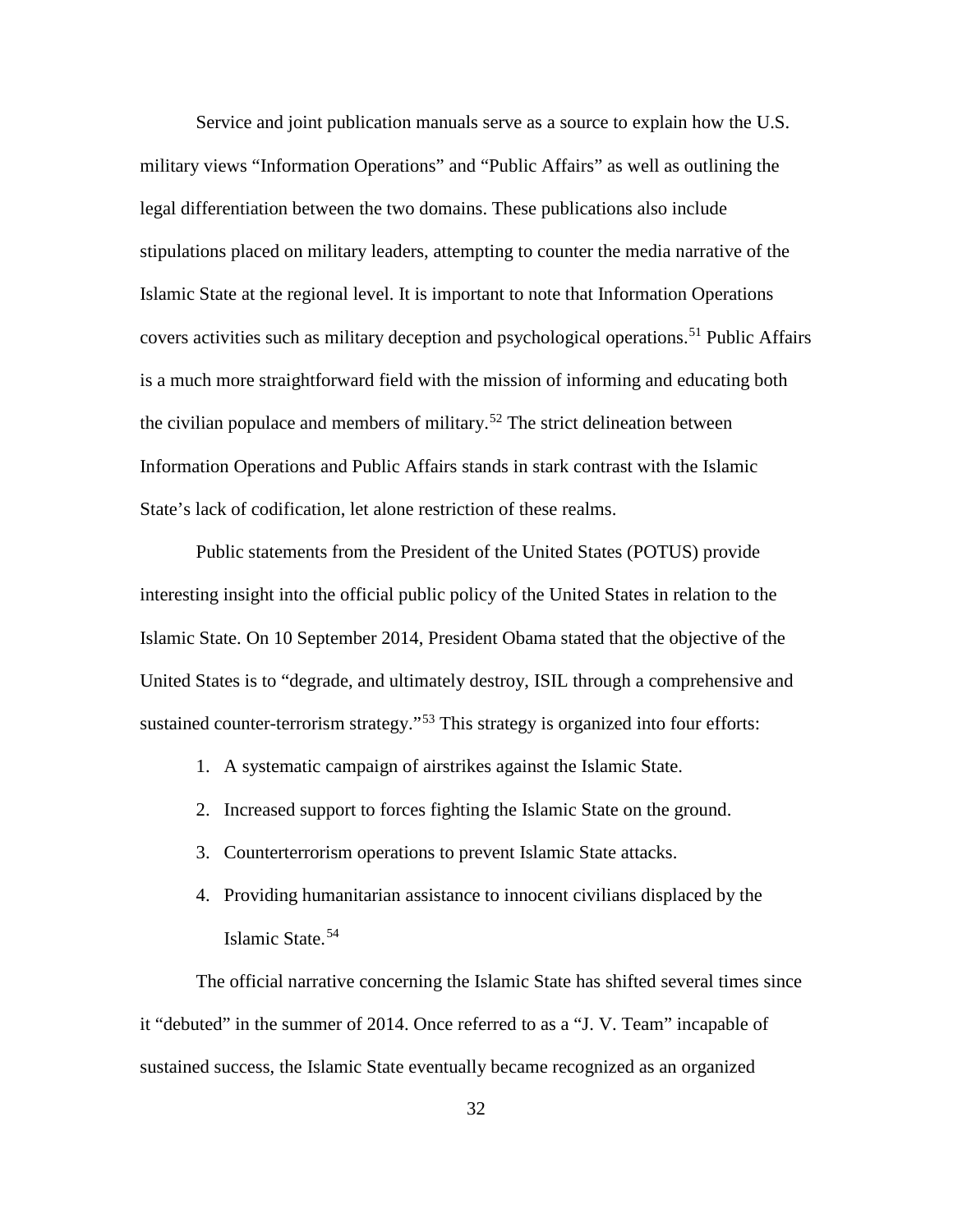hybrid-threat to regional stability.<sup>[55](#page-62-0)</sup> Now, in November 2015, the Islamic State is publicized as a terror threat capable of attacks against targets globally. While the leadership of the United States has held firm to its commitment to defeat the Islamic State, its policy narrative on the wider Syrian Civil War could be interpreted as in direct opposition. As of 2011, it was the policy of the United States that Syrian dictator Bashar al-Assad must step down from his position.<sup>[56](#page-62-1)</sup> However, al-Assad has been able to hold on to power through over four years of bloody civil war against secular opposition groups and the Islamic State.

In September 2015, the government of Syria received vital military assistance from the Russian Federation to continue its fight against opposition forces (including the Islamic State).[57](#page-62-2) In short, as of November 2015, the United States and Russia are both conducting military operations against the Islamic State, but are divided on the fundamental issue of the fate of the al-Assad regime. This uncertainty has been reflected in the media narrative of both nations. The United States has also publicly accused the Russians of specifically targeting Syrian opposition groups that were trained and equipped by the Central Intelligence Agency.<sup>[58](#page-62-3)</sup> International observers and opposition groups have also noted that the Syrian and Russian militaries seem to be targeting religiously moderate or political opposition groups instead of striking the Islamic State.<sup>[59](#page-62-4)</sup> These strikes are seen by some as a deliberate effort to eliminate any internationally acceptable alternatives, forcing neighboring countries and global powers to side with the al-Assad regime in a follow-on campaign to destroy the Islamic State in Syria.<sup>[60](#page-62-5)</sup> The preservation of the al-Assad regime would be in direct contradiction to numerous statements from the President of the United States that Bashir al-Assad would not be a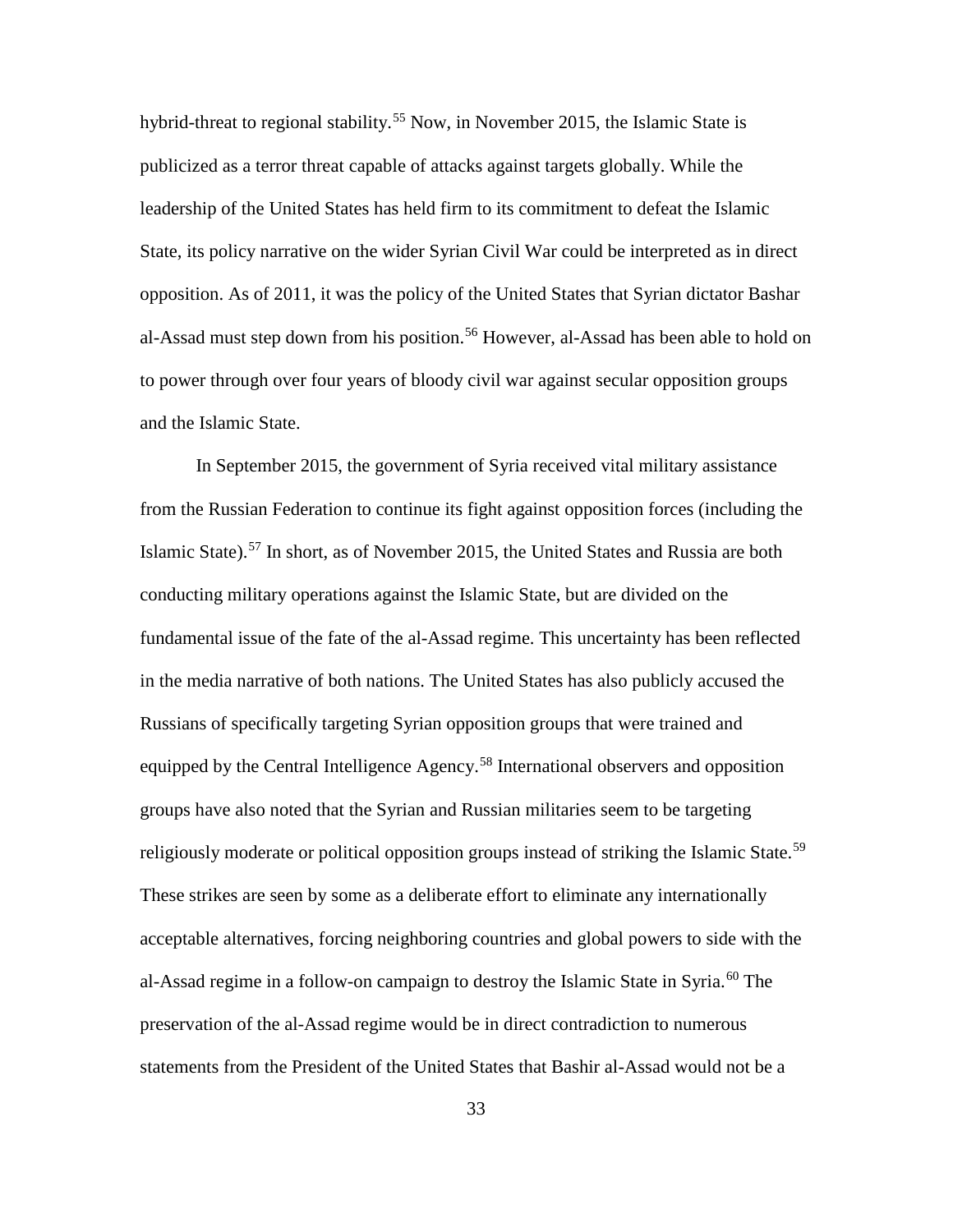part of Syria's political future after the conflict. On 15 December 2015, The US Secretary of State publically stated that the US government no longer sought a change in regime as an outcome of crisis in Syria.<sup>[61](#page-63-0)</sup>

At the time of this writing, the conflict is ongoing. The situation on the ground in Syria is chaotic with both U.S. and Russian planes conducting airstrikes and opposition groups (including the Islamic State) fighting the Syrian regime, each other jockeying for an advantage. Moderate opposition groups are firing on Russian aircraft, one claiming downing a Russian helicopter in November 2015.<sup>[62](#page-63-1)</sup> Confounding the situation further, in November 2015, Turkey downed a Russian strike aircraft after the plane violated its airspace.<sup>[63](#page-63-2)</sup> Additionally, Turkey is also conducting airstrikes against Islamic State positions within Syria while simultaneously battling with Kurdish separatists groups attacking the Islamic State.<sup>[64](#page-63-3)</sup> Individuals, state actors, and other groups with sometimes conflicting and occasionally, but only coincidentally, aligned interests have created a perfect scenario to highlight the simplicity and consistency of the Islamic State's narrative. In short, according to the Islamic State, everyone who is not for the Islamic State is an enemy of the Islamic State.

With respect to strategic or international messaging up until 2012, the United States operated under the U.S. Information and Educational Exchange Act of 1948. This legislation is almost universally referred to as the "Smith-Mundt Act," owing its moniker to the bill's co-sponsors, Representative Karl Mundt and Senator Alexander Smith. According to Section 2, "the objectives of this Act are to enable the Government of the United States to promote a better understanding of the United States in other countries,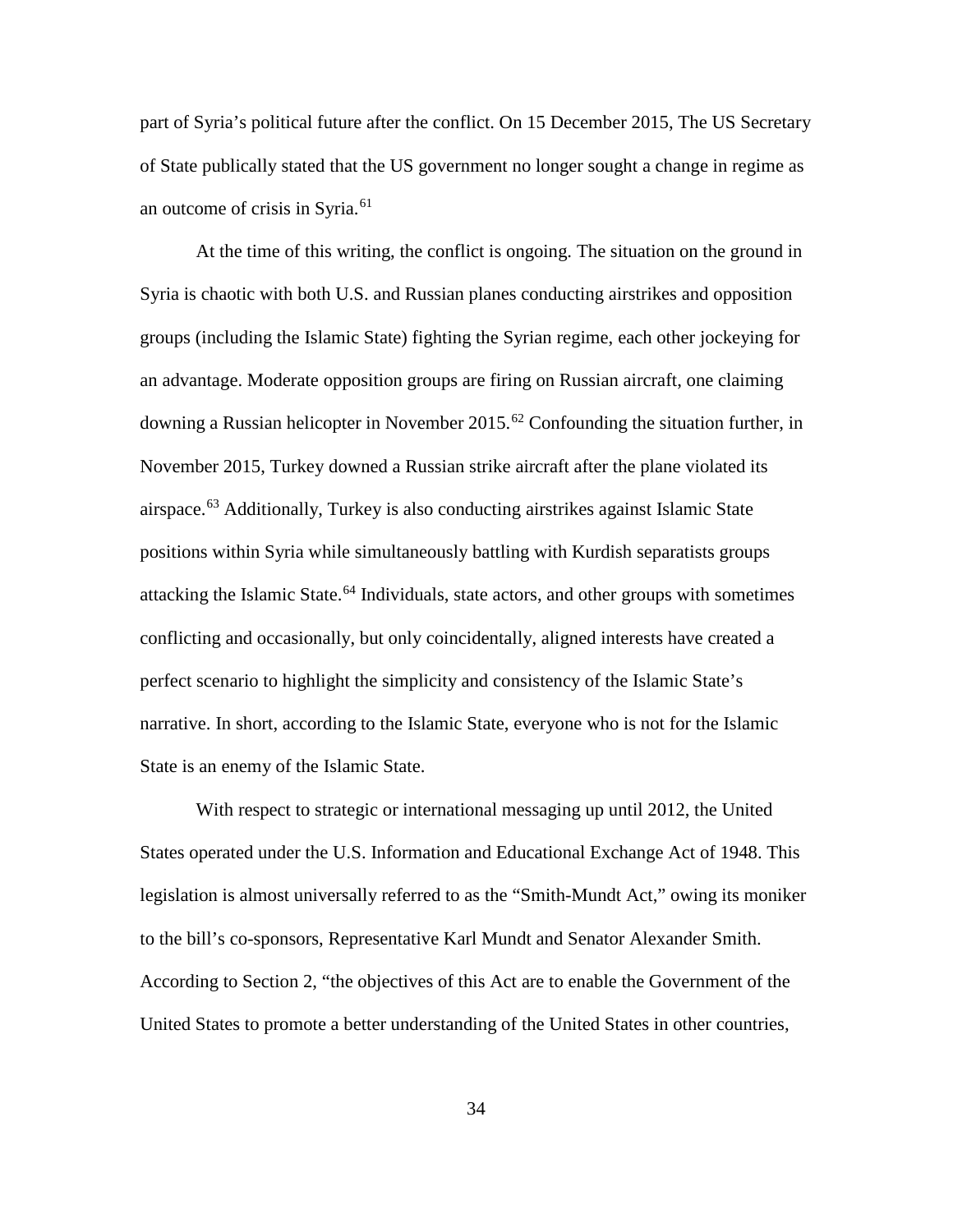and to increase mutual understanding between the people of the United States and the people of other countries."[65](#page-64-0)

In the original iteration of the Smith-Mundt Act, the State Department was authorized to prepare and disseminate information about the United States through various media sources located overseas. Products produced for foreign audiences could also be produced in English for examination by members of Congress and American media organizations. However, in 1972, the Act was amended to specifically forbid the dissemination of products intended for foreign audiences within the United States for any reason. In 1990, the Act was amended again to allow these products to be made available after twelve years had passed from their original dissemination. This amendment was done for archival purposes.<sup>[66](#page-64-1)</sup>

Perhaps more important to the messaging efforts of the United States is the "Zorinsky Amendment." Officially known as the "Foreign Relations Authorization Act, Fiscal Years 1986 and 1987," this amendment, authored by Senator Edward Zorinsky, forbids the use of government funds allocated for public diplomacy to be used "to influence public opinion in the United States." The amendment also states, "No program material prepared by the United States Information Agency shall be distributed within the United States."[67](#page-64-2) The United States Information Agency was disbanded in 1998 with the State Department absorbing the responsibility for these activities.<sup>[68](#page-64-3)</sup>

Both the Smith-Mundt Act of 1948 and the Zorinsky Amendment were enacted and updated during the Cold War to prevent the Executive Branch of the U.S. government from using the vast resources of the government to create a Soviet-like propaganda machine, undermining the Legislative and Judiciary Branches as well as the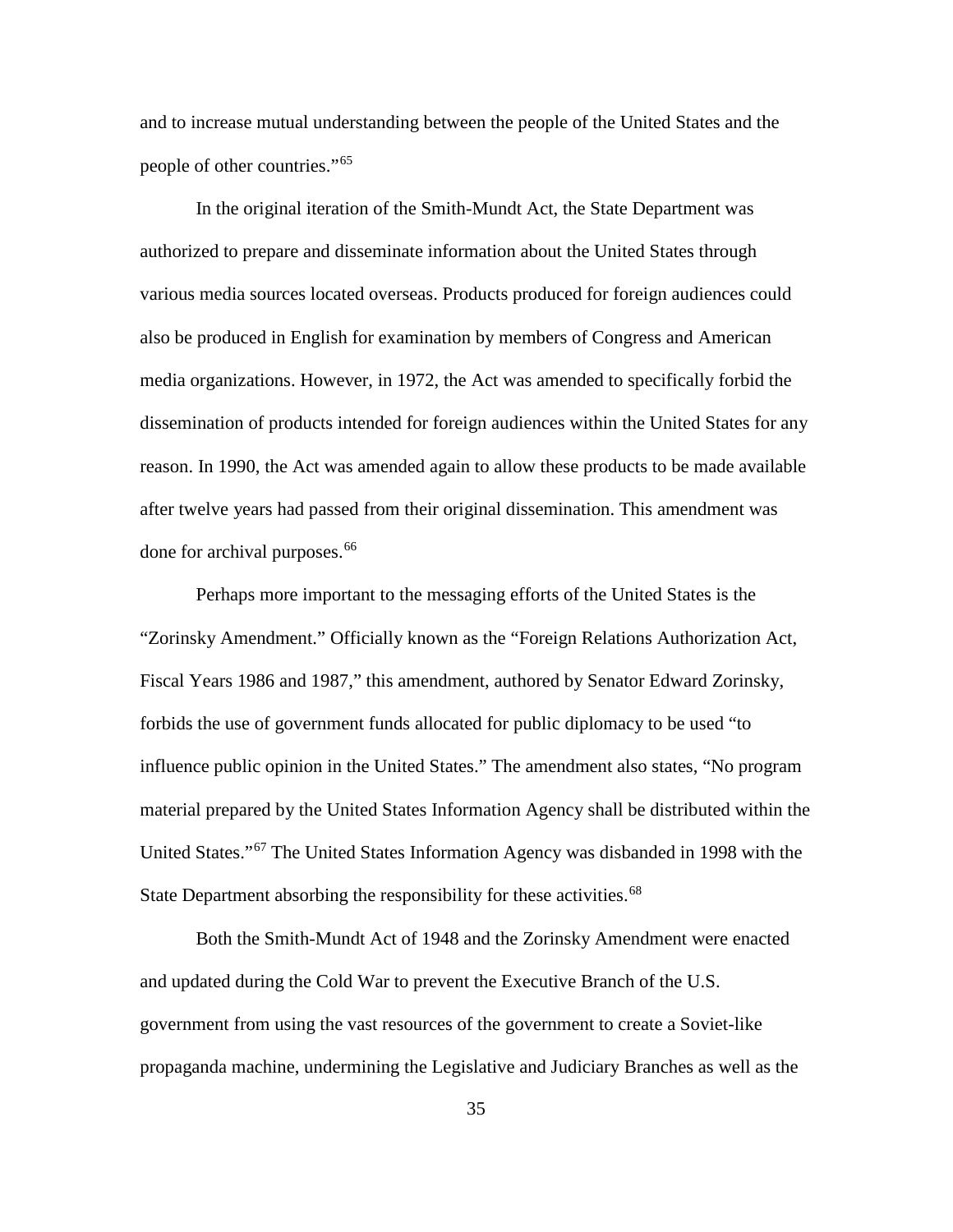will of the American people. However, it was impossible for anyone to foresee how media and technology would evolve over the course of the twentieth and early twentyfirst centuries. Twitter was created in 2006, and in less than ten years has over 300 million active users globally.<sup>[69](#page-65-0)</sup> The global user base of Facebook is over 1.4 billion, roughly 20 percent of the earth's population.<sup>[70](#page-65-1)</sup> No one in either 1948 or even 1986 could have imagined the interconnected nature of today's world, in which people are turning away from traditional news sources and getting their information from social media services, essentially exchanging information and news amongst themselves. Indeed, it is these unconventional exchanges of information that now drive a significant percentage of what traditional news outlets choose to cover.

In 2012, recognizing the changing media landscape, the United States updated the Smith-Mundt Act and Zorinsky Amendment in order to make it easier for the government to conduct messaging on social media platforms. The United States can now disseminate its narrative and counter the Islamic State on the world's most commonly used platforms and means without hindrances.<sup>[71](#page-65-2)</sup> It is, however, just one voice amongst many, many others.

 $\overline{a}$ 

<sup>1</sup> Faisal Irshaid, "ISIS, ISIL, IS or Daesh? One Group, Many Names," *BBC*, 2 December 2015, accessed 28 February 2016, http://www.bbc.com/news/world-middleeast-27994277.

<sup>2</sup> John Esposito, *The Oxford History of Islam* (New York: Oxford University Press, 1999), Kindle edition.

<sup>3</sup> John Esposito, *What Everyone Needs to Know About Islam*, 2nd ed. (New York: The Oxford University Press, 2011), 3-4.

<sup>4</sup> Esposito, *The Oxford History.*

<sup>5</sup> Ibid*.*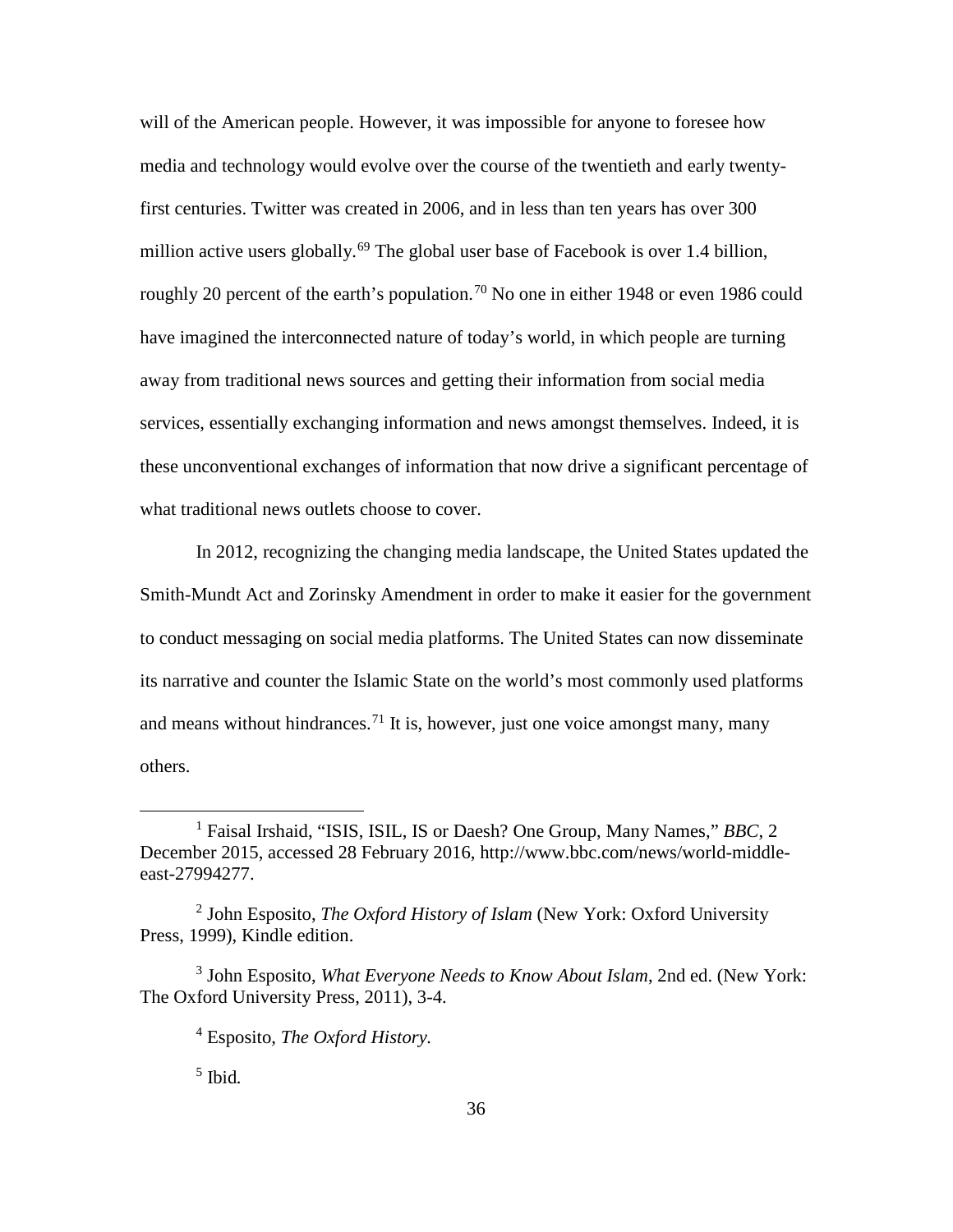<sup>6</sup> Ibid*.*

<sup>7</sup> Weiss and Hassan, 2.

<sup>8</sup> Quintan Wiktorowicz, "Anatomy of the Salafi Movement," *Studies in Conflict and Terrorism* 29, no. 3 (April 2005): 207-39, accessed 4 December 2015, http://www.tandfonline.com/doi/abs/10.1080/10576100500497004.

<sup>9</sup> Weiss and Hassan, 5.

 $10$  Wiktorowicz, 239.

 $11$  Ali Al-Ahmed, "Video conference with anonymous interviewer, 1 November 2001, interview Saudi Time Bomb?" Frontline, Public Broadcasting Service, WGBH Educational Foundation, accessed 23 February 2016, http://www.pbs.org/wgbh/ pages/frontline/shows/saudi/analyses/wahhabism.html.

<sup>12</sup> Robert Lacey, *Inside the Kingdom: Kings, Clerics, Modernists, Terrorists, and the Struggle for Saudi Arabia* (New York: Penguin Books, 2009), 46-73, Kindle Edition.

<sup>13</sup> Ibid., 10-11.

<sup>14</sup> David Long, *Culture and Customs of Saudi Arabia* (New York: Greenwood, 2005), 11.

<sup>15</sup> Wiktorowicz, 207.

<sup>16</sup> Christopher M. Blanchard, *The Islamic Traditions of Wahhabism and Salafiyya*  (Washington DC: U.S. Library of Congress, 2008), 2.

<sup>17</sup> Wiktorowicz, 207.

<sup>18</sup> Weiss and Hassan, 121.

<sup>19</sup> Esposito, *Oxford History*, 8184, Kindle edition.

<sup>20</sup> Kristin Romey, "ISIS Destruction of Ancient Sites Hits Mostly Muslim Targets," *National Geographic*, July 2015, 1, accessed 23 February 2016, http://news. nationalgeographic.com/2015/07/150702-ISIS-Palmyra-destruction-salafism-sunnishiite-sufi-Islamic-State/.

<sup>21</sup> Dhiraj Murthy, *Twitter: Social Communication in the Twitter Age (DMS - Digital Media and Society)* (Cambridge: Polity, 2013), 7-8.

 $22$  Murthy, 51.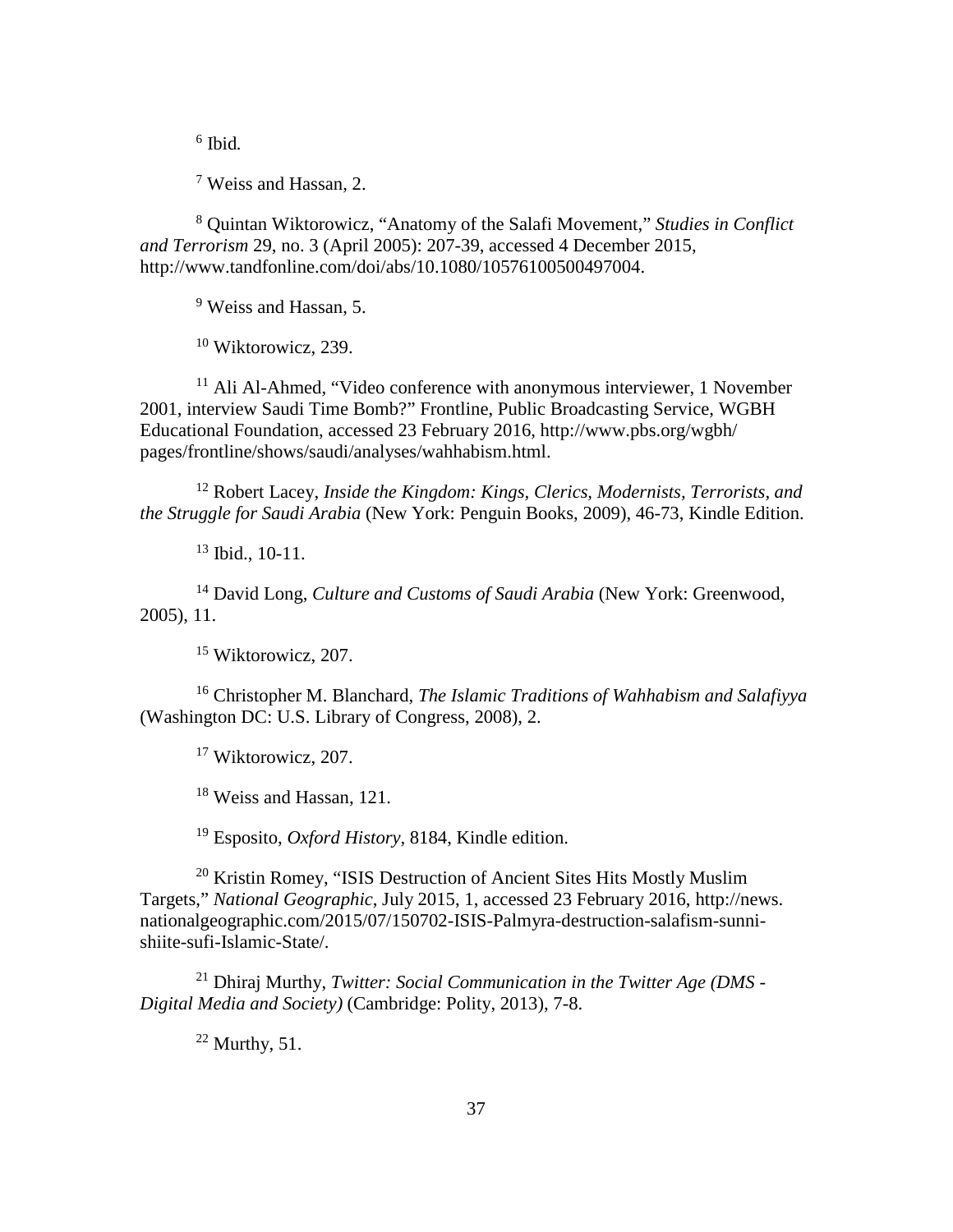$^{23}$  Merriam-Webster, s.v. "Tweet," accessed 23 February 2016, http://www.merriam-webster.com/dictionary/tweet.

<sup>24</sup> U.S. Army, Twitter post, 17 December 2015 (3:50 PM), accessed 21 March 2016, https://mobile.twitter.com/i/nojs\_router?path=%2FUSArmy%2Fstatus%2F67763 6922919944192.

 $25$  Murthy, 51-60.

<sup>26</sup> Ibid., 1-24

<sup>27</sup> Twitter, Inc., "FAQs about Verified Accounts," accessed 22 March 2016, https://support.twitter.com/articles/119135.

<sup>28</sup> CNN Politics, "CENTCOM Twitter Account Hacked, Suspended," *Cable News Network (CNN)*, 12 January 2015, accessed 28 February 2016, http://www.cnn.com/ 2015/01/12/politics/.

<sup>29</sup> Nielsen, "Brain Activity Predicts Social TV Engagement: Neuro-Twitter TV Linkage Study," 2015, accessed 7 December 2015, http://www.nielsen.com/content/ dam/nielsenglobal/co/docs/Reports/2015/Nielsen%20Neuro%20Report%20April%20201 5.pdf.

<sup>30</sup> Weiss and Hassan, 1-21.

 $31$  Ibid., 1-270.

<sup>32</sup> Greg Miller and Souad Mekhennet, "Inside the Surreal World of the Islamic State's Propaganda Machine," *Washington Post*, 20 November 2015, accessed 22 March 2016, https://www.washingtonpost.com/world/national-security/inside-the-islamic-statespropaganda-machine/2015/11/20/051e997a-8ce6-11e5-acff-673ae92ddd2b\_story.html.

<sup>33</sup> Miller and Mekhennet,

 $34$  U.S. Army, "Gen MacArthur Returns to the Philippines" (video), 9 January 1945, accessed 10 April 2016, http://www.military.com/video/operations-andstrategy/warfare/macarthur-returns-to-the-philippines/660792871001.

<sup>35</sup> Peter Holley, "The Tiny Pill Fueling Syria's War and Turning Fighters into Superhuman Soldiers," *Washington Post*, 19 November 2015, accessed 22 March 2016, https://www.washingtonpost.com/news/worldviews/wp/2015/11/19/the-tiny-pill-fuelingsyrias-war-and-turning-fighters-into-super-human-soldiers/.

<sup>36</sup> U.S. Army, Army Doctrine Publication (ADP) 3-0*, Unified Land Operations* (Washington, DC: Headquarters, Department of the Army, 2011).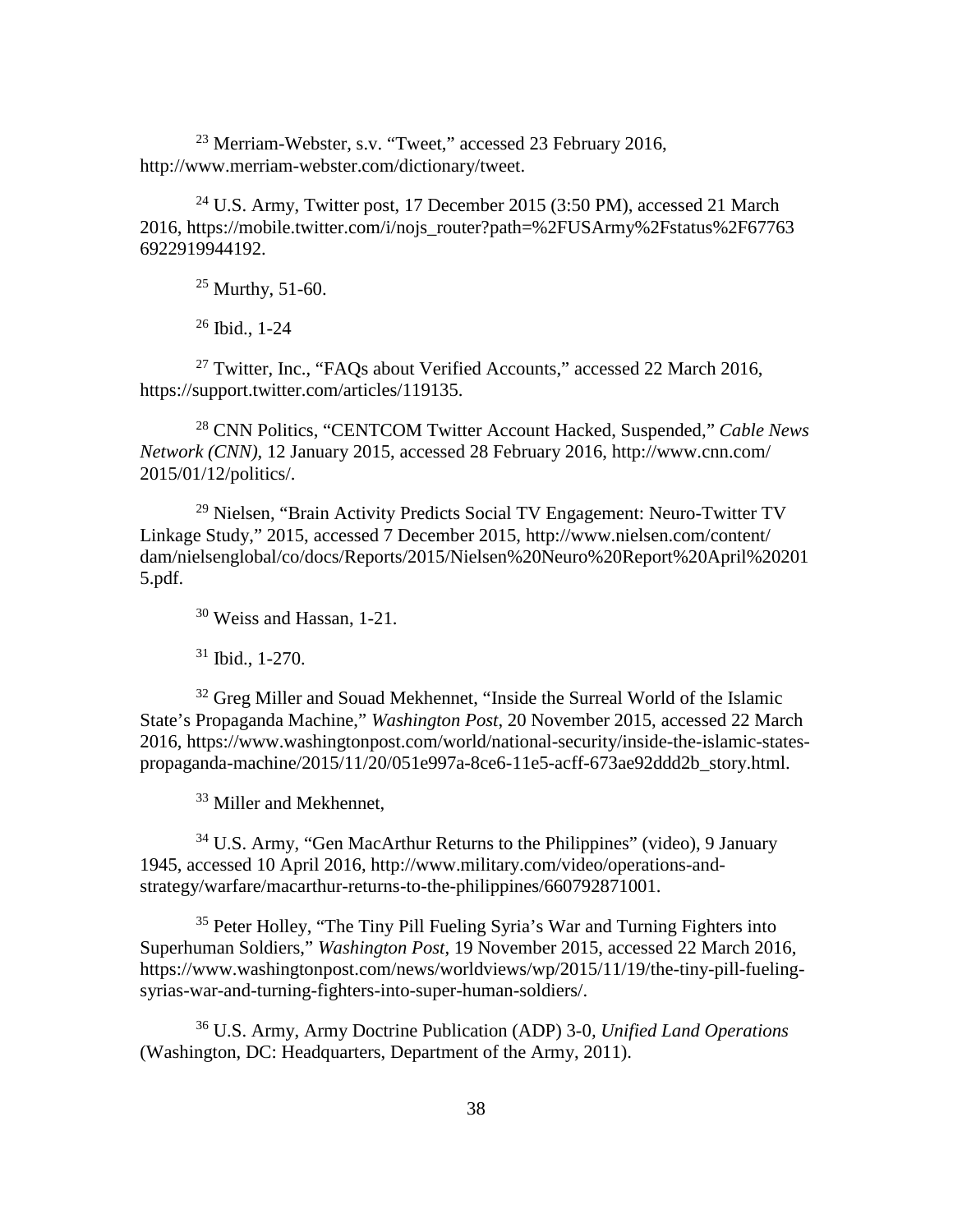<sup>37</sup> Michael Knights and Alexandre Mello, "The Cult of the Offensive: The Islamic State on Defense," *CTC Sentinel* 8, no. 4 (April 2015): 1-7.

<sup>38</sup> Julia Harte and R. Jeffrey Smith, "Where Does the Islamic State Get Its Weapons?" *Foreign Policy*, 6 October 2014, accessed 22 March 2016, http://foreign policy.com/2014/10/06/where-does-the-islamic-state-get-its-weapons/.

<sup>39</sup> Jeremy Bender, "ISIS is Turning US Humvees into Iraq's Worst Nightmare," *Business Insider*, 5 June 2015, accessed 22 March 2016, http://www.businessinsider. com/ISIS-turning-us-humvees-into-iraqs-nightmare-2015-6.

<sup>40</sup> Yasir Abbas and Dan Trombly, "Inside the Collapse of the Iraqi Army's 2nd Division," *War on the Rocks*, 1 July 2014, accessed 22 March 2016, http://waronthe rocks.com/2014/07/inside-the-collapse-of-the-iraqi-armys-2nd-division/.

<sup>41</sup> Knights and Mello, 1-7.

<sup>42</sup> Alex Bilger, *ISIS Annual Reports Reveal a Metrics-Driven Military Command*, Institute for the Study of War, 22 May 2014, accessed 24 March 2016, http://www. understandingwar.org/sites/default/files/ISWBackgrounder\_ISIS\_Annual\_Reports\_0.pdf.

<sup>43</sup> Margaret Brennan, "As Pressure Mounts, ISIS Militants Hide Behind Kids," *CBS News*, 15 December 2015, Accessed 24 March 2016, http://www.cbsnews.com/ news/ISIS-children-human-shields-iraq-syria-us-airstrikes-civilian-casualties/.

<sup>44</sup> Thanassis Cambanis and Rebecca Collard, "How ISIS Runs a City," *Time Magazine*, 26 February 2015, accessed 24 March 2016, http://time.com/3720063/ ISISgovernmentraqqamosul/.

<sup>45</sup> Nabih Bulos, "How Does Islamic State Make Money Off Oil Fields in Syria and Iraq?," *LA Times*, 6 December 2015, accessed 24 March 2016, http://www.la times.com/world/middleeast/la-fg-islamic-state-oil-qa-20151206-story.html.

<sup>46</sup> Ana Swanson, "How the Islamic State Makes Its Money," *Washington Post*, 15 November 2015, accessed 24 March 2016, https://www.washingtonpost.com/news/wonk/ wp/2015/11/18/how-ISIS-makes-its-money/.

<sup>47</sup> Gerhard Bowering, ed., *The Princeton Encyclopedia of Islamic Political Thought* (Princeton, NJ: Princeton University Press, 2012), s.v. "Caliph, caliphate."

<sup>48</sup> Atika Shubert, "How Does ISIS Govern Its Territory?" (video), 20 April 2016, accessed 24 March 2016, http://www.cnn.com/videos/tv/2015/04/20/origISISasanislamic state. cnn/video/playlists/ISISpoweranterror/.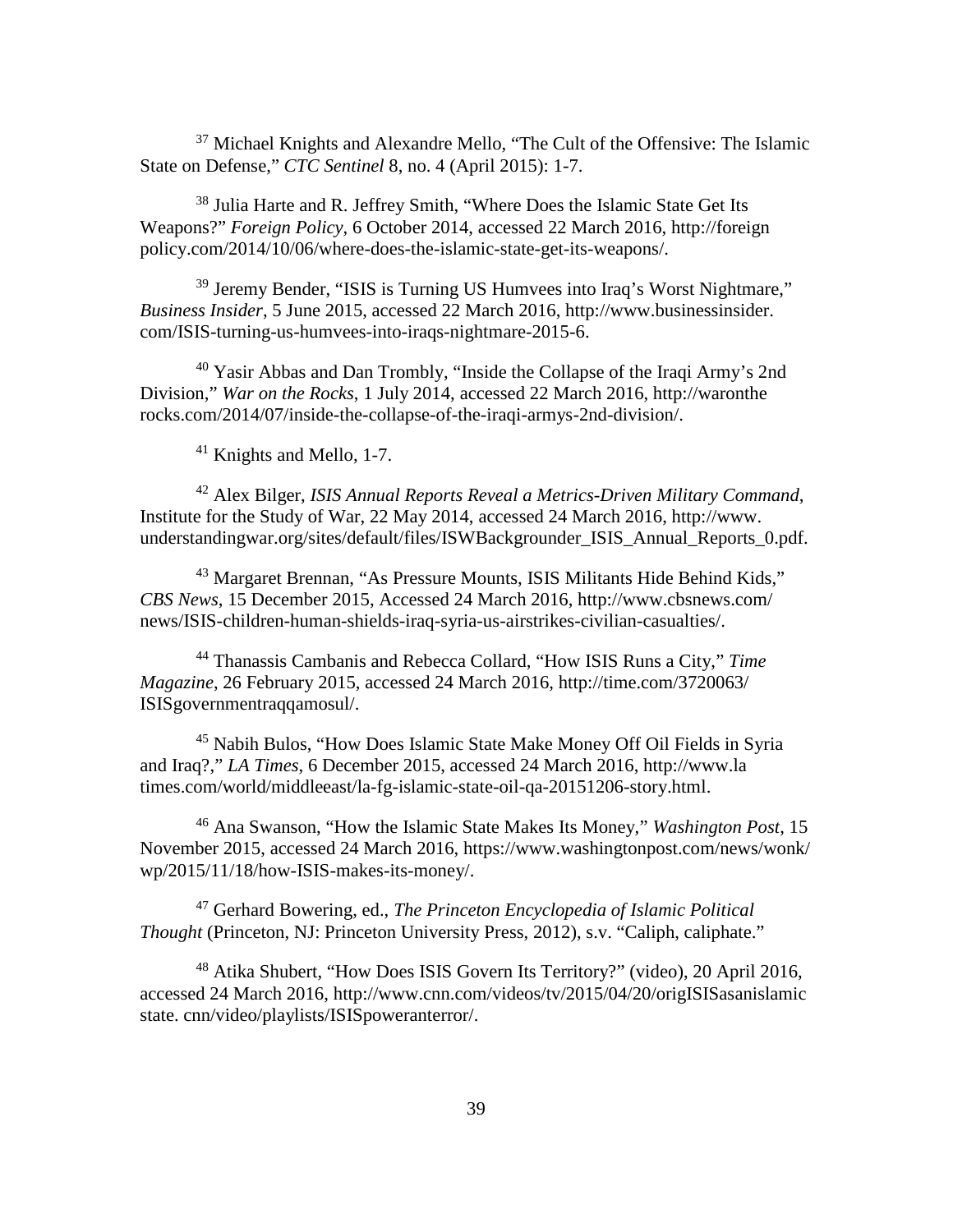<sup>49</sup> Sarah Childress, Chris Amico, and Evan Wexler, "Who Runs the Islamic State?," *PBS*, 28 October 2014, accessed 24 March 2016, http://www.pbs.org/wgbh/ frontline/article/who-runs-the-islamic-state/.

<sup>50</sup> J. M. Berger and Jonathon Morgan, *The ISIS Twitter Census: Defining and Describing the Population of ISIS Supporters on Twitter* (Washington, DC: Brookings Institute, 2015), 1-65.

<sup>51</sup> Office of the Joint Chiefs of Staff, Joint Publication (JP) 3-13, *Information Operations* (Washington, DC: Government Printing Office, 2014), ix-xv.

<sup>52</sup> Office of the Joint Chiefs of Staff, Joint Publication (JP) 3-61, *Public Affairs*  (Washington, DC: Government Printing Office, 2015), vii-xiv.

<sup>53</sup> Barack Obama, "Statement by the President on ISIL," White House, 10 September 2014, accessed 24 March 2016, [https://www.whitehouse.gov/the-press](https://www.whitehouse.gov/the-press-office/2014/09/10/statement-president-isil-1)[office/2014/09/10/statement-president-isil-1.](https://www.whitehouse.gov/the-press-office/2014/09/10/statement-president-isil-1)

 $54$  Ibid.

<sup>55</sup> Glenn Kessler, "Fact Checker Spinning Obama's Reference to Islamic State as a 'jv' Team," *Washington Post*, 3 September 2014, accessed 24 March 2016, https://www.washingtonpost.com/news/fact-checker/wp/2014/09/03/spinning-obamasreference-to-ISIS-as-a-jv-team/.

<sup>56</sup> Jason Ukman and Liz Sly, "Obama: Syrian President Assad Must Step Down," *Washington Post*, 18 August 2011, accessed 28 March 2016, [https://www.washington](https://www.washingtonpost.com/blogs/checkpoint-washington/post/obama-syrian-president-assad-must-step-down/2011/08/18/gIQAM75UNJ_blog.html) [post.com/blogs/checkpoint-washington/post/obama-syrian-president-assad-must-step](https://www.washingtonpost.com/blogs/checkpoint-washington/post/obama-syrian-president-assad-must-step-down/2011/08/18/gIQAM75UNJ_blog.html)[down/2011/08/18/gIQAM75UNJ\\_blog.html.](https://www.washingtonpost.com/blogs/checkpoint-washington/post/obama-syrian-president-assad-must-step-down/2011/08/18/gIQAM75UNJ_blog.html)

<sup>57</sup> Andrew E. Kramer, "Putin Defends Russian Military Aid to Syria," *New York Times*, 15 September 2015, accessed 28 March 2016, [http://www.nytimes.com/2015/09/](http://www.nytimes.com/2015/09/16/world/europe/russia-syria-military.html?_r=0)  $16$ /world/europe/russia-syria-military.html?  $r=0$ .

<sup>58</sup> Dion Nissenbaum et al., "Russian Airstrike in Syria Targeted Cia-Backed Rebels, U.S. Officials Say," *Wall Street Journal*, 30 September 2015, accessed 28 March 2016, [http://www.wsj.com/articles/russian-airstrike-in-syria-targeted-cia-backed-rebels](http://www.wsj.com/articles/russian-airstrike-in-syria-targeted-cia-backed-rebels-u-s-officials-say-1443663993)[u-s-officials-say-1443663993.](http://www.wsj.com/articles/russian-airstrike-in-syria-targeted-cia-backed-rebels-u-s-officials-say-1443663993)

<sup>59</sup> Kathy Gilsinan, "Just Who Is Russia Targeting in Syria?," *The Atlantic*, 1 October 2015, 1, accessed 28 March 2016, [http://www.theatlantic.com/international/](http://www.theatlantic.com/international/archive/2015/10/russia-syria-putin-isis/408406/) [archive/2015/10/russia-syria-putin-ISIS/408406/.](http://www.theatlantic.com/international/archive/2015/10/russia-syria-putin-isis/408406/)

<sup>60</sup> Evan Barrett, "Letting Putin Get Away with It," *Foreign Policy*, 19 January 2016, accessed 28 March 2016, http://foreignpolicy.com/2016/01/19/syria-kurds-russiasunni-arab.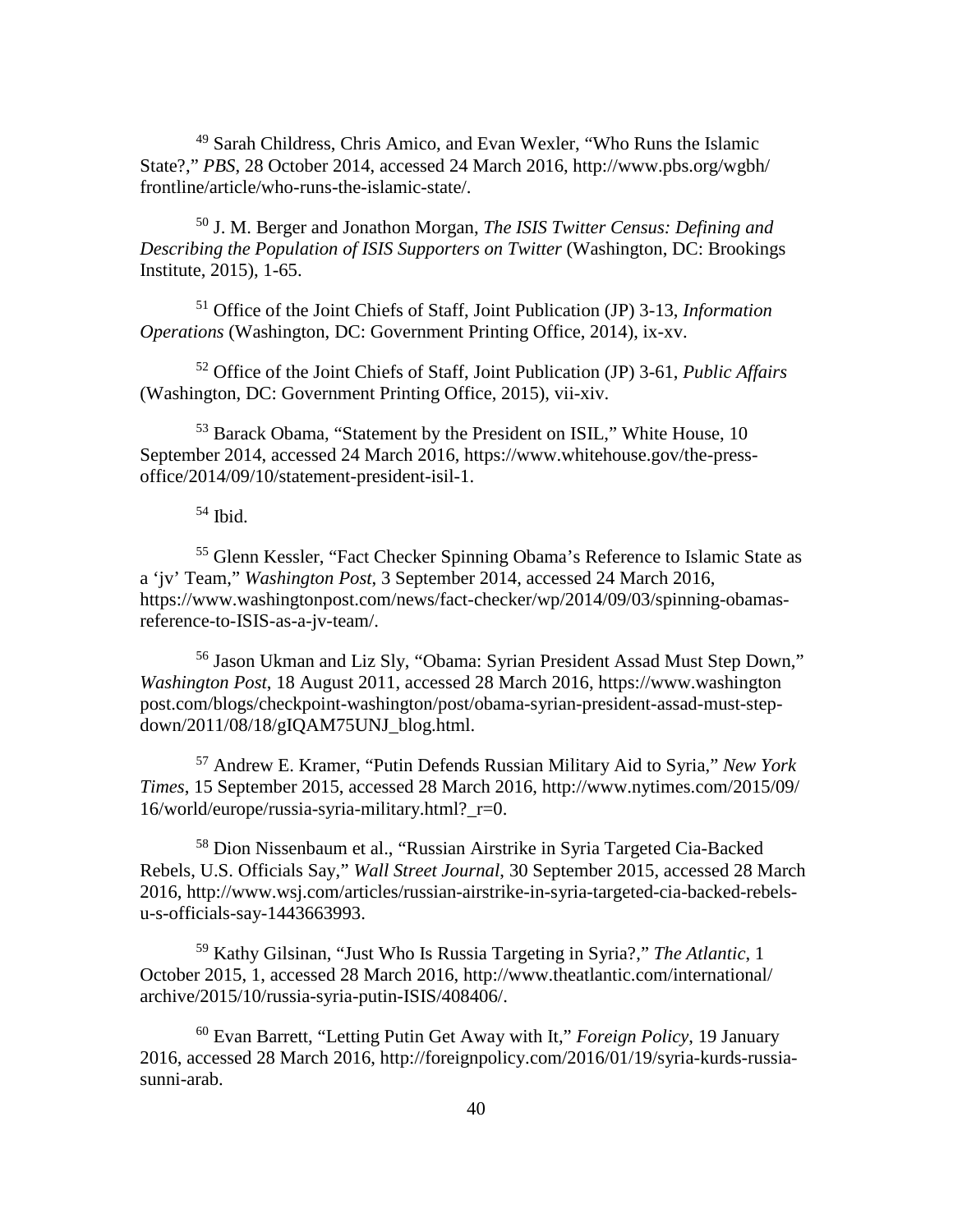<sup>61</sup> Nathan Hodge and Jay Solomon, "Kerry Softens Position On Syrian President Assad," *Wall Street Journal*, 15 December 2016, accessed 28 March 2016, http://www. wsj.com/articles/john-kerry-in-russia-in-effort-to-keep-syria-talks-on-course-1450183 175.

<sup>62</sup> L. Todd Wood, "Russian Helicopter Shot Down While Searching for Downed Pilot: Report," *Washington Times*, 24 November 2015, accessed 28 March 2016, http://www.washingtontimes.com/news/2015/nov/24/russian-helicopter-shot-downwhile-searching-downe/.

<sup>63</sup> British Broadcasting Corporation (BBC), "Turkey's Downing of Russian Warplane – What We Know," 1 December 2015, accessed 28 March 2016, http://www. bbc.com/news/world-middle-east-34912581.

<sup>64</sup> Sara Almuktar and Tim Wallace, "Why Turkey Is Fighting the Kurds Who Are Fighting ISIS," *New York Times*, 12 August 2015, accessed 28 March 2016, http://www. nytimes.com/interactive/2015/08/12/world/middleeast/turkey-kurds-ISIS.html.

<sup>65</sup> United States Information and Educational Exchange Act of 1948, H. Res. 3342, 80th Cong., 2d sess. (27 January 1948): H1.

<sup>66</sup> Foreign Relations Authorization Act, Fiscal Years 1990 and 1991, H. Res. 3792, 101st Cong., 1st sess. Congressional Record 101, no. 246, daily ed. (16 February 1990): H1.

<sup>67</sup> Foreign Relations Authorization Act, Fiscal Years 1986 and 1987, H. Res. 2068, 99th Cong., 1st sess. (16 August 1985): H1.

<sup>68</sup> Omnibus Consolidated and Emergency Supplemental Appropriations Act, 1999, H. Res. 4328, 105th Cong., 1st sess. (20 October 1998): H1.

<sup>69</sup> Twitter, "Twitter Q4 and Fiscal Year 2015 Shareholder," accessed 28 March 2016, [https://investor.twitterinc.com/common/download/download.cfm?companyid=](https://investor.twitterinc.com/common/download/download.cfm?companyid=AMDA-2F526X&fileid=874448&filekey=7F88ED74-4727-4B42-8568-60B0C0DA92C7&filename=Q4_15_Shareholder_Letter.pdf) [AMDA-2F526X&fileid=874448&filekey=7F88ED74-4727-4B42-8568-60B0C0DA92](https://investor.twitterinc.com/common/download/download.cfm?companyid=AMDA-2F526X&fileid=874448&filekey=7F88ED74-4727-4B42-8568-60B0C0DA92C7&filename=Q4_15_Shareholder_Letter.pdf) [C7&filename=Q4\\_15\\_Shareholder\\_Letter.pdf.](https://investor.twitterinc.com/common/download/download.cfm?companyid=AMDA-2F526X&fileid=874448&filekey=7F88ED74-4727-4B42-8568-60B0C0DA92C7&filename=Q4_15_Shareholder_Letter.pdf)

<sup>70</sup> Facebook, "Facebook Reports Third Quarter 2014 Results," 28 October 2014, accessed 28 March 2016, http://investor.fb.com/releasedetail.cfm?ReleaseID=878726.

<sup>71</sup> John Hudson, "U.S. Repeals Propaganda Ban, Spreads Government-Made News to Americans," *Foreign Policy*, 13 July 2013, accessed 28 March 2016, http://foreignpolicy.com/2013/07/14/usrepealspropagandabanspreadsgovernmentmadene wstoamericans/.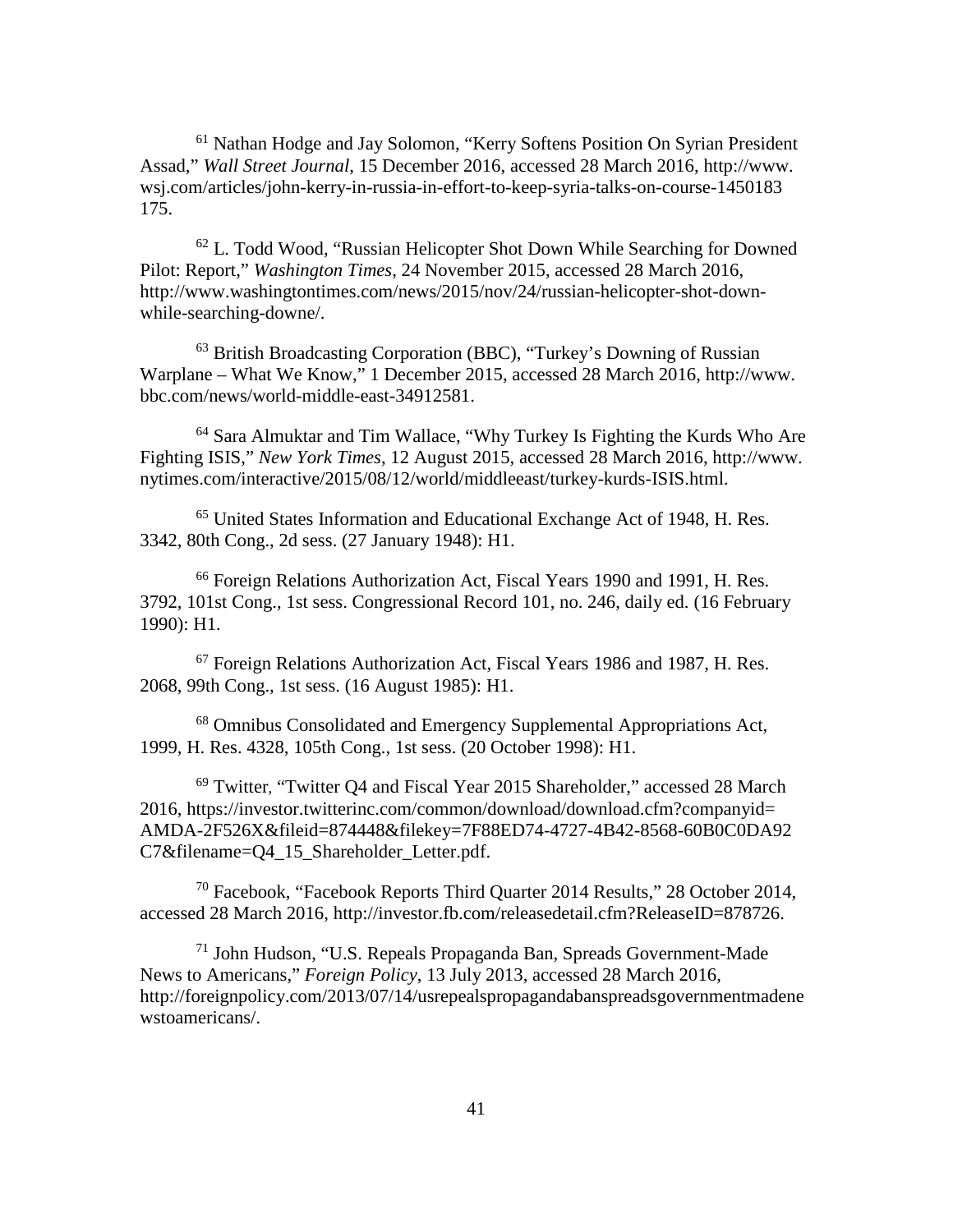#### CHAPTER 3

#### RESEARCH METHODOLOGY

As discussed in the introduction, the primary aim of this thesis is to examine the differences in how the Islamic State and the United States conduct media operations to highlight the asymmetric differences between the two. The intent of this paper is not to critique the merits of standing foreign policy of the United States government or its leadership. These studies will focus primarily on narrative messaging as well as content creation, dissemination, and assessments. The phenomenon of social media will be of particular focus because of its unique ability to spread information at incredible speeds to a wider audience than could have been previously imagined. It is also important to note, for the purposes of clarity, that it is not the purpose of this study to oversimplify or generalize the Islamic worldview with specific regards to Sunni Muslims. While it is true that the Islamic State is made up of predominately Sunni Muslims, it would be incorrect to draw the conclusion that all Sunni Muslims are members or support the Islamic State. By all accounts, only a small number of people in the Muslim world, both Sunni and Shia, support terrorism or violent extremism. Even fewer specifically support the efforts of the Islamic State. However, the Islamic State does operate within that greater Islamic ecosystem. This delineation is important to take into account when understanding that actions against the Islamic State can and do have effects upon the Islamic world as a whole.

The three cases studied for the purposes of this thesis were selected based on their relevance to the broader topic as well as the abundance of open source information available for research and analysis. The aim is to examine the media strategy of the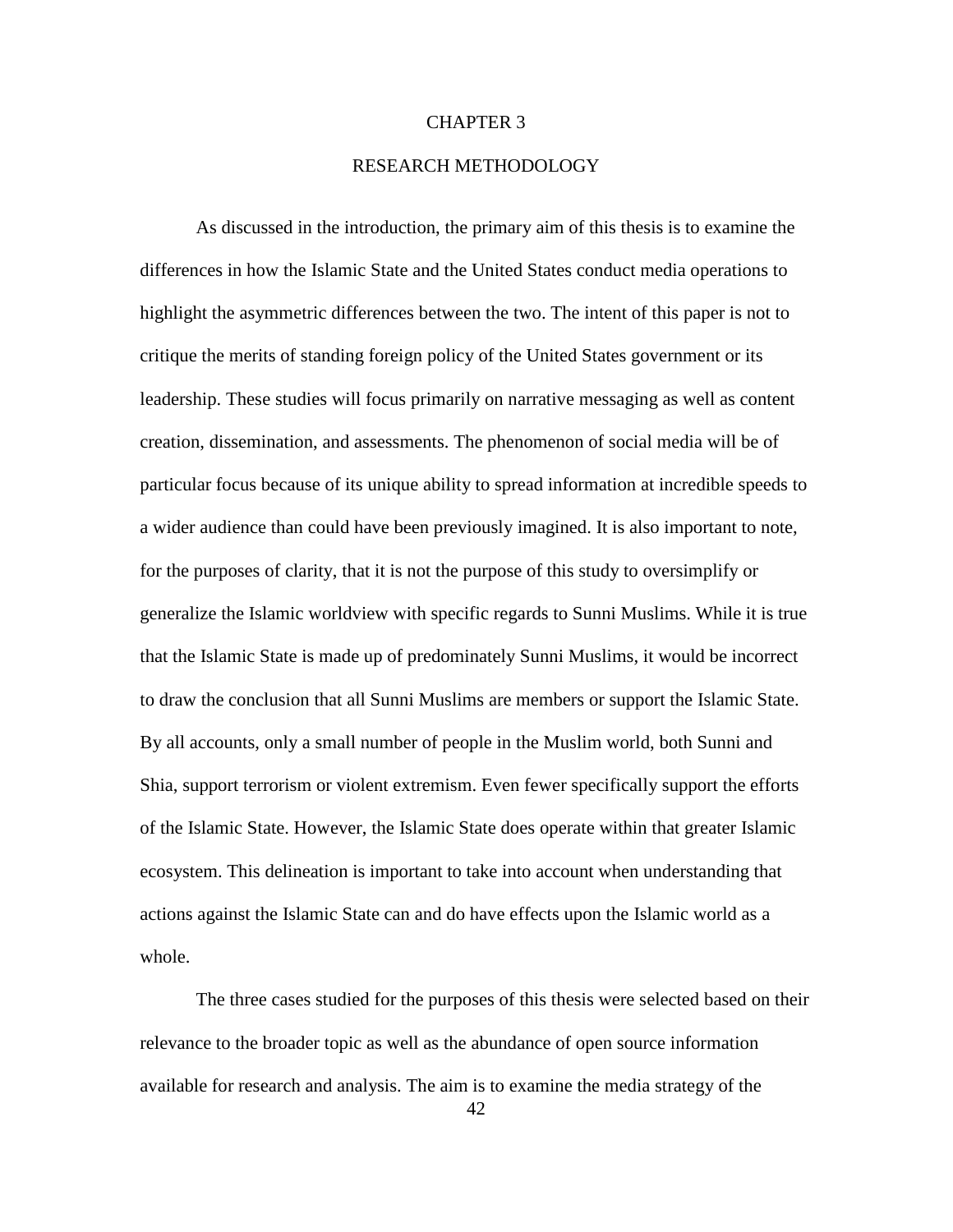Islamic State's media activities from a tactical, operational, and strategic perspective as well as assessing U.S. efforts to counter these efforts. All three events or initiatives occurred since 2014, resulting in a lack of academic-level research material.

The first case study is the fall of the Iraqi city, Mosul, in June 2014. This early battle between the fielded forces of the Islamic State and the Iraqi Army and police will be used to examine the impact of the Islamic State's narrative and its use of social media on operations at the tactical level. This event was chosen because both the events on the physical battlefield as well as those in cyberspace were documented extensively in near real time. While there has been empirical data collected about the Islamic State's social media usage during this period, the analysis of the of effects of social media operations must be inferred from the reaction of Iraqi military units posted to defend the city of Mosul. The reactions of Iraqi and Western leaders, both during the battle and its immediate aftermath, can also be examined. The Islamic State's social media efforts will be compared to similar Western business and civic social media centric marketing efforts from both a technical and theoretical perspective. This examination will highlight the similarities and differences between the West and the Islamic State. At the tactical level, the Islamic State uses social media like a weapon system because of its low lead-time and inherent ability to generate disproportionately high levels of effectiveness when compared to the effort required to achieve them.

The second case study is the death of Steven Sotloff, or more specifically, the video depiction of his execution at the hands of infamous Islamic State executioner, "Jihadi John." This video was selected to highlight the efforts of the Islamic State in what Westerners call operational or national messaging. Indeed, the video itself is titled, "A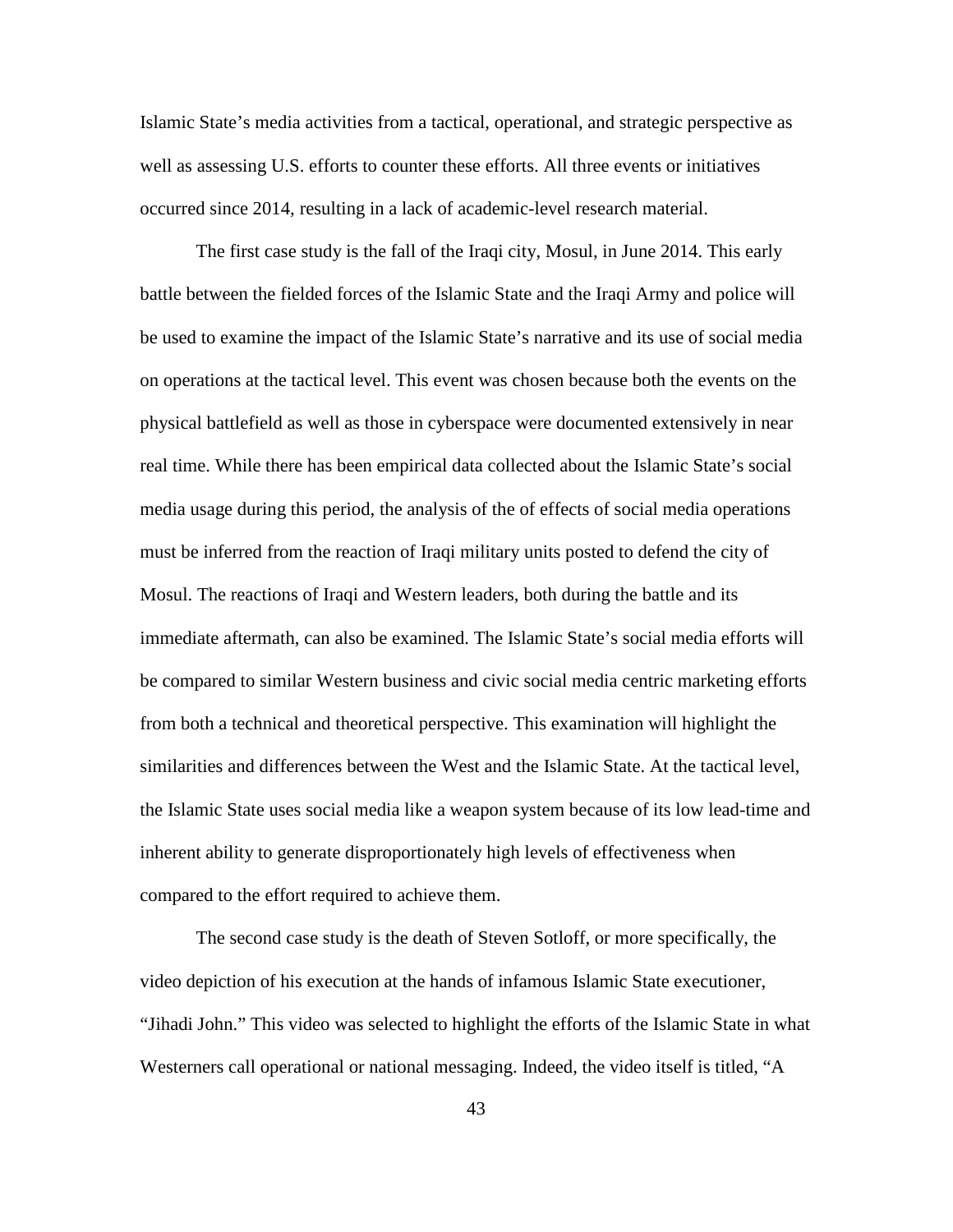Second Message to America."[1](#page-53-0) Sotloff's tragic death was the second in a series of execution videos released by Jihadi John in  $2014<sup>2</sup>$  $2014<sup>2</sup>$  Each of these videos followed a similar format showing the death of a Western journalist or aid worker. These videos were ostensibly meant to serve as a "message" to world leaders, including the President of the United States. While it is certain that the Islamic State has engaged in more horrific atrocities, both for the purposes of media operations as well as daily operations, the video of Sotloff's death was a very specific kind of message. The details of this message will be examined further in order to ascertain both the overt components and the more subtle undertones that speak to both the culture of the Islamic State as well as the image it is attempting to portray to enemies and supporters around the world. As will most things within the purview of marketing, messaging, and social media, it is difficult to judge the enduring effect of this video or the others that are similar. While the reaction of the world's leaders has been documented in the media, it is almost impossible at this time to understand the effects these videos had on policy decisions or military operations.

The third case study is the United States' campaign, "Think Again, Turn Away." This example was selected in order to examine the operations undertaken to counter the dominance of the Islamic State's social media operations. The State Department's Counterterrorism Communication Center (CTCC) is the lead agency for the U.S. government's attempts to counter the Islamic State narrative in the social media sphere. Originally created to counter the messaging of extremist organizations like Al-Qaeda, the CTCC has had to quickly shift focus and techniques to combat a much more capable and savvy foe found in the Islamic State.<sup>[3](#page-53-2)</sup> While the early efforts of the CTCC have left much to be desired both in the form of their composition and end result, this is the first attempt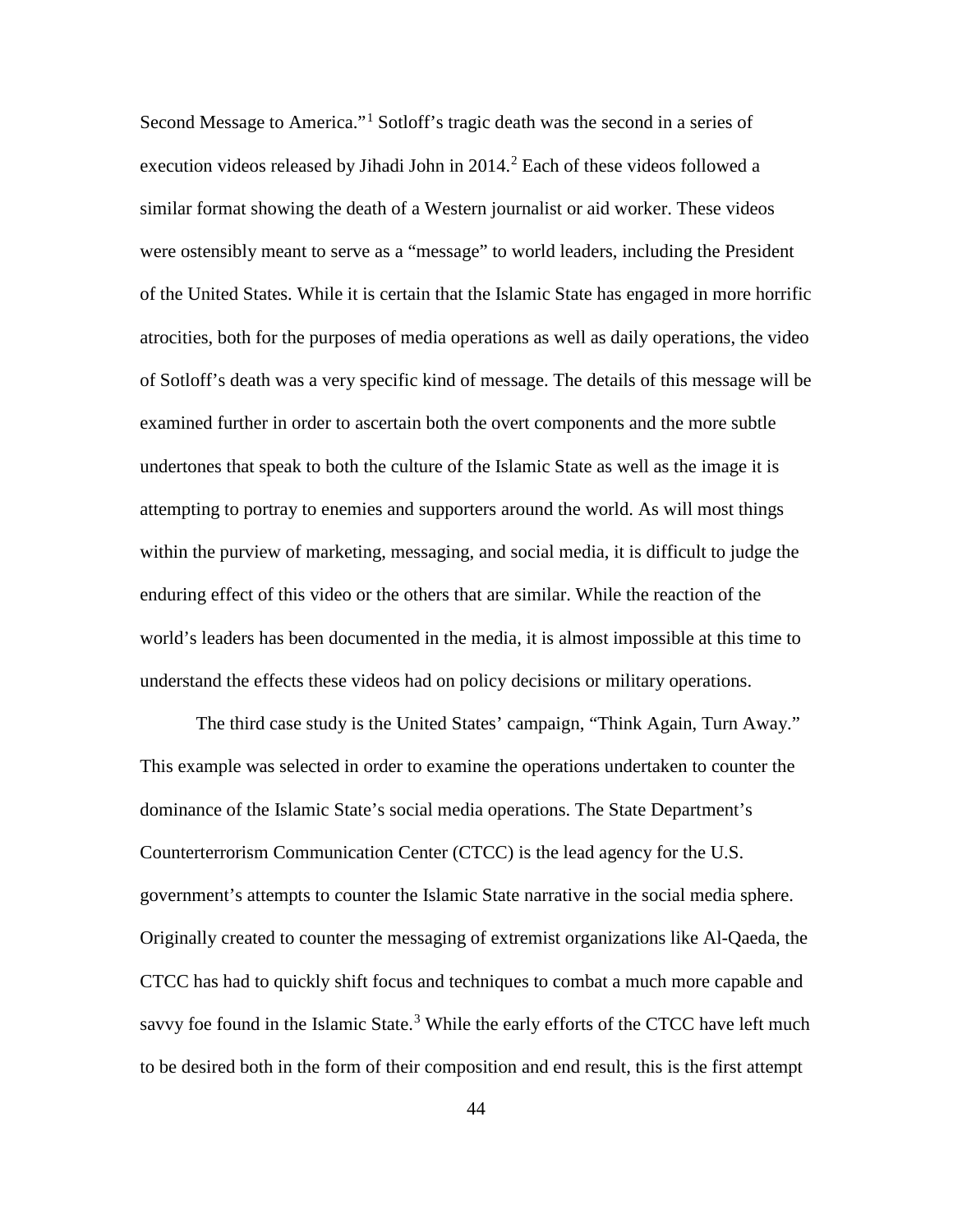made by the U.S. government to conduct counter messaging after the revamp of the Smith-Mundt Act. The United States can now create and disseminate influence products in English through social media platforms that can be accessed by American citizens.[4](#page-53-3) This fundamental change in legislation will be examined in context to the CTCC's counter-Islamic State messaging activities.

This study will use a qualitative methodology seeking to interpret the impact of Islamic State and United States' media operations since June 2014. The conclusions of J. M. Berger and Jonathan Morgan's quantitative analysis of Twitter use will be used anecdotally in conjunction with case studies of recent events involving the Islamic State and their use of the media, particularly social media. U.S. activities to counter the Islamic State will be examined over a like period. Areas identified as possible subjects for further or follow-on research will be identified within both the analysis and conclusion sections of this thesis.

The Islamic State uses social media to further its narrative as well as recruit supporters and coordinate activities. For the purpose of this paper, Twitter will be the social media focused upon. Twitter is a widely used social media service by the Islamic State as well as the public at large throughout the world. The use of Twitter has been examined closely for the purposes of marketing in addition to its use by the Islamic State. However, it is important to note that the use of social media by the Islamic State does not occur in a vacuum. Propaganda or media operations can happen in support of, in conjunction with, or independent of physical domain operations. The primacy of the efforts can shift based on the infrastructure of their environment or the particulars of the specific target audience. It will be shown in specific case studies that the narrative

45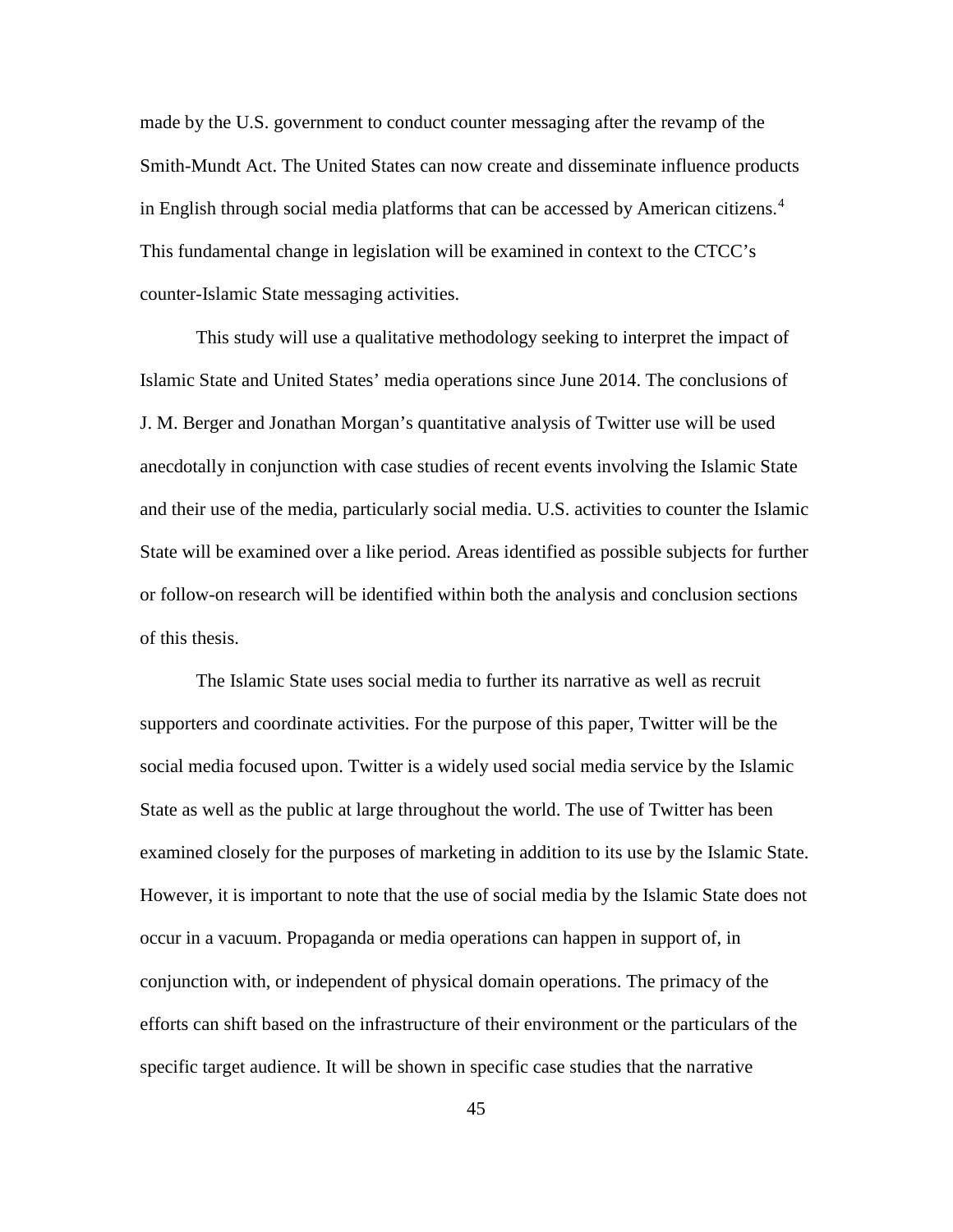remains constant while the delivery of the information may change based on the aforementioned factors.

Steven Sotloff's beheading video was not the first of its type. It is one in a series of videos in which the Islamic State decapitates a Western journalist or aid worker. This video release was selected for study because it was extensively covered and researched by reliable media sources and security professionals. This video is also archetypal of the format, composition, and production of previous and subsequent videos released by the Islamic State.

 $<sup>2</sup>$  Ibid.</sup>

 $\overline{a}$ 

<span id="page-53-2"></span><span id="page-53-1"></span><sup>3</sup> Greg Miller and Scott Higham, "In a Propaganda War Against ISIS, the U.S. Tried to Play by the Enemy's Rules," *Washington Post*, 8 May 2015, accessed 30 March 2016, https://www.washingtonpost.com/world/national-security/in-a-propaganda-war-ustried-to-play-by-the-enemys-rules/2015/05/08/6eb6b732-e52f-11e4-81ea-0649268f729e\_ story.html.

<span id="page-53-3"></span><sup>4</sup> John Hudson, "U.S. Repeals Propaganda Ban, Spreads Government-Made News to Americans," *Foreign Policy*, 14 July 2016, accessed 30 March 2016, http://foreign policy.com/2013/07/14/u-s-repeals-propaganda-ban-spreads-government-made-news-toamericans/.

<span id="page-53-0"></span><sup>&</sup>lt;sup>1</sup> James Nye, Michael Zenni, and David Martosko, "Steven Sotloff Beheading Video Released by ISIS," *Daily Mail*, 2 September 2016, accessed 30 March 2016, http://www.dailymail.co.uk/news/article-2740998/ISIS-release-video-showing-behead ing-American-journalist-Steven-Sotloff.html.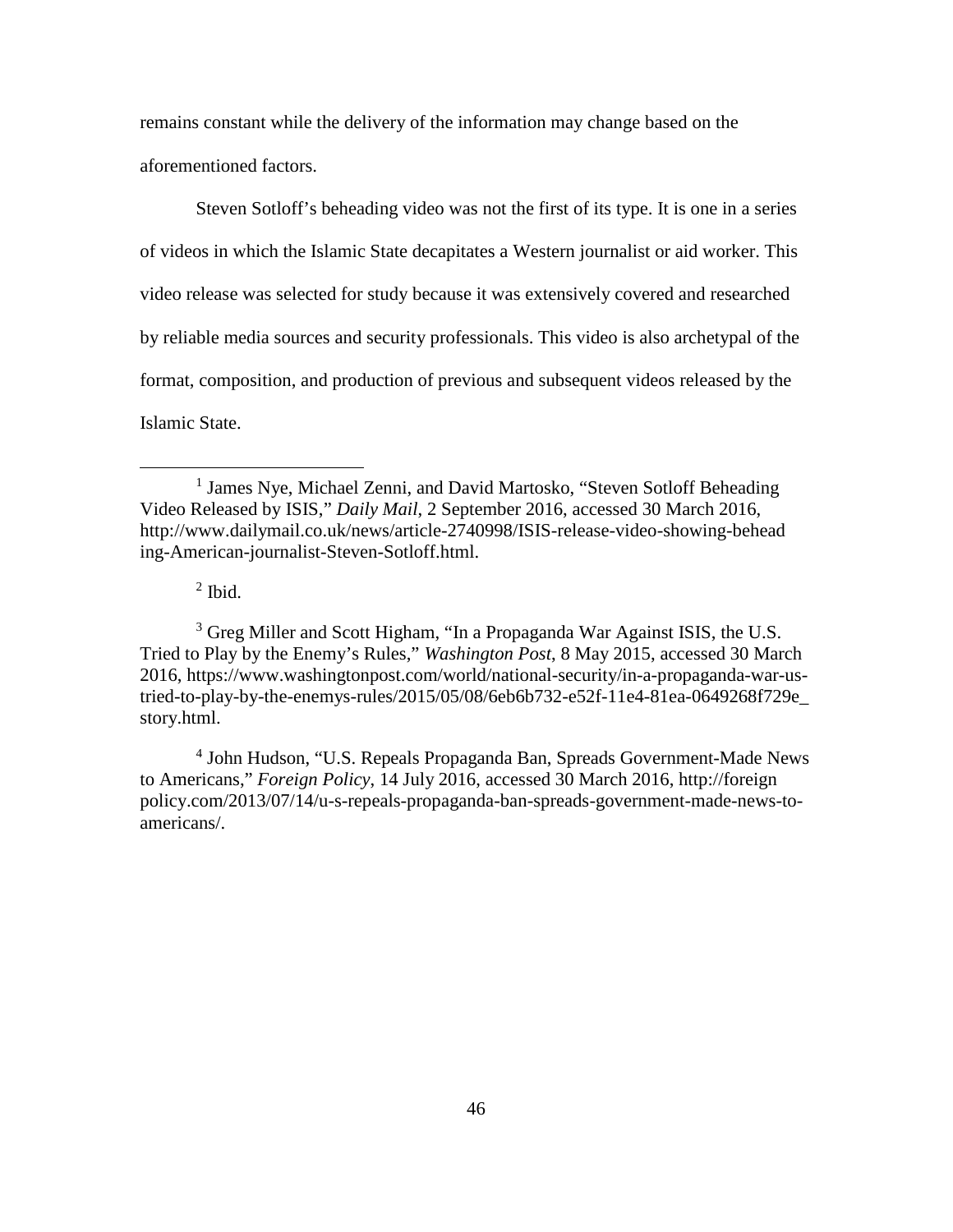### CHAPTER 4

#### ANALYSIS

#### Case Studies

#### The Fall of Mosul, 2014

On 6 June 2014, the Islamic State, then known as the Islamic State of Iraq and Syria, attacked the city of Mosul in Northern Iraq. Mosul is the largest city in the region and the third largest in the country.<sup>[1](#page-105-0)</sup> Prior to June 2014, it was estimated that the city's population was approximately two million people. It also the ancestral home of Iraq's previous dictator, Saddam Hussein. Significant populations of Shia and Sunni Muslims as well as a Christians lived there.<sup>[2](#page-105-1)</sup> The Islamic State attacked the city with a force of fighters that numbered approximately fifteen hundred. The city was defended by approximately twenty thousand American-trained and equipped Iraqi soldiers and police officers who were amply warned of an impending attack. By 10 June 2014, the city of Mosul had fallen to the Islamic State and its defenders were in a disorganized retreat. The city of Mosul provided the Islamic State with significant oil infrastructure and depots of thousands of military vehicles and weapons systems that were quickly put into operation against their former owners.<sup>[3](#page-105-2)</sup> The fall of Mosul in 2014 marked the arrival of the Islamic State as a regional power in the Middle East.

A significant number Iraqi soldiers and policemen in Mosul dropped their weapons and threw away their uniforms, deserting their posts at the outset of the battle. More disturbingly, some of these men quickly defected to the Islamic State. The defenders, who stood their ground, endured attacks from suicide car bombs and fighters wearing explosive vests along with an intensive military style attack.<sup>[4](#page-105-3)</sup> Poor leadership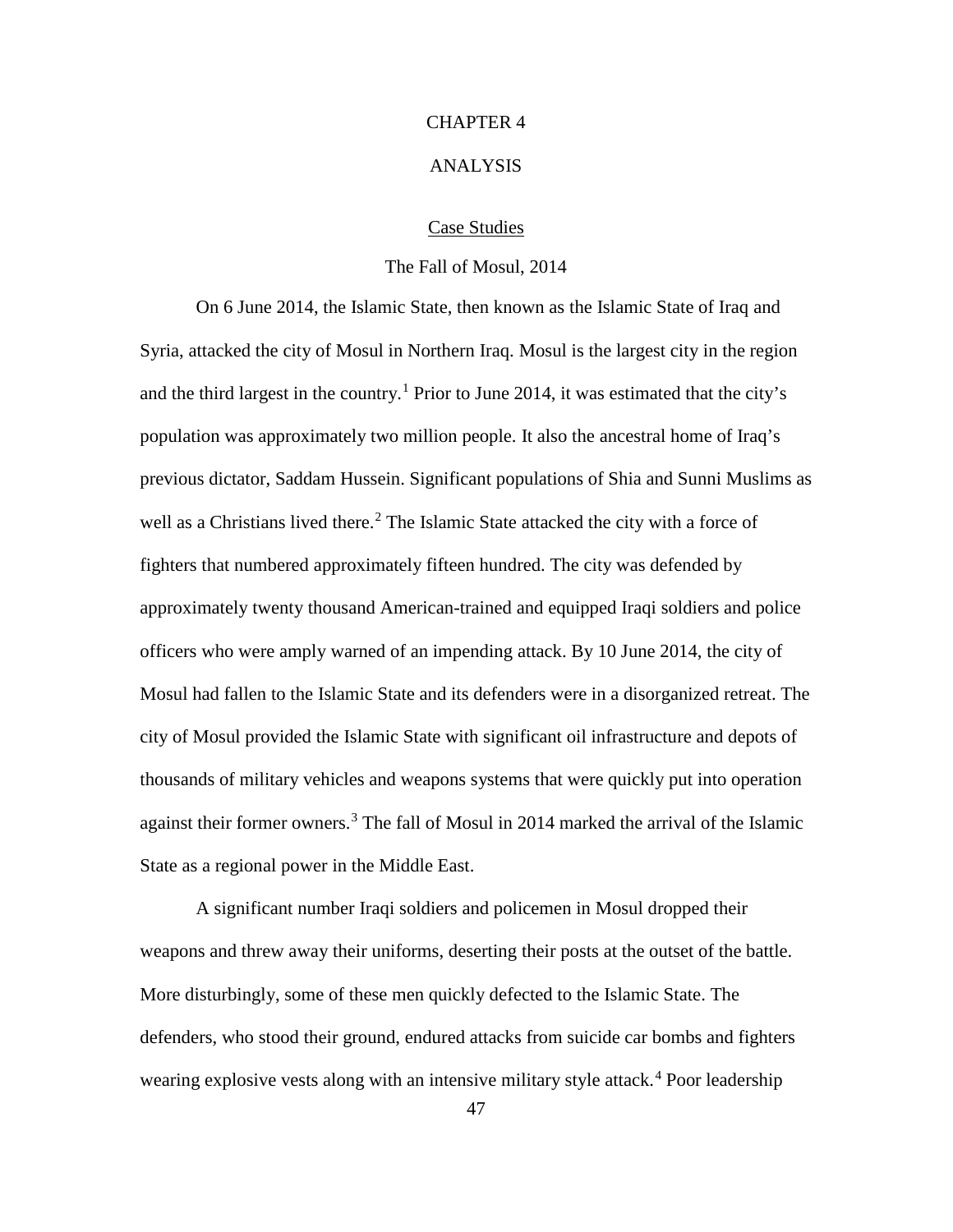hampered an effective defense of the city with the senior Iraqi officers fleeing the city in the heat of battle. Those who had not already deserted, defected, or died in battle, turned and fled.<sup>[5](#page-105-4)</sup>

The Islamic State's victory at Mosul proved to be a media boon for them. The Western media covered this event heavily, if not outright highlighting the Islamic State's prowess in battle, condemning the incompetence of their foes.<sup>[6](#page-105-5)</sup> This victory also spread fear throughout the region, for if the Islamic State could defeat an organized army, what else could they do? It served as a black eye to the United States' previous efforts to train the Iraqi army. More importantly, the defeat was a blow against an already weak and ineffectual central Iraqi government.[7](#page-105-6)

While it is easy to point out the benefits of the battle of Mosul for the Islamic State from a narrative/media perspective, this case study will focus on the Islamic State's media efforts prior to the battle and the effects of those efforts on the battle's outcome. Admittedly, assessing the effects of nonlethal operations is difficult under even ideal standards, but the goal is to identify enough evidence to draw at least a reasonable inductive or anecdotal conclusion.

In the weeks prior to the battle for Mosul, the Islamic State began to increase its social media activity. The group Tweeted pictures, videos, and descriptions of atrocities it had committed against Iraqi security forces including gruesome executions and torture, warning that the same fate awaited those that opposed them in Mosul. They also took to Facebook to message journalists as well as Iraqi Army and police commanders posted in Mosul with threats of violence specifically leveled at them individually.<sup>[8](#page-105-7)</sup> While much of this social media activity was done by motivated individual Islamic State supporters, a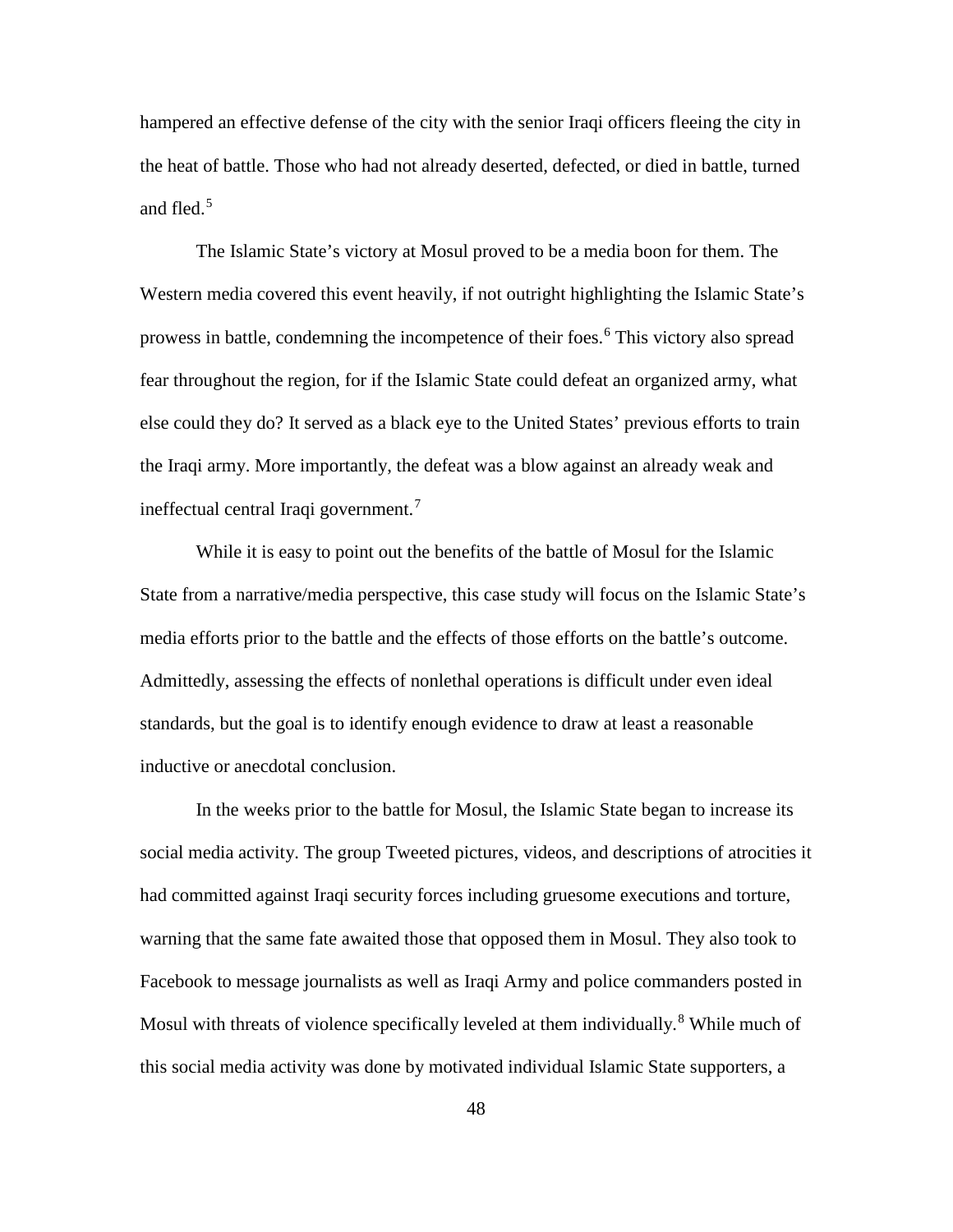great deal of it was done using sophisticated technology employed to strategically "game" social media services. According to J. M. Berger, the Islamic State employed an application known as "The Dawn of Glad Tidings" in order to extend their social media outreach. Fajr al-Basha'ir, as it is known in Arabic, was an application, which until June 2014, could be downloaded from the Google Play application storefront onto nearly any mobile device using the Android operating system. Once installed, Islamic State members and sympathizers could sign up and link their Twitter accounts to the application allowing the leadership of the organization to post Tweets on the user's behalf. This application allowed the leadership of the Islamic State to send out "bursts" of social media activity that, if done correctly, could create a ripple effect leading to a larger, organic social media trend. This approach also eschewed Twitter search results for terms related to the situation in Iraq, giving the naïve user the impression that things were quite worse than what it might have actually been. During the lead up to the battle for Mosul, the Islamic State was able to generate almost forty thousand tweets in a single  $day.<sup>9</sup>$  $day.<sup>9</sup>$  $day.<sup>9</sup>$ 

"The Dawn of Glad Tidings" is not an innovative technology. Quite the contrary, it is actually derivative in nature. The Islamic State's social media application functions nearly identically to a service known as "Thunderclap." This service gives users a way to "rise above the clutter when you need to be heard" on social media.<sup>[10](#page-105-9)</sup> Users create a message they want to "thunderclap" throughout social media platforms, and set a benchmark of the number of people that must sign up for that message before it is sent out in mass. The user recruits as many people as possible to "donate their social reach" to that message by signing up on the Thunderclap website and connecting their social media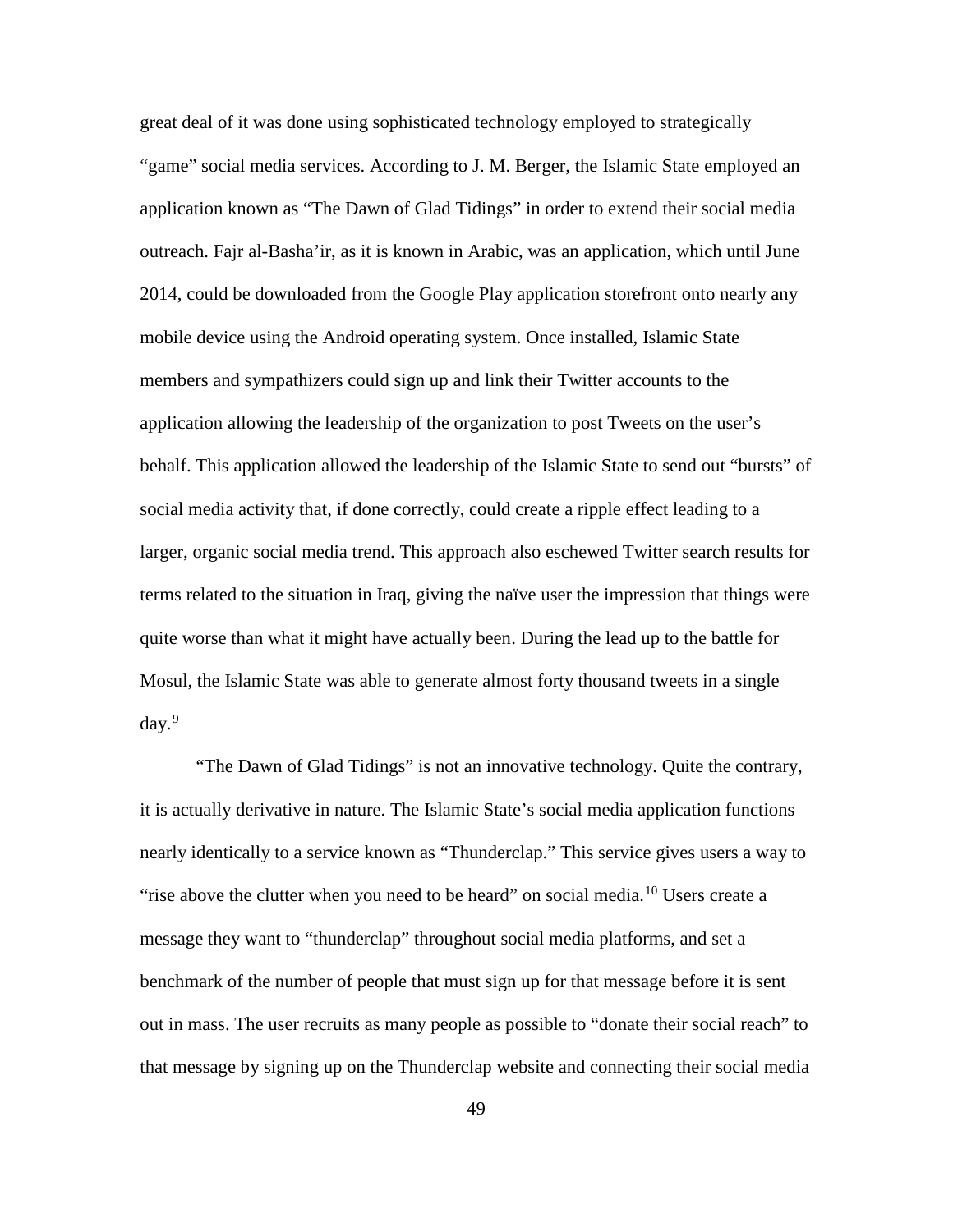accounts. Once that benchmark has been met, the message is sent to all of the associated social media accounts. This message is then seen simultaneously by more and a wider variety of people, again with the hopes of driving genuine organic web traffic to the content. The success of these Thunderclap campaigns is often measured in the number of "impressions" a message makes, or simply the number of users that saw the message in their social media traffic feed.<sup>[11](#page-105-10)</sup> Several celebrities and political figures have used Thunderclap to amplify their social media reach and promote various causes or endeavors.<sup>[12](#page-105-11)</sup> The White House recently employed Thunderclap to promote a gun control initiative through social media.<sup>[13](#page-105-12)</sup> The Islamic State has merely taken this concept and repurposed it for their own more nefarious ends.

Of note, according to the case study, the White House's Thunderclap campaign "was strategically timed to tip during a key press conference with Vice President Joe Biden, right before the Senate voted on an amendment to its gun bill." The White House's campaign execution plan centered on generating attention with the hashtag, #NowIsTheTime. The hashtag alluded to using the tragic mass school shooting at Newtown, Connecticut, as an impetus for enacting new gun control laws. The goal was to create mass support for the proposed legislation that would sway the votes amongst members of the U.S. Congress. The White House website was updated with a button that linked users to the Thunderclap campaign enrolled. Within twenty-four hours, the campaign had over ten thousand people sign up. Ultimately, over eighteen thousand people pledged their support, including celebrities Brent Spiner and Russell Simmons.[14](#page-105-13) These participants were able to spread the #NowIsTheTime hashtag to over sixteen million people, this is known as an "impression," meaning that hashtag was seen by the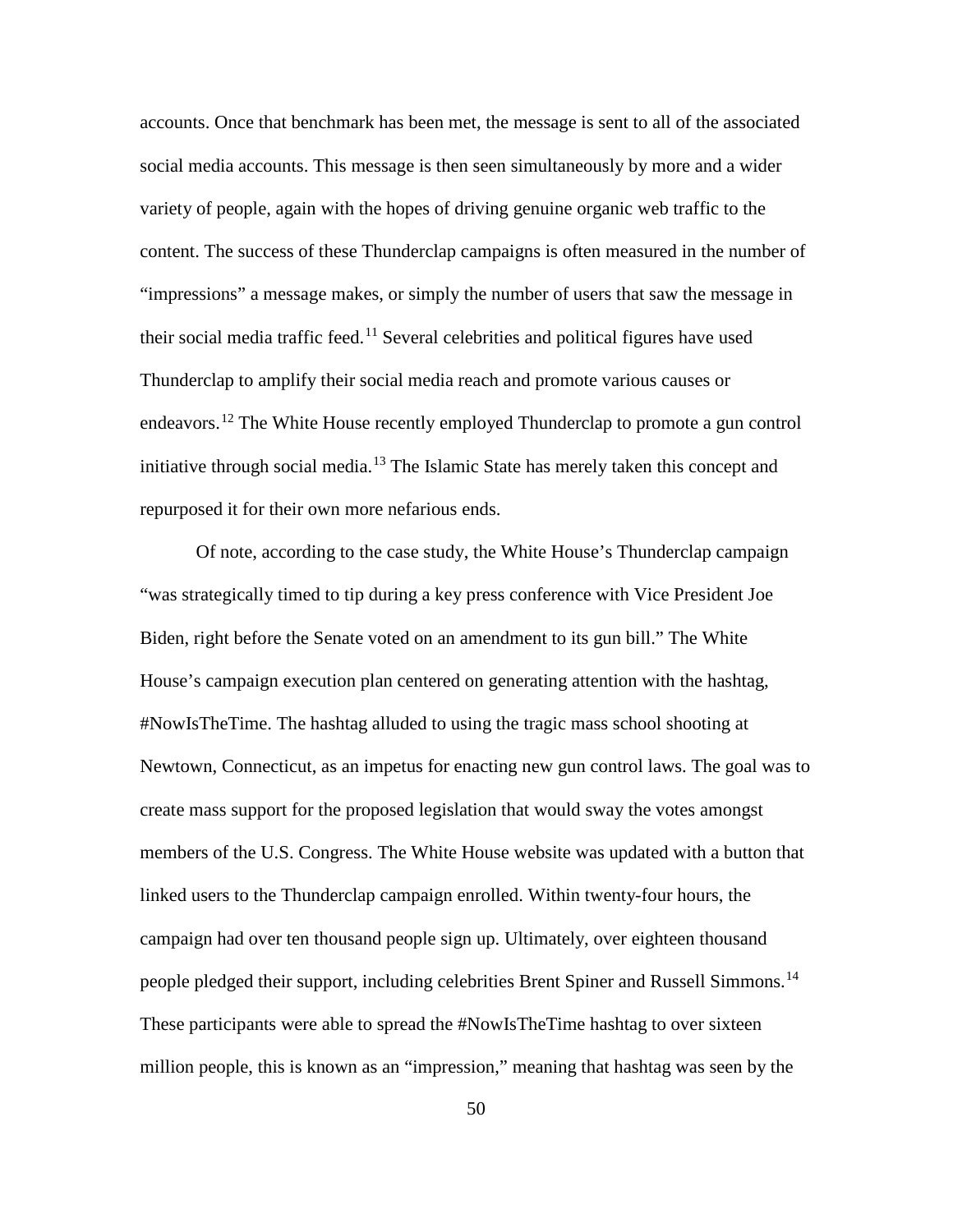person, but without any indication of the impact it had or action taken afterwards.<sup>[15](#page-105-14)</sup> Despite over sixteen million impressions made through social media, the United States Senate did not pass the aforementioned gun control legislation.<sup>[16](#page-105-15)</sup>

While further research is required into the gun lobby's response to the #NowIsTheTime campaign, early conclusions drawn by gun control advocates in both policy and media circles determined that gun advocates engaged in a smaller scale social media campaign that was more narrow in scope. Instead of attempting to reach a large number of people, gun advocates sought to engage with a select group of individuals, specifically gun-owning and politically conservative voters in important congressional and senate districts.<sup>[17](#page-105-16)</sup> Gun advocates maximized their effects by targeting the right people that would influence critical legislators to secure victory. While these conclusions require further study, they seem to make sense. For example, while Brent Spiner, known for his role as "Data" on *Star Trek: The Next Generation,* has over one million followers on Twitter, there is no immediately apparent indication that a significant number of these followers were passionate about gun control or located within important Congressional districts, or even within the United States for that matter.<sup>[18](#page-105-17)</sup>

Examining the White House's Thunderclap gun control campaign and the initial conclusions of the gun lobby's counter effort, it is clear that the Islamic State has taken aspects of both for their own social media efforts in the Battle of Mosul, message artificial amplification to reach a wide audience through technological solutions combined with a measure of targeted specificity against key individuals. The Islamic State amplified the amount of Social Media traffic it generated in the run up to and during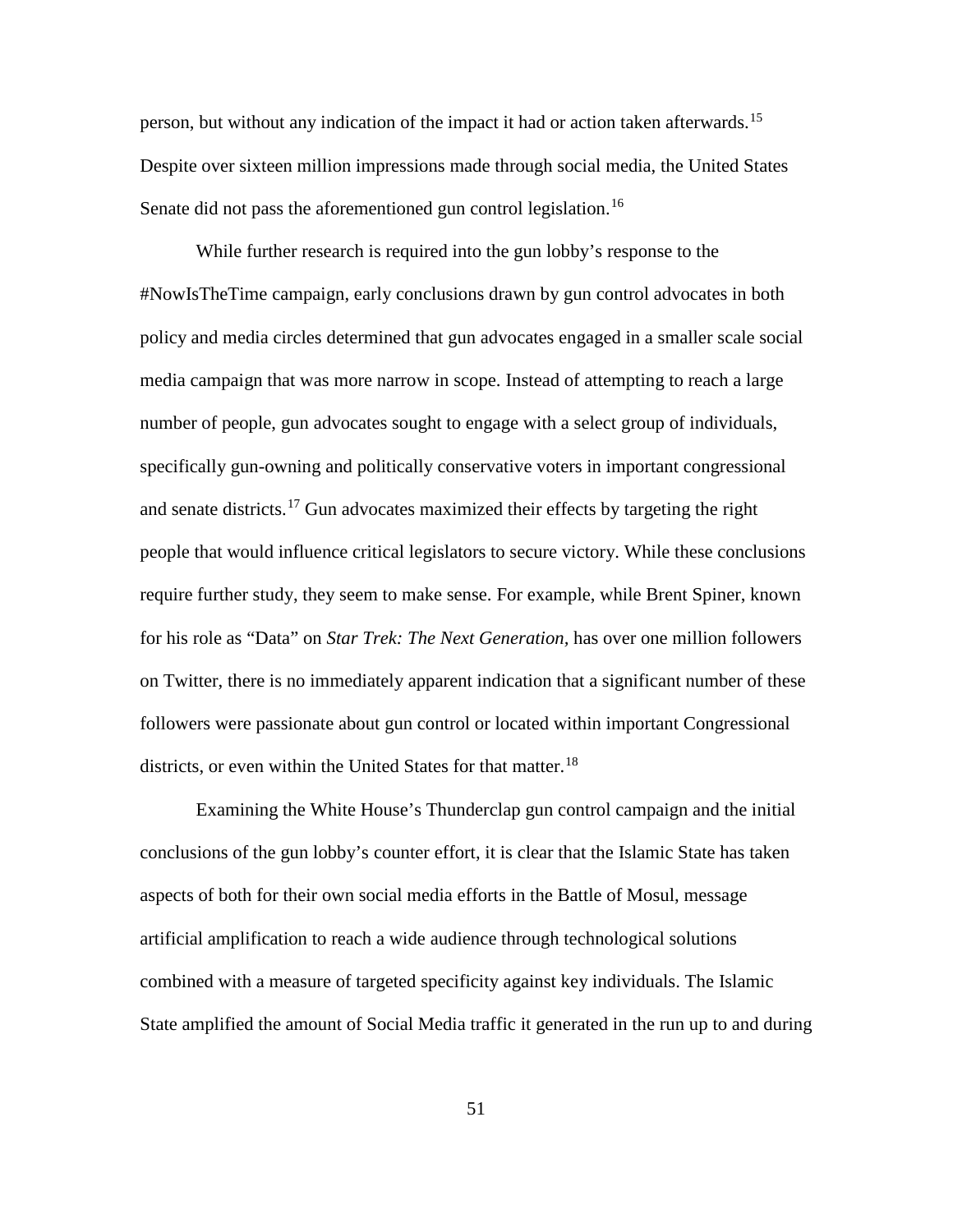the battle, directing that amplification towards a specific initial audience: the Iraqi military and police defending the city of Mosul.

Following the Battle of Mosul and the Islamic State's follow-on victory in Tal Afar, "The Dawn of Glad Tidings" connection to Twitter was cut off by the company's leadership. This action essentially "killed" the application.<sup>[19](#page-105-18)</sup> Also following the Battle of Mosul, the Iraq government imposed draconian restrictions on access to the internet, presumably to either cut off the Islamic State's ability to post materials on the internet or restrict the civilian populace from seeking out that content.<sup>[20](#page-105-19)</sup> Predictably, the use of Virtual Private Network (VPN) software, allowing users to bypass internet restrictions, shot up almost overnight.<sup>[21](#page-105-8)</sup> The Iraqi government also terminated internet service to areas that were under the control of the Islamic State.<sup>[22](#page-105-9)</sup> It was reported that the Islamic State was able to tap into other internet infrastructures not under the direct control of the government as well as establishing satellite internet connections.<sup>[23](#page-105-20)</sup> It is, however, an excellent indicator of how effective the Islamic State's social media efforts were against Iraqi forces in the Battle for Mosul. It would be nearly impossible to prove quantifiably that Iraqi soldiers and police officers abandoned their post, in part, because of a social media campaign. However, this could also be the perception of actual effectiveness on the part of the Iraqi government, which they then, in turn, took the action of shutting down the countries internet. This crackdown in and of itself could be considered an effect.

## The Beheading of Steven Sotloff, 2 September 2014

On 4 August 2014, freelance journalist Steven Sotloff entered into Syria from Turkey, accompanied by a Syrian guide and a small caravan of the guide's cousins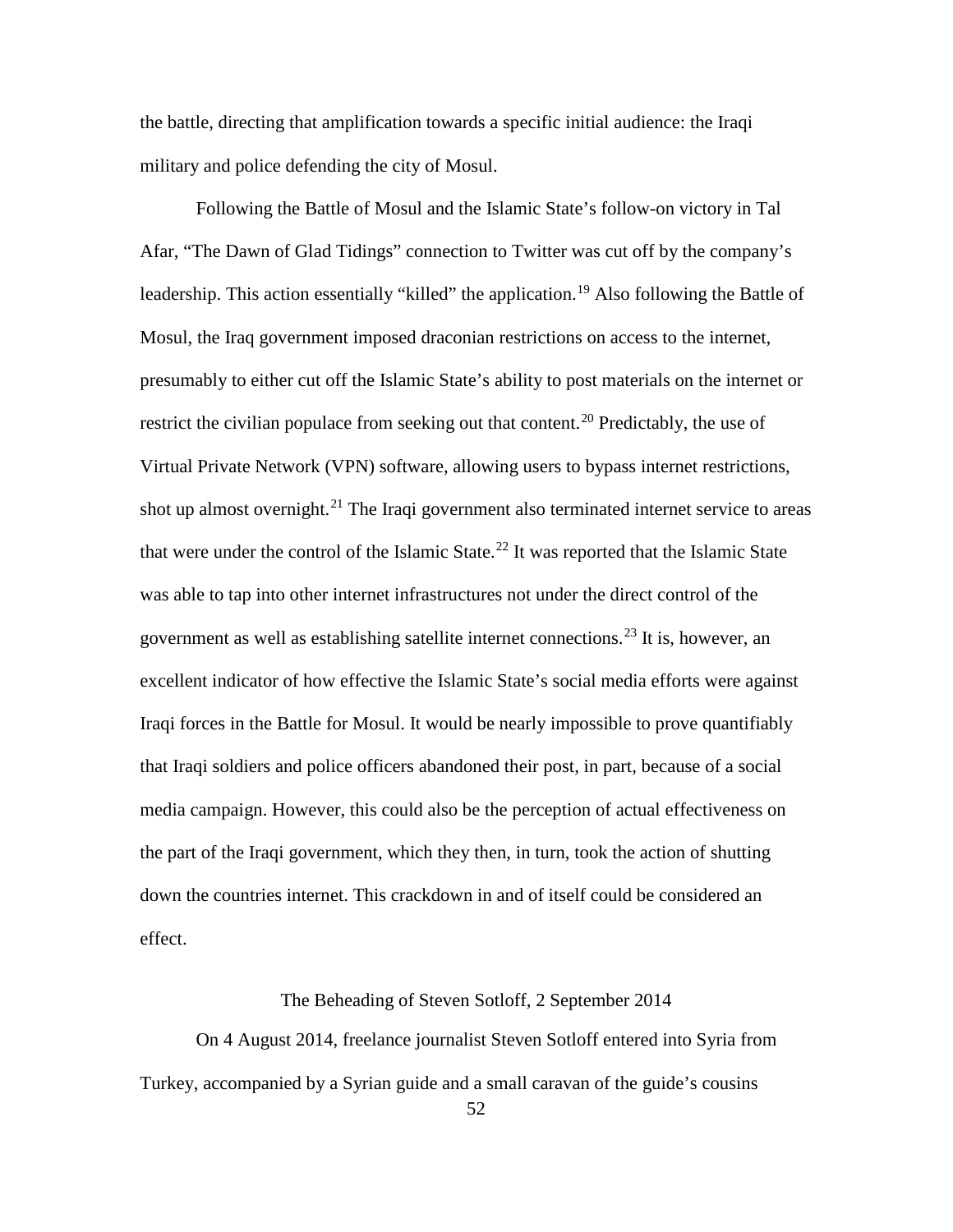<span id="page-60-2"></span><span id="page-60-1"></span>serving as armed guards. Near the Syrian city of Aleppo, Sotloff and his guards were stopped at a group of Islamic State fighters who had established a checkpoint along the highway. Without a shot fired, Sotloff's group was taken prisoner. Shortly afterwards, Sotloff's guide and cousins were released with a warning, leaving Sotloff with the Islamic State.<sup>[24](#page-105-21)</sup> On 2 September 2014, the Islamic State released a video of Sotloff's brutal beheading by Mohammed Emwazi, (then known by the nom de guerre "Jihadi John," in a video titled, "A Second Message to America."[25](#page-105-22) Despite being removed from popular video websites like YouTube, it has been widely circulated and reposted around the internet. Segments of the video have been shown by traditional news outlets extensively, and it can be still be found posted with merely a cursory Google search.

The release of this video is atypical of the group's previous videos, as it was uncovered by the Search for International Terrorist Entities (SITE) Intelligence Group, a private, for-profit intelligence firm, before the video was officially posted by the Islamic State.<sup>[26](#page-105-23)</sup> The company released the video to its clients, forcing the Islamic State to post it ahead of schedule.<sup>[27](#page-105-24)</sup> While this uncharacteristic release cycle might have caused some level of consternation for the Islamic State leadership, it does not seem to have affected the impact the execution video had on its global audience.

<span id="page-60-0"></span>For the purposes of academic clarity, it is important to note that the author of this thesis has not viewed Steven Sotloff's video in its entirety. This decision was made intentionally for a myriad of ethical, legal, and moral concerns associated with watching the death of a noncombatant. The only parts of the video viewed for the purposes of the case study were those commonly shown on American television media. Transcripts of the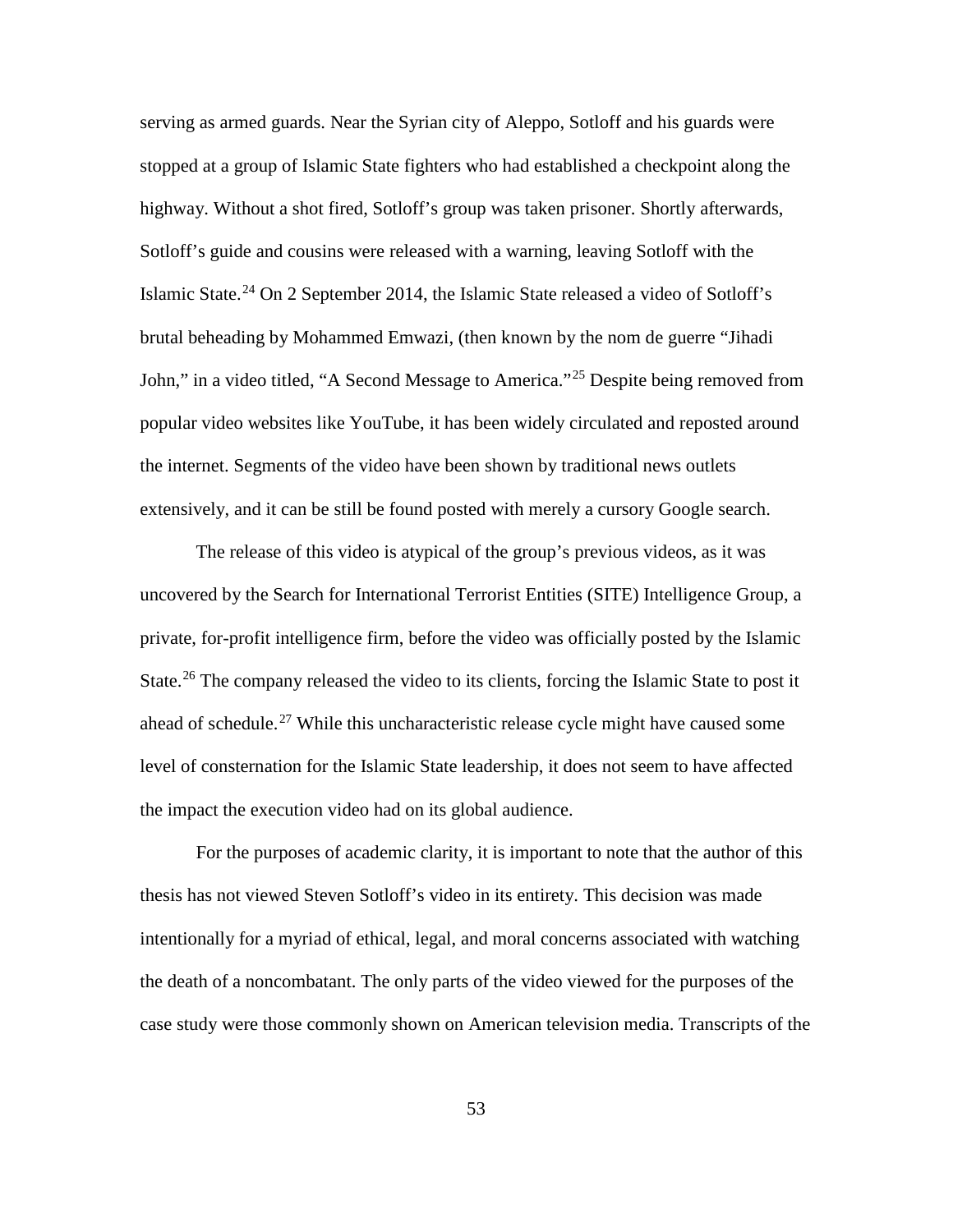videos audio and a description of the actions therein were used in lieu of watching the video in its entirety.

<span id="page-61-3"></span><span id="page-61-2"></span><span id="page-61-1"></span><span id="page-61-0"></span>Beheading as a form of execution in Islamic culture traces its origins back to the era of the Prophet Muhammad. In 627 AD, after the conclusion of the Battle of the Trench in Medina, the Prophet Muhammad ordered the mass execution of hundreds of prisoners.[28](#page-105-25) Some countries in the Muslim world practicing Sharia Law, the legal framework stemming from the principles of the Islamic religion, have at some point maintained beheading as an acceptable form of punishment for legal infractions. Saudi Arabia still maintains the practice, having conducted fifty-nine decapitation executions in 2014.[29](#page-105-18) Decapitation as a form of punishment was likely not invented by the Islamic world, and several other cultures have engaged in the practice at some point in history. The manifesto, *The Management of Savagery*, published online in 2004, written by Al-Qaeda theorist, Abu Bakr Naji, describes the act of decapitating a prisoner or enemy as a preferred method of conducting jihad among other violent approaches. The theories contained within *The Management of Savagery* served as a primer for the Islamic State's founding father, Abu Musab al-Zarqawi, and it is still distributed among Islamic State members today.<sup>[30](#page-105-26)</sup>

The video, like those preceding it, begins with a short clip of President Obama making a statement in which he reaffirms the United States' resolve to defeat the Islamic State. The video fades to black, transitioning to executioner Mohammed Emwazi standing next to a kneeling Steven Sotloff in a desolate, non-descript landscape. Sotloff, wearing a loose orange jumpsuit and under obvious duress, begins to speak first by identifying himself by name, and then criticizes the President of the United States and the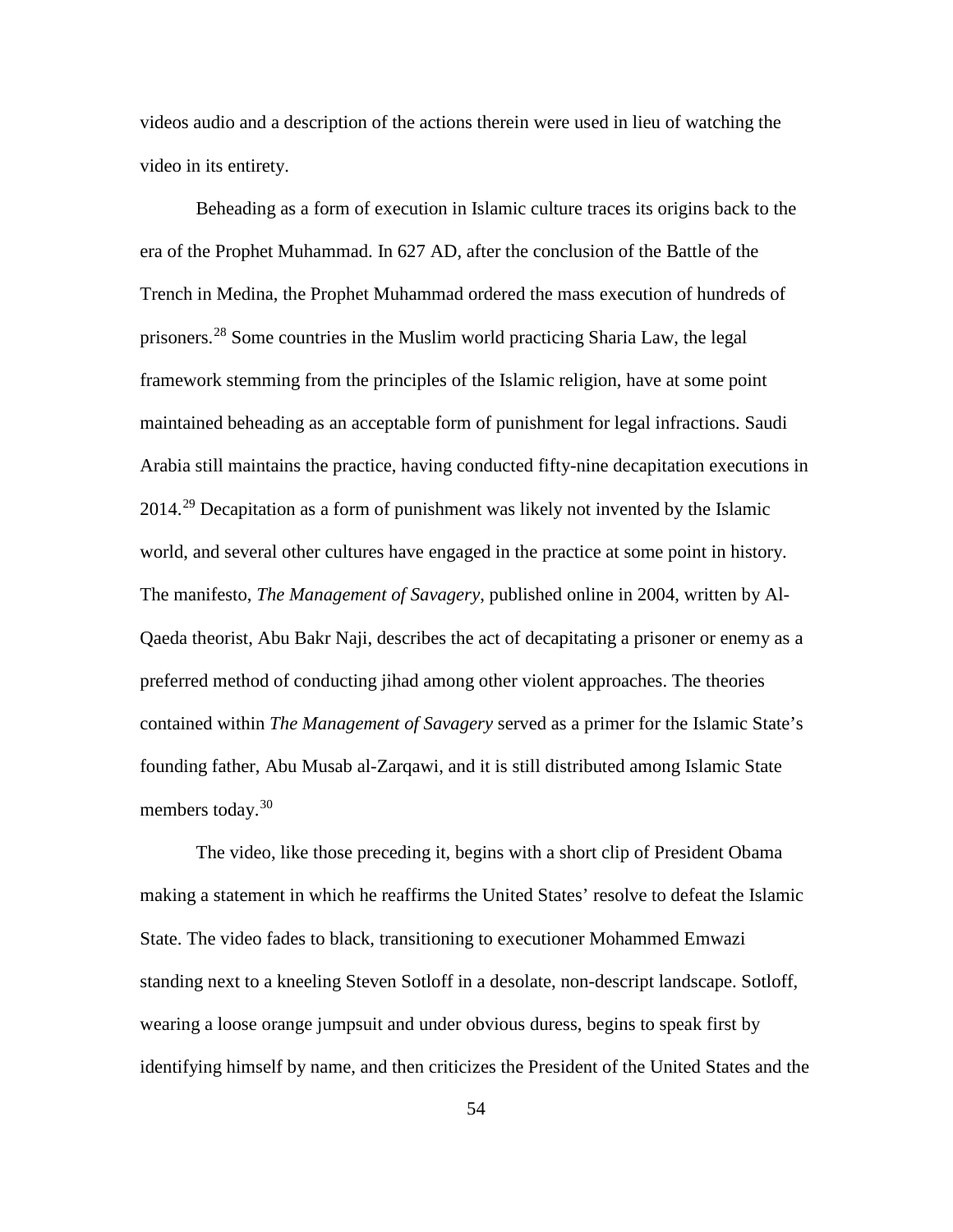nation's policy of intervention in the region. Sotloff blames the President personally for his impending fate, concluding by saying that the President is marching the American people "into a blazing fire." Following Sotloff's remarks, Mohammed Emwazi, knife in hand and clad in all black with his face obscured by a head covering, begins speaking. Emwazi states that he is doing this because of the President of the United States' continued bombing campaign against the Islamic State, also blaming him for Scott Soltoff's imminent fate. Once Emwazi is done speaking, he takes his knife and begins to cut at Soltoff's neck. The video then cuts to an image of Soltoff's severed head sitting on top of his stomach. The video transitions to Emwazi standing next to British hostage, David Haines. Emwazi warns that the allies of the United States should cease their operations against the Islamic State.[31](#page-105-27)

<span id="page-62-1"></span><span id="page-62-0"></span>On 13 September 2014, the Islamic State released a video title, "A Message to the Allies of America," in which David Haines was killed in a nearly identical fashion.<sup>[32](#page-105-9)</sup> It is important to note that Steven Soltoff was shown in the same way that journalist James Foley was beheaded, again, in an identical fashion to Soltoff and Haines' brutal murders.

<span id="page-62-5"></span><span id="page-62-4"></span><span id="page-62-3"></span><span id="page-62-2"></span>Examining the video from a technical standpoint reveals a high level of production savvy, especially in terms of audio quality, video resolution, and color correction. It also appears that multiple cameras were used from at least two different angles. In addition to above-average skills in videography, it also indicates a higher level of planning of resourcing, both on the parts of those that captured the video and those that edited it in post-production. Unfortunately, for those in opposition of the Islamic State, this is typical of the quality products released.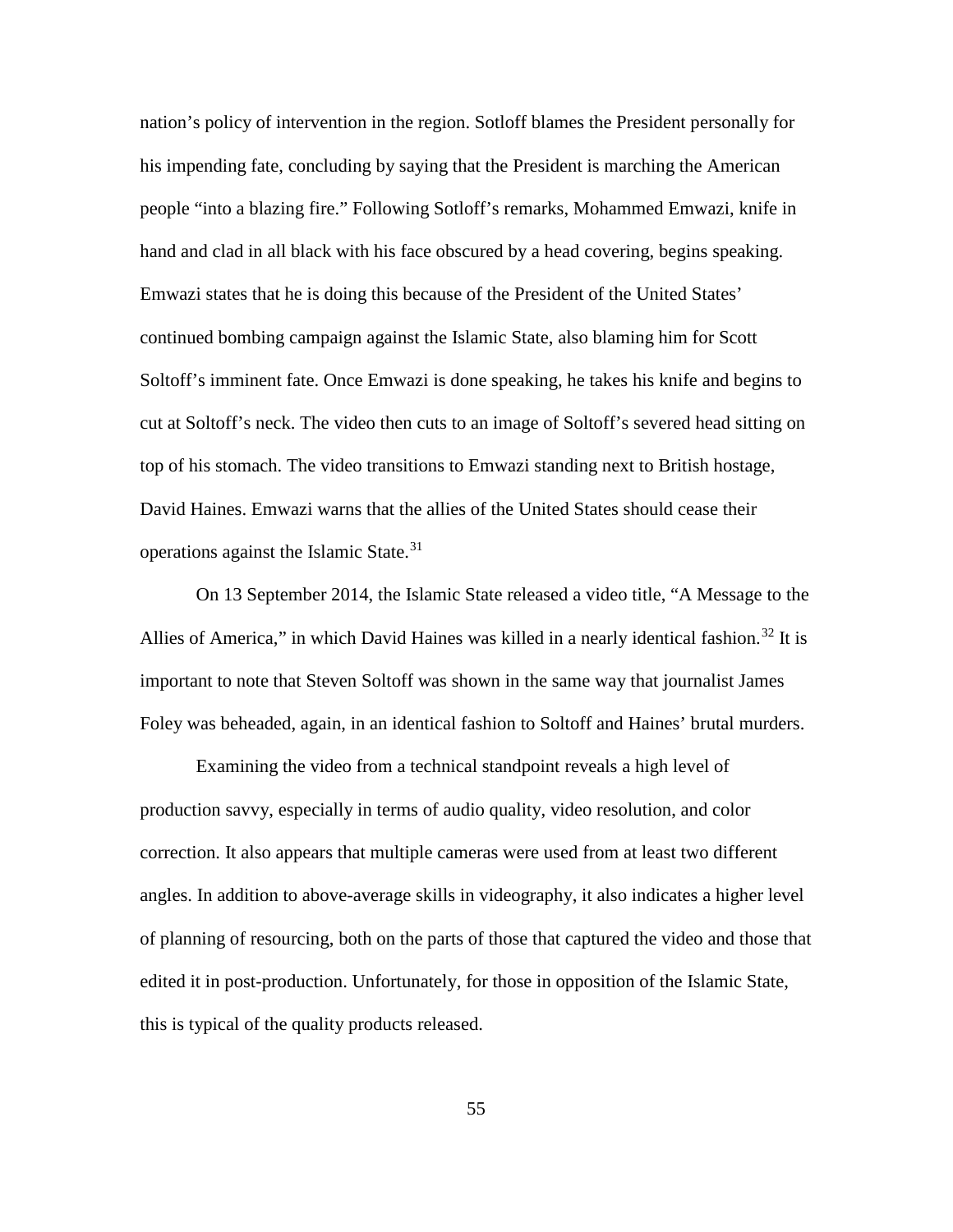<span id="page-63-1"></span><span id="page-63-0"></span>The method by which Steven Sotloff and other victims of the Islamic State were executed was likely chosen for shock value. The video was meant to convey the resolve of the Islamic State in the face of United States' opposition as well as to generate fear and outrage amongst the general population. The resolve demonstrated in the video was meant, in part, to entice like-minded people to come and join the Islamic State's cause. The Islamic State also understands that, in a world where people are bombarded by sights and sounds vying for their attention, beheading someone is a nearly guaranteed way of making sure their message is heard.

<span id="page-63-3"></span><span id="page-63-2"></span>An Islamic State defector claiming to be present at several of these video executions stated that hostages were subjected to several "mock" executions prior their actual executions. They had been assured that they would not be killed and that the whole affair was merely for show or demonstration purposes.<sup>[33](#page-105-28)</sup> This careful orchestration would explain why all of the hostages in these videos appear to be calm prior to being beheaded.

It was reported on 12 November 2015, that Mohammed Emwazi was killed in an airstrike in Raqqa, Syria, during a multinational operation conducted by U.S. and U.K forces.[34](#page-105-29) While the situation on the ground in Syria prevents a 100 percent confirmation that the now-infamous executioner is dead, it is noteworthy that he has not been seen in a video since. In January 2016, the Islamic State released a new execution video featuring an English-speaking executioner. This video bears many similarities to the previous "Jihadi John" series of execution videos.<sup>[35](#page-105-30)</sup>

# "Think Again, Turn Away," 2012-Present

The United States has attempted to counter the narrative of the Islamic State in the digital realm. In fact, a select group of individuals from the U.S. Department of State has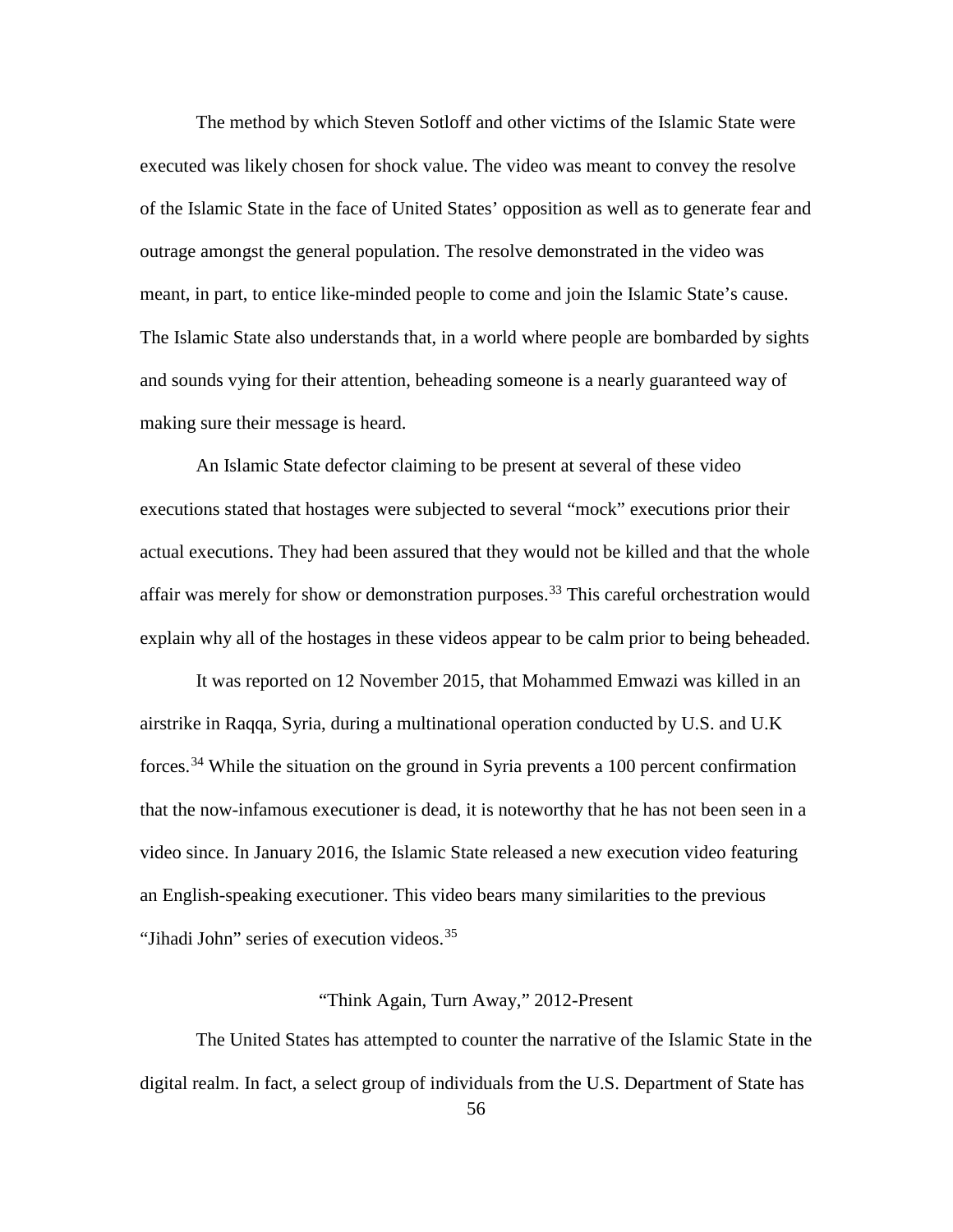the specific task of countering the Islamic State's narrative. This organization is known as Center for Strategic Counterterrorism Communications (CSCC). Founded in 2011 by Executive Order 13584, the CSCC has the mission to "coordinate, orient, and inform government-wide foreign communications activities targeted against terrorism and violent extremism."[36](#page-105-31) Originally envisioned to counter the messaging of Al-Qaida, the CSCC shifted its focus to the Islamic State in 2013. With a staff of only about fifty, the group has attempted to counter extremist propaganda in Arabic, Urdu, Punjabi, and Somali across a wide variety of social media platforms.<sup>[37](#page-105-32)</sup>

<span id="page-64-1"></span><span id="page-64-0"></span>In 2013, the group transitioned to generating content in English in order to counter the Islamic States efforts to radicalize and recruit English speakers to their cause.<sup>[38](#page-105-33)</sup> This action coincides with the passage of the Smith-Mundt Modernization Act of 2012, which eases the restrictions on the U.S. government allowing the CSCC to produce content in English and distribute it over social media platforms that can be accessed by American citizens.<sup>[39](#page-105-34)</sup>

<span id="page-64-3"></span><span id="page-64-2"></span>With a less restrictive legal environment and latitude to conduct operations in English, the CSCC unveiled its "Think Again, Turn Away" social media campaign in 2013.<sup>[40](#page-105-35)</sup> The results of this aggressive campaign have been less than ideal. Products produced by the CSCC have been poorly received and have shown no evidence of effectiveness in steaming the tide of foreign fighters into the Islamic State's ranks or damping support for the group globally. $41$ 

On 22 August 2014, the CSCC uploaded a video entitled, "Welcome to the 'Islamic State' Land," to the video-sharing site, YouTube. The one-minute, nine-second video acts as a mock recruiting commercial that boasts to the viewer that by joining the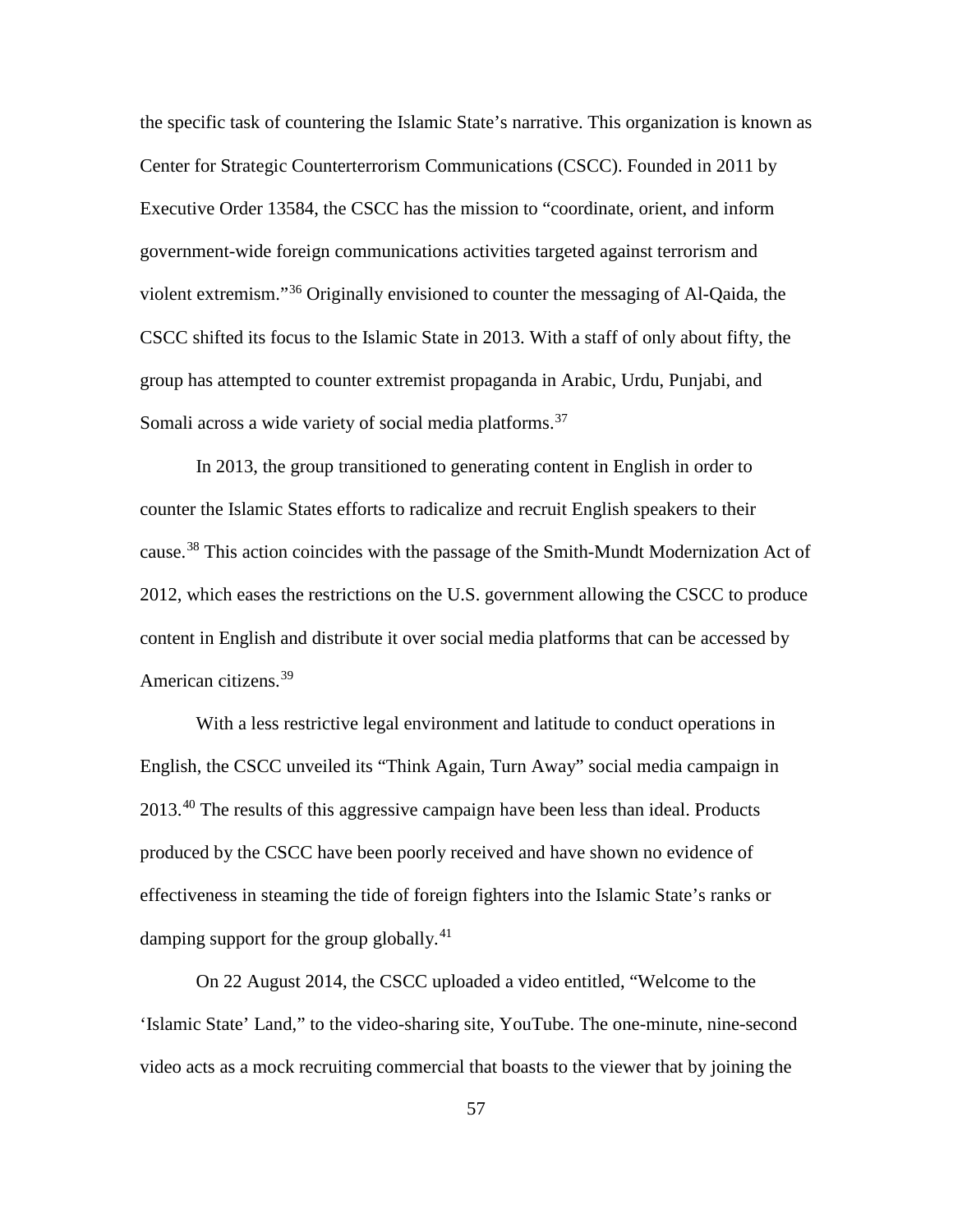Islamic State they will learn new and valuable skills like "blowing up mosques" and "crucifying and executing Muslims". The video also shows a montage of video clips of Islamic State members committing various atrocities such as crucifixions, summary executions, and whippings as well as the dumping of bodies into mass graves. As of 5 December 2015, the "Welcome to the 'Islamic State' land" video has been viewed over 880,000 times and has over 1,200 comments.<sup>[42](#page-105-36)</sup> It is also noteworthy that this video was created using clips taken from Islamic State propaganda videos. Also, Islamic State propaganda videos are routinely removed from YouTube because they violate the sites terms of service agreement.<sup>[43](#page-105-37)</sup> The Islamic State clearly has no qualms about displaying its barbaric tactics for a global audience. It otherwise would not have been able to keep displays of barbarism on a high traffic site like YouTube for this long without the "Welcome to the 'Islamic State' Land" video.

<span id="page-65-0"></span>The CTCC has also created Twitter accounts, posting in both English and Arabic, in order to spread the United States' narrative. Instead of shying away from the efforts of the CTCC, the Islamic State has proven more than willing to confront them directly. Members of the CTCC staff have even gone as far as engaging in "Twitter arguments" with members of the Islamic State. In one instance, a CTCC member using the Think Again, Turn Away Twitter account was lured into a debate about the merits of U.S. foreign policy regarding the Abu Ghraib Prison scandal with Islamic State supporters.<sup>[44](#page-105-38)</sup> In other exchanges, members of the CTCC would even taunt or "troll" Islamic State supporters on social media platforms.<sup>[45](#page-105-39)</sup>

<span id="page-65-2"></span><span id="page-65-1"></span>The CTCC expanded its Think Again, Turn Away to other lesser-known social media platforms. One of these was Ask.fm, a site built around the concept in which a user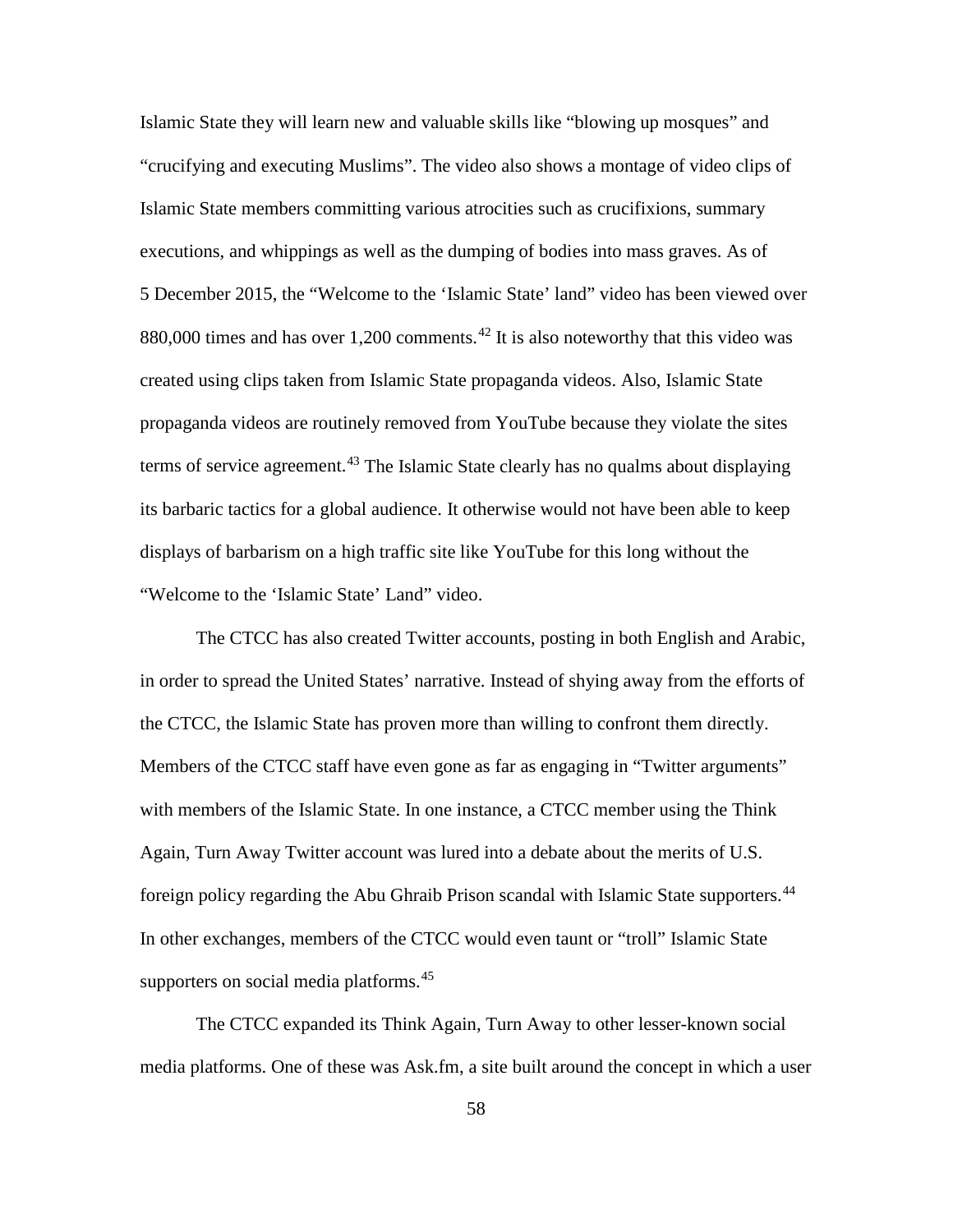can post a question anonymously and solicit answers from other users. As Twitter began to suspend Islamic State accounts en masse, in 2014, support began to migrate to Ask.fm because it was, at the time, a largely unmoderated space.<sup>[46](#page-105-40)</sup> As with Twitter, the CTCC aggressively targeted the posts of Islamic State supporters, attempting to counter the narrative (figure 8). Some of these posts were quite bizarre and, at times, unrelated to the CTCCs mission (figure 9).



Figure 8. A CTCC Response to an Islamic State Post on Ask.fm

*Source:* Kate Knibbs, "The State Department Tried to Fight ISIS on Ask.fm, and It Didn't Go Well," Gizmodo, 4 December 2015, accessed 5 April 2016, http://gizmodo.com/thestate-department-tried-to-fight-isis-on-ask-fm-and-1746071495.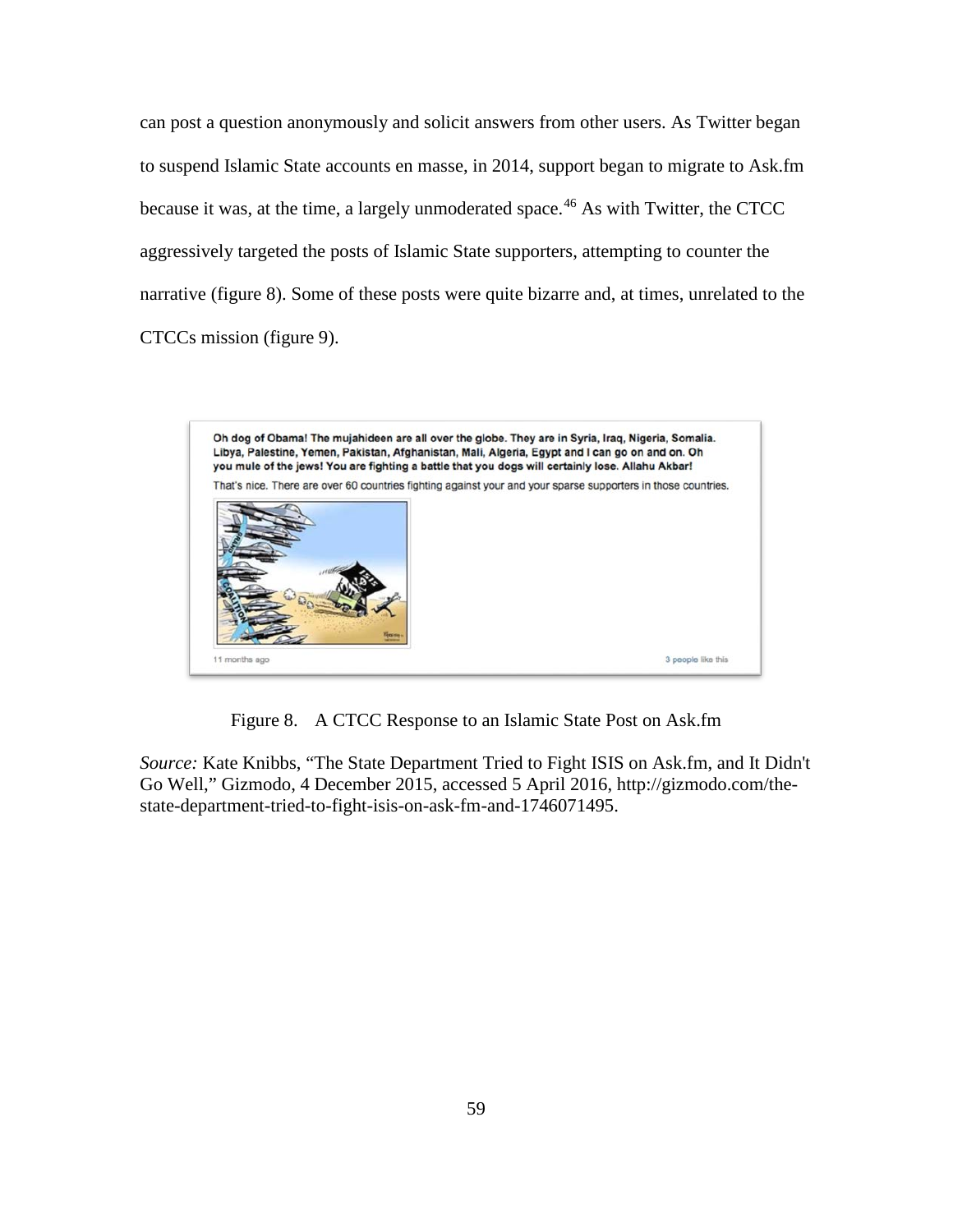

Figure 9. A CTCC Response on Ask.fm

*Source*: Kate Knibbs, "The State Department Tried to Fight Isis on Ask.fm, and It Didn't Go Well," Gizmodo, 4 December 2015, accessed 5 April 2016, http://gizmodo.com/thestate-department-tried-to-fight-isis-on-ask-fm-and-1746071495.

The above-mentioned efforts of the CTCC were under the supervision and direction of the group's then director, Alberto Fernandez. A 55-year-old career diplomat and expert on Islam known for being confrontational and opinionated, Fernandez pursued the strategy based around aggression and directness. $47$  Evaluation of Fernandez's efforts has been decidedly negative.<sup>[48](#page-105-42)</sup> Almost all experts have said that the CTCC's efforts have been ineffective.<sup>[49](#page-105-43)</sup> Some have gone so far as to say that they have had a negative impact on the efforts of the United States to counter Islamic extremism.<sup>[50](#page-105-44)</sup>

Alberto Fernandez has recently retired from public service and has been replaced by a former White House advisor, Rashad Hussain.<sup>[51](#page-105-45)</sup> After leaving public service, Mr. Fernandez provided an interview to CBS about his counter messaging efforts in which he said, "It's not that ISIS is so great. It is that the response against ISIS is both limited, and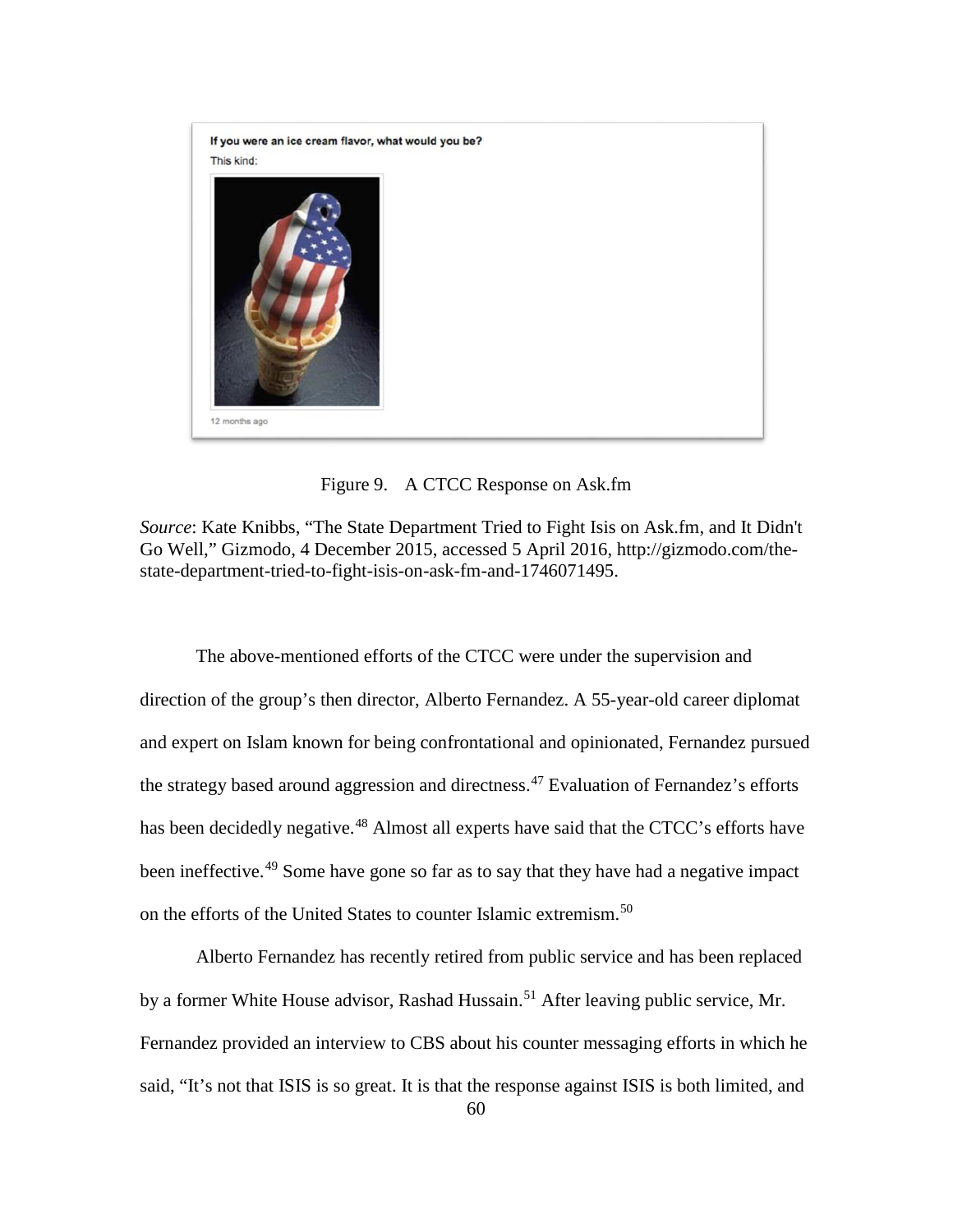weak." Mr. Fernandez also later said that some government officials believed, "Somehow if you put magic social media or public diplomacy pixie dust on a problem, it will go away."[52](#page-105-46)

Under new leadership, the CTCC has ceased direct confrontation with the Islamic State, and focuses more on the curation of content created by others than creating content themselves. There is also a new focus on publishing testimonials of Islamic State defectors.<sup>[53](#page-105-47)</sup> The CTCC has now reportedly started generating content such as maps depicting the Islamic State's dwindling geographic area of control and quietly disseminating that information to a pool of three thousand people, who then use that information on their own social media feeds. The products sent to these proxies are sometimes devoid of markings denoting they are the work product of the United States government. It would appear that the CTCC is spurring or influencing the creation of the content that it wants to later curate in hopes that this perceived level of separation will lend an air of authenticity or resonate more with the target audience.<sup>[54](#page-105-18)</sup> The State Department has also assisted in the setup of "messaging centers" similar to the CTCC in countries in the Middle East.<sup>[55](#page-105-26)</sup> It is too soon to gauge the effectiveness of this change of strategy. There have also been reports that the CTCC was allocated an annual budget of \$5.5 million dollars.<sup>[56](#page-105-48)</sup>

The most widely viewed Arabic language video the CSCC has produced currently has 126,000 views on YouTube having been online for 630 days as of the time of this writing (figure 10). A cursory examination of the video's statistics reveal that a majority of the views received were in the first month of it's upload and a majority of viewers do not finish watching the video. For the purposes of comparison the population of Iraq is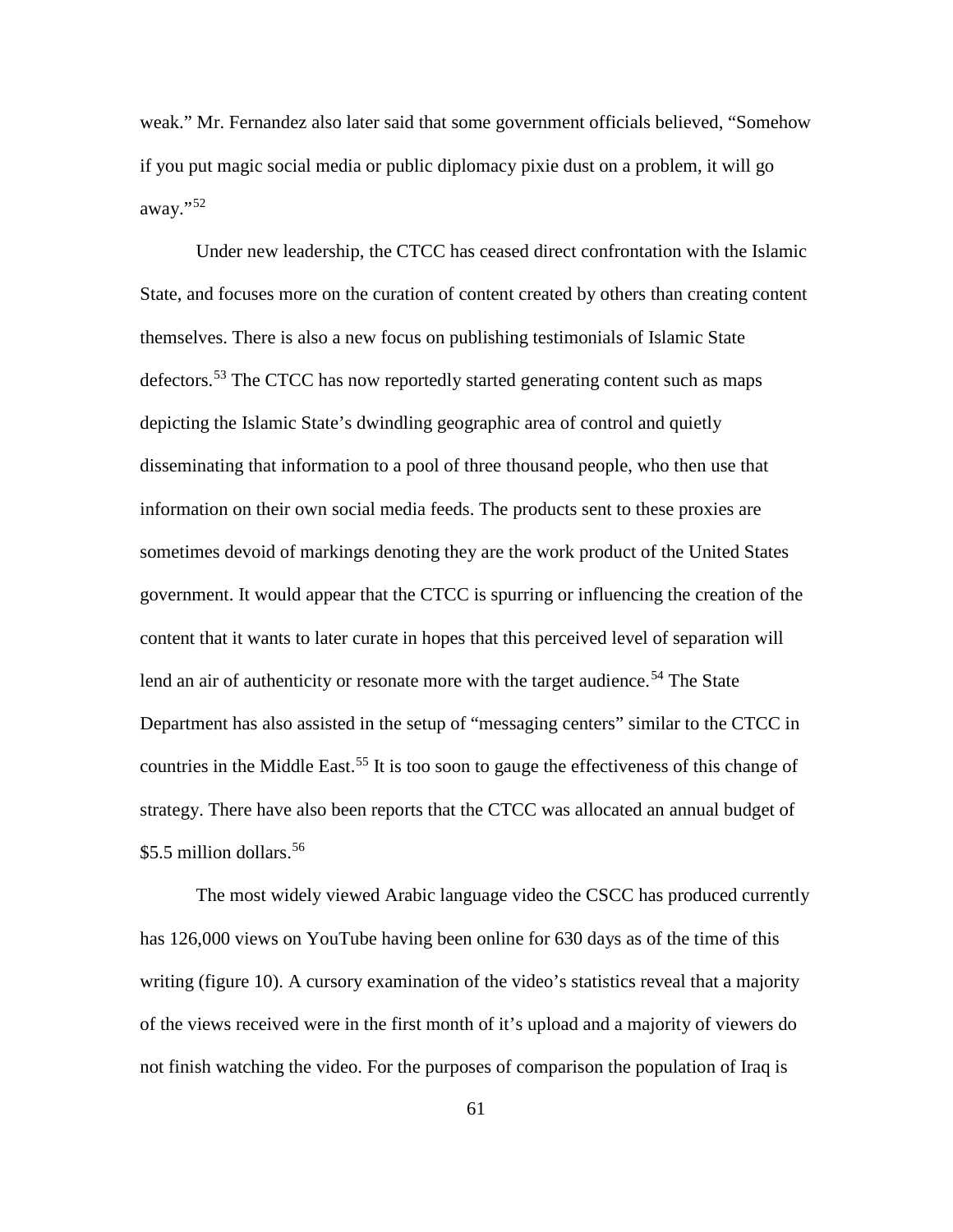approxamately 33 million people and the population of Syria is 22 million. This comparision of views to population is rudimentary but it demonstrates how few views this video received against a vast target population. Conversely, leaked "helmet-cam" footage from a special operations raid against an Islamic State prison compound in October 2015 received 1.2 million views within five days of being uploaded.<sup>[57](#page-105-49)</sup> This video, filmed by a Kurdish fighter working with U.S. Special Forces was widely circulated around the internet and traditional TV news media. It is important to note the production and dissemination of this compelling combat perspective video was not done at the direction or supervision of the U.S. government.[58](#page-105-50) This video is similar to Islamic State content widely circulated around the internet.<sup>[59](#page-105-29)</sup>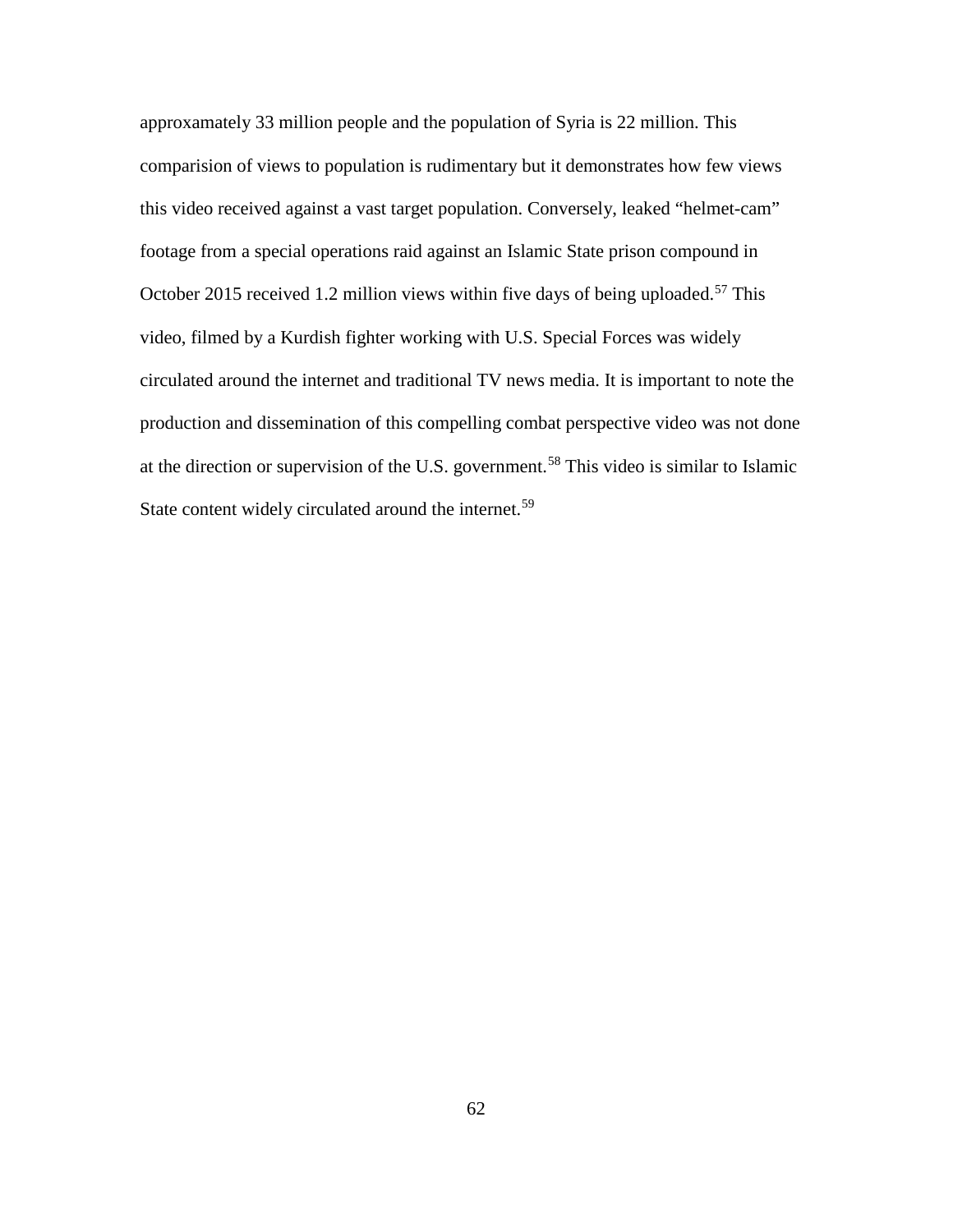|                                                                                           |                                         |                      |               | و هذا مصير كل مرتد يقف بوجه إقامة الدّولة الإسلاميّة |          |          |                   |
|-------------------------------------------------------------------------------------------|-----------------------------------------|----------------------|---------------|------------------------------------------------------|----------|----------|-------------------|
| $\ddot{0}$ unrear<br>m.                                                                   |                                         |                      |               |                                                      |          |          | $\sigma = \cdots$ |
|                                                                                           |                                         |                      |               |                                                      |          |          |                   |
| $\frac{\sin 2\theta \, \cos \theta \, \sin \theta}{\Box \, \, \mathrm{Subcrete}} = 0.911$ | داعش تهدد أهل السنة في السعودية والأردن |                      |               |                                                      |          |          |                   |
|                                                                                           |                                         |                      |               |                                                      |          |          | 126,323           |
| Add to:                                                                                   | A Share AAA More                        |                      |               |                                                      |          |          | 峰 11: 伊 11:       |
| Video statistics Though Feb 27, 2016 @<br><b>VIOLS</b>                                    | TIME WATCHED                            | SUSSCRIPTIONS DRIVEN | <b>SHARES</b> |                                                      |          |          |                   |
| 126,195                                                                                   | 162 days                                | 29                   | 98            |                                                      |          |          |                   |
| Cumulative Daily O<br>15,000                                                              |                                         |                      |               |                                                      |          |          |                   |
| 12,000                                                                                    |                                         |                      |               |                                                      |          |          |                   |
| 0.000                                                                                     |                                         |                      |               |                                                      |          |          |                   |
| 6,000                                                                                     |                                         |                      |               |                                                      |          |          |                   |
| 3,000                                                                                     |                                         |                      |               |                                                      |          |          |                   |
| ö                                                                                         |                                         |                      |               |                                                      |          |          |                   |
|                                                                                           | Oct 2014                                | Jan 2015             | Apr 2015      | Jul 2015                                             | Oct 2015 | Jan 2018 |                   |

Figure 10. A CTCC Arab Langauge Video

*Source*: U.S. Department of State, "DAASH threaten Sunnis in Saudi Arabia and Jordan," YouTube, 2014, accessed 29 February 2016, https://www.youtube.com/ watch?v=ZcQxGG6y-MY.

The United States has stepped up its intelligence collection efforts against prolific Islamic State social media users in order to locate and engage them with lethal force. This effort has usually been made using standoff weapons. On 1 June 2015, General Herbert "Hawk" Carlisle, Commander of USAF Air Combat Command, revealed they had attacked and destroyed an Islamic State compound based on intelligence gathered from a fighter's social media posts. General Carlisle even went so far as to call the poster, a "moron."<sup>[60](#page-105-51)</sup> While these kinetic strikes have been able to silence individual voices, there is little in the way to suggest that those operatives have not been replaced or that this has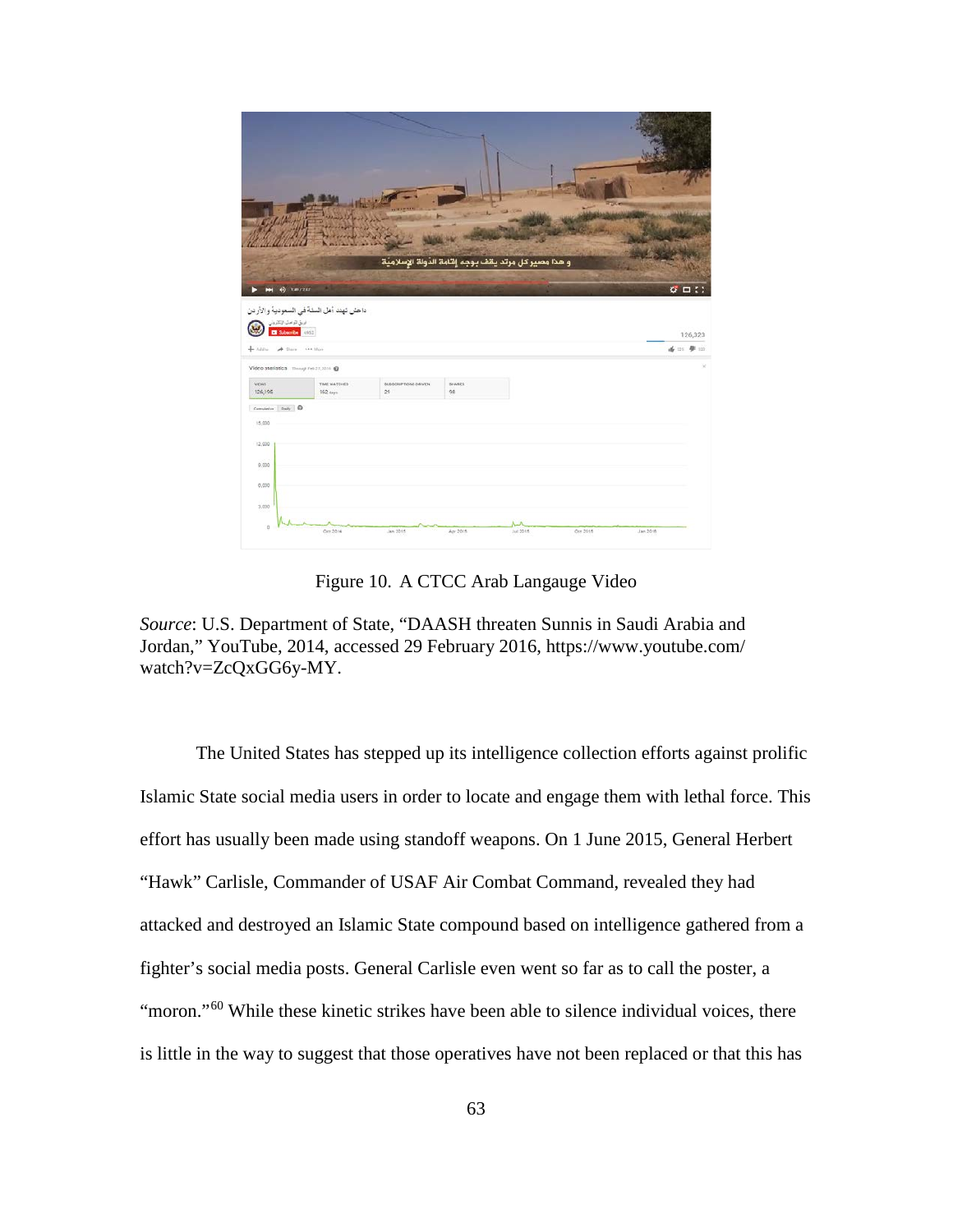weakened the Islamic State's resolve to keep engaging on social media in an attempt to control the global media narrative.

#### Analysis

The Islamic State is an enemy of the United States and global peace, and this study is conducted from that perspective bias. The social media service, Twitter, is the primary focus of the investigation into the Islamic State's social media use as this has proven to be the group's primary social media platform.<sup>[61](#page-105-23)</sup> Also, it is abundantly clear from the outset of this thesis that while the Islamic State is extremely media savvy, they view the use of media differently from their Western foes and may not conform to the doctrinal terms and constructs commonly used by the West.

The first question posed when examining the Islamic State's use of the media is, what is the Islamic State's narrative? While it is easy to be dazzled by the group's masterful use of social media or their uncanny video production skills, it is important to understand the message that the group is trying to convey. The Islamic State's narrative can be broken down into four parts: success, political grievance, religious obligation, and a sense of adventure.

Success for the Islamic State is conveyed in a variety of ways. Islamic State military victories are shown to create a perception that the group is undefeatable. The group makes a conscious effort to show off its military-grade vehicles and firepower.<sup>[62](#page-105-52)</sup> This depiction serves to intimidate foes and impress potential recruits. Success is also conveyed by displays of monetary wealth gained through oil exports and other means. This further impresses young, economically disadvantaged Muslim youths. Finally, success is imparted through displays of what Westerners would call "normal" life. The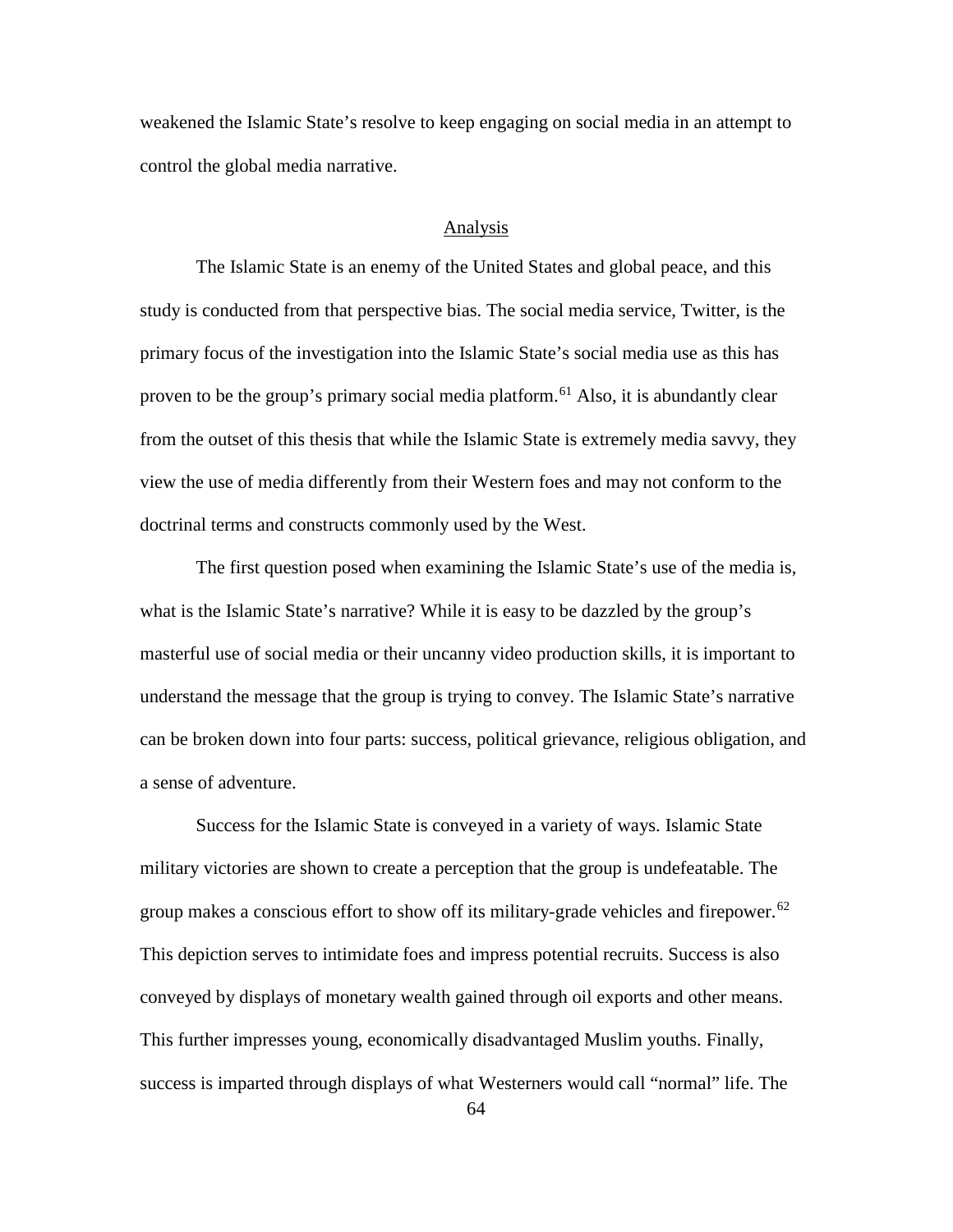Islamic State touts that doctors are available in the territory they control, there is a steady supply of electrical power, and the streets are safe for citizens.<sup>[63](#page-105-0)</sup> The overarching theme of these displays is that the Islamic State is winning in combat and improving the lives of people within its controlled territory.<sup>[64](#page-105-1)</sup>

The Islamic State is quick to point out what it perceives to be political corruption amongst its enemies. This task has been comparatively easy to accomplish, given the political situation of the countries in which it and its proxy allies operate. For example, the government of Syria has allegedly used chemical weapons against its own civilian populace,<sup>[65](#page-105-2)</sup> and has committed other highly publicized atrocities.<sup>[66](#page-105-3)</sup> Following the withdrawal of U.S. military forces from Iraq in 2011, the Shia government quickly marginalized the Sunni minority population, effectively shutting them out of all aspects of the political process.<sup>[67](#page-105-4)</sup> The Islamic State has been able to use these abuses to draw strength and portray themselves as fighters against political injustice.

Much of the rhetoric of the Islamic State is steeped in religious overtones. The Islamic State sees itself as defenders of the faith of Islam with the ultimate goal of establishing a state, known as a caliphate, led by a group of religious figures under one, overall supreme leader. This leader, known as a caliph, is the successor to the Prophet Muhammad. ISIS says it has proven through research that its current leader, Abu Bakr al-Baghdadi, is a descendant of the Prophet Muhammad, and therefore is entitled to serve as the Caliph.<sup>[68](#page-105-5)</sup> The Islamic State leadership believes that establishing a caliphate will usher in the Apocalypse in the form in a final battle between the forces of good and evil that will end in a final judgment of all mankind.<sup>[69](#page-105-6)</sup> The Islamic State's beliefs will be expounded upon in detail in other parts of the thesis. For the purposes of its media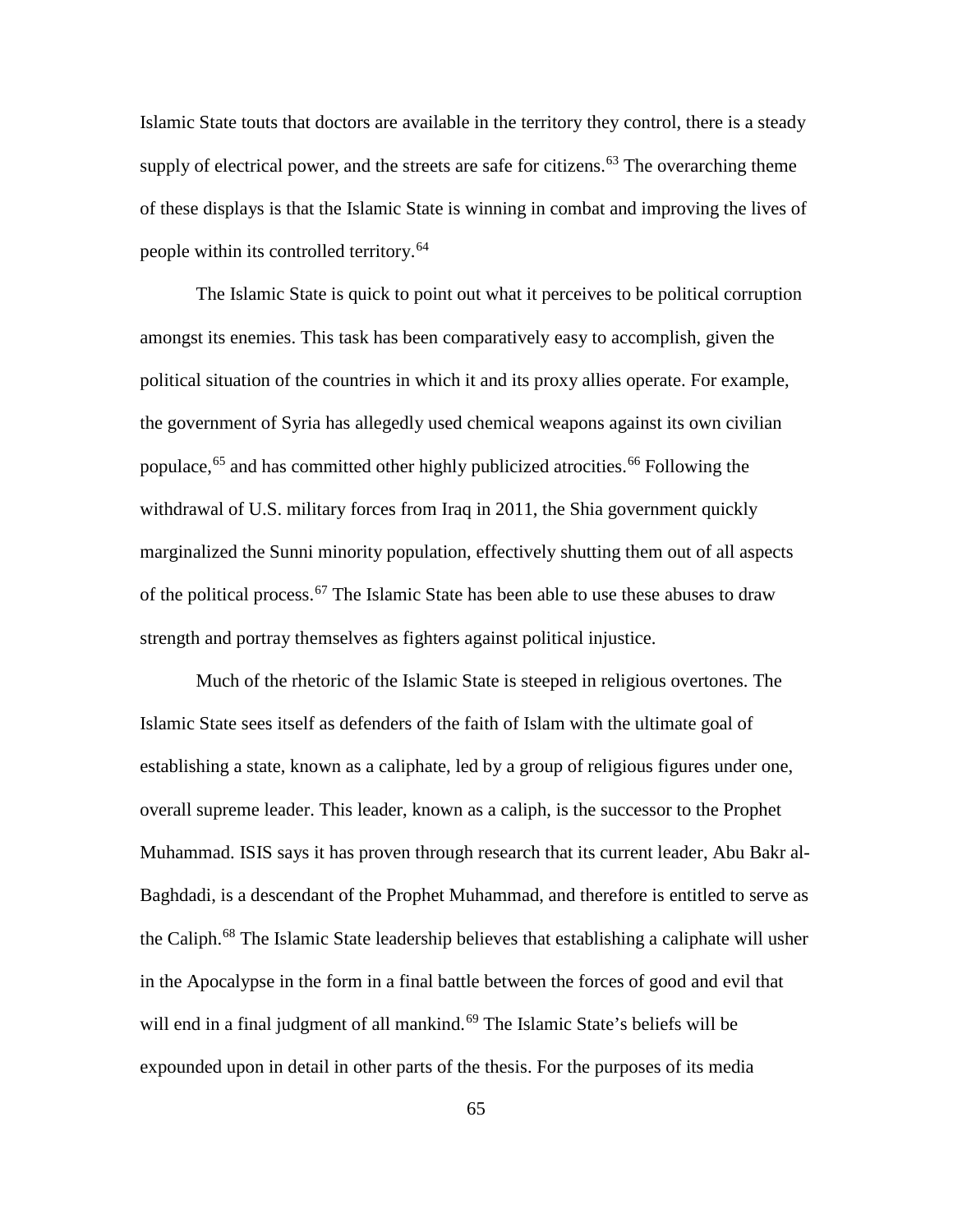narrative, the Islamic State states that all "true" Muslims have a duty to support its efforts.[70](#page-105-7)

Finally, the Islamic State portrays its struggle as a grand adventure. Much of the materials it publishes appeals to masculinity with a heavy emphasis on the firing of weapons and explosives. Music appears to be carefully mixed with the video in order to enhance the tension and action contained within the videos.

These narrative elements work together and complement each other seamlessly. More importantly, they appeal to a wide variety of people: the politically disaffected, religious zealots, and adventure seekers. None of the narrative lines conflicts with another in any significant way meaning that while some of the Islamic State's content might not resonate with certain groups, it will not dissuade or negatively affect their propensity to be swayed by other kinds of content.

The simplicity of the Islamic State's narrative with its knowledge of social media and its target audience has enabled it to corrupt or usurp its enemies' social media trends. For example, on 15 April 2014, Islamic State affiliate, Boko Haram, kidnapped hundreds of young girls in Nigeria in retaliation for the girls being sent to attend school. On 23 April 2014, Nigerian lawyer, Ibrahim M. Abdullahi, Tweeted the hashtag, #BringBackOurGirls, in support of the missing girls and efforts to recover them. This hashtag quickly gained popularity in Nigeria and spread globally, being Tweeted over 1.2 million times by 6 May 2014. Numerous celebrities and notable figures Tweeted the hashtag during this period. The popularity of the hashtag and the plight of the Nigerian girls were covered by mainstream media further enhancing its popularity. On 7 May 2014, the First Lady of the United States, Michelle Obama, tweeted using the hashtag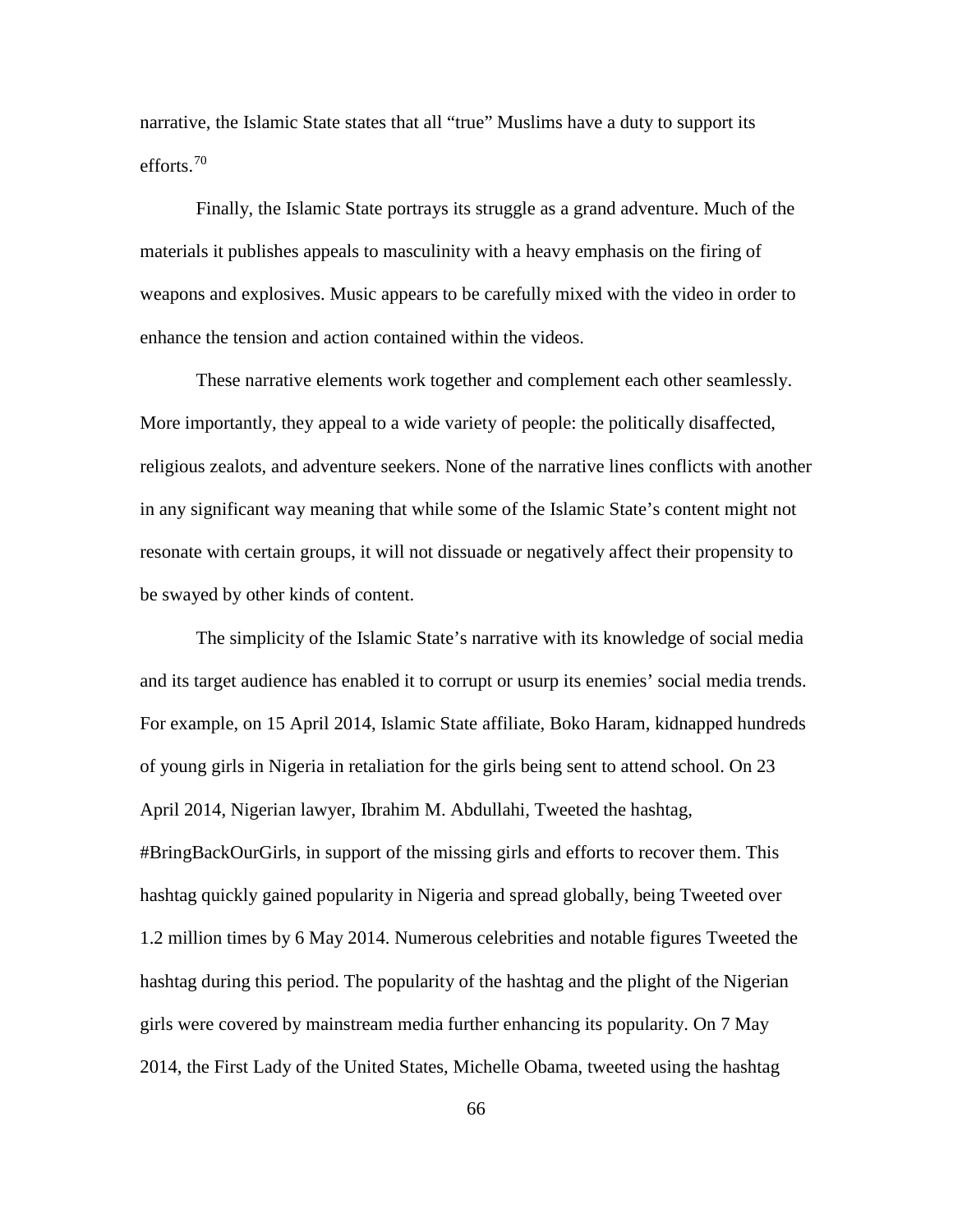with a picture of herself holding a handwritten sign reading "#BringBackOurGirls"<sup>[71](#page-105-8)</sup> (figure 11). The Islamic State quickly capitalized on the opportunity by downloading that image, digitally editing it so that the sign read "#BringBackOurHumvee," and posted it throughout the internet (figure 12). This edited photo mocking the First Lady was retweeted and reposted several thousand times with the #BringBackOurHumvee hashtag, generating significant news coverage through traditional news outlets. The hashtag, #BringBackOurHumvee, alludes to the several thousand, American-made Humvee military vehicles that had been captured by the Islamic State, and put into operation by the group. The hashtag presumably served to mock the First Lady, taunt those concerned with the missing Nigerian girls, and flaunt the Islamic State's regional dominance in military hardware to entice potential recruits as well as frighten opponents.<sup>[72](#page-105-9)</sup>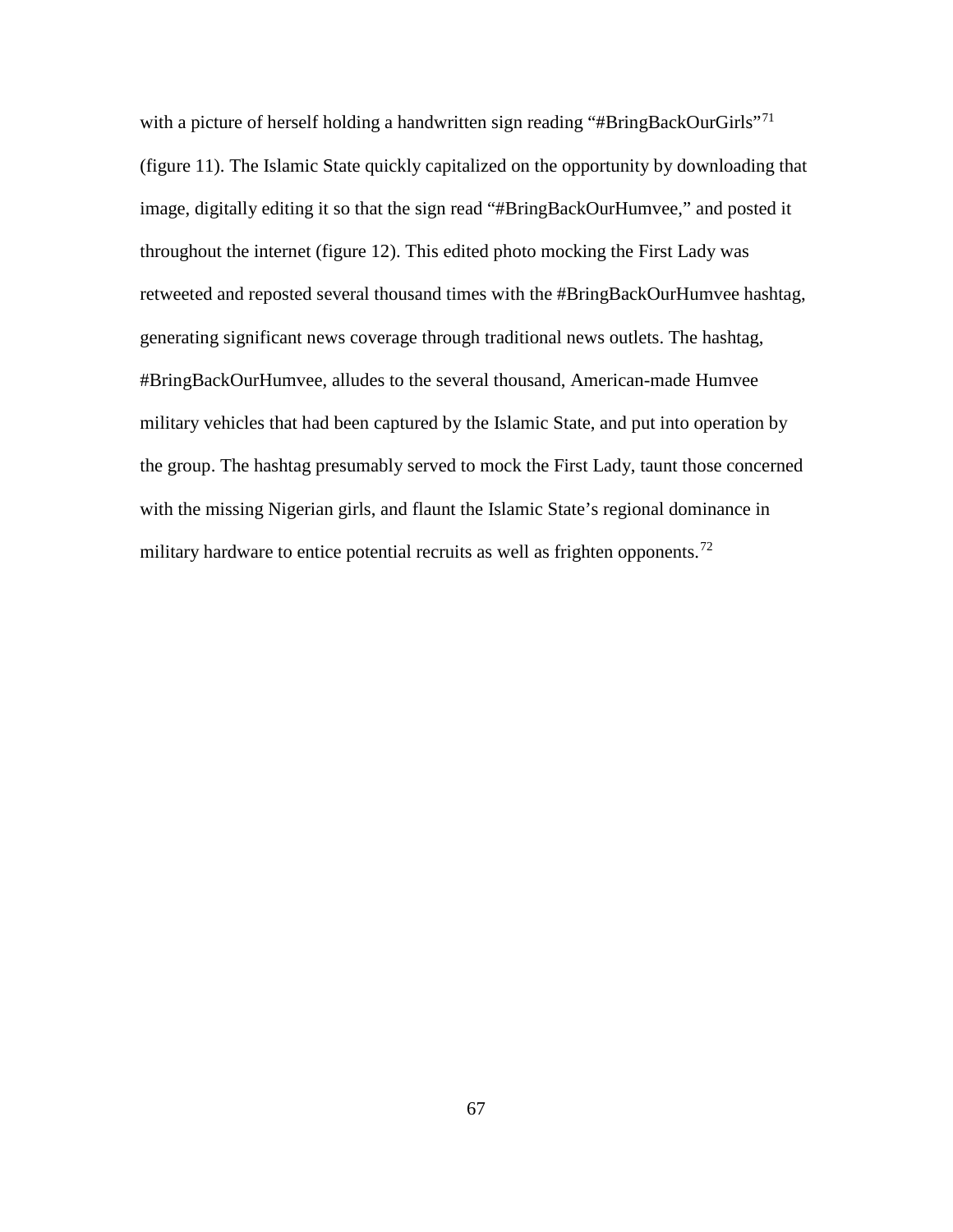

Figure 11. The First Lady's Original Tweet

*Source*: Michelle Obama, Twitter post, 7 May 2014 (2:03 p.m.), accessed 12 December 2015, https://twitter.com/flotus/status/464148654354628608.



Figure 12. The Islamic State's Edited Version

*Source*: Patrick Baz, Twitter post, 18 June 2014 (12:30 a.m.), accessed 29 November 2015, https://twitter.com/Patrick\_Baz/status/479164318974746624?ref\_src=twsrc%5 Etfw. Created by an unknown Islamic State sympathizer or member.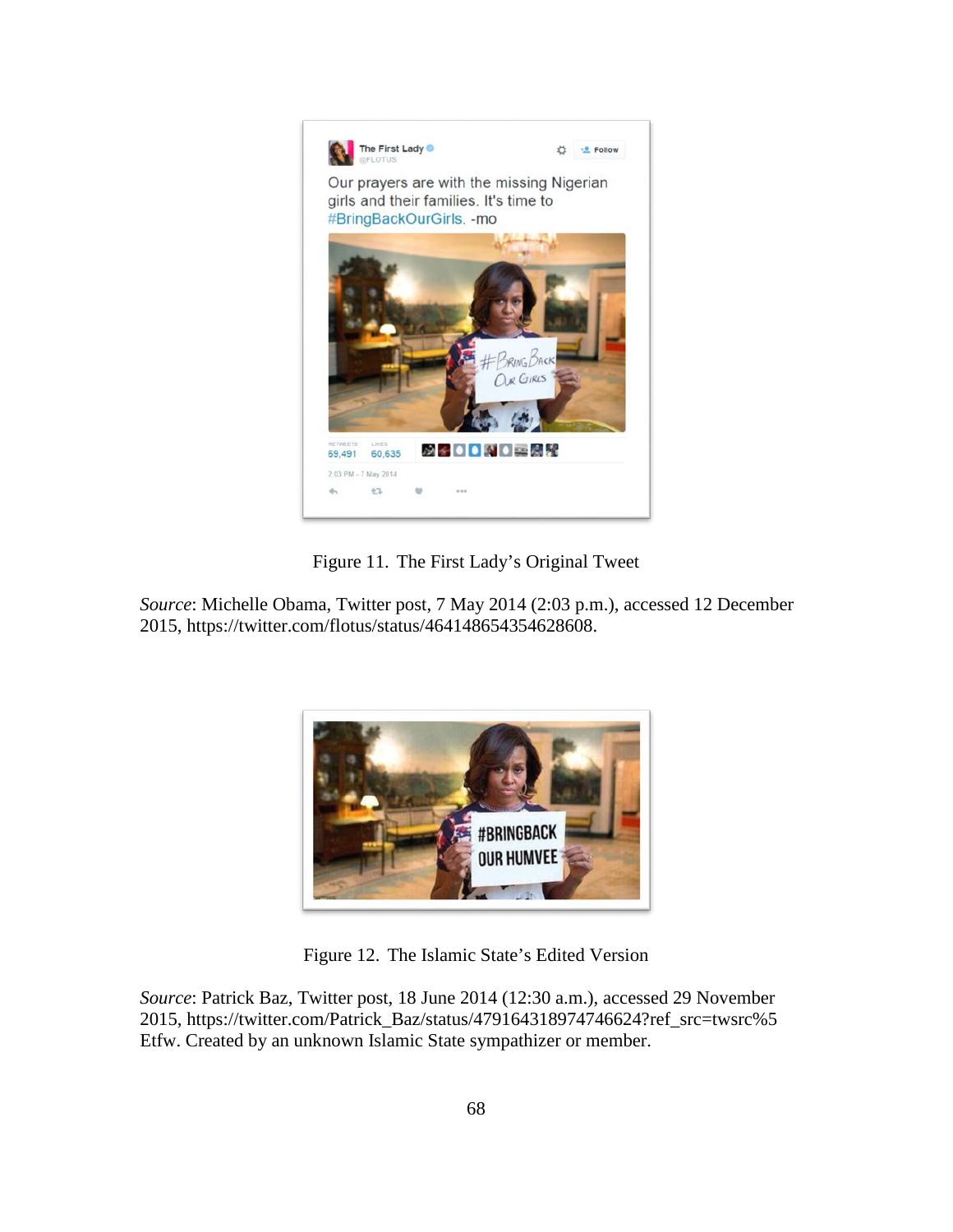The Islamic state has also usurped other seemingly unrelated global social media trends. During the 2014 World Cup, the group Tweeted a picture of an Iraqi police officer's severed head, stating that they were using it to play soccer. This Tweet included the #WorldCup hashtag. Because of this, thousands of people saw this chilling image while searching information about the World Cup soccer tournament.<sup>[73](#page-105-10)</sup> This Tweet sparked outrage around the world, but it also raised awareness of the Islamic State.

In stark contrast to the Islamic State's simple, streamlined narrative is the narrative of the West, primarily the United States. The narrative of the United States could be best described as "complicated." Much of this can be attributed to the fact that, unlike the Islamic State, the United States is a global power with interests that stretch to all four corners of the globe, both directly and indirectly. Because of this massive span of responsibility, it is unlikely that the United States' global narrative could be so easily defined, and certainly not as easily as that of the Islamic State. The National Security Strategy, published in February 2015, is an excellent document for examining the goals (and associated narrative) of the United States. This document centers around four major tenants that can be examined as narrative lines: security, economic prosperity, values, and international order.<sup>[74](#page-105-11)</sup>

As mentioned earlier, the sections of the 29-page National Security Strategy are organized to describe the complex nature of the goals of the United States. For example, the United States wants to confront climate change and increase global health security as security goals, while the Islamic State maintains their consistent and simple message of supporting their single focus of establishing a caliphate.<sup>[75](#page-105-2)</sup> The United States uses vague language to describe its goals, such as "Build Capacity to Prevent Conflict" and "Assure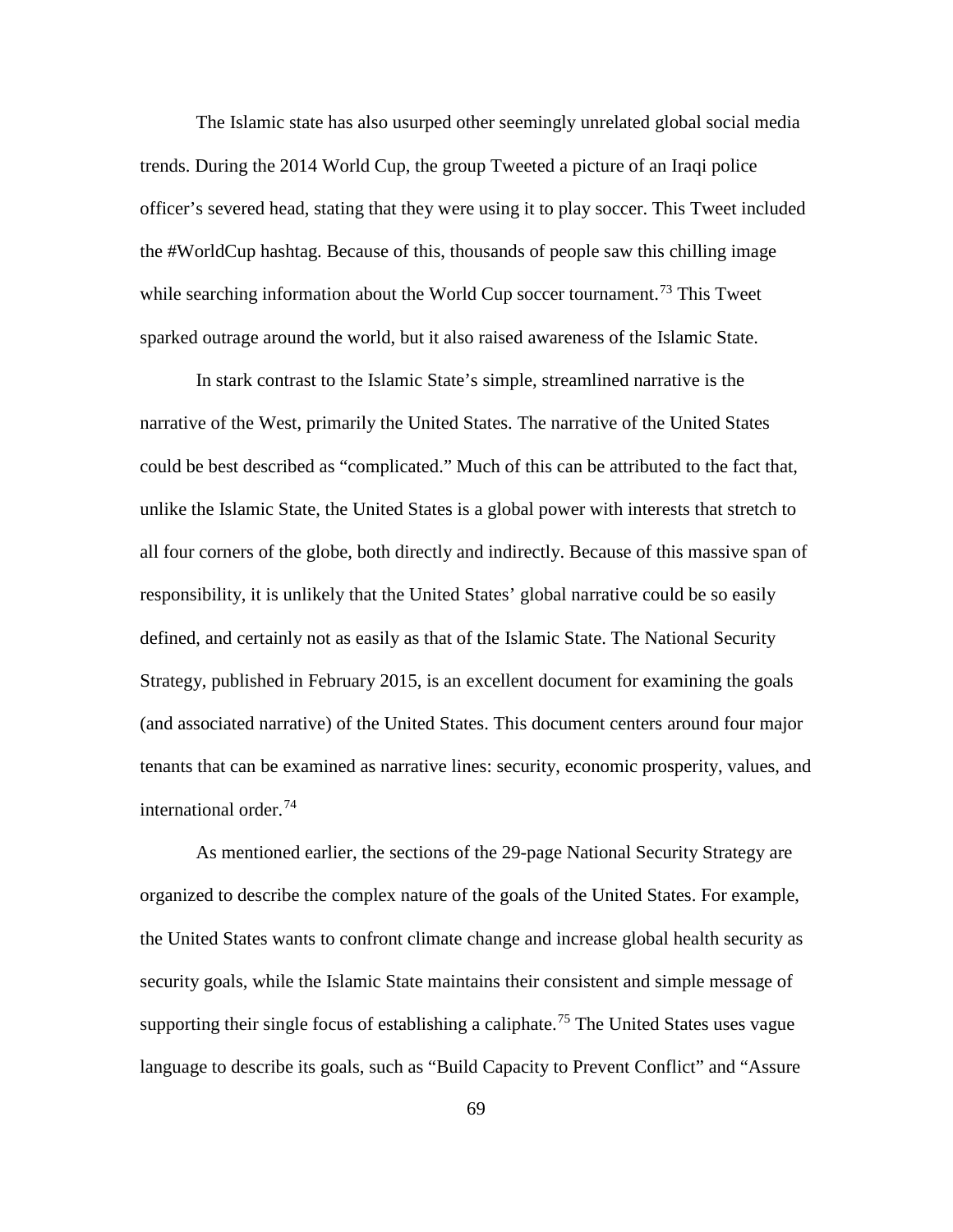Access to Shared Spaces."<sup>[76](#page-105-12)</sup> Neither of these phrases leads the reader to a concrete understanding of what U.S. goals and strategy are. They do not resonate with the audience as a call to action. The merits or virtue of preventing climate change and global health notwithstanding, this highlights the stark difference between the "simple" Islamic State and the "complex" United States goals and narrative.

It is almost universally accepted that the Islamic State has been able to spread its narrative globally in order to incite violence, recruit fighters, and generate awareness. Statistical researchers and journalists like J.M. Berger as well as the U.S. Department of State and U.S. Department of Defense share this sentiment. The reasons for its relative level of success in these efforts can be attributed to its level of understanding of itself as an organization, available technology, its target audience, and its foes.

The Islamic State has defined itself as a Sunni Islamic fundamentalist organization that is at war with anyone and everyone that does not share their worldview. They aim to establish a state and purge it of those they deem unworthy. They are savage in their methods and show no mercy to their perceived enemies, believing they are carrying out the will of God.<sup>[77](#page-105-13)</sup> The execution of Steven Soltoff was drawn out over the course of two video releases and required an extreme level of cruelty. Amplifying this cruelty required a number of people with the videos production, editing, and release to achieve that high of a level of product. As critical as the preceding description of the Islamic State is, it is not one they would deny. They might, in fact, relish in it. They know what they are, and they know what they want. Additionally they are determined to see their goals realized. This self-awareness and determination led to the simplicity of their narrative. This simplicity could be also due to their maturity as an entity. They are not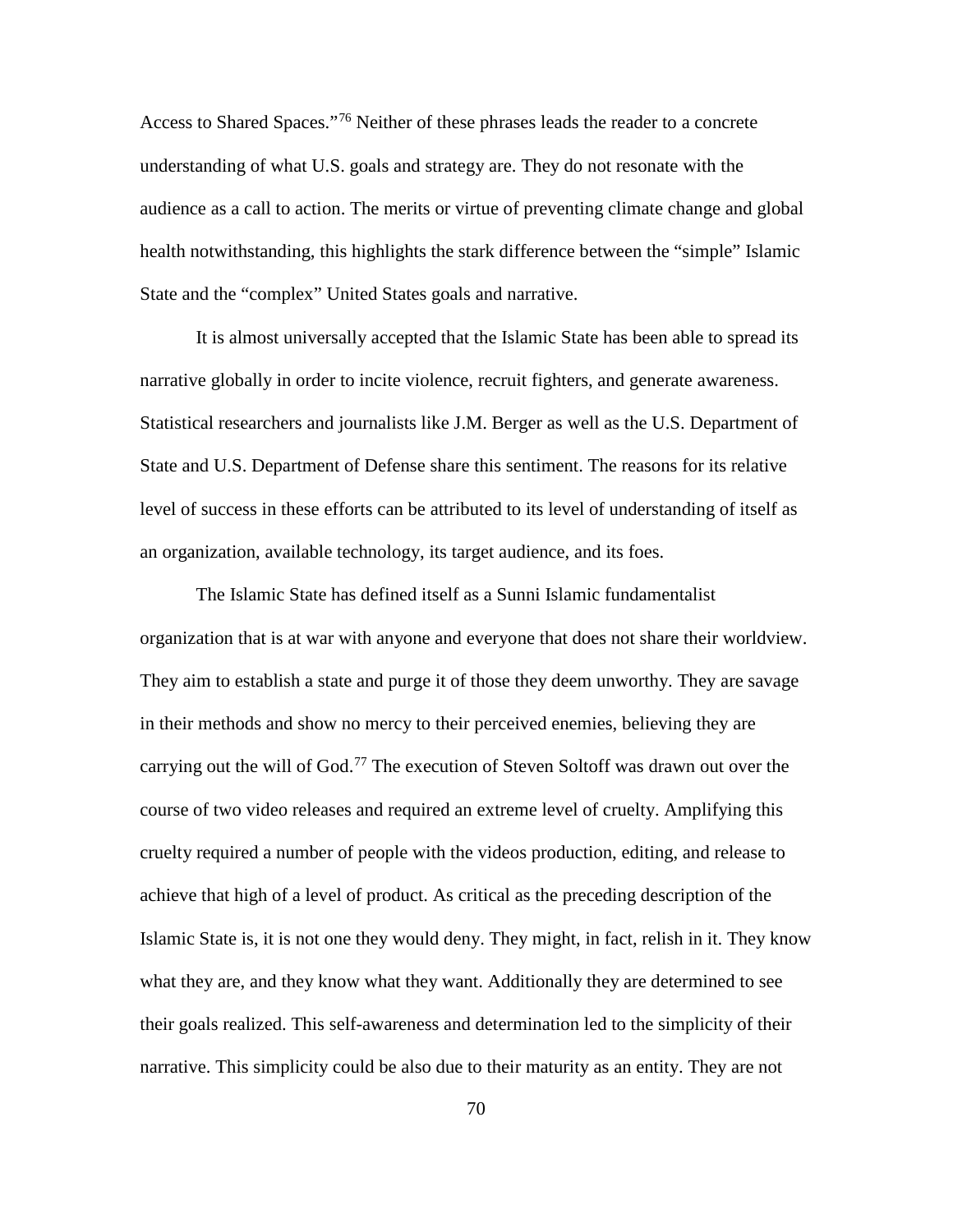burdened by the complexities of modern international relations. Entities are either an ally of the Islamic State or its enemy. The Islamic State will attack any enemy it sees as a threat or that has left itself vulnerable to attack. It is interesting to note that as the Islamic State's military advances have been stalled and are beginning to be reversed as they have transitioned to "spectacular" international terror attacks. These attacks could signify that the Islamic State has had to transition its tactical and operational approach in order, at least in part, to remain in the public eye and shape the news cycle. If this were the case, it would appear that the Islamic State has been trapped by its own narrative; they have gone to great lengths to craft an image that depicts themselves as victorious warriors that strike down their enemies with ease. In order to maintain that image, they have had to change tactics. While recent global attacks against soft targets are sure to secure the "street cred" the Islamic State so desperately seeks from its target audience, it also could potentially galvanize the Western world to destroy them.

As recounted by the Western media, the Islamic State has proven highly adept as leveraging technology to spread its narrative. The battle for Mosul in 2014 indicates that the Islamic State information operations are completely integrated into their planning. They have dedicated a significant amount of resources toward their efforts in social media, and these efforts have paid dividends. They have also proven adept at circumventing efforts to stop them from using social media by governments, internet service providers, and social media services. Despite being dogmatic in their beliefs, they have proven adaptable and innovative in their media tactics. Furthermore, they have produced professional-grade video content and other media quickly and efficiently. The Islamic State's tech and social media savvy could be attributed to the youthful nature of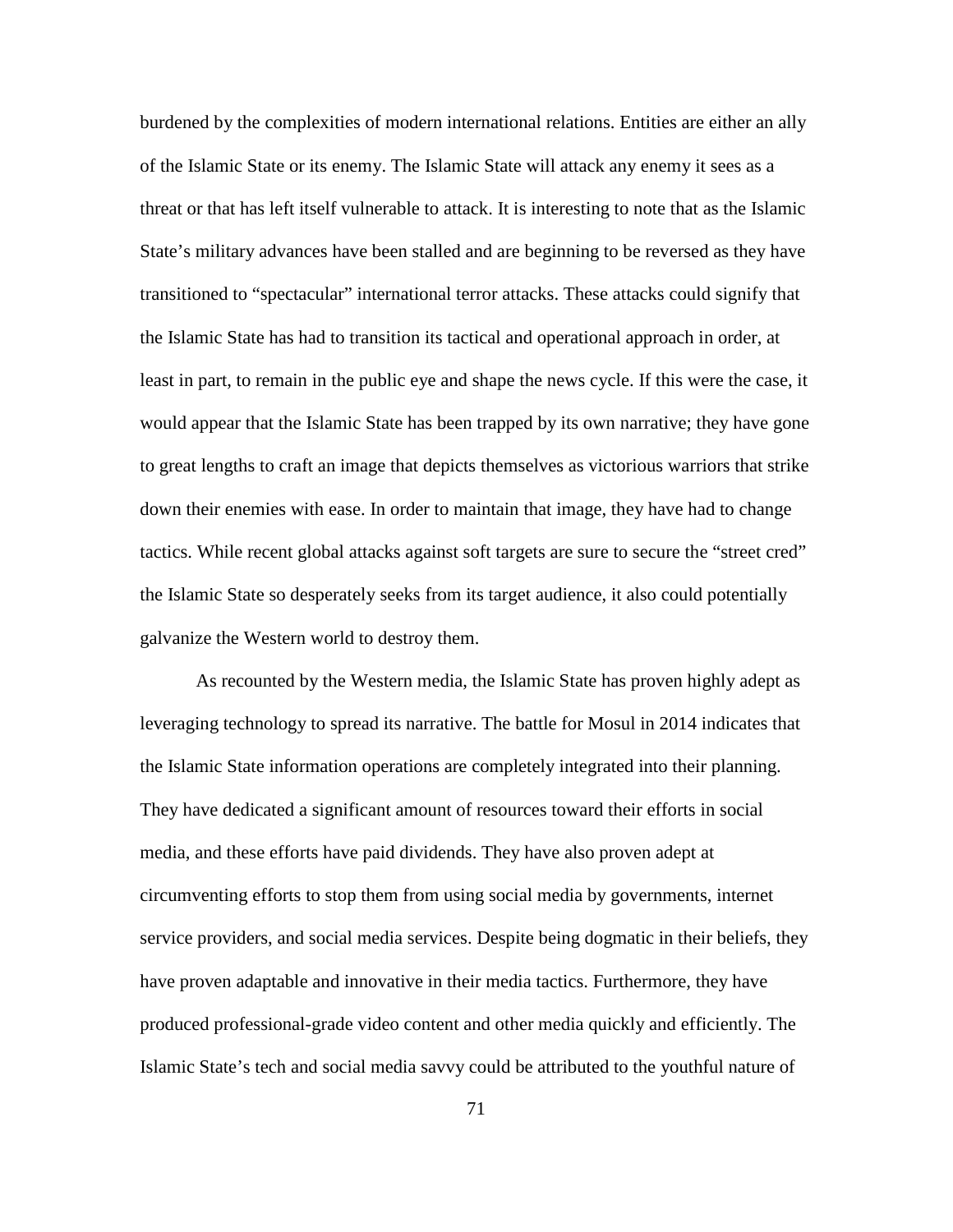the organization as well the education of some its members. For example, Mohammed Emwazi, the executioner known as "Jihadi John," was only 27 years old at the time of his death, and had a degree in Information Technology (IT). Prior to his radicalization, he had worked in IT in Kuwait.<sup>[78](#page-105-14)</sup> The Islamic State has recruited tech-savvy, young people from both the Arab world and the West, and it is clear that they have benefited from this experience. As of January 2015, a second UK national has stepped up to replace Jihadi John, appearing in execution videos.<sup>[79](#page-105-15)</sup>

The Islamic State understands its target audience and feeds that audience exactly what it wants. From the perspective of an American, the execution of Steven Soltoff is an act of unimaginable brutality and a crime that cannot go unpunished. To a disaffected and disenfranchised Muslim male, its one man standing up to the entire United States and getting vengeance for a lifetime of slights (either real or imagined). The concept of a video depicting the beheading of a prisoner is not a new concept. In fact, beheading was one of Abu Musab al-Zarqawi's favored tactics based on its shock value. What separates al-Zarqawi's beheading videos from those of the Islamic State is that in al-Zarqawi's videos, the viewer can see the entire beheading from start to finish with all of the horrific gore on full display. The Islamic State curiously seems to sanitize these moments of terror, choosing to cut the video at the moment the beheading begins and then showing a shot of the deceased decapitated. This editing is likely to ensure that the Sotloff execution video was shown on Western  $TV<sup>80</sup>$  $TV<sup>80</sup>$  $TV<sup>80</sup>$  While the grisly images of a decapitated Steven Sotloff would never be seen on TV (Islamic State supporters and other attracted to gore would certainly seek it out on the internet), his calm and rehearsed statement could be shown. The Islamic State wanted to convey a few very basic messages with this video: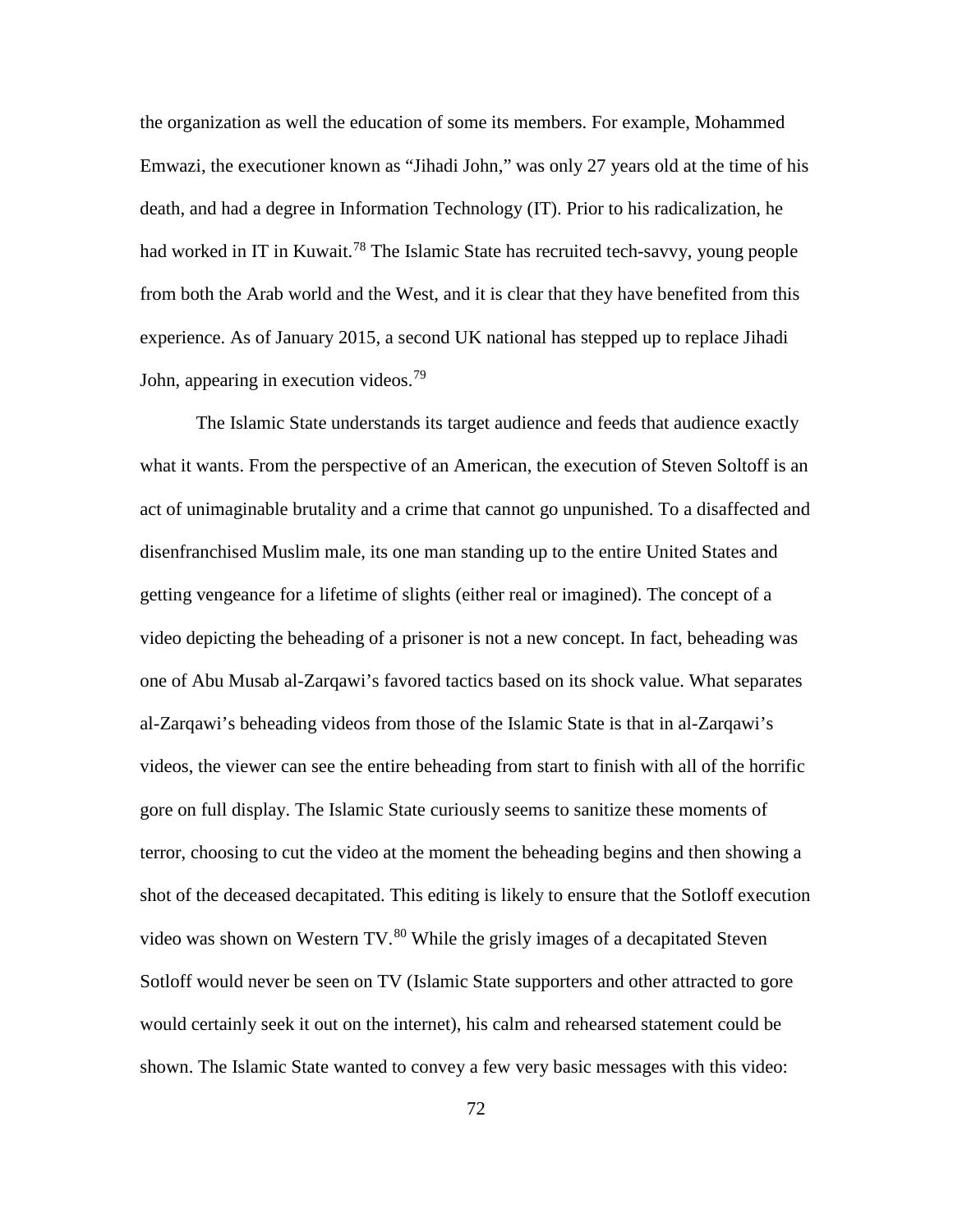Steven Sotloff is dead, he died badly, and he made a statement condemning America prior to dying. While extreme violence is certainly the hallmark of the Islamic State, it was the message that was more important than the visual in this video. Other videos are released for the purposes of only being shown on the internet without aspirations to be seen as a political message for the public at large. For example, the Islamic State recently released a video of an execution in which the prisoner was bound and then run over by a tank.[81](#page-105-17) The death is captured in its entirety, but the rest of video follows a familiar format in which the condemned is forced to make a statement followed by the executioner's statement. The Islamic State tank video features high production values with multiple camera angles and scene cuts.<sup>[82](#page-105-18)</sup> While levels or degrees of horror and revulsion are purely subjective, both beheading and being run over by a tank are incredibly terrible ways to die. The differentiation in the ways these men were killed and the way the videos were made may be the perceived value of those killed. The man killed by tank was a captured Syrian soldier who spoke no English while Steven Sotloff was an educated American reporter. The Islamic State understood that Sotloff's video would have more impact on Western audiences and the violence would be edited out to ensure it would be seen on Western media. The Syrian soldier's statement would be less compelling, so his video is centered on the death itself instead of his message.

The United States has attempted to counter the Islamic State's narrative with truth and facts. Unfortunately, the Islamic State understands that it is often the loudest voice that wins regardless of the facts. People are attracted to the "loudest" things on social media and they, in turn, increase the overall volume. The Islamic State also understands the tastes of the people they are attempting to sway. Where Al-Qaeda would release hour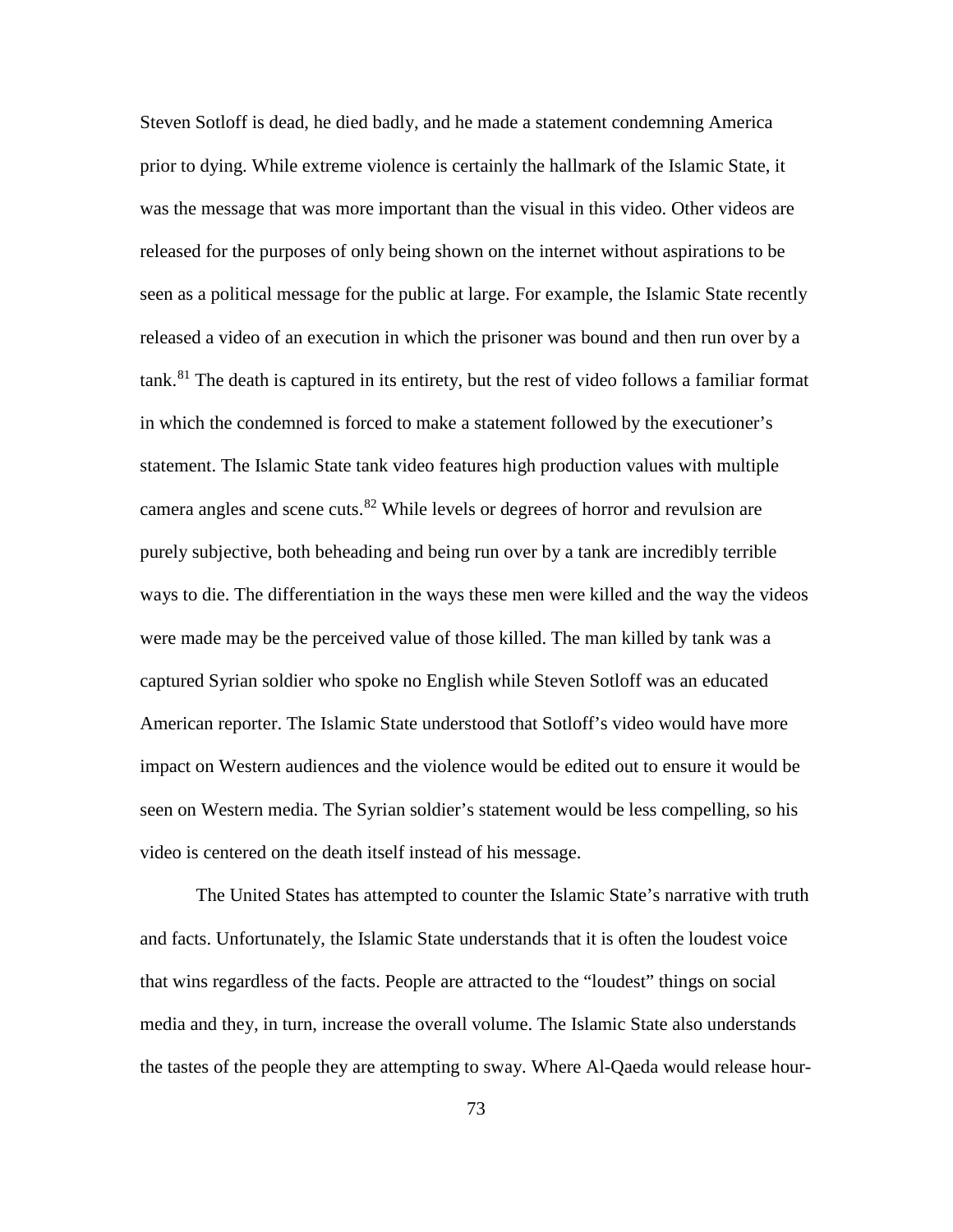long, sermon-like audio recordings, the Islamic State has opted for two to five minute internet videos and picture-laden articles.<sup>[83](#page-105-19)</sup> The Islamic State maintains a constant stream of content chosen for quantity and superficial quality as opposed to overall depth. While it could be argued the Islamic State has chosen to dilute their values in the name of recruiting or public relations, they have also made the concept of Jihad accessible to the common man and specifically young men. These videos and other content do not seek to challenge the audience intellectually or incite intelligent, well reasoned debate. They are meant to make young, disaffected men angry or long for adventure by using compelling visuals and religious themes that they may or may not have a clear understanding. The Islamic State is also willing to adapt and experiment with their content in order to stay relevant in the minds of their target audience. For example, the Islamic State has made successful attempts at humorous content, though this could be argued based on perspective. Conversely, attempts by the United States to create humorous content to counter the Islamic State have been universally panned by nearly all audiences, especially the one that counts the most: the Islamic State's recruiting pool.

Failing to make significant inroads against the Islamic State's media offensive with its own social media campaign, the United States appears to have reverted to a less sophisticated approach: military force. The United States has the world's most advanced intelligence gathering equipment and techniques available and has the military capability to strike nearly any target at any time. This approach has made physically locating prolific Islamic State social media users and killing them an attractive option. However, the ease at which Islamic State media operatives can be targeted with air strikes is only bested by the ease at which the Islamic State can replace those casualties. The United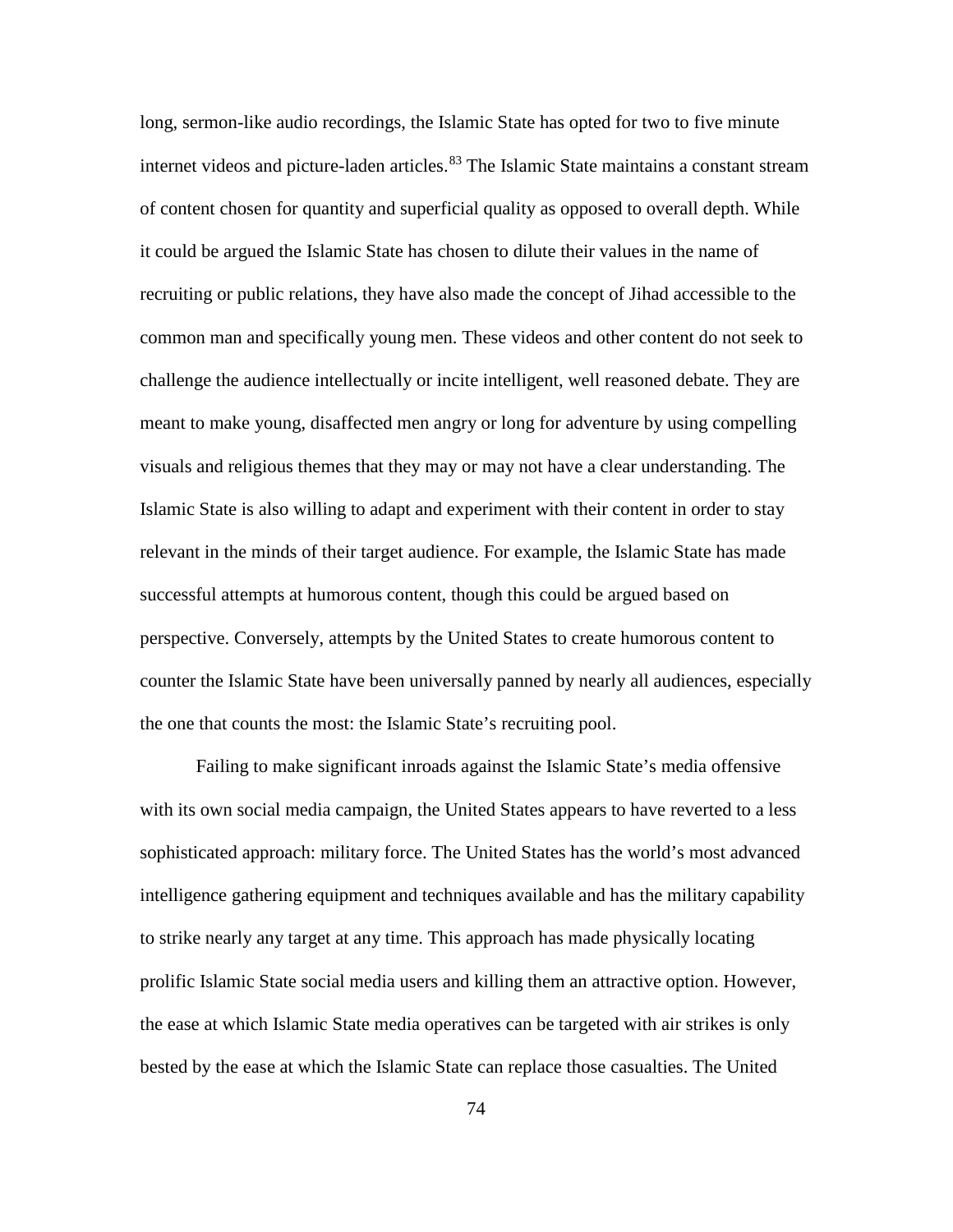States has proven adept at exploiting social media for the purposes of lethal targeting but it has yet to prove its prowess at integrating social media into operations.

While the Western world struggles to gain a holistic understanding of the Islamic State, the opposite is true of the Islamic State's understanding of the West. With an influx of Western recruits or recruits who have lived or worked for significant periods in the West, this understanding has only grown.<sup>[84](#page-105-20)</sup> Several of the Islamic State's top members have significant experience with the Western world.<sup>[85](#page-105-21)</sup> This experience has enabled the Islamic State's efforts to create content that resonates with the West, both positively in the case of recruiting and negatively in generating fear and outrage. The problem is that they can do this simultaneously. The Islamic State also understands the 24-hour news cycle and the speed at which information can spread. Following a series of brutal terror attacks in Paris in November 2015 and a mass shooting in San Bernardino, California, in December 2015, the Islamic State quickly claimed responsibility and offered encouragement for its followers.<sup>[86](#page-105-22)</sup> While the governments of the West attempt to downplay the amount of operational control or material support the Islamic State provided in these attacks, the Islamic State understands that these points are moot. [87](#page-105-2) The Islamic State was able to apply its brand to these deplorable acts, which was enough to frighten or outrage most people and inspire a choice few. The Islamic State is not wedded to the truth. It is adept at sidestepping it, bending it, and even outright lying as long as it can spread the "greater truth" of its overall narrative. Speed of delivery and quality of presentation has superseded the need for factual accuracy.

By understanding itself as an organization, the available technology, its target audience, and its foes, the Islamic State is able to continue to spread its narrative, gaining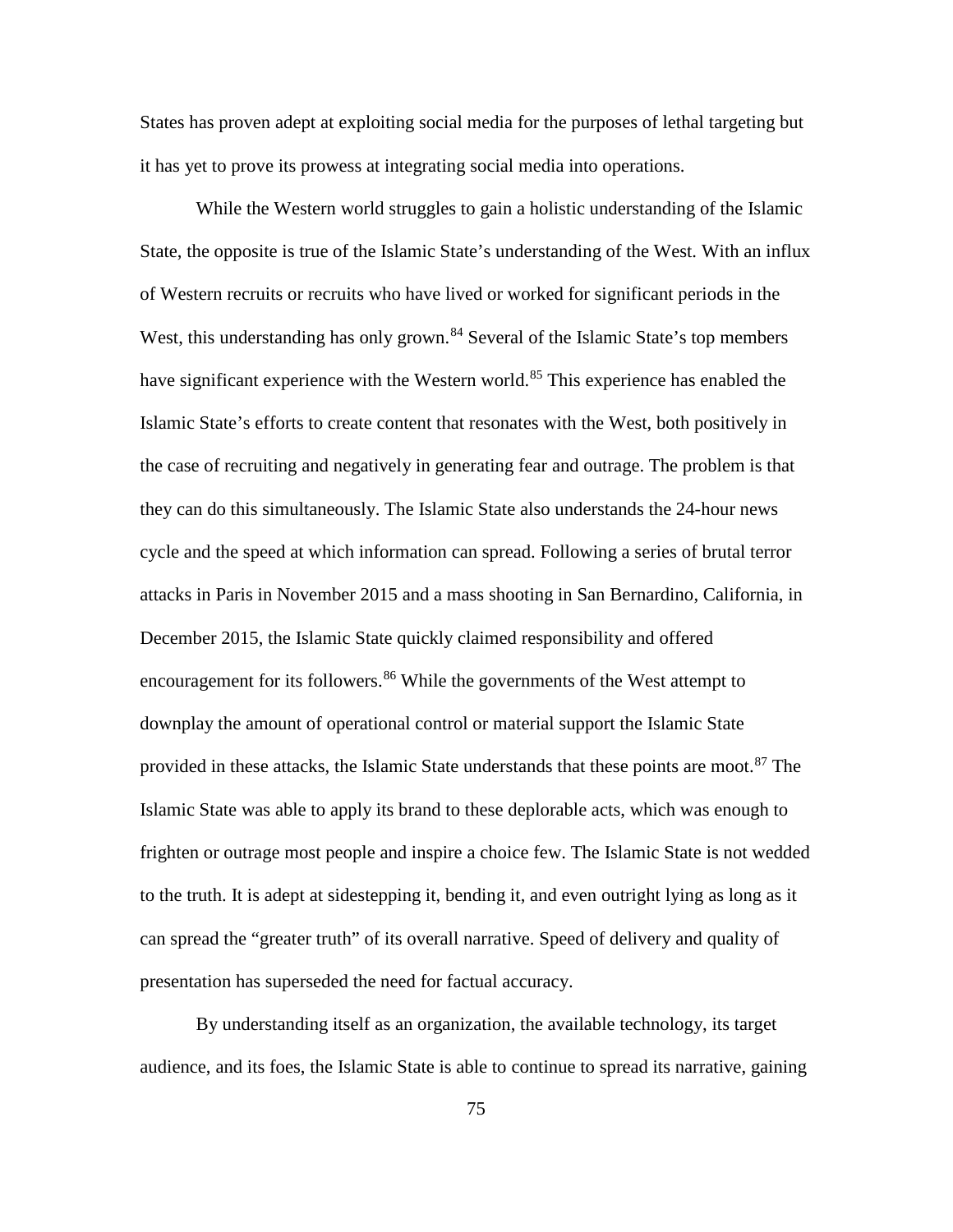support throughout the world despite its shrinking physical territory in Iraq and Syria.

While dogmatic in belief, it is dynamic and adaptive in its use of the media. This seeming contradiction is interesting considering the group's Salafist machinations that romanticize the world in the time of the Prophet Muhammed, and seek to recreate it in modern times. The Islamic State has not just accepted the use of social media pragmatically, they have clearly embraced it enthusiastically. While their Islamic fundamentalist messages might have been simplified to meet the requirements of the delivery platforms and the tastes of the consumer, the narrative remains constant.

<sup>2</sup> Nour Malas, "Iraqi City of Mosul Transformed a Year after Islamic State Capture," *Wall Street Journal*, 9 June 2015, accessed 31 March 2016, http://www.wsj.com/articles/iraqi-city-of-mosul-transformed-a-year-after-islamic-statecapture-1433888626.

<sup>3</sup> Sly and Ramadan.

 $\overline{a}$ 

<sup>4</sup> Chelsea J. Carter, "Iraqi Soldiers, Police Drop Weapons, Flee Posts in Portions of Mosul," *Cable News Network (CNN)*, 13 June 2014, accessed 31 March 2016, http://www.cnn.com/2014/06/10/world/meast/iraq-violence/.

<sup>5</sup> Ned Parker, Isabel Coles, and Raheem Salman, "Special Report: How Mosul Fell - an Iraqi General Disputes Baghdad's Story," *Reuters*, 14 October 2014, accessed 31 March 2016, http://www.reuters.com/article/us-mideast-crISIS-gharawi-specialreport-idUSKCN0I30Z820141014.

<sup>6</sup> Jeremy Bender, "Iraq's Incompetent Military Is in Even Worse Shape Than It Appears," *Business Insider*, 1 June 2015, accessed 31 March 2016, http://www.business insider.com/iraqi-army-in-sorrier-state-than-people-realize-2015-6.

<sup>7</sup> Kevin Sullivan and Greg Jaffe, "Collapse of Iraqi Army a Failure for Nation's Premier and for U.S. Military," *Washington Post*, 12 June 2014, accessed 31 March 2016, https://www.washingtonpost.com/world/national-security/collapse-of-iraqi-army-a-

<sup>&</sup>lt;sup>1</sup> Liz Sly and Ahmed Ramadan, "Middle East Insurgents Seize Iraqi City of Mosul as Security Forces Flee," *Washington Post*, 10 June 2014, accessed 31 March 2016, https://www.washingtonpost.com/world/insurgents-seize-iraqi-city-of-mosul-astroops-flee/2014/06/10/21061e87-8fcd-4ed3-bc94-0e309af0a674\_story.html.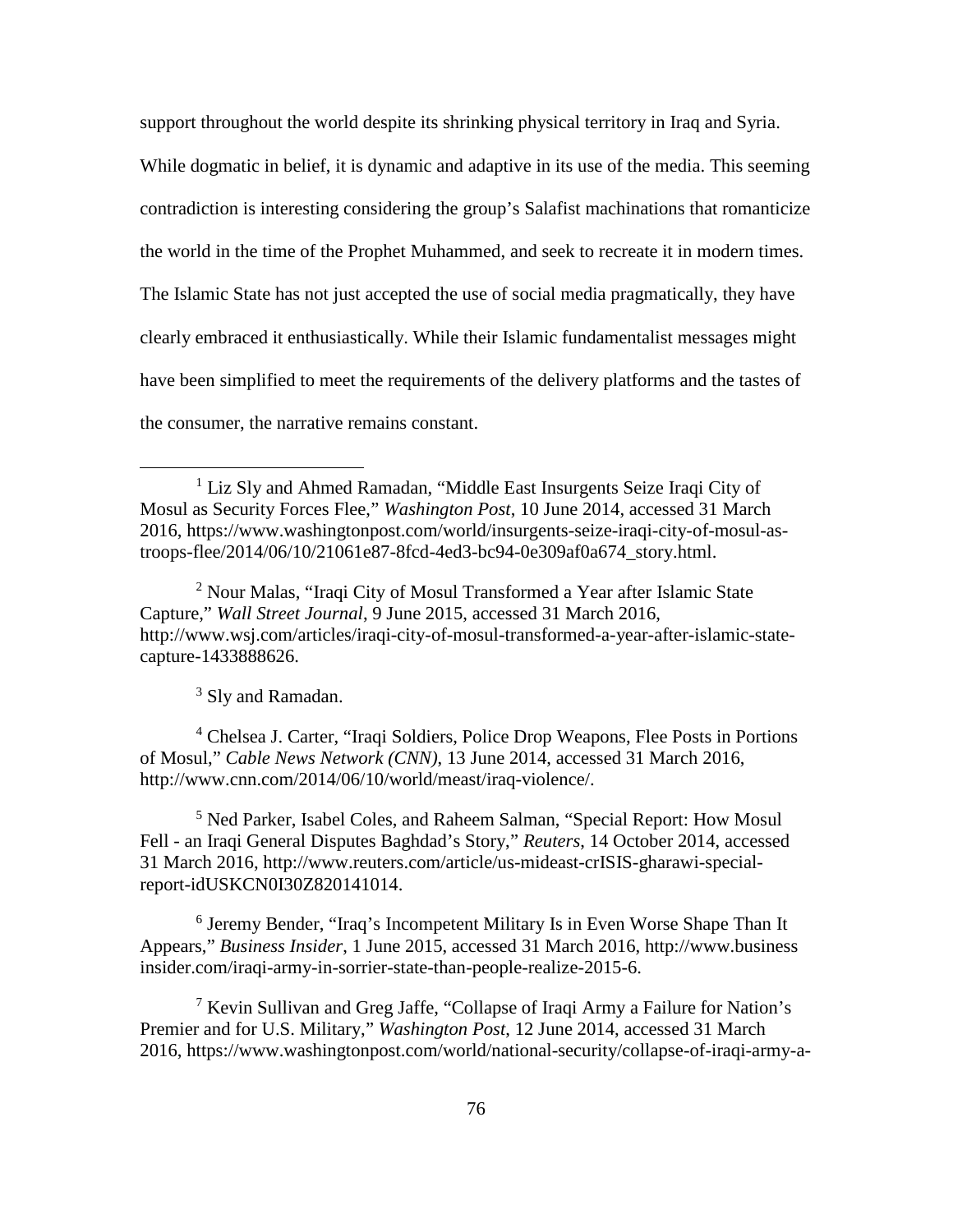failure-for-nations-premier-and-for-us-military/2014/06/12/25191bc0-f24f-11e3-914c-1fbd0614e2d4\_story.html.

<sup>8</sup> Rod Nordland, "Iraq's Sunni Militants Take to Social Media to Advance Their Cause and Intimidate," *New York Times*, 28 June 2014, accessed 31 March 2016, http://www.nytimes.com/2014/06/29/world/middleeast/iraqs-sunni-militants-take-tosocial-media-to-advance-their-cause-and-intimidate.html.

<sup>9</sup> J. M. Berger, "How ISIS Games Twitter," *The Atlantic*, 16 June 2014, accessed 31 March 2016, http://www.theatlantic.com/international/archive/2014/06/ISIS-iraqtwitter-social-media-strategy/372856/.

<sup>10</sup> Thunderclap, "Homepage," accessed 31 March 2016, https://www.thunderclap.it/.

<sup>11</sup> Thunderclap, "Getting Started," accessed 31 March 2016, https://www.thunder clap.it/guide.

<sup>12</sup> Thunderclap, "Thunderclap Case Studies," accessed 31 March 2016, https://www.thunderclap.it/casestudies.

<sup>13</sup> Thunderclap, "Case Study: The White House," accessed 31 March 2016, https://d3enntrj2q0c71.cloudfront.net/assets/CASESTUDY\_WHITEHOUSE-6e200b00184fdcfb47aebe4c429db3cb.pdf.

 $14$  Ibid.

<sup>15</sup> Ibid.; Google, "Impressions: Definition," accessed 31 March 2016, https://support.google.com/adwords/answer/6320?hl=en.

<sup>16</sup> Jonathan Weisman, "Senate Blocks Drive for Gun Control," *New York Times*, 17 April 2013, accessed 31 March 2016, http://www.nytimes.com/2013/04/18/us/ politics/senate-obama-gun-control.html.

<sup>17</sup> Ed O'Keefe and Philip Rucker, "Gun-Control Overhaul Is Defeated in Senate," *Washington Post*, 17 April 2013, accessed 31 March 2016, https://www.washingtonpost. com/politics/gun-control-overhaul-is-defeated-in-senate/2013/04/17/57eb028a-a77c-11e2-b029-8fb7e977ef71\_story.html.

<sup>18</sup> Twitter, "Brent Spiner Twitter Profile," accessed 31 March 2016, https://twitter. com/BrentSpiner?ref\_src=twsrc%5Egoogle%7Ctwcamp%5Eserp%7Ctwgr%5Eauthor; Internet Movie Database (IMDb), "Brent Spiner," accessed 31 March 2016, http://www. imdb.com/name/nm0000653/.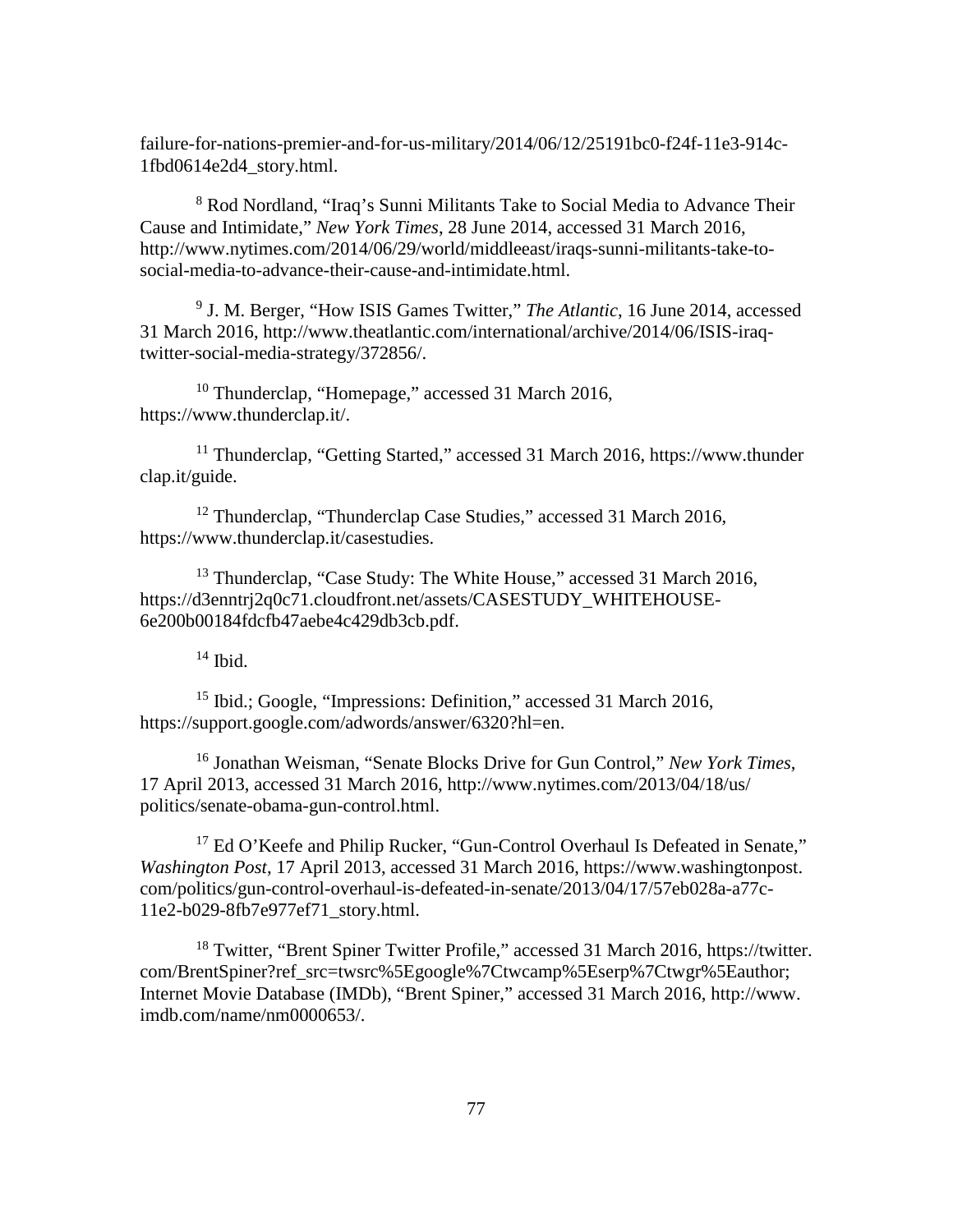<sup>19</sup> J. M. Berger and Jonathon Morgan, *The ISIS Twitter Census: Defining and Describing the Population of ISIS Supporters on Twitter* (Washington, DC: Brookings Institute, 2015), 11.

<sup>20</sup> Rory Jones, "Iraq Clamps Down on Internet," *Wall Street Journal*, 24 June 2014, accessed 31 March 2016, http://www.wsj.com/articles/iraq-clamps-down-oninternet-1403632792.

<sup>21</sup> Matt Smith, "Iraq Widens Internet Blocks to Disrupt Insurgent Communications," *Reuters*, 16 June 2014, accessed 31 March 2016, http://www. reuters.com/article/us-iraq-telecomunications-idUSKBN0ER2WG20140616.

<sup>22</sup> Jones.

<sup>23</sup> Nicolai Kwasniewski, "Islamic State Uses Satellite Internet to Spread Message," Spiegel Online, 4 December 2015, accessed 31 March 2016, http://www. spiegel.de/international/world/islamicstateusessatelliteinternettospreadmessagea1066190. html.

<sup>24</sup> Michael Martinez, Gul Tuysuz, and Karl Penhaul, "Fixer Recounts How ISIS" Abducted Him and Steven Sotloff," *CNN*, 16 September 2014, accessed 4 April 2016, http://www.cnn.com/2014/09/16/world/steven-sotloff-fixer-ISIS-interview/.

<sup>25</sup> Dana Ford, "Apparent ISIS Executioner: 'I'm Back, Obama'," *Cable Network News*, 3 September 2014, accessed 4 April 2016, http://www.cnn.com/2014/09/02/ world/meast/ISIS-beheading-videos/; Dominic Casciani, "Islamic State: Profile of Mohammed Emwazi Aka 'Jihadi John'," *British Broadcasting Corporation*, 13 November 2015, accessed 4 April 2016, http://www.bbc.com/news/uk-31641569.

<sup>26</sup> Ellen Killoran. "Inside Site Intelligence Group: Steven Sotloff Beheading Discovered by Little-Known Research Organization," IbTimes.com, 2 September 2014, accessed 4 April 2016, http://www.ibtimes.com/inside-site-intelligence-group-stevensotloff-beheading-discovered-little-known-research-1676236.

 $27$  Sarah Kaufman and Markham Nolan, "Exclusive: ISIS Sotloff Beheading Video 'published by Accident'," Vocativ, 2 September 2014, accessed 4 April 2016, http://www.vocativ.com/world/iraq-world/ISIS-beheads-u-s-journalist-stevensotloff/#!bOPRLW.

<sup>28</sup> Martin Lings, *Muhammad: His Life Based On the Earliest Sources* (Rochester, VT: Inner Traditions, 2006), 229-33; Tariq Ramadan, *In the Footsteps of the Prophet: Lessons from the Life of Muhammad* (Oxford: Oxford University Press, 2007), 140.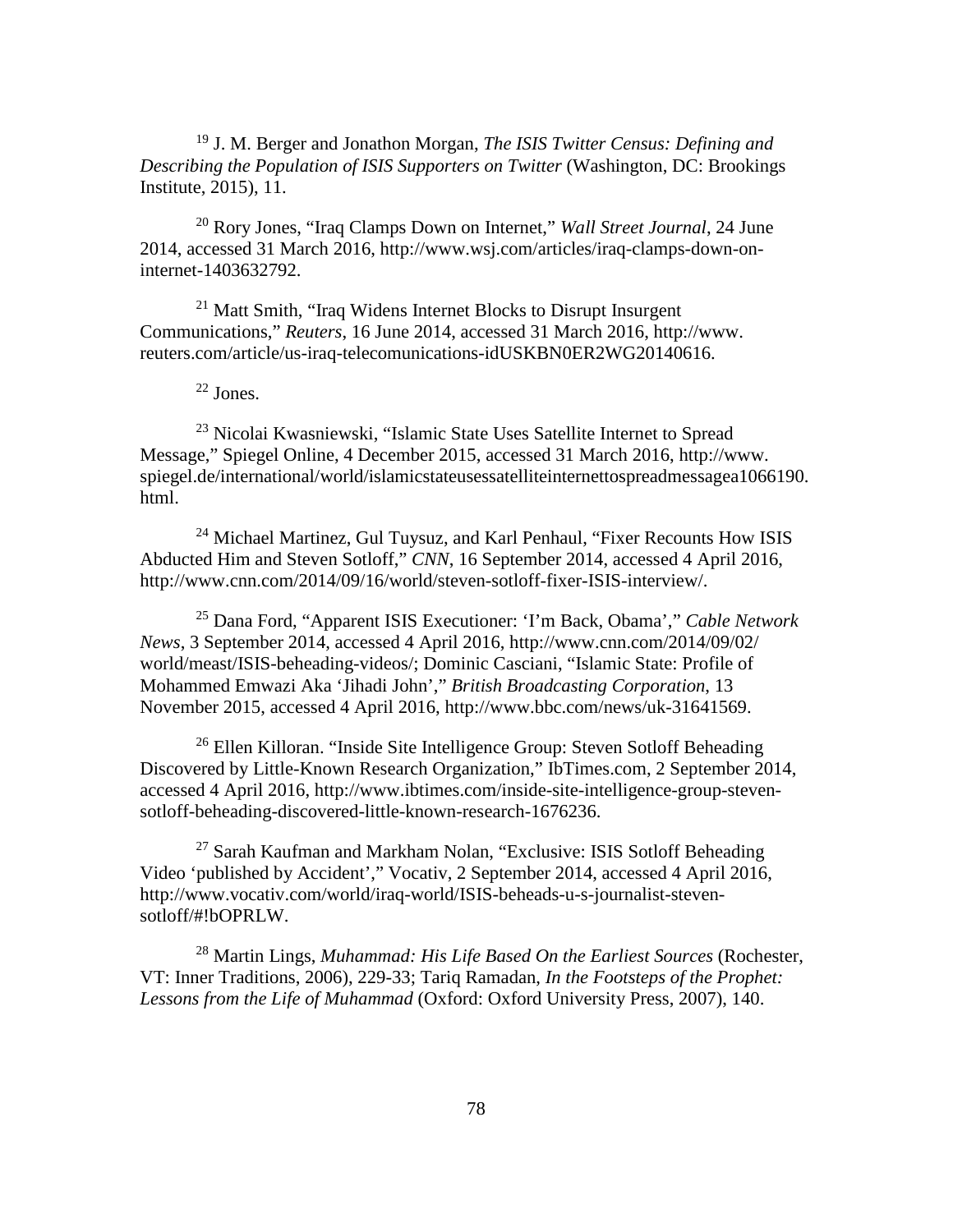$29$  Janine Di Giovanni, "When It Comes to Beheadings, ISIS Has Nothing over Saudi Arabia," *Newsweek*, 14 October 2014, accessed 4 April 2016, http://www.news week.com/2014/10/24/when-it-comes-beheadings-ISIS-has-nothing-over-saudi-arabia-277385.html.

<sup>30</sup> Weiss and Hassan, 40-41.

<sup>31</sup> New York Daily News, "Transcript Reveals American Steven Sotloff's Words before Apparent Beheading," 2 September 2014, accessed 4 April 2016, http://www.nydailynews.com/news/world/transcript-reveals-american-steven-sotloffwords-apparent-beheading-article-1.1925100.

<sup>32</sup> Greg Botelho, "ISIS Executes British Aid Worker David Haines; Cameron Vows Justice," *Cable News Network*, 14 September 2014, accessed 4 April 2016, http://www.cnn.com/2014/09/13/world/meast/ISIS-haines-family-message/.

<sup>33</sup> Rebecca Ratcliffe, "ISIS Tricked Victims Into Appearing Calm with Beheading Rehearsals," *Guardian*, 10 March 2015, accessed 5 April 2016, http://www.theguardian. com/world/2015/mar/10/ISIS-tricked-victims-into-appearing-calm-with-beheadingrehearsals.

<sup>34</sup> Philip Shishkin, Jenny Gross, and Raja Abdulrahim, "U.S. 'Reasonably Certain' Drone Strike Killed 'Jihadi John'," *Wall Street Journal*, 13 November 2015, accessed 5 April 2016, http://www.wsj.com/articles/u-s-targets-jihadi-john-in-dronestrike-1447417423.

<sup>35</sup> Jane Onyanga-Omara, "'New Jihadi John' Appears in ISIL Execution Video," *USA Today*, 4 January 2016, accessed 29 February 2016, http://www.usatoday.com/story/ news/world/2016/01/04/new-isil-execution-video/78249346/.

<sup>36</sup> Barack Obama, "Executive Order 13584 – Developing an Integrated Strategic Counterterrorism Communications Initiative," Whitehouse, 9 September 2011, accessed 5 April 2016, https://www.whitehouse.gov/the-press-office/2011/09/09/executive-order-13584-developing-integrated-strategic-counterterrorism-c.

<sup>37</sup> Miller and Higham.

<sup>38</sup> Ibid.; Simon Cottee, "Why It's so Hard to Stop ISIS Propaganda," *The Atlantic*, 2 March 2015, accessed 5 April 2016, http://www.theatlantic.com/international/archive/ 2015/03/why-its-so-hard-to-stop-ISIS-propaganda/386216/.

<sup>39</sup> Hudson.

<sup>40</sup> Miller and Higham.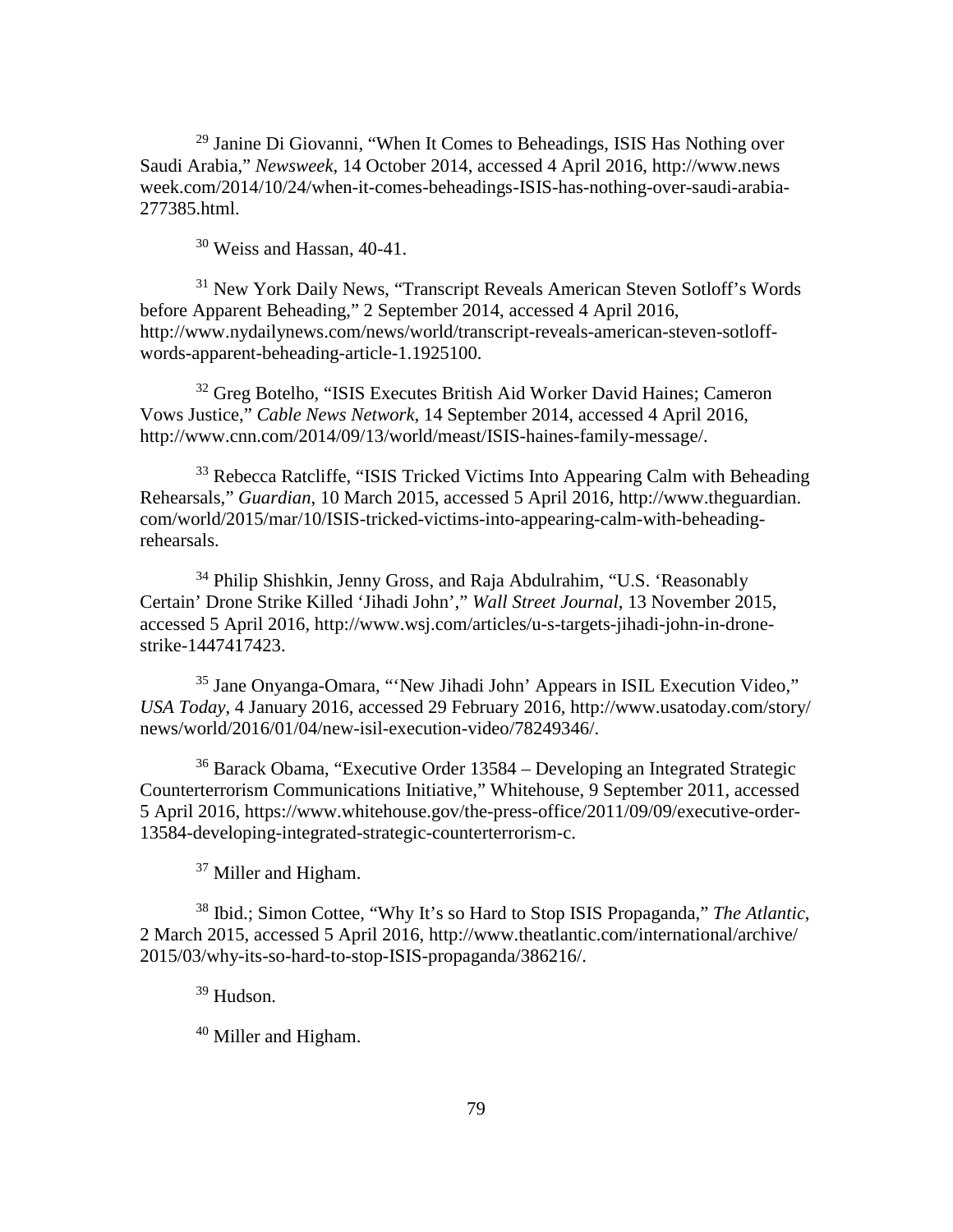<sup>41</sup> Rita Katz, "The State Department's Twitter War with ISIS is Embarrassing," *Time*, 14 September 2014, accessed 5 April 2016, http://time.com/3387065/ISIS-twitterwar-state-department/; Miller and Higham; Margaret Brennan, "Flaws Seen in U.S. Approach to ISIS Propaganda," *ABC News*, 10 June 2015, accessed 5 April 2016, http://www.cbsnews.com/news/flaws-seen-in-u-s-approach-to-ISIS-propaganda/; Greg Miller, "Panel Casts Doubt on U.S. Propaganda Efforts against ISIS," *Washington Post*, 2 December 2015, accessed 5 April 2016, https://www.washingtonpost.com/world/ national-security/panel-casts-doubt-on-us-propaganda-efforts-against-ISIS/2015/12/02/ab 7f9a14-9851-11e5-94f0-9eeaff906ef3\_story.html?tid=ss.

<sup>42</sup> U.S. Department of State, "Welcome to the 'Islamic State' land (ISIS/ISIL)" (video), 22 August 2014, accessed 5 April 2016, https://www.youtube.com/watch?v= wmdEFvsY0E.

<sup>43</sup> Jeff Bercovici, "Youtube's Polices Are Clear: Beheading Is Not an Act of Free Speech," *Forbes*, 3 September 2014, accessed 5 April 2016, https://www.google.com/ url?sa=t&rct=j&q=&esrc=s&source=web&cd=1&cad=rja&uact=8&ved=0ahUKEwjUu OrZufjLAhWpvIMKHTwECyAQFggcMAA&url=http%3A%2F%2Fwww.forbes.com% 2Fsites%2Fjeffbercovici%2F2014%2F09%2F03%2Fyoutubes-policies-are-clear-beh.

<sup>44</sup> Katz.

<sup>45</sup> Miller and Higham.

<sup>46</sup> Kate Knibbs, "The State Department Tried to Fight ISIS on Ask.fm, and It Didn't Go Well," Gizmodo, 4 December 2015, accessed 5 April 2016, http://gizmodo.com/the-state-department-tried-to-fight-ISIS-on-ask-fm-and-1746071495.

<sup>47</sup> Miller.

<sup>47</sup> Margaret; Cottee.

<sup>48</sup> Brennan.

<sup>49</sup> Miller.

<sup>50</sup> Katz.

<sup>51</sup> U.S. Department of State, "Appointment of Rashad Hussain as United States Special Envoy and Coordinator for Strategic Counterterrorism Communications," 18 February 2015, accessed 5 April 2016, http://www.state.gov/r/pa/prs/ps/2015/02/2375 85.htm.

<sup>52</sup> Brennan.

<sup>53</sup> Miller and Higham.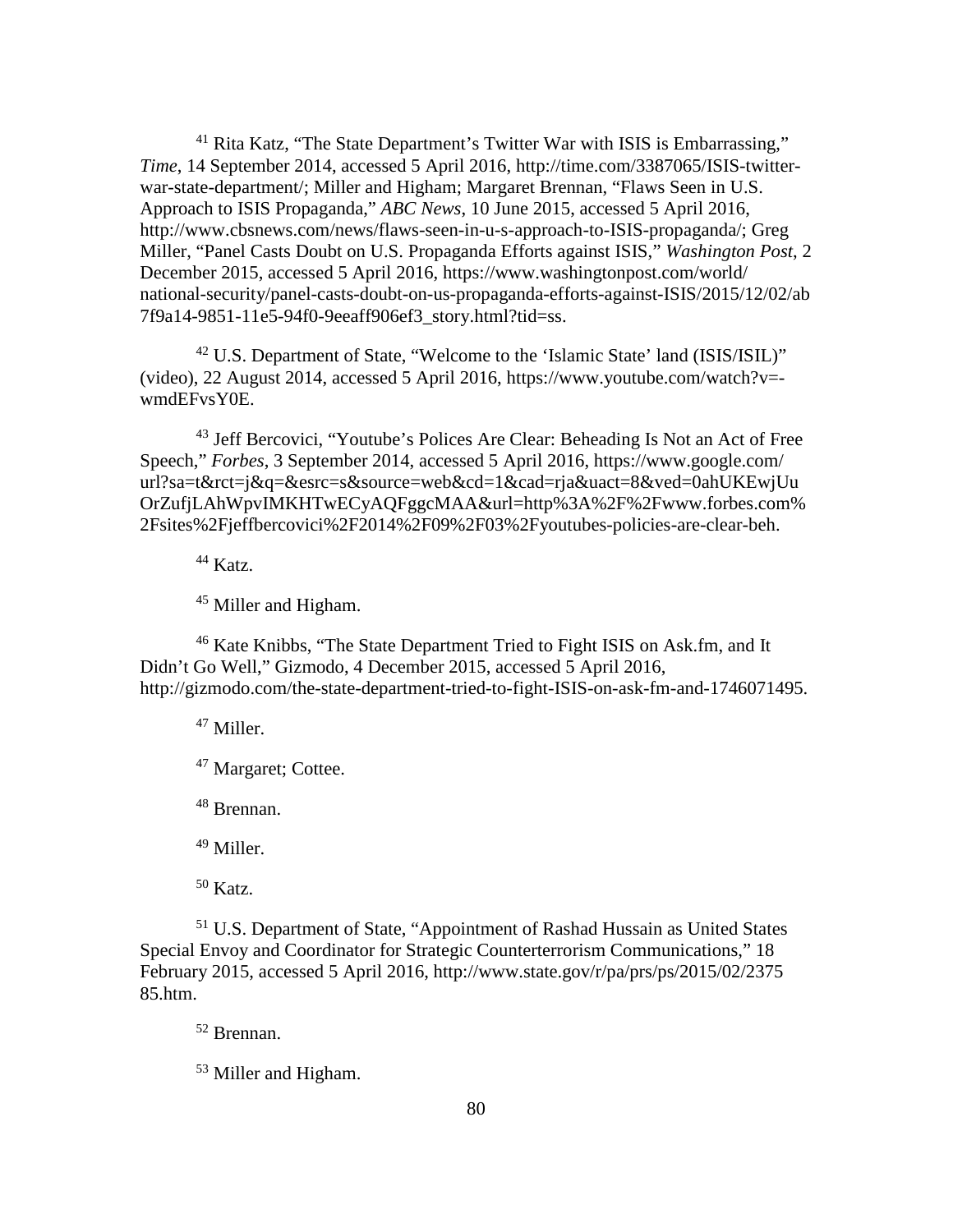<sup>54</sup> Mark Mazzetti and Michael R. Gordon, "ISIS Is Winning the Social Media War, U.S. Concludes," *New York Times*, 12 June 2015, accessed 5 April 2016, http://www.nytimes.com/2015/06/13/world/middleeast/ISIS-is-winning-message-war-usconcludes.html.

<sup>55</sup> Greg Miller and Karen DeYoung, "Obama Administration Plans Shake-Up in Propaganda War against ISIS," *Washington Post*, 8 January 2015, accessed 5 April 2016, https://www.washingtonpost.com/world/national-security/obama-administration-plansshake-up-in-propaganda-war-against-the-islamic-state/2016/01/08/d482255c-b585-11e5 a842-0feb51d1d124\_story.html.

<sup>56</sup> Miller and DeYoung.

<sup>57</sup> Javier Lesaca, "Fight against ISIS Reveals Power of Social Media," The Brookings Institution, 19 November 2015, accessed 29 February 2016, http://www. brookings.edu/blogs/techtank/posts/2015/11/19-ISIS-social-media-power-lesaca.

<sup>58</sup> Rudaw, "Kurdish Security Release Video, New Information on Hawija Commando Operation," 25 October 2015, accessed 29 February 2016, http://rudaw. net/english/kurdistan/241020154.

<sup>59</sup> LiveLeak, "GoPro POV Footage Captures the Last Moments of an ISIS Terrorist Killed in Combat," 15 June 2015, accessed 29 February 2016, http://www.liveleak.|com/view?i=c0c\_1434568805.

<sup>60</sup> Walbert Castillo, "Air Force Intel Uses ISIS 'moron' Post to Track Fighters," *Cable Network News*, 5 June 2015, accessed 5 April 2016, http://www.cnn.com/2015/ 06/05/politics/air-force-ISIS-moron-twitter/.

 $61$  Julia Greenberg, "Why Facebook and Twitter Can't Just Wipe Out ISIS Online," *Wired*, 21 November 2015, accessed 30 March 2016, http://www.wired.com/ 2015/11/facebook-and-twitter-face-tough-choices-as-ISIS-exploits-social-media/.

<sup>62</sup> Julian Robinson, "ISIS Show Off Tanks Looted from the Iraqi Army," *Daily Mail*, 9 December 2015, accessed 30 March 2016, http://www.dailymail.co.uk/news/ article-3352937/Shock-awe-ISIS-TANKS-hi-tech-arsenal-looted-Iraqi-army-serieschilling-pictures-frontline.html.

<sup>63</sup> Daily Mail, "Australian Doctor Appears in Islamic State Propaganda Video," (video), accessed 30 March 2016, http://www.dailymail.co.uk/video/news/video-1178318/Australian-doctor-appears-Islamic-State-propaganda-video.html; Adam Taylor.

<sup>64</sup> Washington Post, "The Powerful Propaganda Being Spread Online by Women in the Islamic State," 23 March 2015, accessed 30 March 2016, https://www.washington post.com/news/worldviews/wp/2015/03/23/the-powerful-propaganda-being-spreadonline-by-women-in-the-islamic-state/.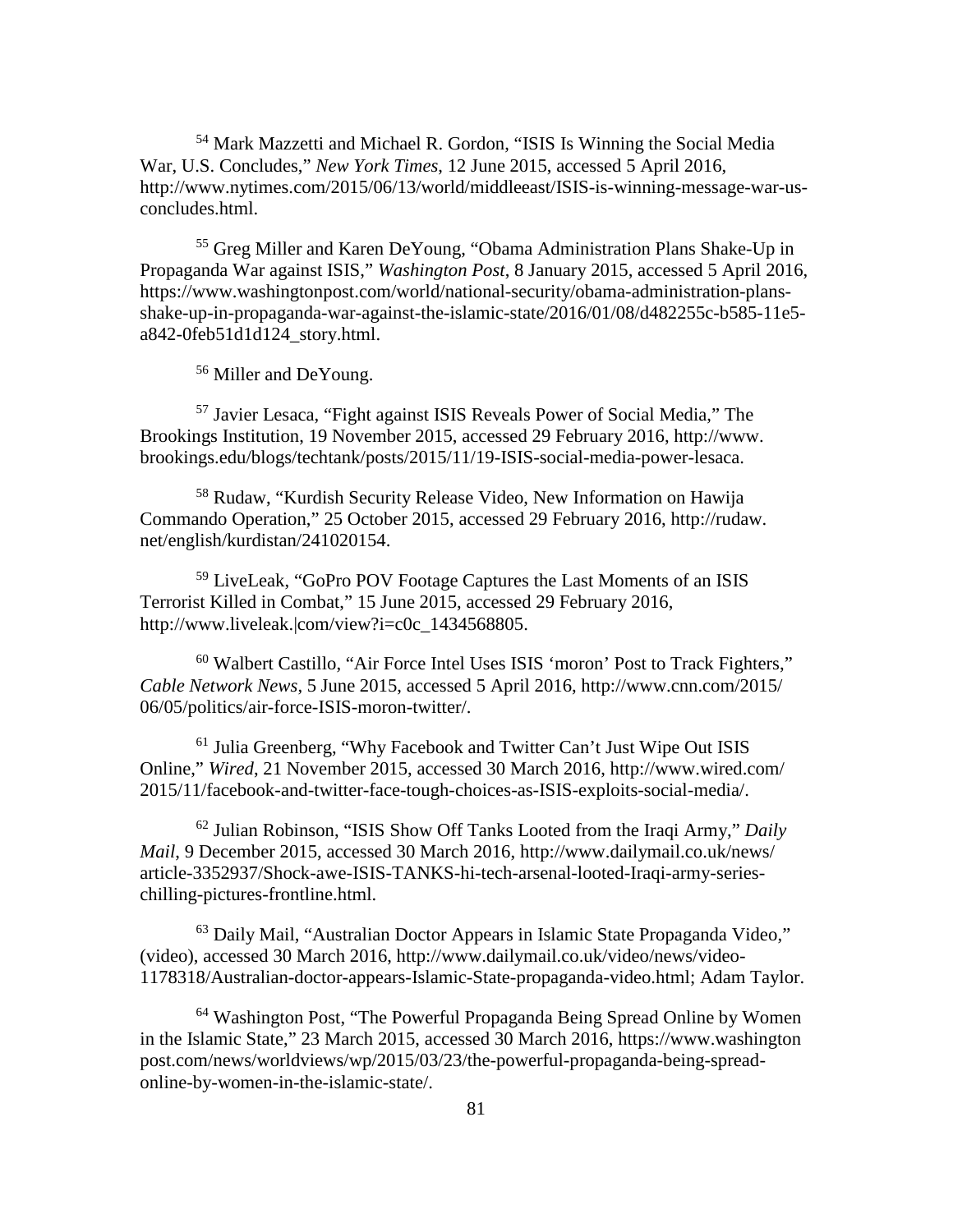$<sup>65</sup>$  France-Diplomatie – Ministry of Foreign Affairs and International</sup> Development, *Syria/Syrian Chemical Programme – National Executive Summary of Declassified Intelligence*, 2013, accessed 30 March 2016, http://www.diplomatie. gouv.fr/en/IMG/pdf/Syrian\_Chemical\_Programme.pdf.

<sup>66</sup> The Economist, "Bashar Al-Assad's Crimes Against Humanity, Caught On Camera," 16 December 2015, accessed 30 March 2016, http://www.economist.com/ news/middle-east-and-africa/21684204-trove-pictures-atrocious-abuse-pronouncedgenuine-bashar-al-assads.

<sup>67</sup> Mark Landler and Michael R. Gordon, "Obama Pushes Iraqis to Mend Sectarian Rifts," *New York Times*, 15 June 2014, accessed 30 March 2016, http://www.nytimes.com/2014/06/16/world/middleeast/republicans-press-obama-tomove-swiftly-to-halt-extremists-advances-in-iraq.html?rref=collection%2Ftimestopic%2 FMaliki%2C%20Nuri%20Kamal%20al-&action=click&contentCollection=times.

<sup>68</sup> William McCants, "The Believer," The Brookings Institute, 1 September 2015, accessed 30 March 2016, http://www.brookings.edu/research/essays/2015/thebeliever.

<sup>69</sup> Graeme Wood, "What ISIS Really Wants," *The Atlantic*, March 2015, accessed 30 March 2016, http://www.theatlantic.com/magazine/archive/2015/03/what-ISIS-reallywants/384980/.

 $70$  Daveed Gartenstein-Ross and Nathaniel Barr, The Winner's Messaging Strategy of the Islamic State, Wikistrat, 2015, accessed 30 March 2016, http://wikistrat.wpengine.netdna-cdn.com/wp-content/uploads/2015/06/The-Winner%E2%80%99s-Messaging-Strategy-of-the-Islamic-State-Wikistrat-report.pdf.

<sup>71</sup> Know Your Meme, "#BringBackOurGirls," accessed 30 March 2016, http://knowyourmeme.com/memes/events/bringbackourgirls.

<sup>72</sup> Dominic Gover, "ISIS Tweet Mocks Michelle Obama over Stolen Us Army Humvees," *International Business Times*, 20 June 2014, accessed 30 March 2016, http://www.ibtimes.co.uk/ISIS-tweet-mocks-michelle-obama-over-stolen-us-armyhumvees-1453524.

<sup>73</sup> Agence France-Presse (AFP), "How ISIS Used Twitter and the World Cup to Spread Its Terror," *Telegraph*, 24 June 2014, accessed 31 March 2016, http://www. telegraph.co.uk/news/worldnews/middleeast/iraq/10923046/How-ISIS-used-Twitter-andthe-World-Cup-to-spread-its-terror.html.

<sup>74</sup> Barak Obama, "2015 National Security Strategy," White House, February 2015, accessed 31 March 2016, https://www.whitehouse.gov/sites/default/files/docs/ 2015\_national\_security\_strategy.pdf.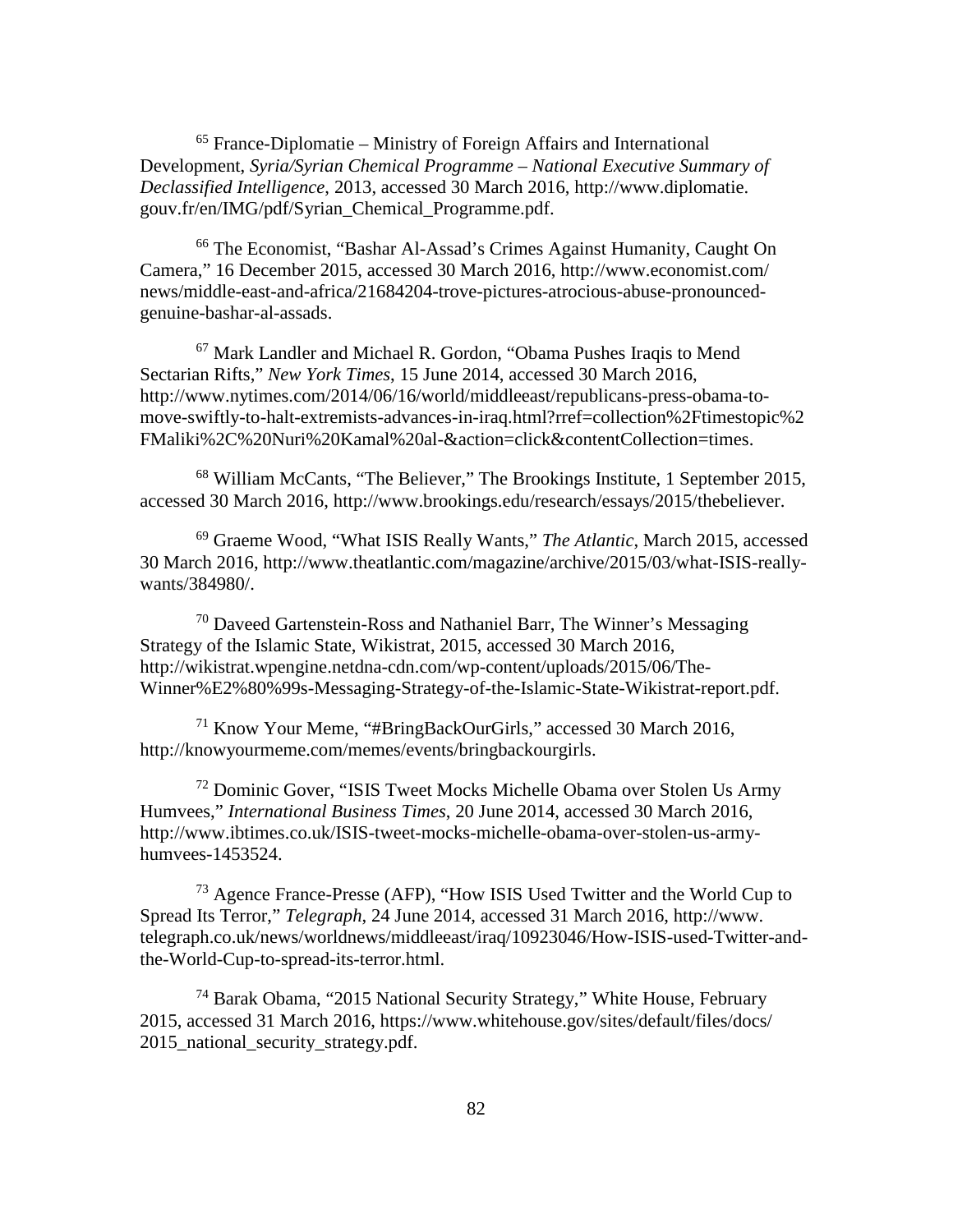<sup>75</sup> Graeme Wood, "What ISIS Really Wants," *The Atlantic*, March 2015, accessed 31 March 2016, http://www.theatlantic.com/magazine/archive/2015/03/what-ISIS-reallywants/384980/.

<sup>76</sup> Obama, "2015 National Security Strategy."

<sup>77</sup> Weiss and Hassan, 1-270.

<sup>78</sup> Dominic Casciani, "Islamic State: Profile of Mohammed Emwazi Aka 'Jihadi John'," *British Broadcasting Corporation*, 13 November 2015, accessed 10 April 2016, http://www.bbc.com/news/uk-31641569.

<sup>79</sup> Tara John, "What to Know About the New 'Jihadi John'," *Time*, 5 January 2015 accessed 10 April 2016, http://time.com/4167480/ISIS-isil-executioner-jihadi-johnabu-rumaysah/.

<sup>80</sup> Weiss and Hassan, 30.

<sup>81</sup> Jenny Stanton, "ISIS Execute Syrian Army Soldier Crushed to Death by Tank," *Daily Mail*, 25 October 2015, accessed 10 April 2016, http://www.dailymail.co.uk/news/ article-3288773/New-ISIS-video-shows-sick-method-execution-crushes-19-year-oldcaptive-tracks-battle-tank.html#v-6402472233889448707.

<sup>82</sup> Jeffrey Fleishman, "Islamic State and Its Increasingly Sophisticated Cinema of Terror," *LA Times*, 26 February 2015, accessed 10 April 2016, http://www.latimes.com/ entertainment/movies/la-et-mn-ca-ISIS-video-horror-20150301-story.html.

<sup>83</sup> Natasha Bertrand, "We're Getting to Know Just How Different ISIS Is from Al Qaeda," *Business Insider*, 21 May 2014, accessed 10 April 2016, http://www.business insider.com/difference-between-ISIS-and-al-qaeda-2015-5.

<sup>84</sup> Terrence McCoy, "How ISIS and Other Jihadists Persuaded Thousands of Westerners to Fight Their War of Extremism," *Washington Post*, 17 June 2014, accessed 10 April 2016, https://www.washingtonpost.com/news/morning-mix/wp/2014/06/17/ how-ISIS-persuaded-thousands-of-westerners-to-fight-its-war-of-extremism/.

<sup>85</sup> John Casciani, Margaret Coker, Danny Yadron, and Damian Paletta, "Hacker Killed by Drone Was Islamic State's 'secret Weapon'," *Wall Street Journal*, 27 August 2015, accessed 10 April 2016, http://www.wsj.com/articles/hacker-killed-by-drone-wassecret-weapon-1440718560.

<sup>86</sup> Rukmini Calliachi, "ISIS Claims Responsibility, Calling Paris Attacks 'First of the Storm'," *New York Times*, 14 November 2015, accessed 10 April 2016, http://www.nytimes.com/2015/11/15/world/europe/ISIS-claims-responsibility-for-parisattacks-calling-them-miracles.html.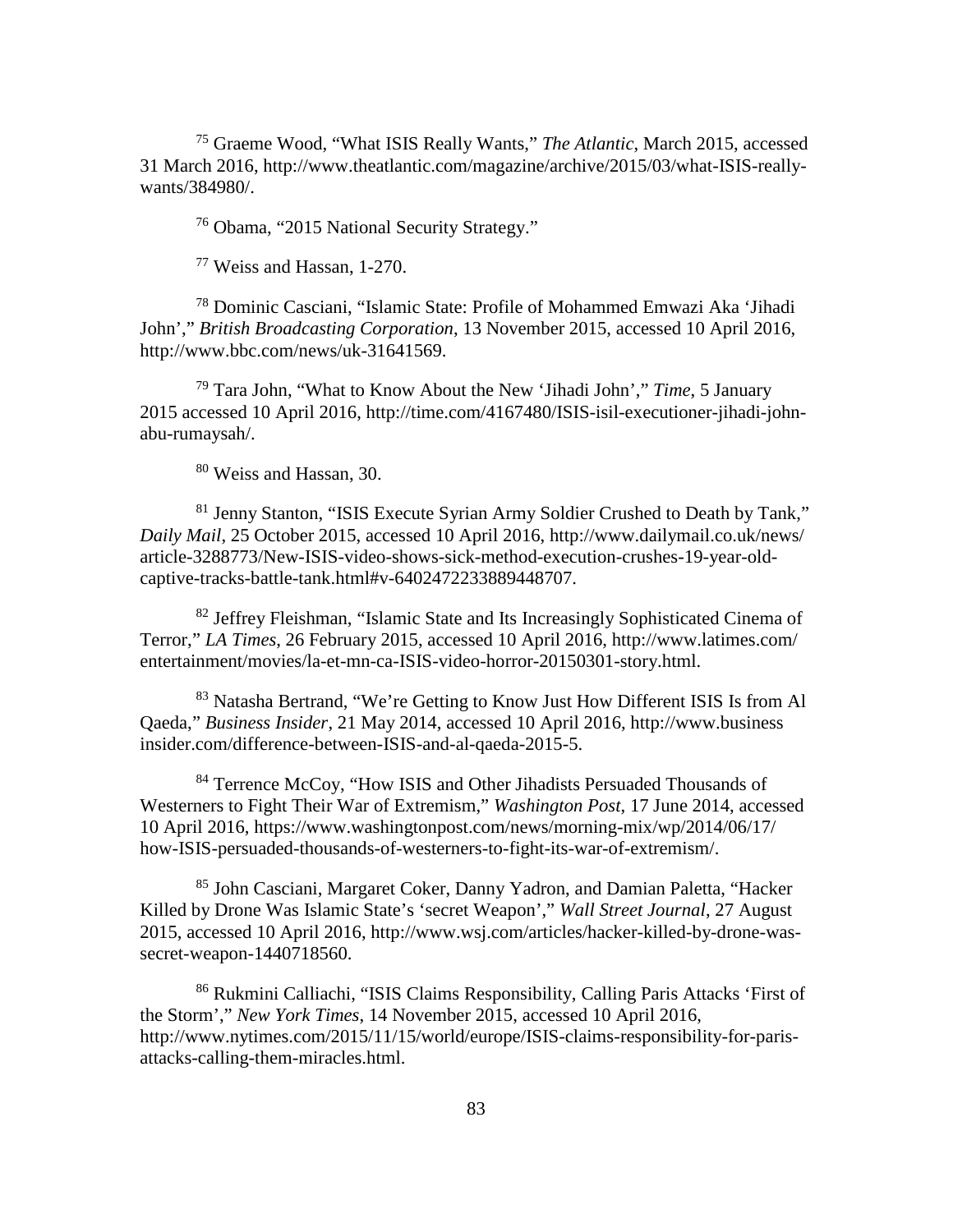<sup>87</sup> Jeremy Diamond, "Obama Calls for Gun Reforms in Wake of San Bernardino Shooting," *Cable Network News*, 2 December 2015, accessed 10 April 2016, http://www. cnn.com/2015/12/02/politics/san-bernardino-shooting-obama/.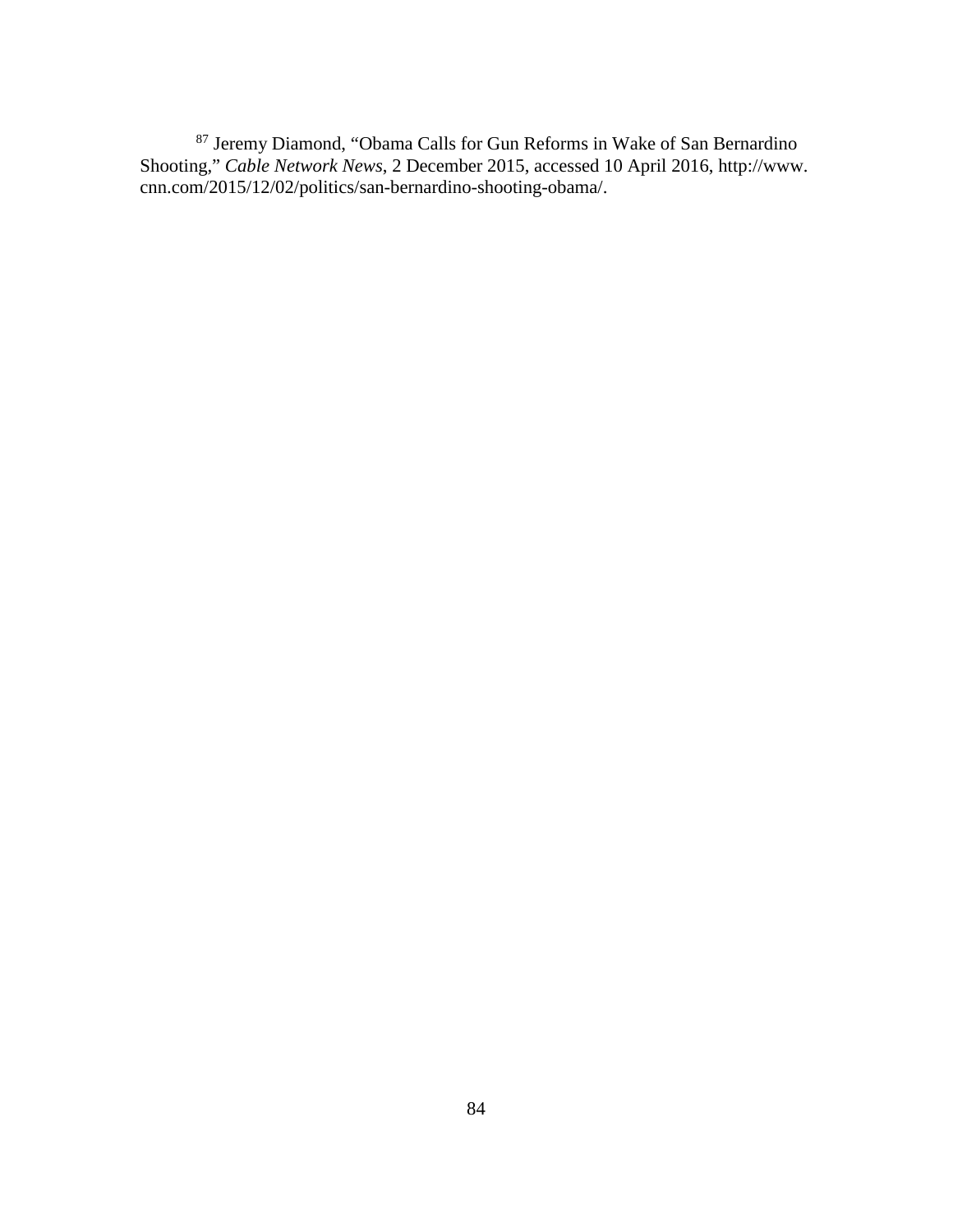## CHAPTER 5

## CONCLUSIONS AND RECOMMENDATIONS

The following will serve as a series of conclusions and recommendations based on the research and analysis conducted as well as concepts for future research. These should not be considered all-inclusive or definitive. Countering the Islamic State's toxic narrative is no small task by any measure.

This challenge is not a social media or "tech" problem. While it is easy to focus on the quality products that the Islamic State can produce and disseminate globally, this is an effect or symptom of a larger problem. Given a short period of time and a reasonable amount of resources, nearly anyone could learn to produce digital content at the same level of proficiency as that of the Islamic State. Their digital media is only advanced when compared to older and less capable Islamic fundamentalist organizations like Al-Qaeda, and not to the total content produced on the internet every day. If this were a matter that could be settled by producing higher quality videos or websites, the United States would easily triumph. Unfortunately, this is not the case. The United States cannot engage the Islamic State "Tweet for Tweet" and expect to win. It also cannot ignore the social media space or merely use it as a resource for intelligence collection or lethal targeting. Killing a single fighter with a cell phone and a Twitter account is ineffective and, in many cases, counterproductive. That fighter killed in an airstrike will be replaced and be made a martyr. Some forces of the Islamic State must be defeated militarily, but a majority of them can be swayed by a better message. It is the responsibility of the United States and its allies to develop, disseminate, and live up to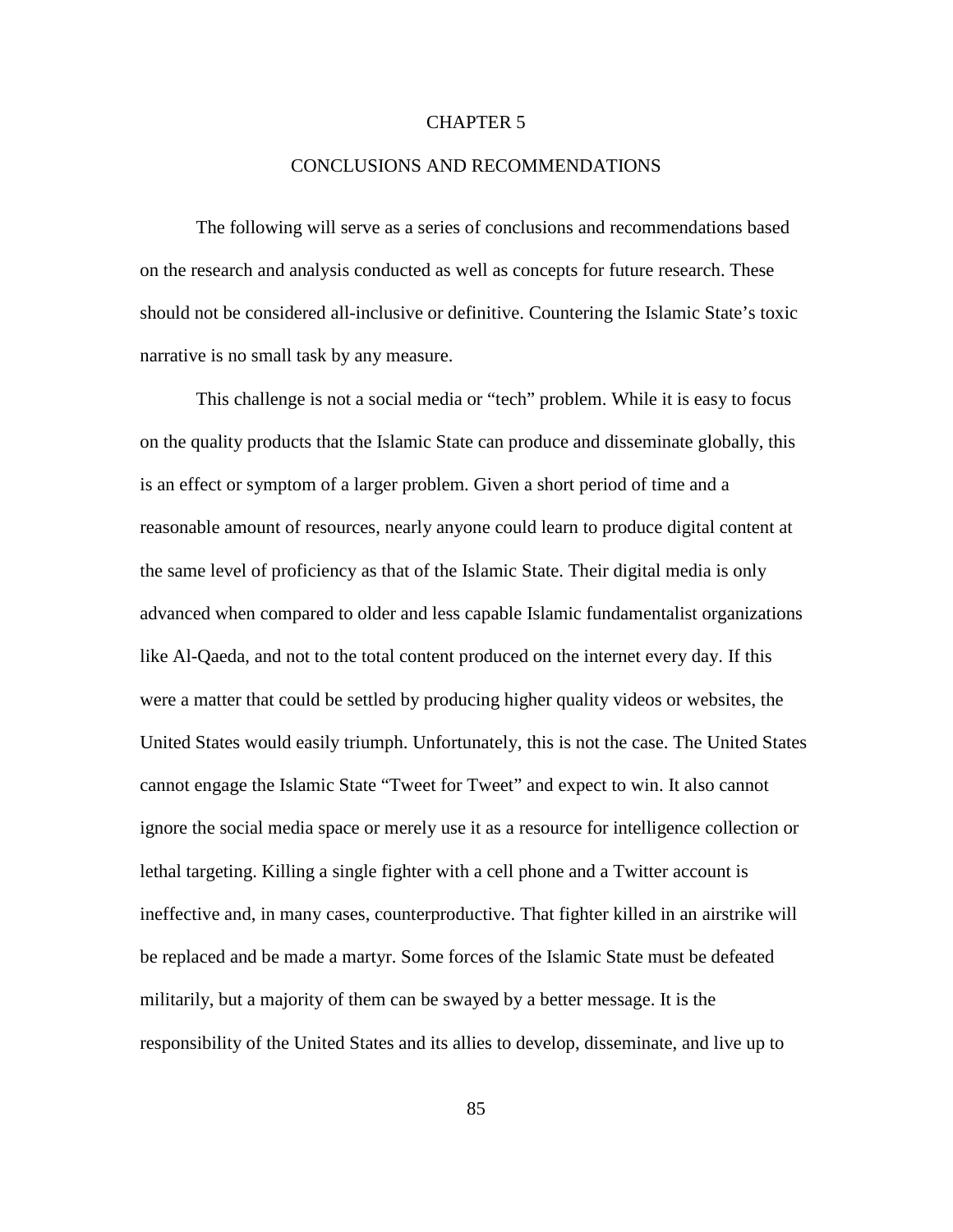that narrative. Social media provides access to content, but it is ultimately the content that sways the opinion of the viewer or the reader.

Furthermore, technical solutions by themselves will prove to be ineffective at preventing the Islamic State from accessing the internet to spread its message. The Islamic State has proven adept at bypassing restrictions imposed by governments and the owners of social media platforms. As Twitter bans pro-Islamic State Twitter accounts, Islamic State operative simply create new accounts. They have also gone so far as to develop a simple naming taxonomy so that followers will know how to find newly created accounts and reduce downtime. The Islamic State's media production team, Asawitiri Media, is currently on its 335th Twitter account: "@TurMedia335."[1](#page-97-0) By restricting members of the Islamic State from accessing social media, the United States cuts off a potential method for influencing those members. While the United States' previous efforts at countering the narrative of the Islamic State on social media have been found wanting, this should not preclude future and better planned attempts to leverage social media.

There are elements of the US government attempting to shift public opinion on domestic policy issues using social media to gain an advantage. While the example of the White House's Thunderclap campaign ended in failure as it did not achieve the stated strategic end state of changing federal laws concerning gun control it would be unwise to dismiss the effort as frivolous. The failure of the Thunderclap gun control campaign was that it began with the incorrect presupposition that a shift in public opinion would directly correlate to legislative results. Considering the complexity of the US political system as well as concerted and well-resourced resistance from opposition groups, it is now clear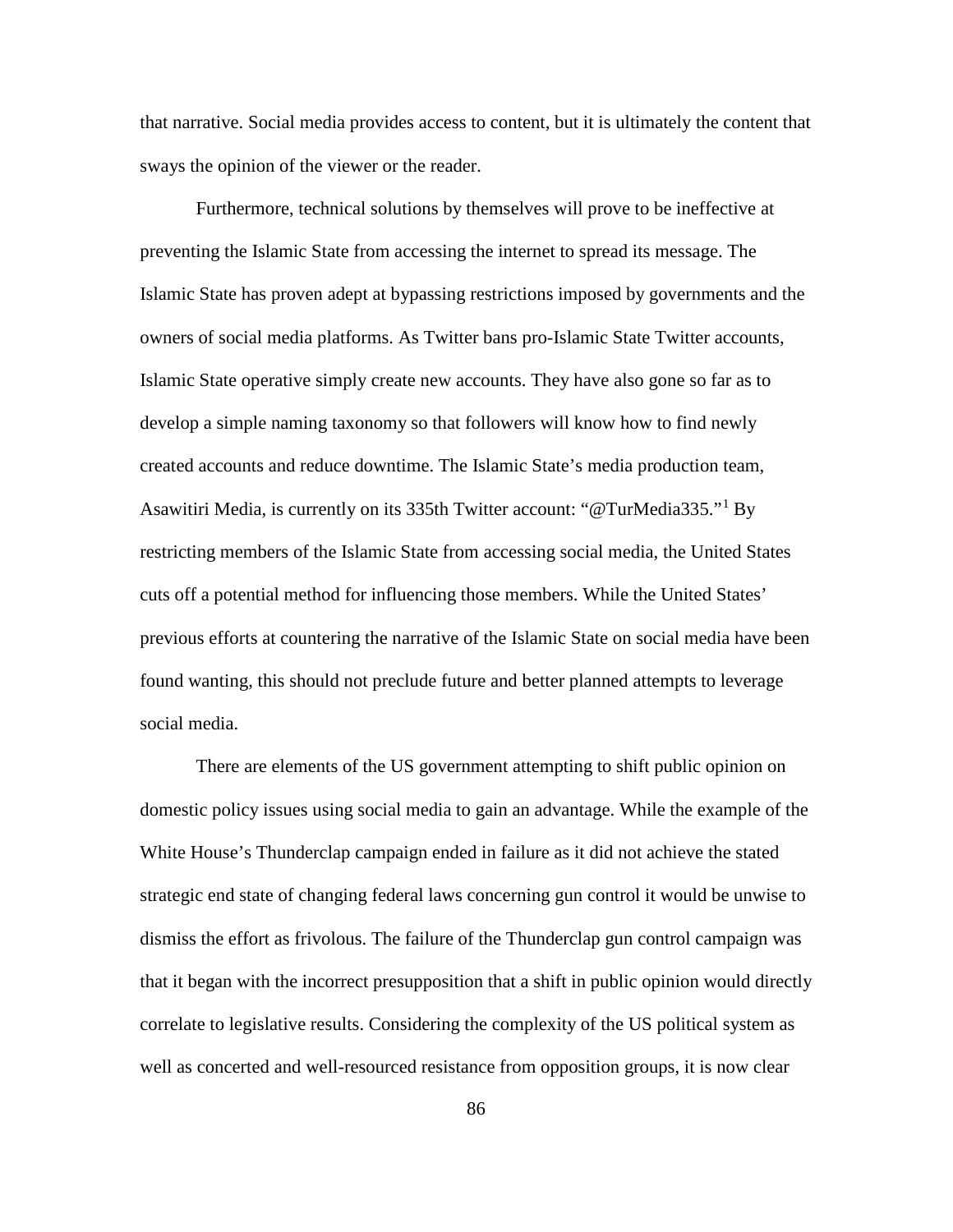that the Thunderclap campaign was insufficient. There is reason to believe that the effort would be more effective within the realm of military campaigns.

Combining social media with other methods can render additional effects disproportionate to the level of effort to achieve them. The Islamic State was able to augment its physical combat power in the 2014 battle of Mosul using techniques used by US lawmakers and their surrogates. The US government should apply the same kind of techniques used to shift public opinion on domestic issues to foreign policy and military operations. Social media services will come and go as well as the technical platforms and methods used to manipulate them. As these services and platforms emerge, they should be assessed and incorporated into an overall larger strategy of shifting and understanding public opinion in conjunction with or in lieu of lethal military operations.

This problem is not one that can be solved symmetrically or unilaterally. It must be a combination of both soft and hard power that comes together for a compound effect. Some members of the Islamic State and their media team must be eliminated with lethal force. However, killing people does not equate to killing ideas. The United States and its allies must offer a real alternative to Islamic extremism that can sway a large percentage of Islamic State fighters to leave the cause. With the exception of the worst offenders, former Islamic State fighters must be allowed to reintegrate into society. A living Islamic State veteran who is willing to publicly and sincerely renounce his former masters is better message than any amount of gun-camera footage of airstrikes. In order to achieve this end, the United States needs more and better content in the social media space. Efforts should be made to recruit younger people who are tech, media and culture savvy, who can generate the content that connects with their peers. As stated earlier, the best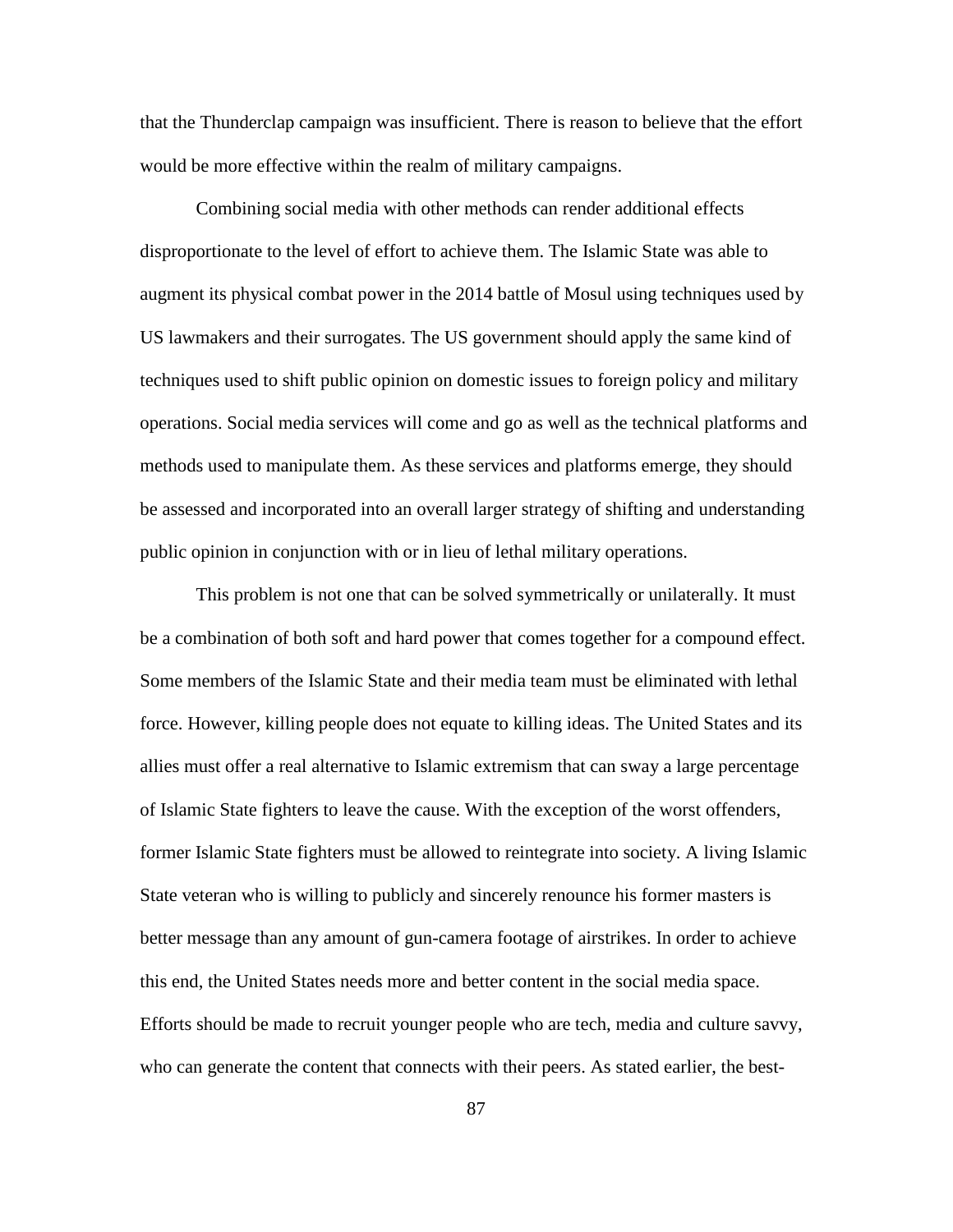produced content in the world will fall on deaf ears if it is not backed up with substance. Leaders in the Middle East and around the world need to look at their societies and determined how so many young men and women became so disaffected and dissatisfied with their lives that they would risk the arduous journey traveling to a violent, war torn country, and take up arms, in some cases against their own countrymen. For a message as the Islamic State's to work, it has to find a receptive audience.

While the Islamic State can and will be defeated, this problem will not die with the Islamic State. The world has seen what the Islamic State has been able to accomplish with social media, and other groups will attempt to replicate their success. There will always be loopholes for extremists to exploit in order to gain access to social media. Humans will continue to connect and share with each other on a global scale; those people with compelling or interesting content to share will attract more attention than others. Social media provides a certain level of equality that cannot be entirely overcome by corporations or brands. The things that make social media so unique and exciting are also what make it potentially dangerous. In the social media space, the voice of the United States government is no louder and no more inherently compelling than that of an enemy, whether that enemy be a near-peer nation state or a single anonymous individual with a smart phone. In order to be ready to face off against future iterations of social media savvy adversaries the United States must not wait until the adversary presents itself to take action. The United States should perpetually continue to shape the social media environment to present enemies with the most challenging environment at the outset. Disaffected people posting on social media should be engaged early and often before they can fall into the cycle of extremism. People that post complaints about U.S.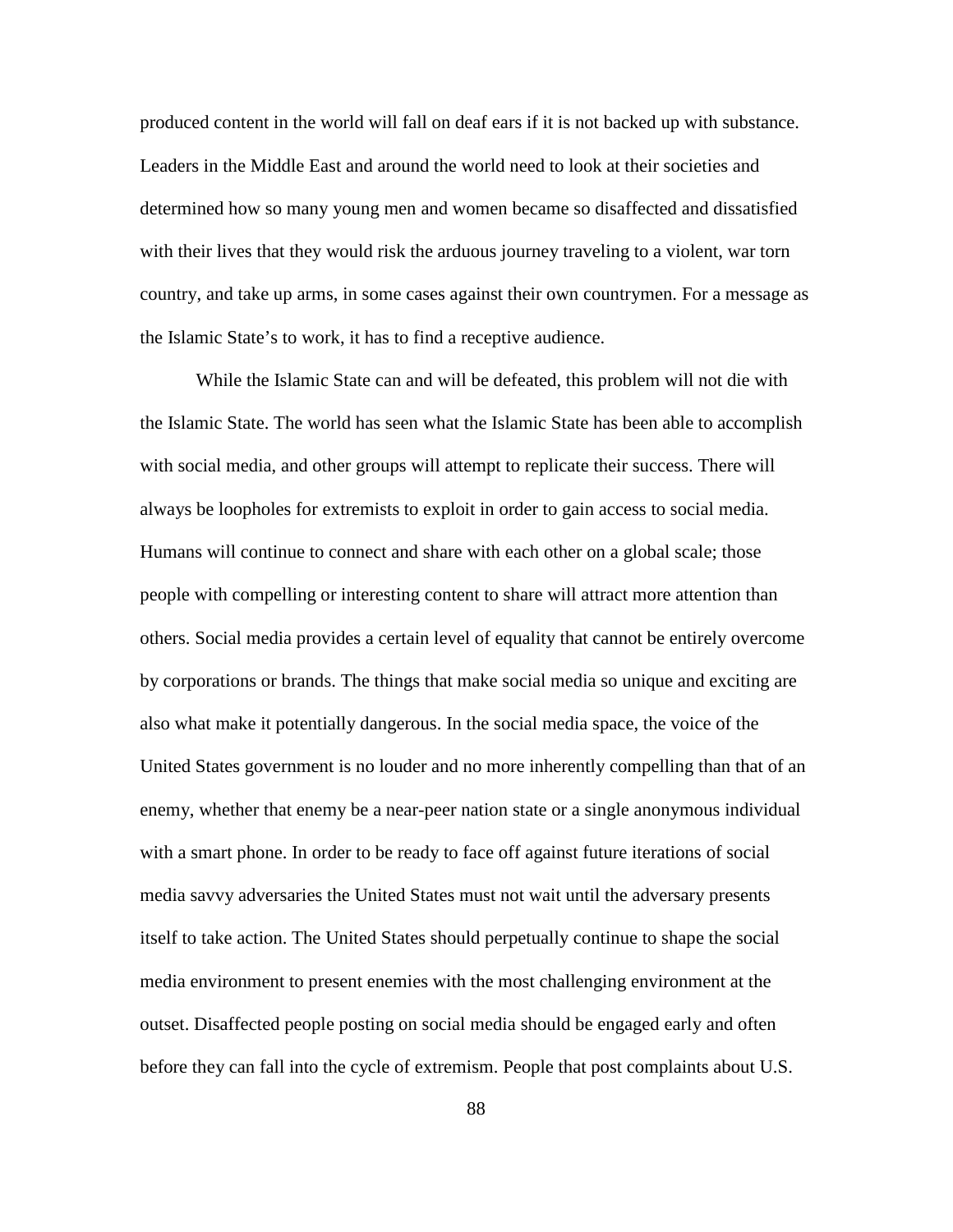foreign or domestic policy should be engaged with sincere responses and provided with well-produced, fact-based content to either change their mind or inform their arguments. Lastly, with tens of millions of people posting content to various social media platforms and services, the United States should make a concerted effort to monitor the opinions of users based on this information within the confines of the law. While this should be done from the perspective of intelligence collection for the purposes of identifying new or emerging threats, it should also be done from a public relations perspective. The perceived effectiveness or favorability of the United States should be readily understood by policy makers and military leaders during the planning phases of any decision or operation. The data is available and could effectively be used for commanders and policy makers to understand their operational environments. This is not to say that the opinion of social media users should be the deciding factor on United States foreign policy or military decisions, but these decisions should not be made in a vacuum in today's technology.

## Recommendations for Future Research

Areas in which further research is encouraged are the effects of the Islamic State's social media operations base on more specific target audience demographics. While women joining the Islamic State has been often written about in media sources a more thorough quantitative analysis is required to ascertain the effects of Islamic State propaganda on women and the amount of actual effort the Islamic State puts into recruiting women. The same could be studied concerning people living Western society.

This thesis used open source material and does not reference any classified reporting. Additional research at higher level of classification is recommended to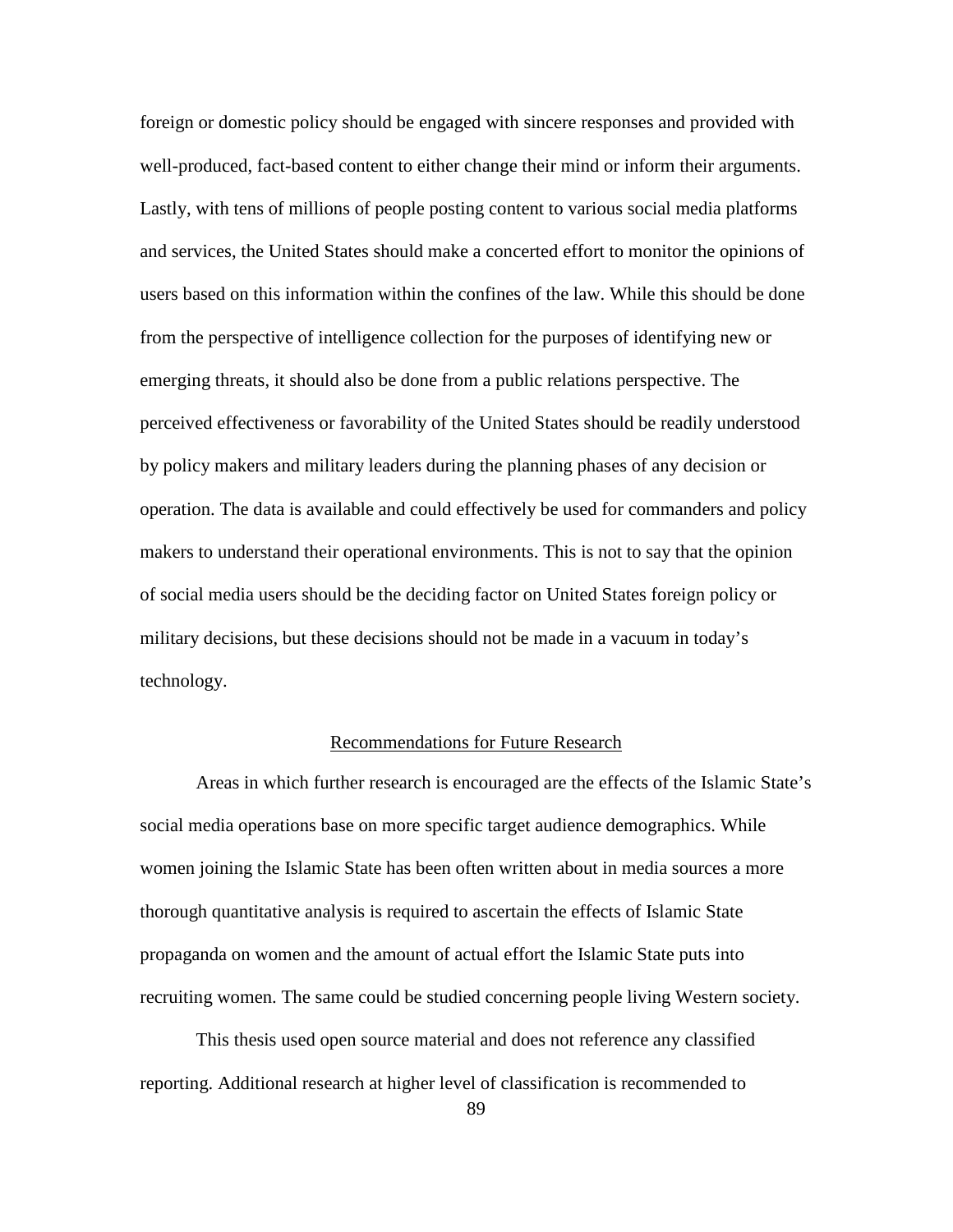understand US efforts to counter the Islamic State's social media narrative. This could also clarify the Islamic State's true social media capability and organization which could be in opposition to what is generally accepted in the Western media and unclassified sources.

Specific research is recommended into how the Islamic State leverages social media to further its agenda in less developed parts of the world. How does the Islamic State use social media in countries without an established internet infrastructure or social media user base ready to receive its content? Both the technical and the operational aspects of this question are worthy of future study.

 $\overline{a}$ 

<span id="page-97-0"></span><sup>1</sup> Jeff John Roberts, "Twitter Sued by Widow of ISIS Victim," *Fortune*, 14 January 2016, accessed 10 April 2016, http://fortune.com/2016/01/14/twitter-ISISlawsuit/.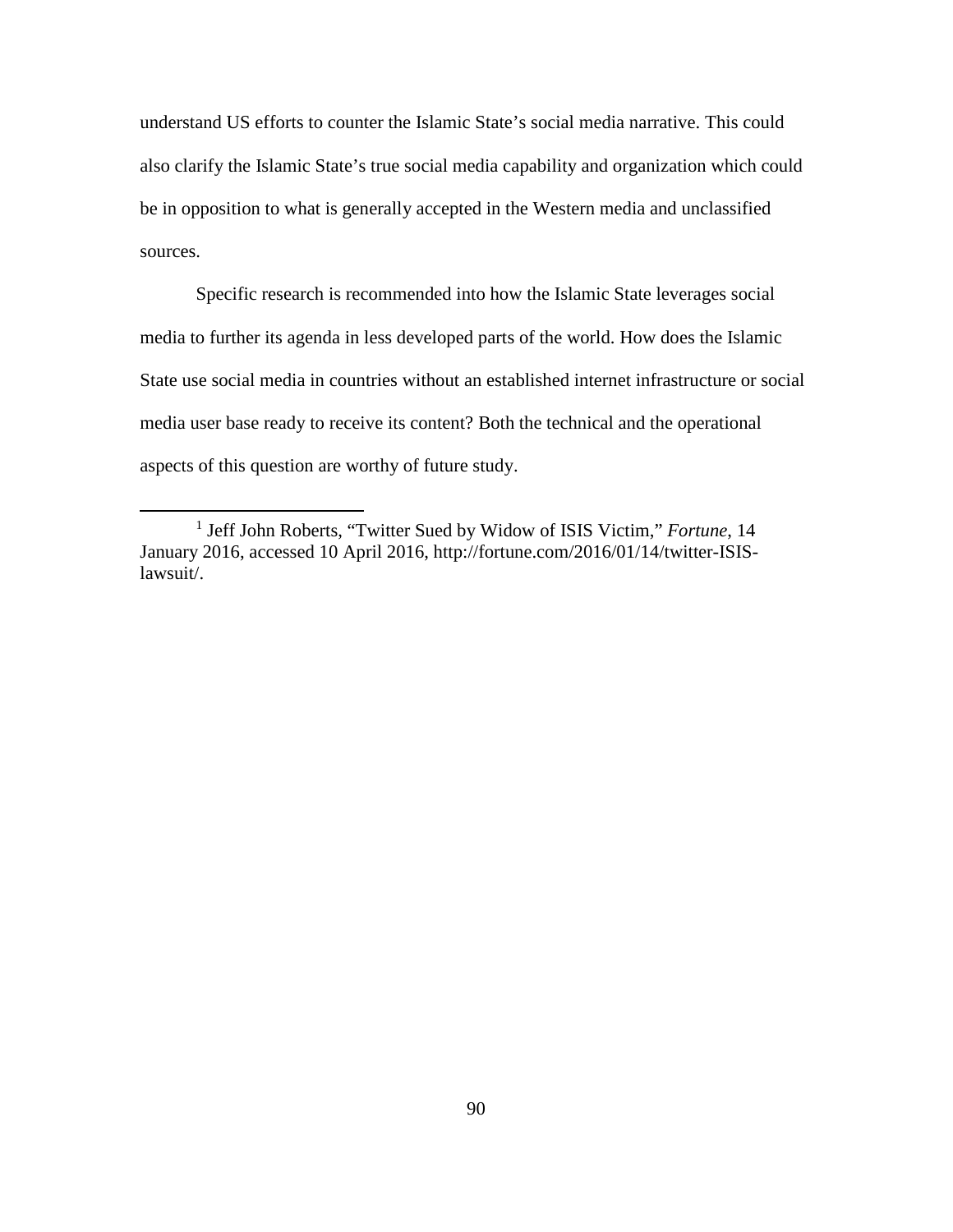## BIBLIOGRAPHY

- Abbas, Yasir, and Dan Trombly. "Inside the Collapse of the Iraqi Army's 2nd Division." *War on the Rocks*, 1 July 2014. Accessed 22 March 2016. http://waronthe rocks.com/2014/07/inside-the-collapse-of-the-iraqi-armys-2nd-division/.
- Barrett, Evan. "Letting Putin Get Away with It." *Foreign Policy*. 19 January 2016. Accessed 28 March 2016. http://foreignpolicy.com/2016/01/19/syria-kurds-russiasunni-arab.
- Bender, Jeremy. "ISIS is Turning US Humvees into Iraq's Worst Nightmare." *Business Insider,* 5 June 2015. Accessed 22 March 2016. http://www.businessinsider. com/isis-turning-us-humvees-into-iraqs-nightmare-2015-6.
- Bercovici, Jeff. "YouTube's Polices Are Clear: Beheading Is Not an Act of Free Speech." *Forbes*, 3 September 2014. Accessed 5 April 2016. https://www.google.com/url? sa=t&rct=j&q=&esrc=s&source=web&cd=1&cad=rja&uact=8&ved=0ahUKEwj UuOrZufjLAhWpvIMKHTwECyAQFggcMAA&url=http%3A%2F%2Fwww.for bes.com%2Fsites%2Fjeffbercovici%2F2014%2F09%2F03%2Fyoutubes-policiesare-clear-beh.
- Berger, J. M., and Jonathon Morgan. *The ISIS Twitter Census: Defining and Describing the Population of ISIS Supporters on Twitter*. Washington, DC: Brookings Institute, 2015.
- Bilger, Alex. *ISIS Annual Reports Reveal a Metrics-Driven Military Command*. Institute for the Study of War. 22 May 2014. Accessed 24 March 2016. http://www. understandingwar.org/sites/default/files/ISWBackgrounder\_ISIS\_Annual\_Reports  $_0.$ pdf.
- Blanchard, Christopher M., Carla E. Humud, Kenneth Katzman, and Matthew C. Weed. *The "Islamic State" Crisis and U.S. Policy*. Washington DC: U.S. Library of Congress, 2015.
- Botelho, Greg. "ISIS Executes British Aid Worker David Haines; Cameron Vows Justice." *Cable News Network*, 14 September 2014. Accessed 4 April 2016. http://www.cnn.com/2014/09/13/world/meast/isis-haines-family-message/.
- Bowering, Gerhard, ed. *The Princeton Encyclopedia of Islamic Political Thought.* Princeton, NJ: Princeton University Press, 2012.
- Brennan, Margaret. "As Pressure Mounts, ISIS Militants Hide Behind Kids." *CBS News*, 15 December 2015. Accessed 24 March 2016. http://www.cbsnews.com/ news/isis-children-human-shields-iraq-syria-us-airstrikes-civilian-casualties/.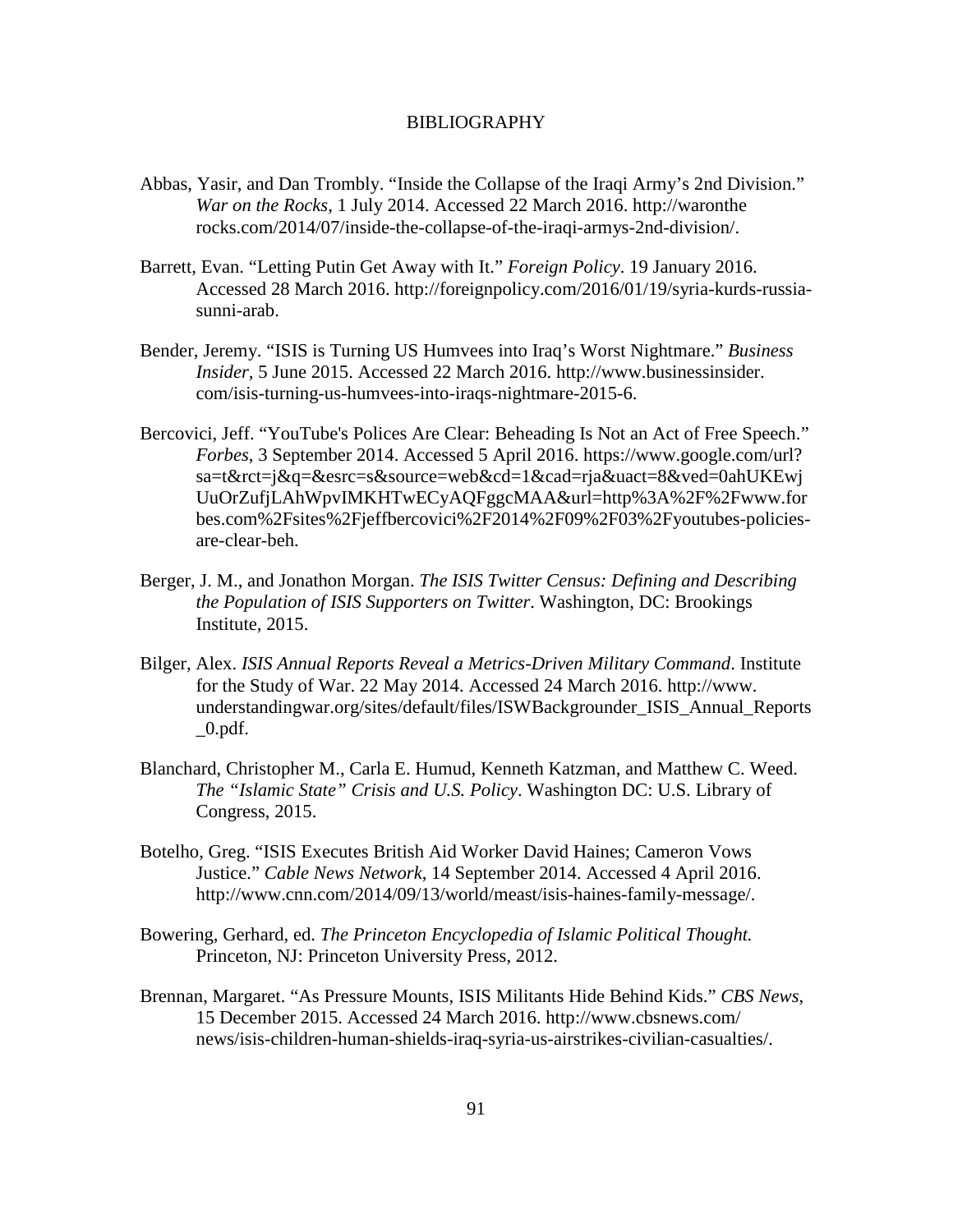———. "Flaws Seen in U.S. Approach to ISIS Propaganda." *ABC News*, 10 June 2015. Accessed 5 April 2016. http://www.cbsnews.com/news/flaws-seen-in-u-sapproach-to-ISIS-propaganda/.

- British Broadcasting Corporation (BBC). "Turkey's Downing of Russian Warplane What We Know." 1 December 2015. Accessed 28 March 2016. http://www. bbc.com/news/world-middle-east-34912581.
- Cambanis Thanassis, and Rebecca Collard. "How ISIS Runs a City." *Time Magazine*, 26 February 2015. Accessed 24 March 2016. http://time.com/3720063/ isisgovernmentraqqamosul/.
- Carter, Chelsea J. "Iraqi Soldiers, Police Drop Weapons, Flee Posts in Portions of Mosul." *Cable News Network*, 13 June 2014. Accessed 31 March 2016. http://www.cnn.com/2014/06/10/world/meast/iraq-violence/.
- Casciani, Dominic. "Islamic State: Profile of Mohammed Emwazi Aka 'Jihadi John'." *British Broadcasting Corporation*, 13 November 2015. Accessed 4 April 2016. http://www.bbc.com/news/uk-31641569.
- Castillo, Walbert. "Air Force Intel Uses ISIS 'moron' Post to Track Fighters." *Cable Network News*, 5 June 2015. Accessed 5 April 2016. http://www.cnn.com/2015/ 06/05/politics/air-force-ISIS-moron-twitter/.
- Childress, Sarah, Chris Amico, and Evan Wexler. "Who Runs the Islamic State?" *Public Broadcast Service*, 28 October 2014. Accessed 24 March 2016. http://www.pbs. org/wgbh/frontline/article/who-runs-the-islamic-state/.
- CNN Politics. "CENTCOM Twitter Account Hacked, Suspended." *Cable News Network,* 12 January 2015. Accessed 28 February 2016. http://www.cnn.com/2015/ 01/12/politics/.
- Cottee, Simon. "Why It's so Hard to Stop Isis Propaganda." *The Atlantic*, 2 March 2015. Accessed 5 April 2016. http://www.theatlantic.com/international/archive/2015/ 03/why-its-so-hard-to-stop-isis-propaganda/386216/.
- Di Giovanni, Janine. "When It Comes to Beheadings, ISIS Has Nothing over Saudi Arabia." *Newsweek*, 14 October 2014. Accessed 4 April 2016. http://www.news week.com/2014/10/24/when-it-comes-beheadings-isis-has-nothing-over-saudiarabia-277385.html.
- Diamond, Jeremy. "Obama Calls for Gun Reforms in Wake of San Bernardino Shooting," CNN.com. 2 December 2015. Accessed 10 April 2016. http://www.cnn.com/2015/12/02/politics/san-bernardino-shooting-obama/.
- The Economist. "Bashar Al-Assad's Crimes against Humanity, Caught On Camera." 16 December 2015. Accessed 30 March 2016. http://www.economist.com/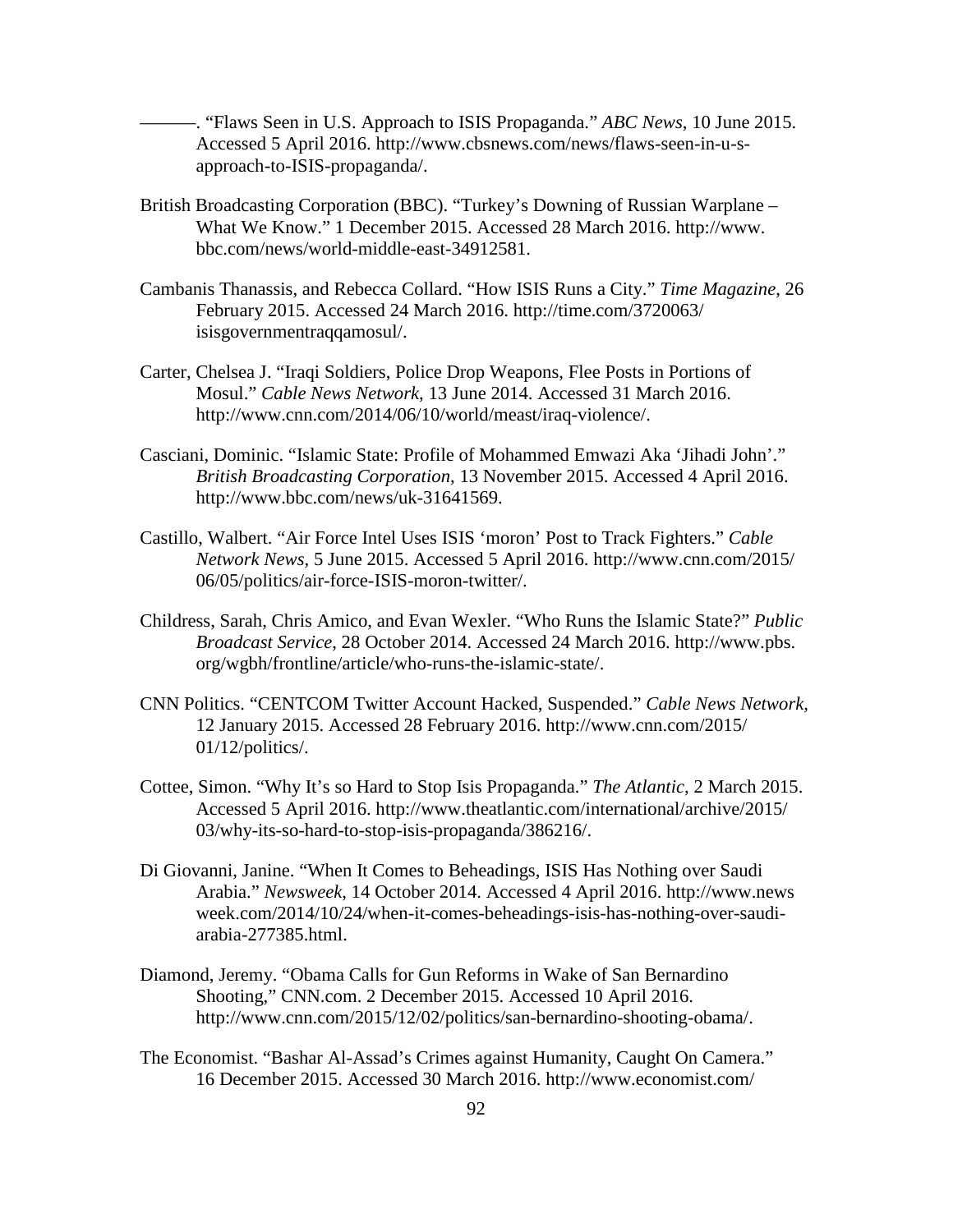news/middle-east-and-africa/21684204-trove-pictures-atrocious-abusepronounced-genuine-bashar-al-assads.

Esposito, John. *The Oxford History of Islam*. New York: Oxford University Press, 1999. Kindle edition.

———. *What Everyone Needs to Know About Islam*. 2nd ed. New York: The Oxford University Press, 2011.

- Facebook. "Facebook Reports Third Quarter 2014 Results." 28 October 2014. Accessed 28 March 2016. http://investor.fb.com/releasedetail.cfm?ReleaseID=878726.
- France-Diplomatie Ministry of Foreign Affairs and International Development. *Syria/Syrian Chemical Programme –National Executive Summary of Declassified Intelligence*. 2013. Accessed 30 March 2016. http://www.diplomatie.gouv.fr/en/ IMG/pdf/Syrian\_Chemical\_Programme.pdf.
- Gartenstein-Ross, Daveed, and Nathaniel Barr. *The Winner's Messaging Strategy of the Islamic State: Technically Excellent, Vulnerable to Disruption*. Washington, DC: Wikistrat, 2015.
- Gienger, Viola. "Kerry Says Assad Staying as Syrian Leader Is a 'non-Starter'." US Institute of Peace. 12 November 1202. Accessed 2 December 2015. http://www.usip.org/publications/2015/11/12/kerry-says-assad-staying-syrianleader-non-starter.
- Gilsinan, Kathy. "How ISIS Territory Has Changed Since the U.S. Bombing Campaign Began." *The Atlantic*, 11 September 2015. Accessed 24 September 2015. http://www.theatlantic.com/international/archive/2015/09/isis-territory-map-uscampaign/404776/.

———. "How ISIS Territory Has Changed Since the U.S. Bombing Campaign Began." *The Atlantic*, 11 September 2015. Accessed 22 October 2015. http://www.the atlantic.com/international/archive/2015/09/isis-territory-map-us-campaign/ 404776/.

- Goldman, David. "ISIS Supporters Threaten Twitter Founder Jack Dorsey." *Cable News Network Money,* 2 March 2015. Accessed 4 October 2015. http://money.cnn.com/ 2015/03/02/technology/isis-jack-dorsey-Twitter/.
- Gordon, Michael. "U.S. Begins Military Talks with Russia on Syria." *The New York Times*, 18 September 2015. Accessed 7 December 2015. http://www.nytimes. com/2015/09/19/world/europe/us-to-begin-military-talks-with-russia-onsyria.html?\_r=0.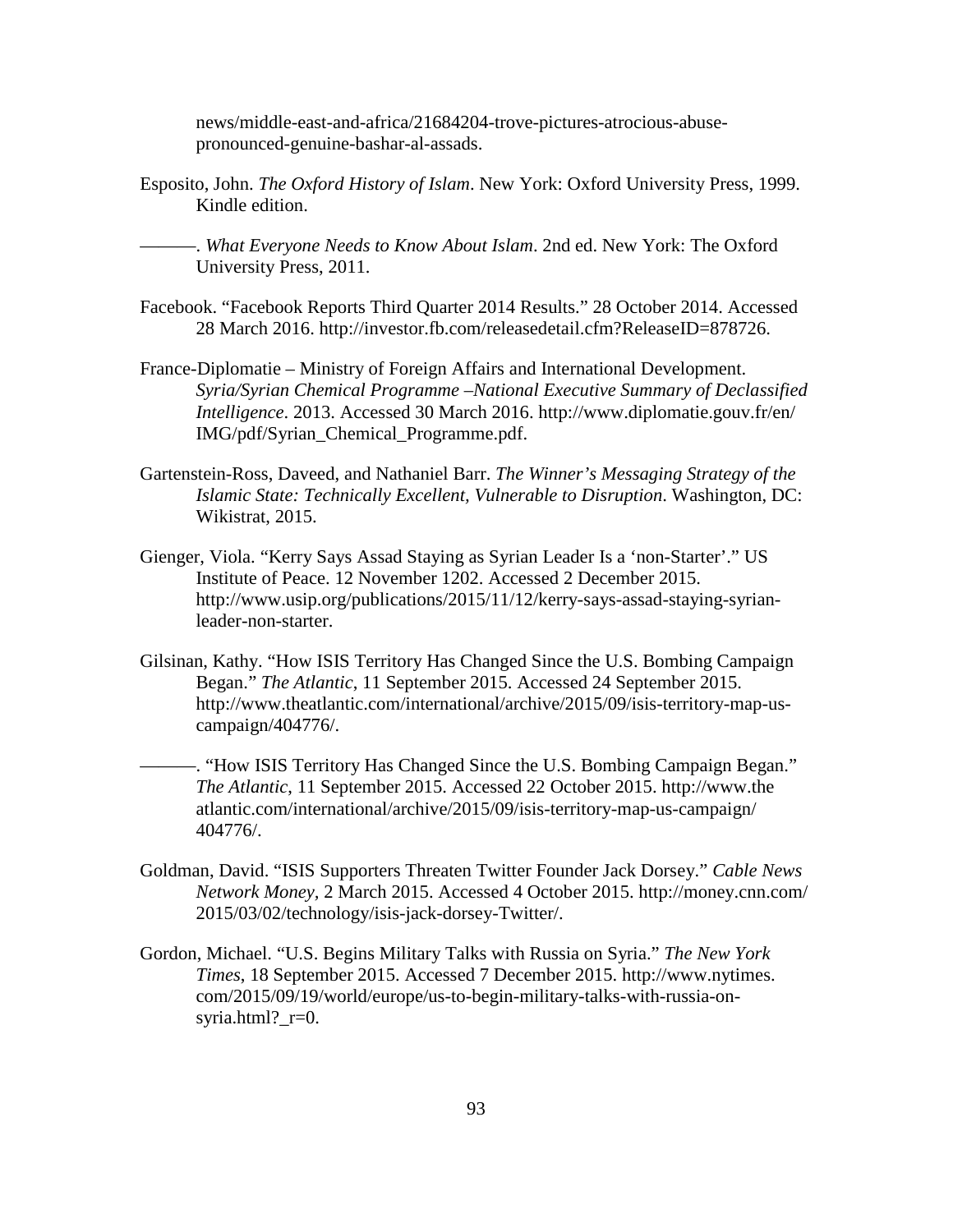- Greenberg, Julia. "Why Facebook and Twitter Can't Just Wipe Out ISIS Online." *Wired*, 21 November 2015. Accessed 30 March 2016. http://www.wired.com/2015/11/ facebook-and-twitter-face-tough-choices-as-isis-exploits-social-media/.
- Harte, Julia, and R. Jeffrey Smith. "Where Does the Islamic State Get Its Weapons?" *Foreign Policy*, 6 October 2014. Accessed 22 March 2016. http://foreign policy.com/2014/10/06/where-does-the-islamic-state-get-its-weapons/.
- House Committee on Foreign Affairs, U.S. Counterterrorism Efforts in Syria: A Winning Strategy? 114th Cong., 1st sess., 2015, H. Rep., serial 114101, 1-7.
- Hudson, John. "U.S. Repeals Propaganda Ban, Spreads Government-Made News to Americans." *Foreign Policy*, 13 July 2013. Accessed 28 March 2016. http://foreignpolicy.com/2013/07/14/usrepealspropagandabanspreadsgovernment madenewstoamericans/.
- Ioffe, Julia. "Russia's Game Plan in Syria Is Simple." *Foreign Policy*, 25 September 2015. Accessed 30 September 2015. http://foreignpolicy.com/2015/09/25/russiasgame-plan-in-syria-is-simple-putin-assad/.
- Irshaid, Faisal. "ISIS, ISIL, IS or Daesh? One Group, Many Names." *BBC*, 2 December 2001. Accessed 28 February 2016. http://www.bbc.com/news/world-middle-east-27994277.
- John, Tara. "What to Know About the New 'Jihadi John.'" *Time*, 5 January 2015. Accessed 10 April 2016. http://time.com/4167480/ISIS-isil-executioner-jihadijohn-abu-rumaysah/.
- Katz, Rita. "The State Department's Twitter War with ISIS Is Embarrassing." *Time*, 14 September 2014. Accessed 5 April 2016. http://time.com/3387065/isis-twitterwar-state-department/.
- Kaufman, Sarah, and Markham Nolan. "Exclusive: ISIS Sotloff Beheading Video 'published by Accident'." Vocativ, 2 September 2014. Accessed 4 April 2016. http://www.vocativ.com/world/iraq-world/isis-beheads-u-s-journalist-stevensotloff/#!bOPRLW.
- Kaya, Karen. "ISIS's Information Operations: Analyzing Their Themes and Messages." *OE Watch* 4, no. 10 (October 2014): 60-63.
- Killoran, Ellen. "Inside Site Intelligence Group: Steven Sotloff Beheading Discovered by Little-Known Research Organization." IbTimes.com, 2 September 2014. Accessed 4 April 2016. http://www.ibtimes.com/inside-site-intelligence-groupsteven-sotloff-beheading-discovered-little-known-research-1676236.
- Knights, Michael, and Alexandre Mello. "The Cult of the Offensive: The Islamic State on Defense." *CTC Sentinel* 8, no. 4 (April 2015): 1-7.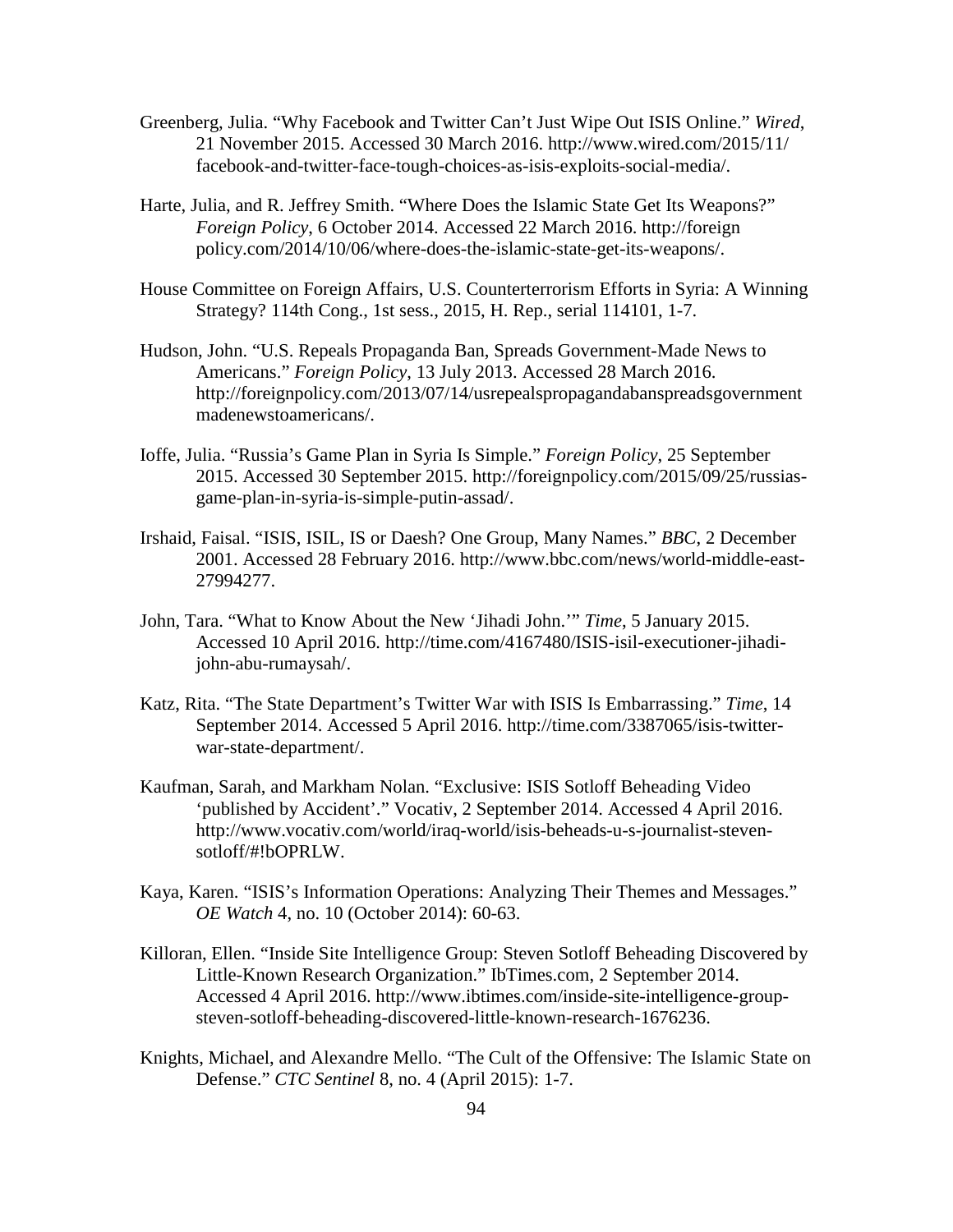- Kwasniewski, Nicolai. "Islamic State Uses Satellite Internet to Spread Message." Spiegel Online. 4 December 2015. Accessed 31 March 2016. http://www.spiegel.de/ international/world/islamicstateusessatelliteinternettospreadmessagea1066190. html.
- Lacey, Robert. *Inside the Kingdom: Kings, Clerics, Modernists, Terrorists, and the Struggle for Saudi Arabia*. New York: Penguin Books, 2009. Kindle edition.
- Lesaca, Javier. "Fight Against ISIS Reveals Power of Social Media." The Brookings Institution. 19 November 2015. Accessed 29 February 2016. http://www. brookings.edu/blogs/techtank/posts/2015/11/19-isis-social-media-power-lesaca.
- Lings, Martin. *Muhammad: His Life Based On the Earliest Sources.* Rochester, VT: Inner Traditions, 2006.
- LiveLeak. "GoPro POV Footage Captures the Last Moments of an ISIS Terrorist Killed in Combat." 15 June 2015. Accessed 29 February 2016. http://www.liveleak.com/ view?i=c0c\_1434568805.
- Long, David. *Culture and Customs of Saudi Arabia.* New York: Greenwood, 2005.
- McCants, William. "The Believer." The Brookings Institute. 1 September 2015. Accessed 30 March 2016. http://www.brookings.edu/research/essays/ 2015/thebeliever.
- Murthy, Dhiraj. *Twitter: Social Communication in the Twitter Age (DMS - Digital Media and Society)*. Cambridge: Polity, 2013.
- National Defense Authorization Act for Fiscal Year 2013, H. 4310, 112th Cong., 2d sess. (26 December 2012): H327.
- Nielsen. "Brain Activity Predicts Social TV Engagement: Neuro-Twitter TV Linkage Study." 2015. Accessed 7 December 2015. http://www.nielsen.com/content/ dam/nielsenglobal/co/docs/Reports/2015/Nielsen%20Neuro%20Report%20April %202015.pdf.
- Obama, Barack. "Executive Order 13584–Developing an Integrated Strategic Counterterrorism Communications Initiative." Whitehouse. 9 September 2011. Accessed 5 April 2016. https://www.whitehouse.gov/the-press-office/2011/09/09/ executive-order-13584-developing-integrated-strategic-counterterrorism-c.
	- ———. "Statement by the President on ISIL." White House. 10 September 2014. Accessed 24 March 2016. https://www.whitehouse.gov/the-press-office/2014/ 09/10/statement-president-isil-1.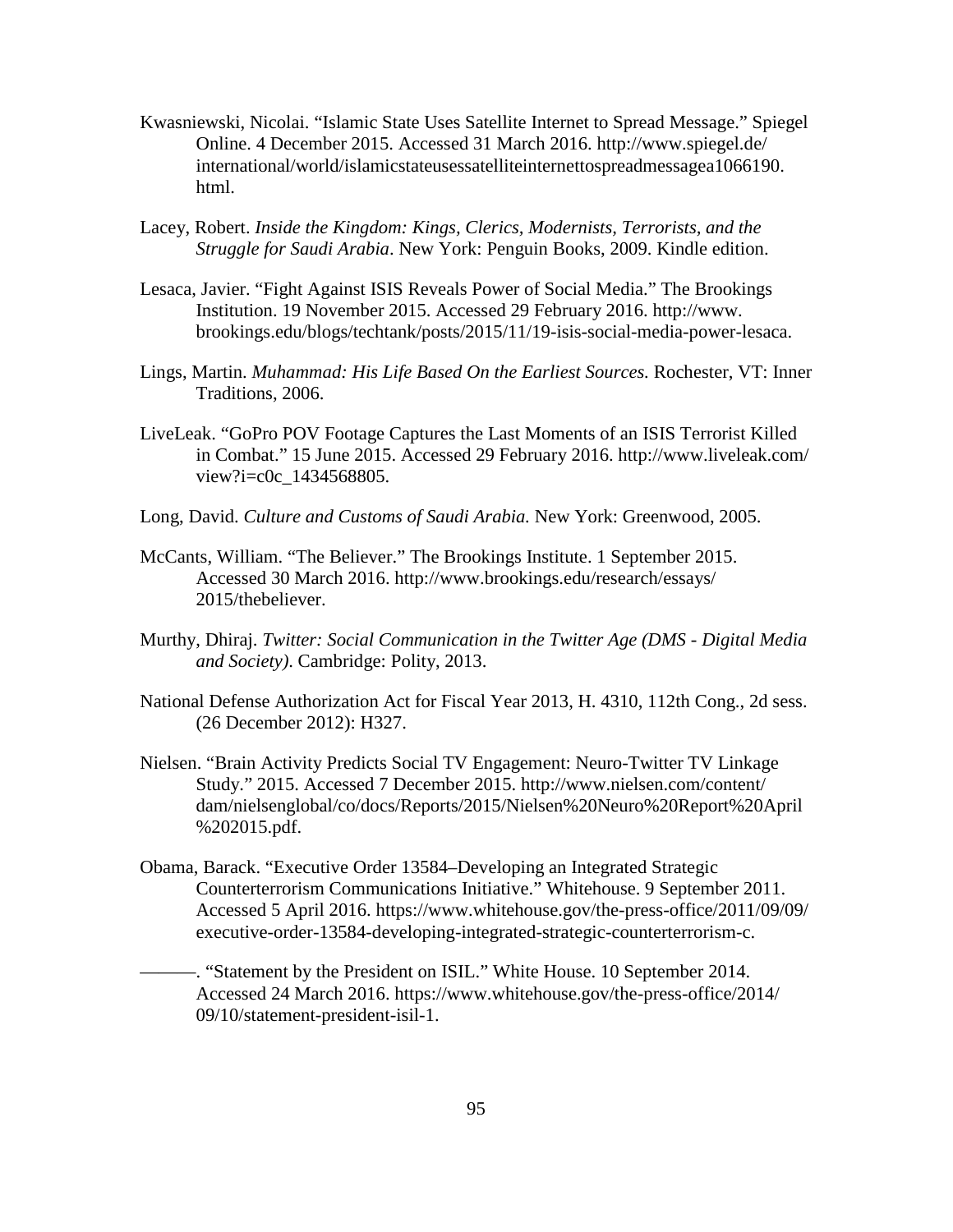———. "2015 National Security Strategy." White House. February 2015. Accessed 31 March 2016. https://www.whitehouse.gov/sites/default/files/docs/ 2015 national security strategy.pdf.

Office of the Joint Chiefs of Staff. Joint Publication (JP) 3-13, *Information Operations.* Washington, DC: Department of Defense, 2014.

———. Joint Publication (JP) 3-61, *Public Affairs.* Washington, DC: Department of Defense, 2015.

- Onyanga-Omara, Jane. "'New Jihadi John' Appears in ISIL Execution Video." *USA Today*, 4 January 2016. Accessed 29 February 2016. http://www.usatoday.com/ story/news/world/2016/01/04/new-isil-execution-video/78249346/.
- Parker, Ned, Isabel Coles, and Raheem Salman. "Special Report: How Mosul Fell-an Iraqi General Disputes Baghdad's Story." *Reuters*, 14 October 2014. Accessed 31 March 2016. http://www.reuters.com/article/us-mideast-crisis-gharawi-specialreport-idUSKCN0I30Z820141014.
- Perez, Evan, Pamela Brown, and Jim Sciutto. "Texas Attacker Had Private Conversations with Known Terrorists." *Cable News Network*, 7 March 2015. Accessed 16 October 2015. http://www.cnn.com/2015/05/07/politics/fbi-warning-eltonsimpson-cartoon-event-attack/.
- Ramadan, Tariq. *In the Footsteps of the Prophet: Lessons from the Life of Muhammad.* Oxford: Oxford University Press, 2007.
- Ratcliffe, Rebecca. "ISIS Tricked Victims into Appearing Calm with Beheading Rehearsals." *Guardian*, 10 March 2015. Accessed 5 April 2016. http://www.theguardian.com/world/2015/mar/10/isis-tricked-victims-intoappearing-calm-with-beheading-rehearsals.
- Roberts, Jeff John. "Twitter Sued by Widow of ISIS Victim." *Fortune*, 14 January 2016. Accessed 10 April 2016. http://fortune.com/2016/01/14/twitter-ISIS-lawsuit/.
- Romey, Kristin. "ISIS Destruction of Ancient Sites Hits Mostly Muslim Targets." *National Geographic*, July 2015. Accessed 23 February 2016. http://news. nationalgeographic.com/2015/07/150702-ISIS-Palmyra-destruction-salafismsunni-shiite-sufi-Islamic-State/.
- Rudaw. "Kurdish Security Release Video, New Information On Hawija Commando Operation." 25 October 2015. Accessed 29 February 2016. http://rudaw.net/ english/kurdistan/241020154.
- Shubert, Atika. "How Does ISIS Govern Its Territory?" (Video). 20 April 2016. Accessed 24 March 2016. http://www.cnn.com/videos/tv/2015/04/20/origisis asanislamicstate. cnn/video/playlists/isispoweranterror/.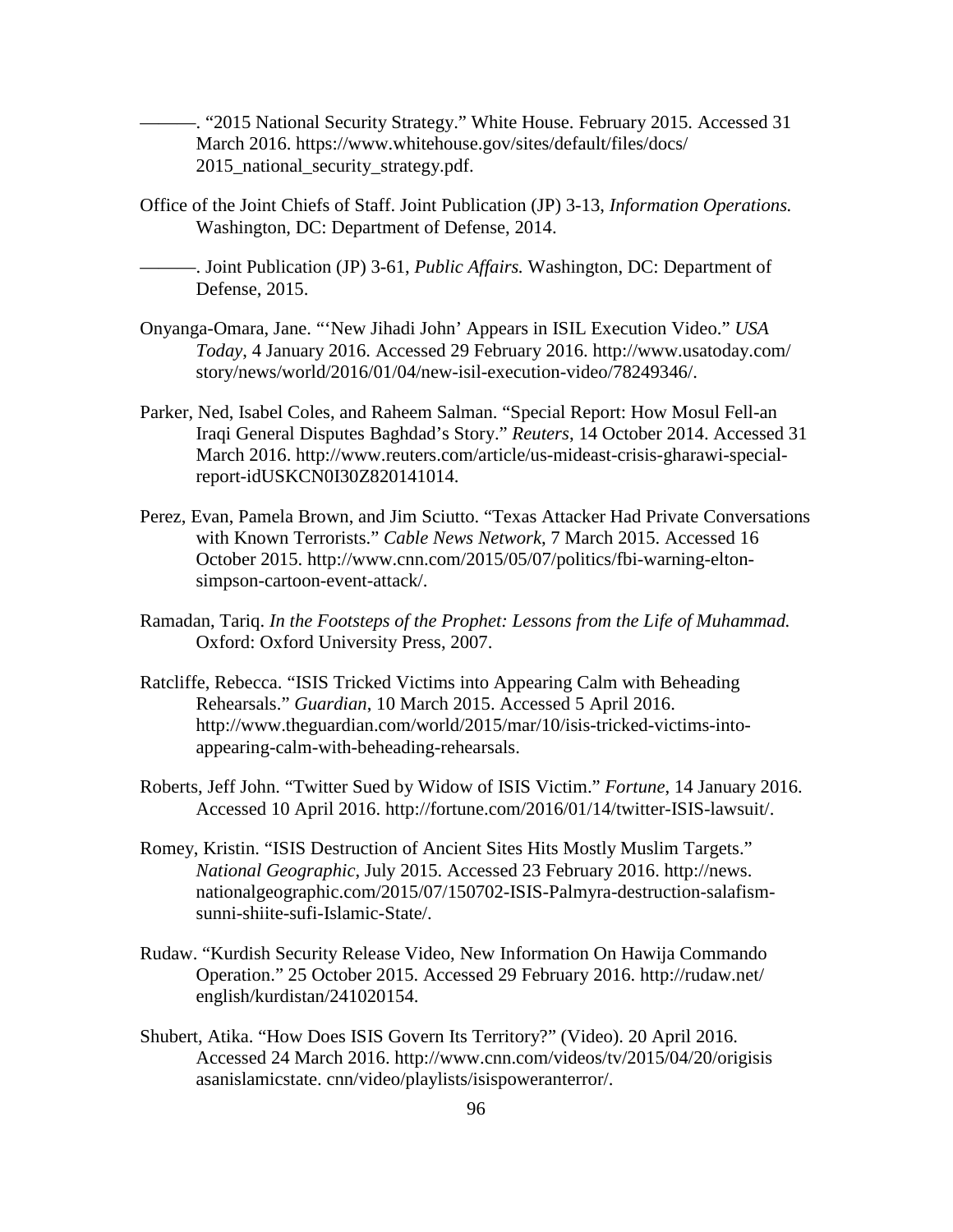- Smith, Matt. "Iraq Widens Internet Blocks to Disrupt Insurgent Communications." *Reuters*, 16 June 2014. Accessed 31 March 2016. http://www.reuters.com/ article/us-iraq-telecomunications-idUSKBN0ER2WG20140616.
- Thunderclap. "Case Study: The White House." Accessed 31 March 2016. https://d3enntrj2q0c71.cloudfront.net/assets/CASESTUDY\_WHITEHOUSE-6e200b00184fdcfb47aebe4c429db3cb.pdf.
- ———. "Getting Started." Accessed 31 March 2016. https://www.thunder clap.it/guide.

———. "Homepage." Accessed 31 March 2016. https://www.thunderclap.it/.

———. "Thunderclap Case Studies." Accessed 31 March 2016. https://www.thunderclap.it/casestudies.

- Twitter. "Twitter Q4 and Fiscal Year 2015 Shareholder Letter." Accessed 28 March 2016. https://investor.twitterinc.com/common/download/download.cfm?company id=AMDA-2F526X&fileid=874448&filekey=7F88ED74-4727-4B42-8568- 60B0C0DA92C7&filename=Q4\_15\_Shareholder\_Letter.pdf.
- U.S. Army. "Gen MacArthur Returns to the Philippines" (video). 9 January 1945. Accessed 10 April 2016. http://www.military.com/video/operations-andstrategy/warfare/macarthur-returns-to-the-philippines/660792871001.
	- ———. Army Doctrine Publication (ADP) 3-0*, Unified Land Operations*. Washington, DC: Headquarters, Department of the Army, 2011.
- U.S. Congress. House. Committee on Foreign Affairs. U.S. Counterterrorism Efforts in Syria: A Winning Strategy?. 114th Cong., 1st sess., 2015. H. Rep., serial 101, pt. 114.
- ———. House. Foreign Relations Authorization Act, Fiscal Years 1990 and 1991. H. Res. 3792. 101st Cong., 1st sess., *Congressional Record* 101, no. 246, daily ed. (16 February 1990): H1.
- ———. House. Foreign Relations Authorization Act, Fiscal Years 1986 and 1987. H. Res. 2068. 99th Cong., 1st sess., (16 August 1985): H1.
- ———. House. Omnibus Consolidated and Emergency Supplemental Appropriations Act 1999. H. Res. 4328. 105th Cong., 1st sess., (20 October 1998): H1.
- ———. House. United States Information and Educational Exchange Act of 1948. H. Res. 3342. 80th Cong., 2d sess., (27 January 1948): H1.
- U.S. Department of Defense. Defense Media Activity. "The Islamic State of Iraq and the Levant's Reduced Operating Areas in Iraq and Syria." April 2015. Accessed 15